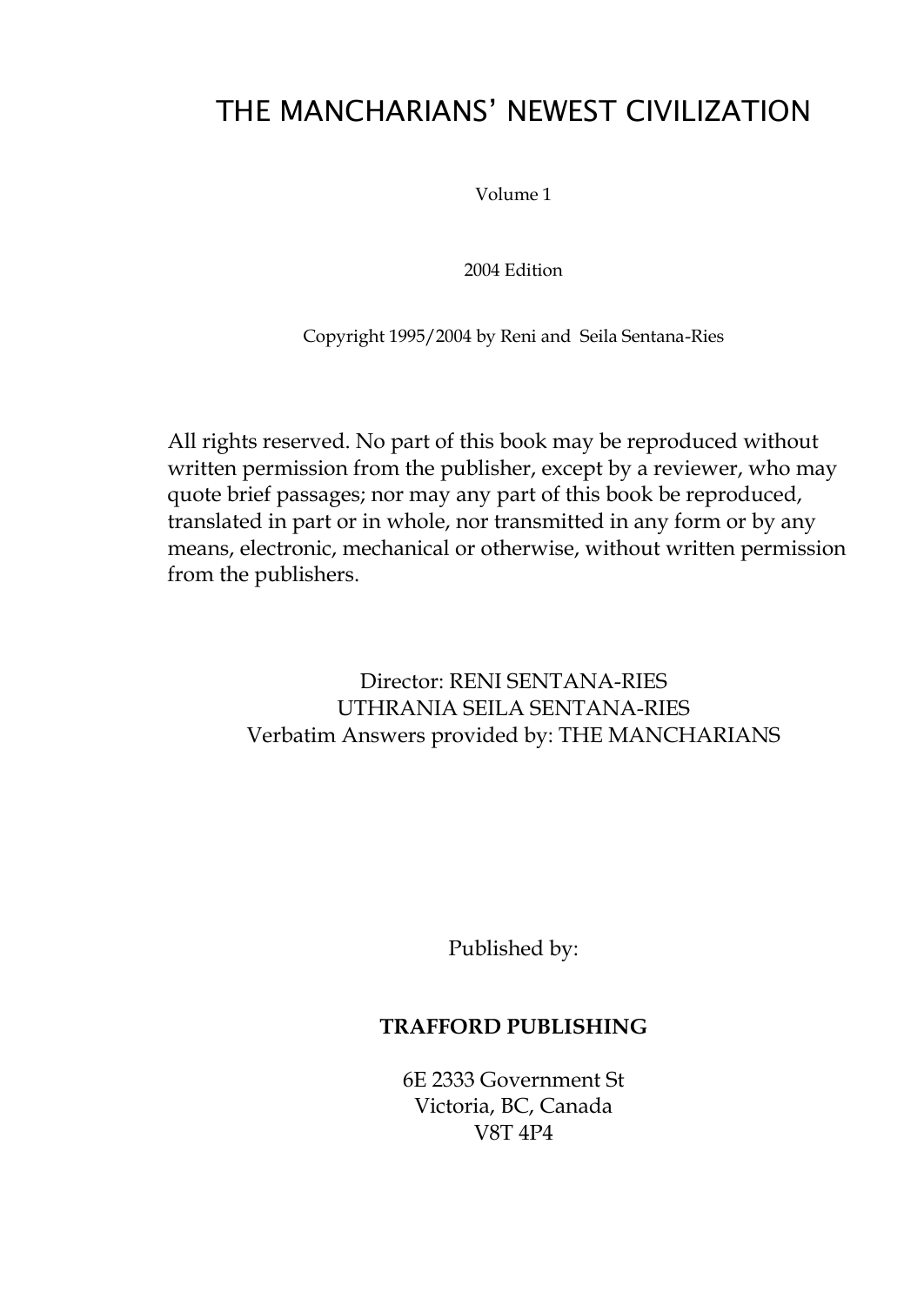# **D E D I C A T I O N**

*This volume of information and insight*

*is graciously dedicated to*

# *EVERY LIVING HUMAN BEING OF PLANET Earth*

*regardless of race, colour or religious persuasion.*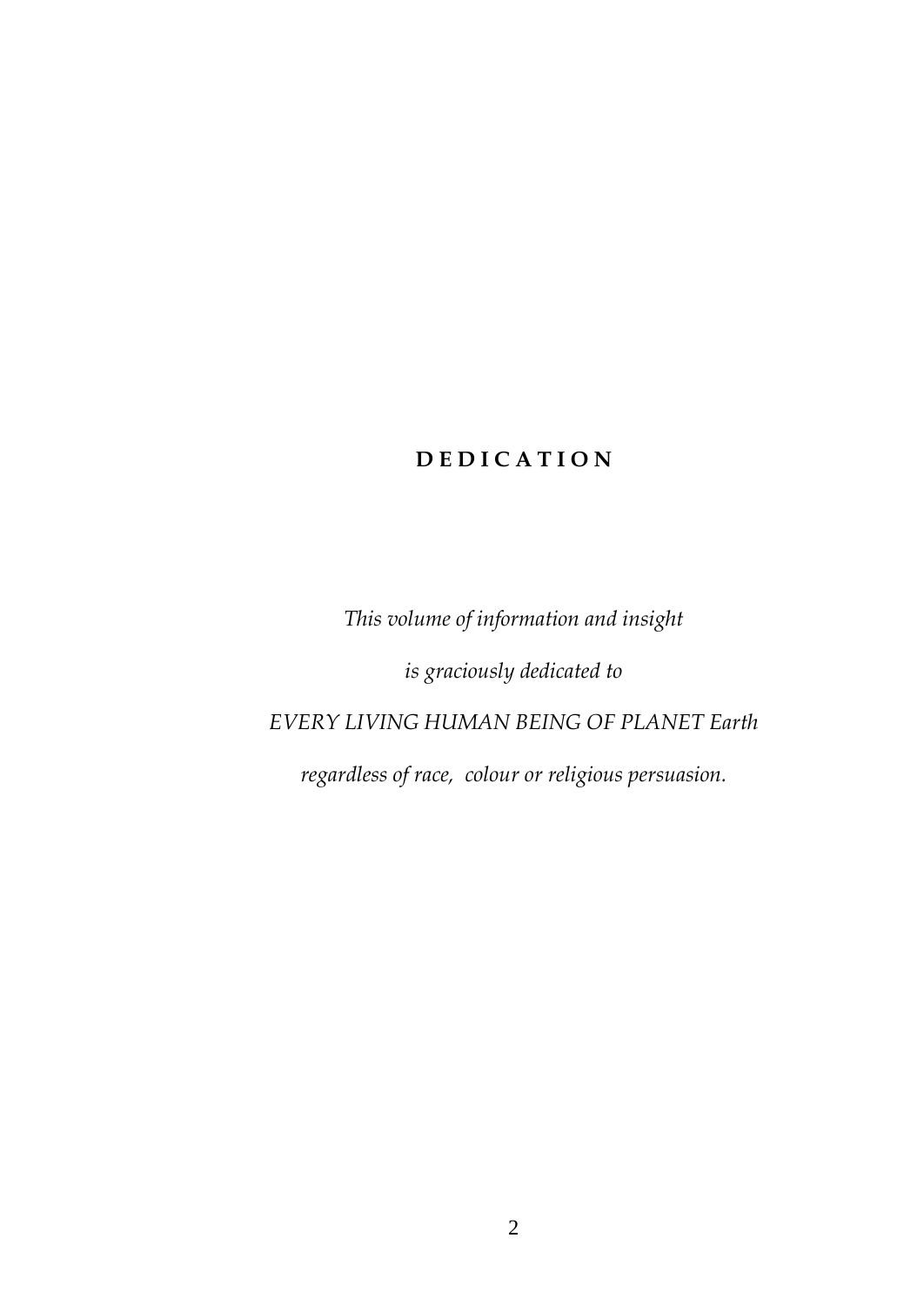#### **F O R E W O R D**

We are now able to present to you, the reader, a blueprint for the progression of every human being into a state of Oneness with the Universe. As we begin to understand this Universe as one being filled with life, light, planets, civilizations, intergalactic races of lesser as well as higher planes of existence, will we get a glimpse for the value of the information as handed down to us by the Creators - THE MANCHARIANS.

These highly evolved beings of the 16th dimension live in a Oneness of mind we have no words to describe adequately, and we learn that even *they* are on a pathway of progression, which ultimately will cause them to become the Creation through the expansion of their consciousnesses into Creation itself.

Indeed they are Masters of the Universe! Yet by the simple means of several question and answer sessions they have provided us with an understanding of life itself, which will no doubt put the most troubled minds at ease concerning matters of life and death. As we have placed specific questions before them, which were designed to cover all aspects of human life, involvement and beliefs, the melding of our minds with that of their own has produced a volume, which truly can be called the CREATION'S MANUAL OF LIFE.

The Mancharians have expressed their willingness to answer for you, the reader, any questions we have not covered in this book, and we therefore encourage you to submit them to us for inclusion into the next volume. Send your questions to the address as shown on the back cover of the book. The nature of your questions can be of anything pertaining to beliefs, spiritual growth or the function of the Universe, but they must be to the exclusion of political grievance matters, historical controversies or personal affairs.

Within the text you will find wherever the word "One" appears, it was begun with a capital letter. This was done so after a request by the Mancharians for the purpose of accelerating mankind's understanding of seeing himself not so much as "one of many," but rather as part of the Whole with all powers and capabilities intact for being that Whole. We therefore do offer no apologies for any perceived encroachments upon rules of the English language. For your reference convenience we have generated a Topical Guide pertaining to the question numbers, which you will find at the end of the book

On January 23, 2005, Uthrania Seila Sentana-Ries insisted that the Editor's bracketed words to the Mancharians' text be removed which were placed in order to eliminate text appearing disjointed or garbled. So what you are left with is in essence a transcript from the audio tapes with no known modifications done to it. - The Editor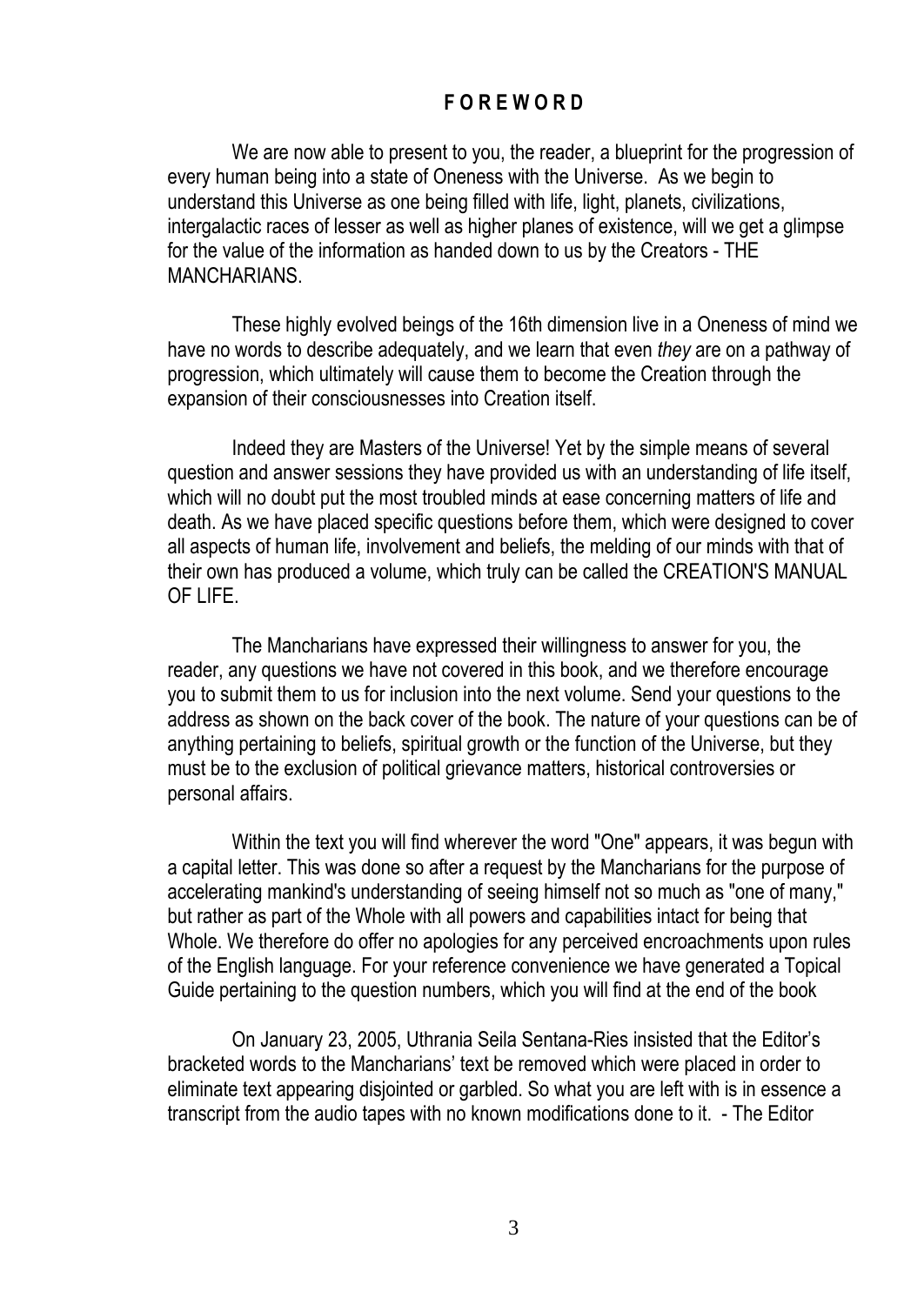### THE MANCHARIANS' NEWEST CIVILIZATION

Editor's Note:

The title of this book was selected by the Mancharians before format and contents had been established. Yet it was not until after the completion of all sessions that we realized, that the information contained in these pages is sufficiently powerful to create a new society of humans functioning within the Laws of the Universe and bearing the Mancharians' hallmark of character. And it is for that reason they have called this society *their* "NEWEST CIVILIZATION."

They have elected to place upon their creativity a most complete expression: **The laying of a philosophical foundation of REALITY for mankind, whereupon intelligent man can then construct his or her life as one worthy of the bliss in the era to come.**

**Director:** Today is Sunday the 7th of May 1995. The Mancharians are contacting us tonight. They have information for mankind to be placed into a book.

Questions in italics are by the Director, Mr. Reni Sentana-Ries. All sessions were tape recorded in 1995. All tape recordings are no longer available.

### **S E S S I O N O N E**

**Mancharians:** We are the Mancharians.

*Greetings.*

**Mancharians:** Likewise, we're sure.

**1.** *Are you coming in Christ consciousness and in the spirit of Oneness with the universal mind of the Creation?*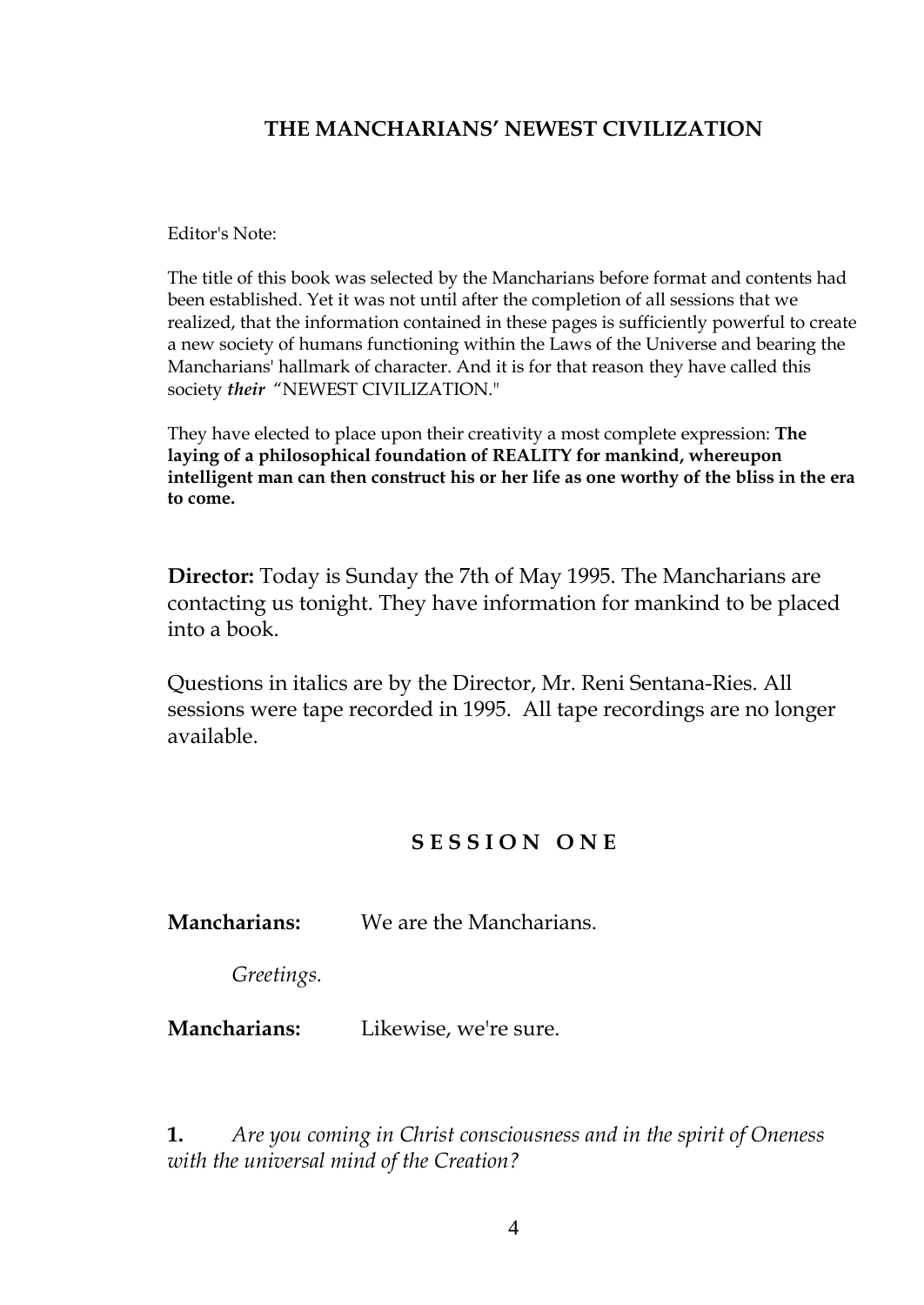**Mancharians:** Definitions intact. We are the Oneness, to be sure, of the Universal Creation of the Maker, as you would put it.

**2.** *Thank you. We understand you wish to send a message in the form of a book to the human race. If that is so, could you please identify yourself as to the kind of galactic race that you are, as well as your cultural identity, the location in the Universe, and so on? If you are ready, please proceed.*

**Mancharians:** We are the Mancharians. Our station is in Gitzstaf, as you would put it as a name. Individualism is not within our coding. We do not work on individualistic technology, DNA, or any coding thus far that has been proven by mankind as of a necessary quality. We have come, indeed, to put down to you our recommendations as to the uplifting of the human consciousness endeavour, of which they are well aware of our presence, not knowing though how we work. Only those by doing so and following our contact will redeem themselves out of lower conscious planes. Any information, which you take down from this source, which is the One Source of All, as we have said before, no individualistic accounting, for we do not work on the one "laws" as you know them, but have performed higher, much to the benefit of our evolution to the higher consciousness of the godhead itself.

We work not so much in group consciousness as being individualistic and joining our consciousnesses together, but indeed, we are One, and we have intertwined every facility of our nature into One with strong focuses defined in every category. And here, though we watch from different view screens or eyes, as you may call them, we yet are focused on only implementing that One Source of which is at our interest disposal of this day.

It is our wish to give to you the information to do with as you please. We will be conducting this program for you at your convenience, for you must set the ties and the lines to be successful on any prospect. There must be definitions of this: your culture is yet to learn to implement - DEFINITIONS.

*Are you going to give us those "definitions?"*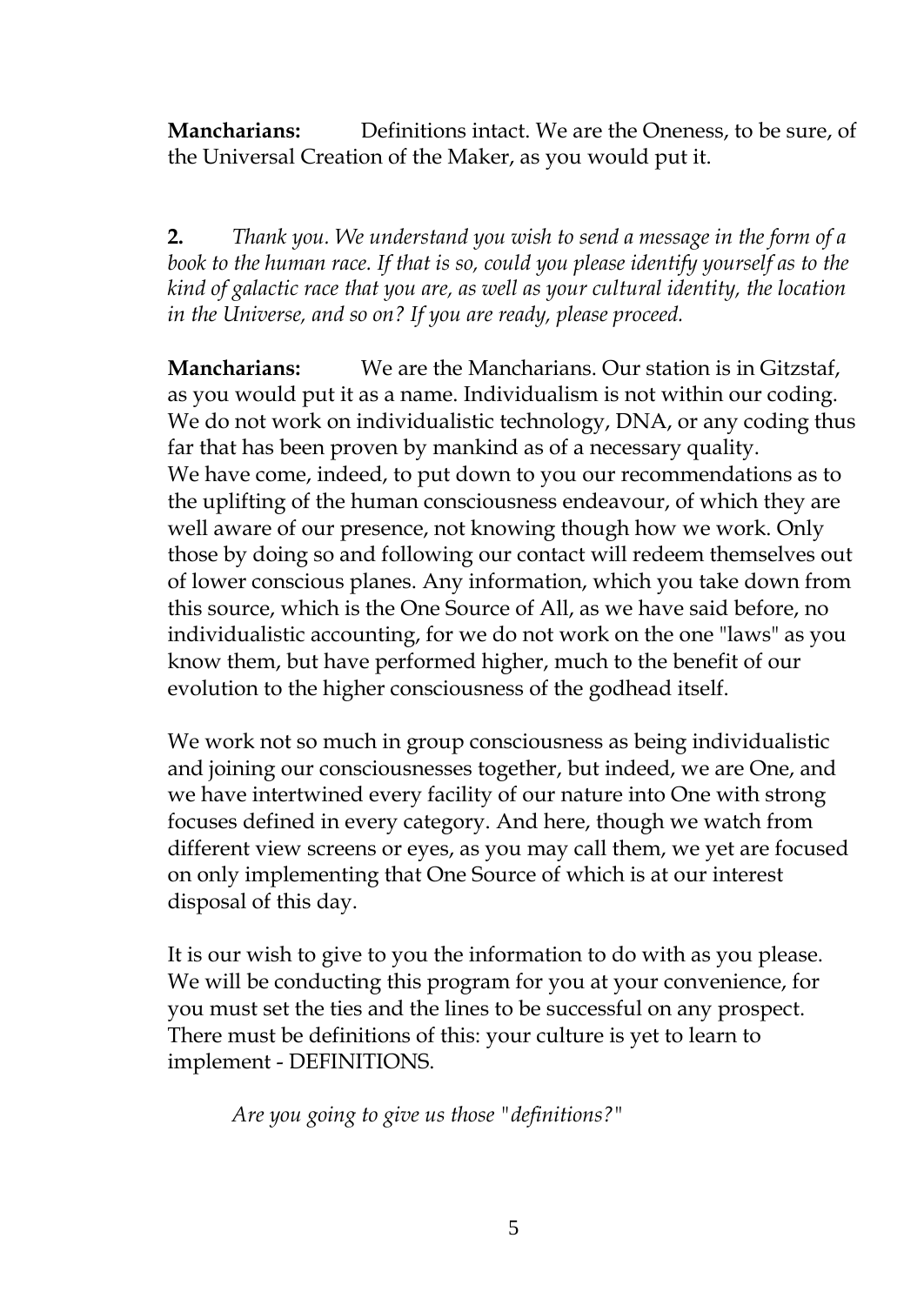**Mancharians:** In a later time perhaps, but preliminary efforts of consequences in pertaining to the act of conscious endeavour with understanding of the Laws of the Creator must come first and foremost. We are much gratified to be speaking with you this evening. We do thank you of your charity upon the nations with the dealing with different mentors. There is much to learn, and so even in our category do we henceforth proclaim this to be ongoing truth to be pulled down in order to pull each One of you up to your best and greatest potential and standard.

*Thank you. Is this elaboration going to be a question and answer forum, or do you have, by human standards, prepared the text, which you, on a continuous basis without my interference, download from your plane?*

**Mancharians:** Conscious endeavour never provides for interference, for we all work as One. We are One. Indeed, join in to any such endeavours of bringing the truth unto the people of your choices. It is always highly recommended for greatest efficiency that One and each and all do so hereby learn to work together.

We invite indeed your participation, and participation of any and all those around you who are interested in or conducting our survey of truth we hand to you!

*Yes. Thank you. My concern was, if I ask you too many questions I would interrupt you in your elaborations on whatever topic you intend to speak of.*

**Mancharians:** As we state for the second time tonight, all participation of a willing and gracious nature is none other than reaching for the highest plane on your own endeavours, and thereby, sanctioning your upward journeys. Interruptions, as we have said, are always subject to change of theory and change of brain waves. You may define it as mind changes.

*We wish to put in book form whatever we can extract from communicating with you. And it is for that reason that I will feel very much at liberty to ask questions as opportunities arise. Do you have any specific topics that you wish to speak on for the purpose of inclusion in the book and the material most pressingly needed as a message from your plane to the human race?*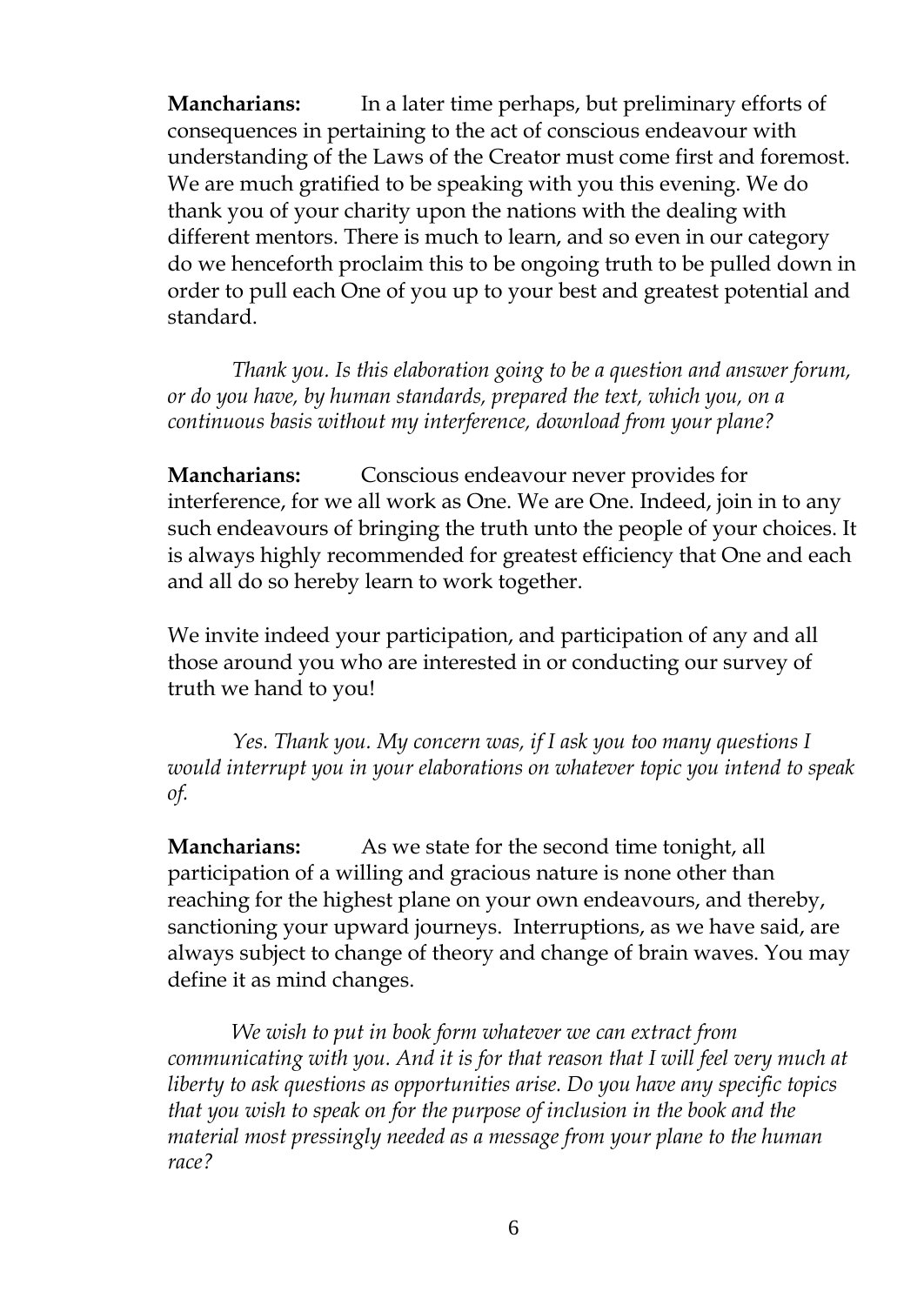**Mancharians:** As we have stated before, in order to define for your race what is suitable material, we have much to share. We need get on with subject matter, do you not think?

**3.** *Yes, indeed. The human race is in a big mess as you full well know. It is because of ignorance of Universal Laws. What are your suggestions as to what the individual should be aware of mostly in order to contribute to a correction of this disastrous situation of today?*

**Mancharians:** Disaster. That is always an interesting concept, for disaster in the conscious ability of mankind only performs itself to be within the lower limits and doth need much conscious endeavour, as we have stated. Mankind is on a road where upward journey, and he needs to find his place within the mediocre surroundings or realms with his own dimensional frequencies. This is always difficult for him. The difficulty lies in the subject matter of estrangement, not so much at this point in his evolutionary process of being separated from other consciousnesses, but rather, he has separated from his own consciousness, thereby not being able to graciously perceive even the first and greatest law in the Universe, for how can he love another when he has not connected himself to himself, or rather, his higher conscious endeavours within his plane or reality?

We would suggest on behalf of all mankind, and here speaking in words of which he may be able to partake of, that he would direct himself to be more subjected to his Higher Being, who, once it evolves, of which you would call the Higher Self, or Holy Guardian Angel. He needs to understand once and for all, that his Higher Self is also progressing in evolutionary measures. This seems not to be rapidly understood on this plane, or dimension, or reality, whichever words would suit and strike the heart of man for understanding.

We would further suggest to you that this "Higher Self" or "Higher Consciousness" is but standing at the doorway waiting to grow as well. For it can only pick up and understand in definitions as much as it is given to join with the outer rim of the Holy Brethrenhood Dimensional Equinoxal Pattern.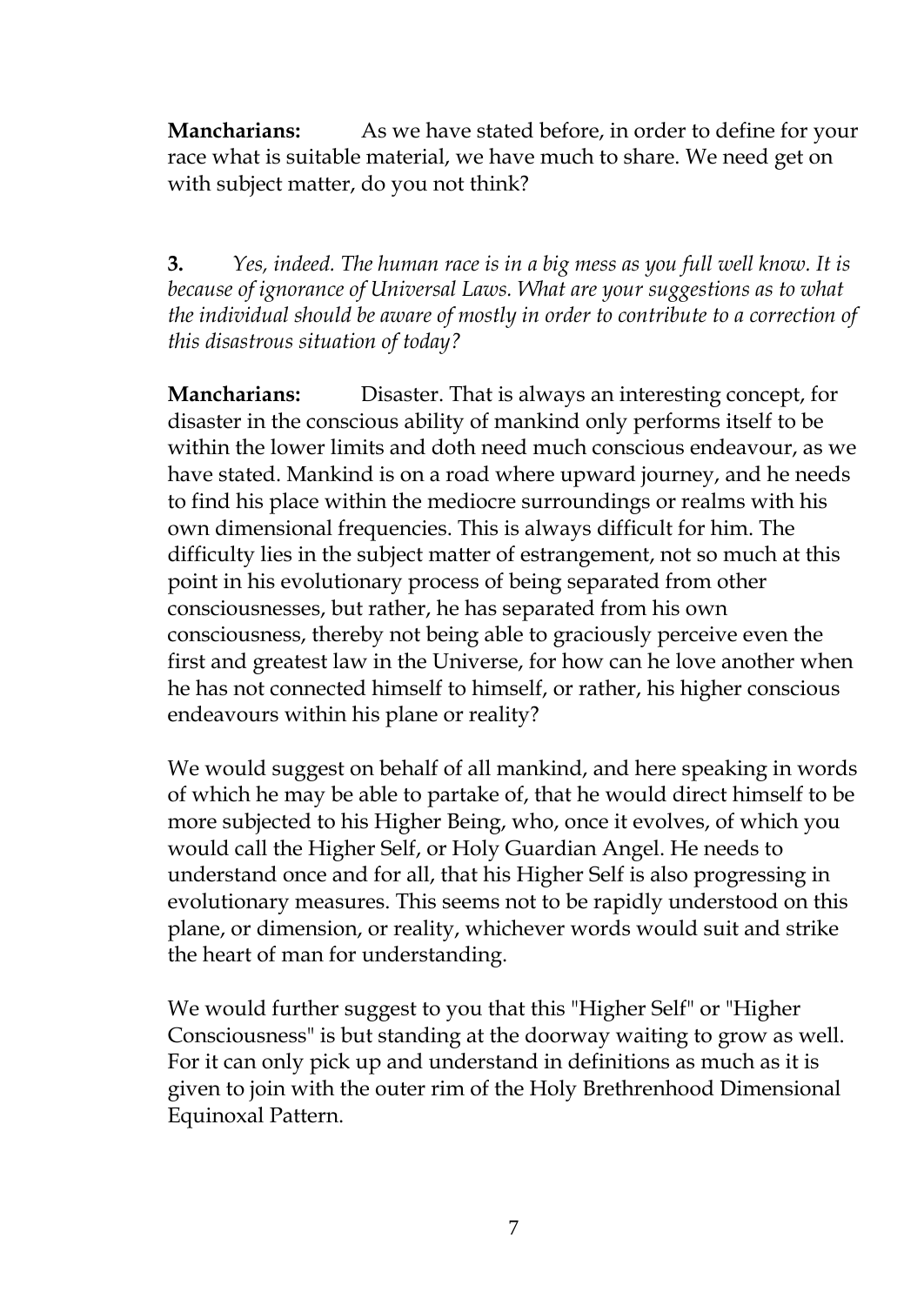We would commend your race however, for they seem to shutter themselves in corners, and at this point up to now we have not felt the need to contact anyone, for it would be too much for them to understand. But as we see rapid change, and the heightening of the light within the souls burning like a torch, this does please all that are One. And we therefore send truth like little sparks of light into the hearts of each of those procreations with a grand delight!

We are not a people as you are, for we do not join together as individuals. We are One in every aspect. We are as One Body, and One Light, and One Source, and one day your people even, as the eons of time pass, will come to understand as in a flicker of light, how this just may be so. And that given time they will be all able to progress and participate in this grand endeavour of time.

For time and space are eliminated, as we no longer find the need to eat. We feed on the air and the substances. We take all the light from the Cosmos. We feed on that through the air. And here we do our best to explain unto your people in words defined and given to us from your own essence. And those words we can hold onto and process. Hopefully they will be of a helpful cause in defining our meaning unto your people.

We are the Mancharians of the Northern Orbit, the constellation of the god you deem to have been as Apollos. This may be difficult for many of your people to understand, but what is important are not names, but the understanding of definitions! And once you get past definitions, then the joy in the soul will break forth like a fountain of great light. For your resources will then become unequalled to others who are still on their upward journeys.

You must remember that we come not as messengers. We simply have a duty to perform. And we do not have the same meaning for your definitions of caring and love and compassion, as you think you know it as. For your people yet have to learn what the "L" in love means, for they have scarcely touched upon it!

We are the Mancharians. And we come as "duty performed!" Three people on your plane have we chosen, for we are not the messengers. We simply perform our duty. And where we see the light sparks, we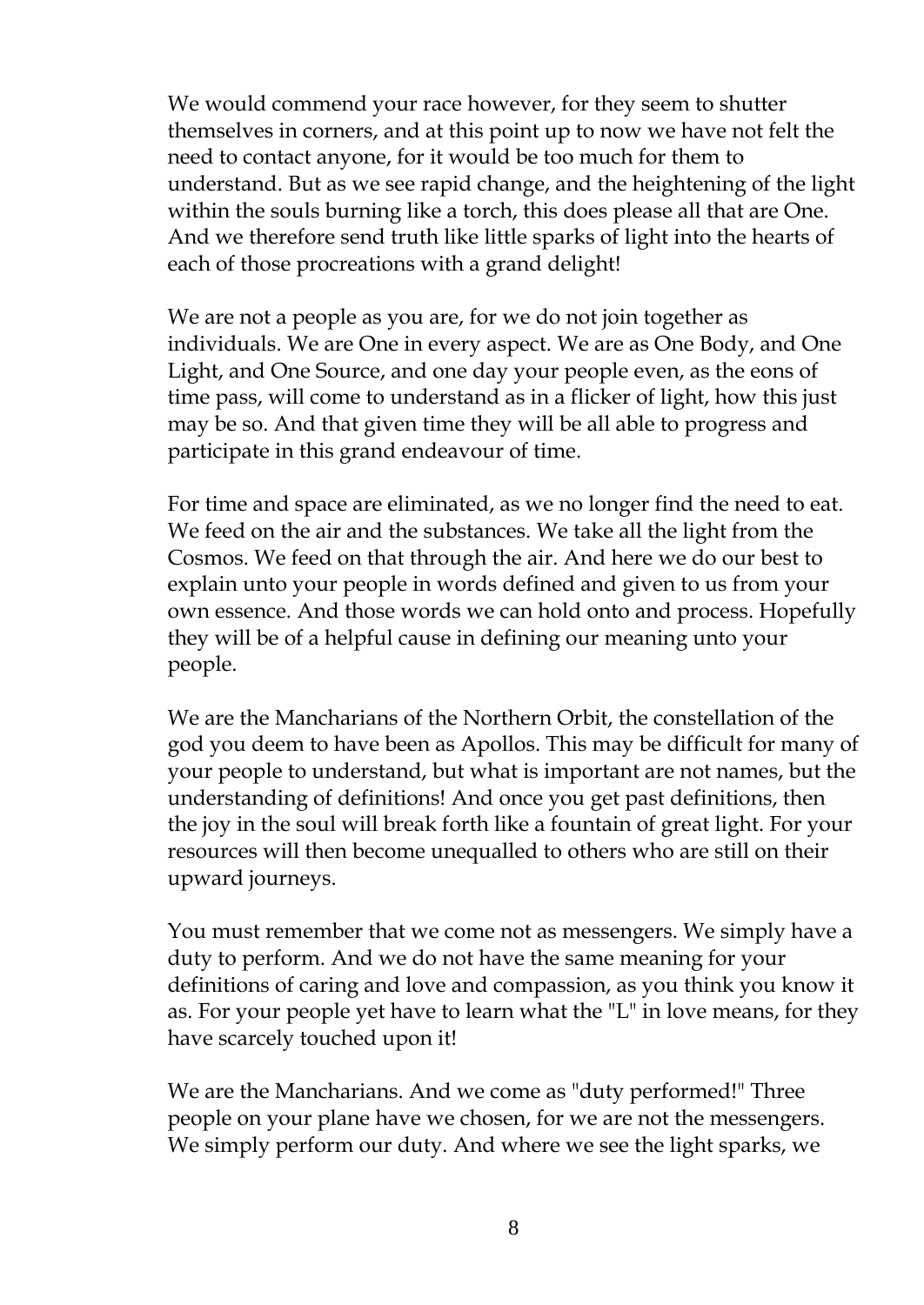simply infuse them with sometimes more than they can handle, in order to stretch their abilities. Do not think mankind has discovered the Oneness of consciousness, for their focus is limited, and those who believe they work within their higher essence or godhead, are fooling the rest of the population from time to time, for they do not understand the process and therefore only go so far on their journeys. And this is why by fact we are here!

We are the Mancharians, and we have to come to perform a duty, which we do for every new race. You will call any writings, if you so desire to put them into such linguistic form: "THE MANCHARIANS' NEW CIVILIZATION." Though we are older than the stars themselves, we have come to elaborate upon your definitions, and this may take some time, but preferably to your schedule of time. We will proceed nightly until we are finished.

*And since we have not prepared questions, I will just ask what comes to my mind.*

**Mancharians:** We did so notify of our agreement to participate together in the capacity of Oneness for this evening.

**4.** *Thank you. Usually the Brethrenhood, that visits with us and that we communicate with at this time, do come from different star or planetary systems. I believe you also do travel in spaceships across the expanse of the Universe. Am I correct?*

**Mancharians:** We are the Mancharians. You must understand we feed on air. We are more of a gaseous content. Though we do have form, we would display ourselves modestly. We have no need for apparatus, though at one time we too crawled in caves.

*From that I deduct you do not travel in spaceships as you contact civilizations and other places and locations of the Universe. Am I correct?*

**Mancharians:** We are the Mancharians. We focus. We are as One Body and focus to where preliminary work must be done. We have no need for apparatus, though once we did fly. Now we are of a gaseous content, and here we try to put definition into your words, so you do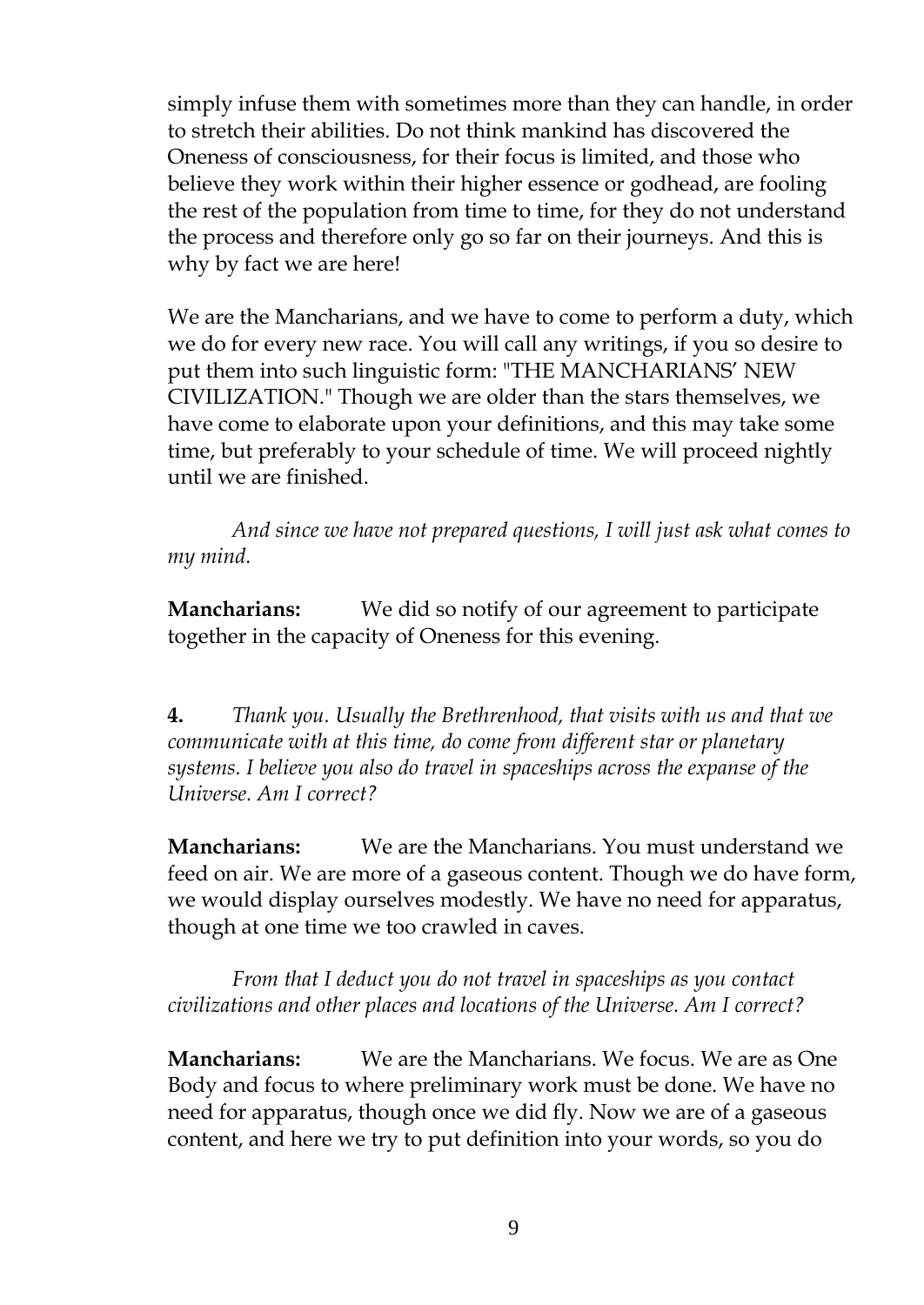have concepts of some understanding. Grasping concepts are always the fiction of your people, and here we bring truth for you.

**5.** *Thank you. Do you have a home planet like the Earth humans do, being in one location, or do you make the entire Universe your "playground," if you will?*

**Mancharians:** Gitzstaf as we have said, that is our Royal Domain. It is a planet of beautiful colours. There are blue mountains, though they be of what you call a "dull" colour. And we have green sky with some beautiful gray mingled in. And there are mauves, and there are yellows, and they too are light in colour. But then we have the glorious content, for our colours are of the Universe and are displayed in the most glorious contents that you and your people could ever imagine.

Our first planet was destroyed. It now lies so dark! It is of a dull brown colour with tall cathedrals. Nothing grows. Even the grass is the same brown colour. This has long saddened our hearts. **We have come to offer you our truth in our reality to stop the terrible fates that lie in front of you.** We do grieve, for we have capabilities beyond that of your understanding.

We understand, as you do not, to the fullest the dualities which occur throughout the dimensions, while you are still learning the dualities of individuals! **We do not work on individual theory, and feel it is necessary to speak to your people of the way in front of them, which they must understand. So we try to keep our speech simple for your people, in order that they be brought into understanding. And this is up to each One of them. Those, who shut out any glimmer of truth, will die a certain death. We do not want to participate in that! We do not want to see your planet turn brown! Please listen! But this is your decision.**

We are the Mancharians. We do not come as messengers! We are performing a duty that lies within all consciousness of the Creator, for we are One Body! We are the Creator! We are One Body, not divided within itself in any aspect!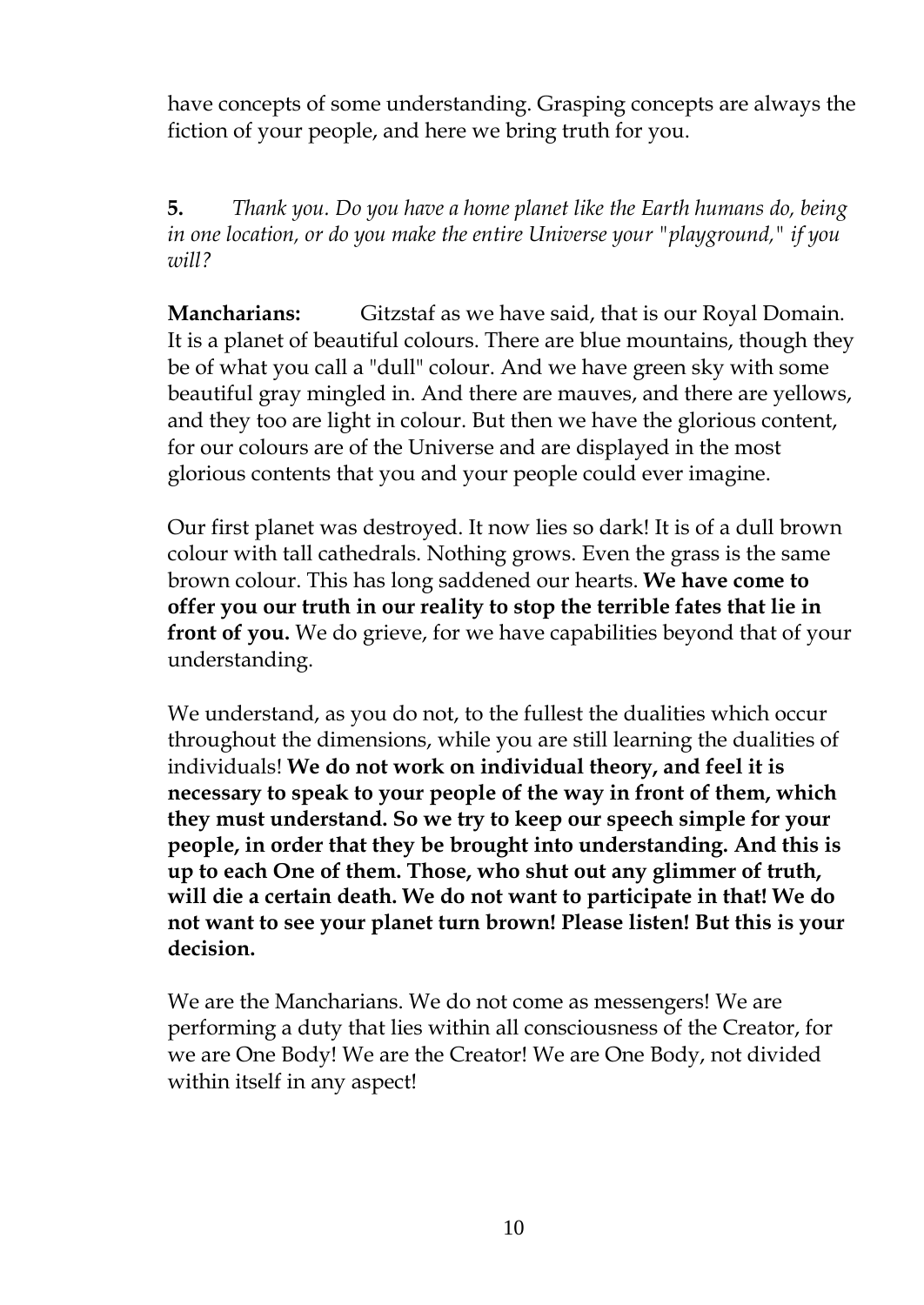**6.** *This planet lies at the brink of destruction because of pollution, wars, atomic explosions, and so forth. Are your people in any way involved like many of the other Higher Brethrenhood in the guidance and direction for the salvation of this planet and the transition of leading it into a higher plane of existence after the catastrophic events that we expect?*

**Mancharians:** Here again, we do work within definitions. In your case, you have many who are dutifully bound to be messengers and redeemers to your people of their physical essences, to make sure they continue on - those who have sufficiently prepared themselves.

We are not messengers. We only perform our duty to bring to you our spark of truth from our realm - that is as far as we go until we meet with your people again after they have subjected their lower essence into their higher, in order that it take control and free them from the shackles of their existence upon this plane of yours.

**7.** *Yes. Can you tell us a little bit more, or a lot more, about your civilization - the way you have organized it as far as governmental structure or any of that is concerned?*

**Mancharians:** We do not work in definitions. We do not work within governmental restrictions, rules, laws, or obligations. For each of us has performed unto our own evolutionary journey of one obligation to ourselves, and we are One Body with the Creator. We *are* the Creator. We do not have a consensus taker as you do. We are One essence. We do not work on concepts of individualism.

We perform in a highly specified fashion. Our fashion is - we are One Body. We all partake of the same thing. Whether it be the light essence of energy, whether it be complete focus to help such as your people, or whether it be to be to bring ourselves into higher authority by our ongoing production of our ongoing journeys. You must understand and explain from us to your people, that as each goes on their upward journey, we go as One of a Whole. We are at an accelerated pace, you see. Is this of understanding to you?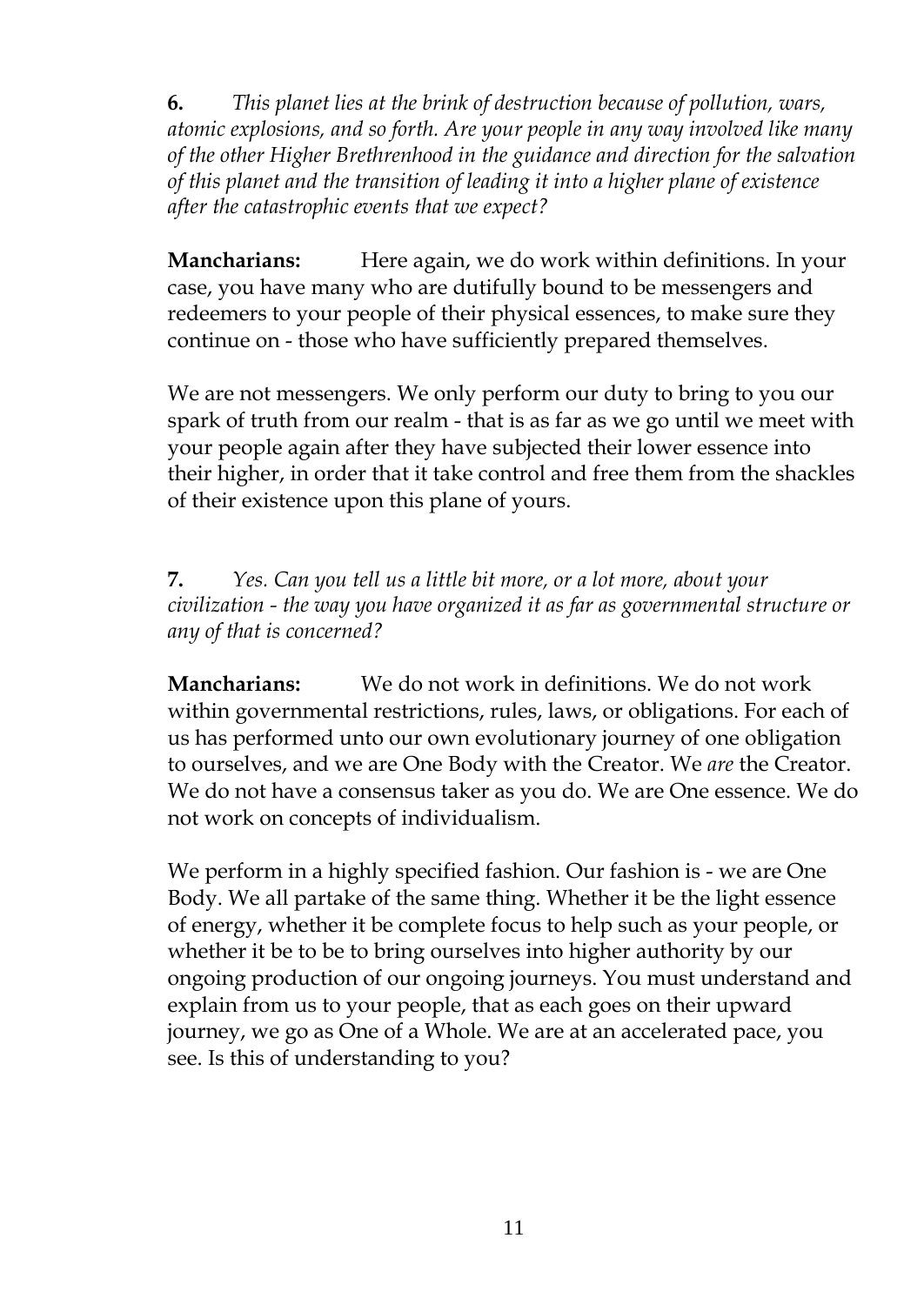**8.** *Yes. I begin to grasp it. So what is your goal or anticipated result of continued spiritual growth? I mean to ask, compared to what you are now, what do you expect to become?*

**Mancharians:** Firstly, we must tell your people we are here on duty to stretch the minds of mankind to form that connection into obliviation so they will form a Oneness with themselves. These minor details they must understand before they even would have a hope of understanding anything that we tell them of ourselves. But in order to answer your question, which is very preliminary and sweet, we would simply tell you, that accelerated process is such as going through a vortex. We split into many fragments going through a vortex, two to three at a time, without ever losing our conscious combinement with the Creator. For we *are* the Creator. Our inheritance is at hand. We wish to hold that hand to your people. We are happy in our essence, for we are One Body.

We are all-knowing at our focusing points. We wish to be beyond the focusing, for the focusing is the secret and the key of our power for our growth. **It would never be abused, because no group or individual, as you so love to term your concepts, would ever progress to this height of evolution and even have a thinking concept of any sort of evil or negative attire.** We soon hope to join with the greatest of all, and become the whole and total of the Universe. This again is a concept to stretch the minds of your people. We are the Creator - but we have yet to gain entry into being the universes - all dimensions at once, no further and no less.

We are the Mancharians and hold a hand out to your people in love and kindness for them, and cherishing their souls, which one day will join with us. One far day down the road, but that is fine, no matter. We are the Mancharians and we send our love to your people.

**9.** *Thank you kindly. These are fantastic concepts the way you describe the Universal Oneness of all Spiritual Beings. And I believe that's what you are spirit beings in gaseous form. Can you in any way describe your physicalness? Are there similarities between the ordinary human and yourselves?*

**Mancharians:** Indeed. We are not what you would probably term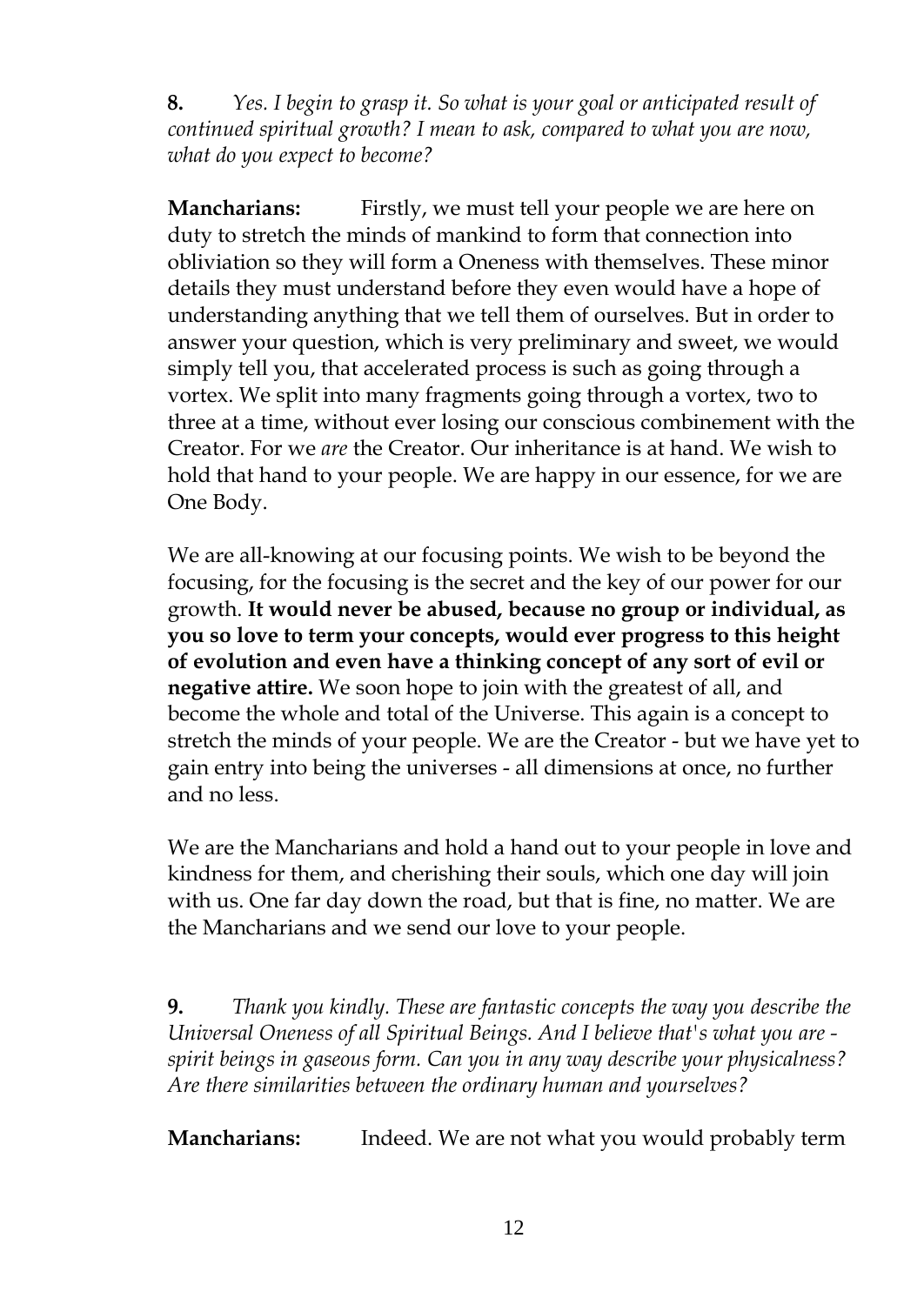as "beautiful," but that is only because you view yourselves as the only "beautiful" creatures in the Universe. You are and have beautiful essence and we smile down on you, but you must understand, we do have form. We are of a gaseous content, not that we cannot solidify. Of course, that is simple, but we, too, are on our upward journey, and we desire to be the universes. We desire to be the complete essence of the universes. We already form many galaxies within new universes; there is no extent of limitational possibilities. We are the Creators!

We would like to share with you many things over the next few weeks. We must work hard. Your people need help. We have come because this is our duty. We are not messengers. Time is no essence to us, for we do not live within time or space definitions. You must set the perimeters or boundaries, for we work without sleep. We need no sleep, for we are not in bodily form or restrictions. We are not defined by restrictions!

**10.** *As far as your home planet is concerned: so you don't occupy only one planet, you are all over the Universe, I understand, although you do have a home base, am I correct?*

**Mancharians:** In a manner of speaking. And here we must deal with your concept and definition of "home." We have our preferred limits of where we gather. We are One. Our gathering spot provokes much enjoyment for the Creators. But we, one day, will be the universes, and yes, universes are our "playgrounds." But we also work. We also progress at a very rapid rate. We are delighted and anxious to join in with the complete and total essence of the Creator. For we too are the Creator! Do you understand?

**11.** *Yes. What suggestion can you give in order to maximize the human's progression toward the goal that you have already achieved?*

**Mancharians:** Your people must learn to join with their Higher Self, because it is also progressing in an evolutionary process. They must expand their minds. **They spend so much time running like ants. Nobody has any time to sit and relax and contemplate. They must learn to attend to this matter soon, for extinction is no longer a debate.** We have come to help; to perform our duty. We are the Mancharians.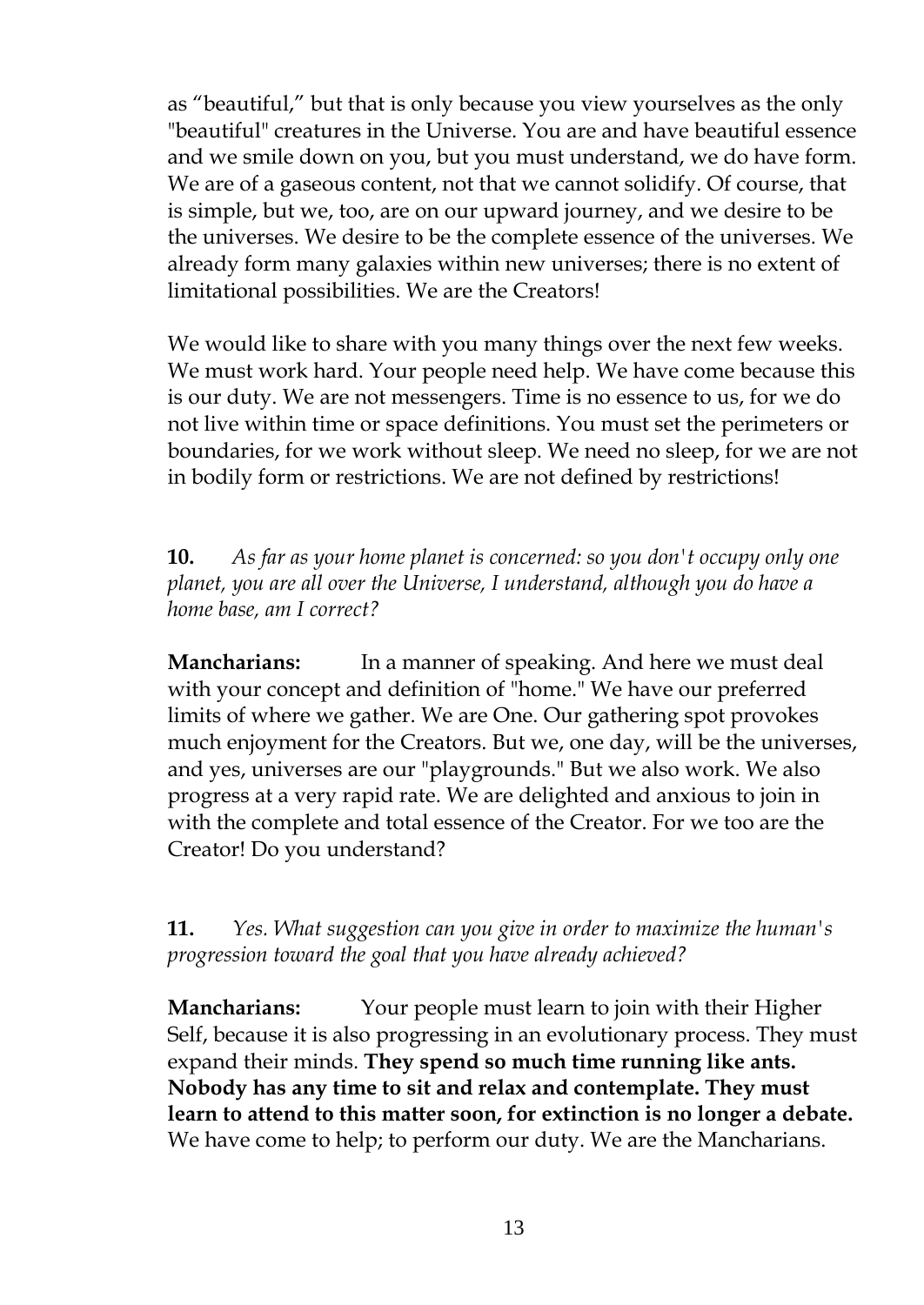**12.** *Thank you for your help, indeed. I believe we will retire for tonight. We will go over the tape again, listen to what you have to say and will meet with you possibly tomorrow. Is that alright?*

**Mancharians:** Indeed. You are willing to proceed with the work, are you not? We need to spend many hours a night together to work. You will hopefully have prepared yourself better. We have invited ourselves, and we do thank you for your aspect in achieving conscious endeavour for understanding. We must perform our duty. We are the Mancharians. Good night.

*Good night.*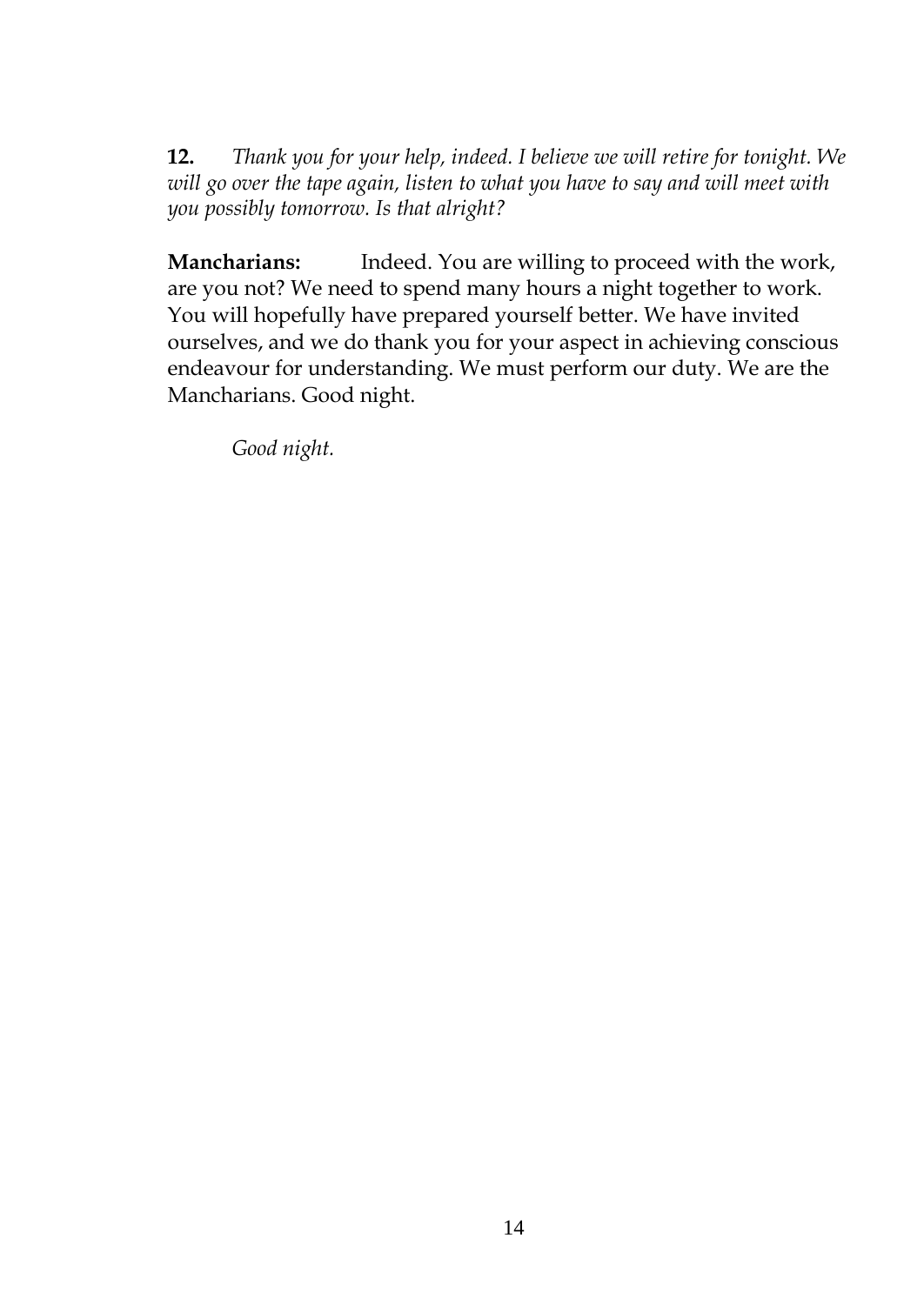# **S E S S I O N T W O**

Monday, May 8, 1995

### **Mancharians:** Greetings.

*Greetings. Are you coming in Christ consciousness and in the spirit of Oneness with the universal mind of the Creation?*

**Mancharians:** We are the Mancharians. We are indeed in the Oneness of Christ mindedness. We feel to commend you tonight for preparation for our project for the benefit of your people. We are delighted.

### **13.** *What dimension are you from?*

**Mancharians:** We locate within the 16th dimension, for we operate on the multi 16th dimensional vibrational frequency, we are sure. In order to participate, you must form yourself through layer upon layer, which seat right inside each other. We have formulated indeed.

### **14.** *Thank you. Do you travel by thought only?*

**Mancharians:** Thought is an essence of all peculiarities upon your dimensional frequencies. Thought to us means no less than doing, and being at that point of reference at that exact time, of which we do not locate time as in your definitions. Thought to us is no more nor no less of a perception into one plane or dwelling habitation than that which you yourselves dwell with your people.

We are very honoured at this time to have opportunity to share and to describe these universally known concepts into your realm for the understanding of each and every seeker of the truth. We intend to greatly elaborate on nuances, which come from time to time. In the course of justifying our methods unto your reasoning, and hopefully your prowess will direct you therein, in examination of all known frequencies, you will find that thought is no more of a projection than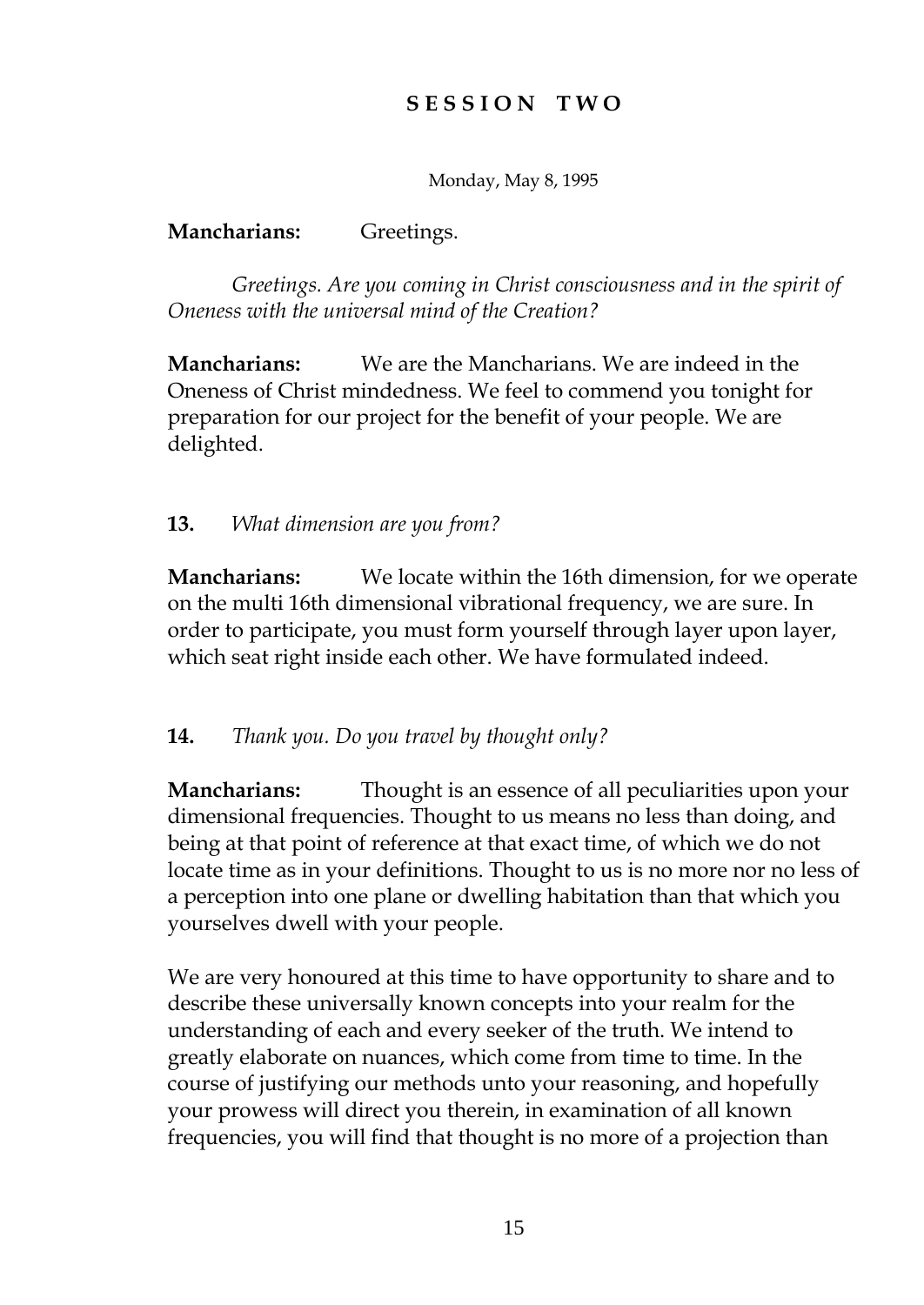you yourself are, for you have projected your consciousness from the One Source of your own being. This is filamented down through the layers into multi-dimension, you see. In effect, it is very similar to having three outer shells, one layered on top of another, depending here on the rapid growth of your Higher Self versus your lower. And here is the connection, for if layer upon layer are torn away, it bridges the gap. In essence then, we would have complete contact at all times with our Higher Consciousness or "godhead," for each of you are a trinity in yourselves. Though here again, not many understand the true concept of infinity.

*Thank you.*

**Mancharians:** We have knowledge far beyond the stars for we are older than your greatest stars. Many have gone nova and many shift and many change as your Earth one day will, and soon to be, by your concept of time. But here again, we must mention and elaborate it as most important that you understand to tell your people from us, that layer upon layer must be broken down in order to fully benefit your growth and your situation on your upward journeys. Proceed.

**15.** *Thank you. Why is it so difficult for us earthlings or Earth humans to even be aware of a "Higher Self" and to transfer our consciousness into our "Higher Self?"*

**Mancharians:** As we have rapidly explained and for the second time we would tell you, that you trip on the layers: the layers of dimensions, the layers of vibrational frequencies, which build upon themselves, which are all combined. They must be broken down as molecules into atoms. This is indeed a serious conquest at best, but we have progressed, and by our example we have proved, that all things are possible through the tie and the Oneness with the Creator.

We are the Mancharians. We are the Creators. One day you will be Creators. You will be One Body with us. One Body with the Creator. You too will find yourself being universes. Proceed.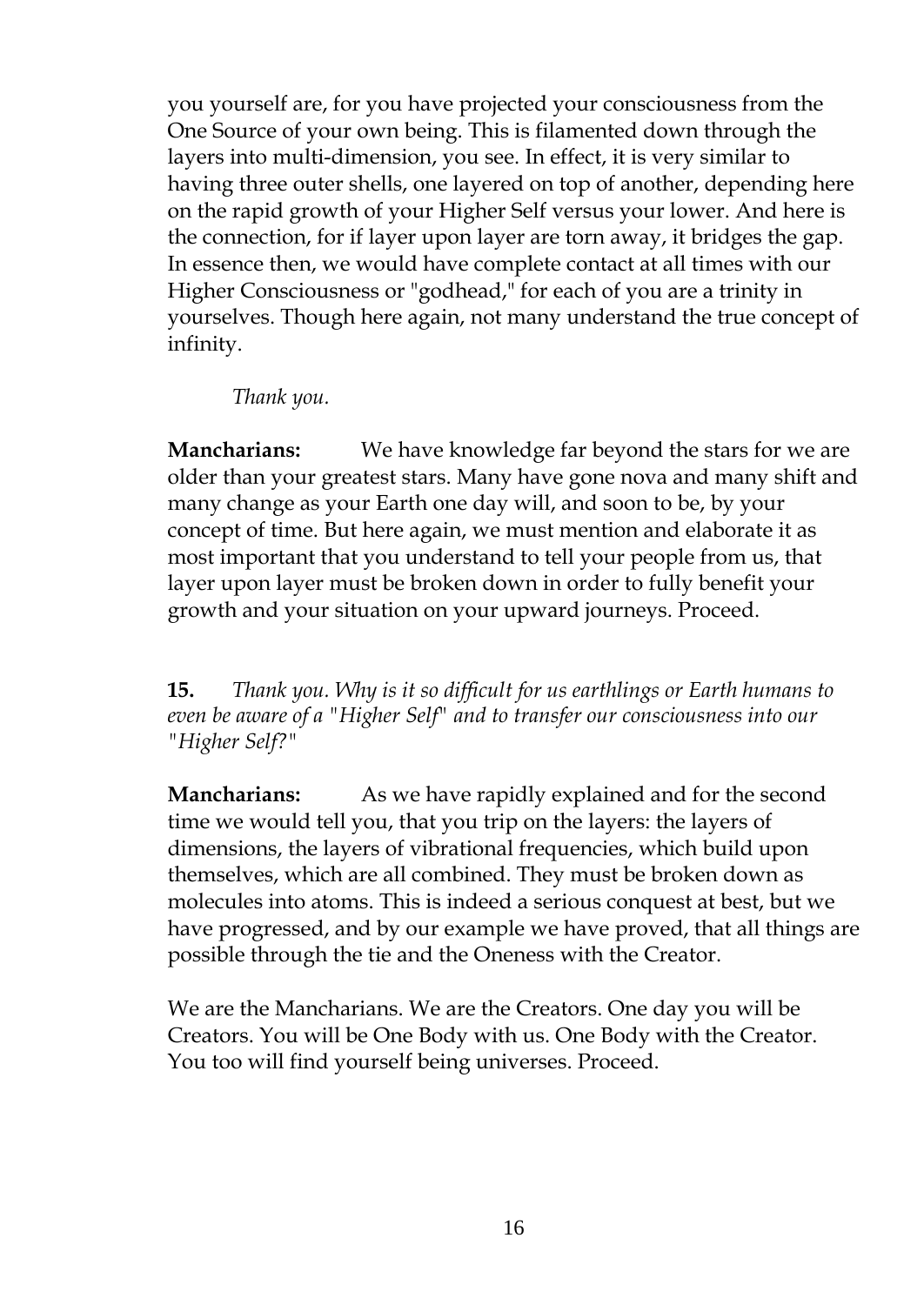**16.** *Thank you. Could you please explain the duality of the Creator and of our particular Universe?*

**Mancharians:** The duality of the Creator is an amazing fact. Many subject the Creator to be of two parts, only, male and female, as father and mother, or brother and sister. You get the idea, we're sure. However it does go into much further concepts of your understanding. Here we will explain in your definitions:

To begin with then, the Creator has a starting source, for the Creator is not just One as individualism, but the Creator has many sides of duality. Many sides of duality concur with the fact that there are many hundreds of thousands of universes and galaxies, and planets, and planes, and dimensions and frequencies. Each has a different duality, for whenever you find duality, you also find another breaking of duality, similar to taking a molecule and giving it duality and when that is broken down into many atoms, then you break them down. And each has a duality, and this is in essence how the Creator is dualities. Universes themselves work by the same standards. Do you understand?

*Yes.*

We have proven ourselves as dualities, but we are One Body, but we have many dualities. For we have formed countless galaxies, and every intricate part of the galaxies have dualities and among them, they are cut into more dualities. You never may have anything without having the exact opposite. This is how the Law of Balance works.

## **17.** *Thank you. Is part of your own duality in your realm also a male and female duality?*

**Mancharians:** There are many dualities, you see. There once was the male and female, but that duality did so come together in blissful surroundings, and from that duality came other dualities. Others gathered with the male and female half, and they performed to be dualities to another and so forth and on it goes. So you see, it is the building of the Universes. And as it is broken down into parts and portions where you actually have the male and female, then again you find yourself on third dimensional dualities. Proceed.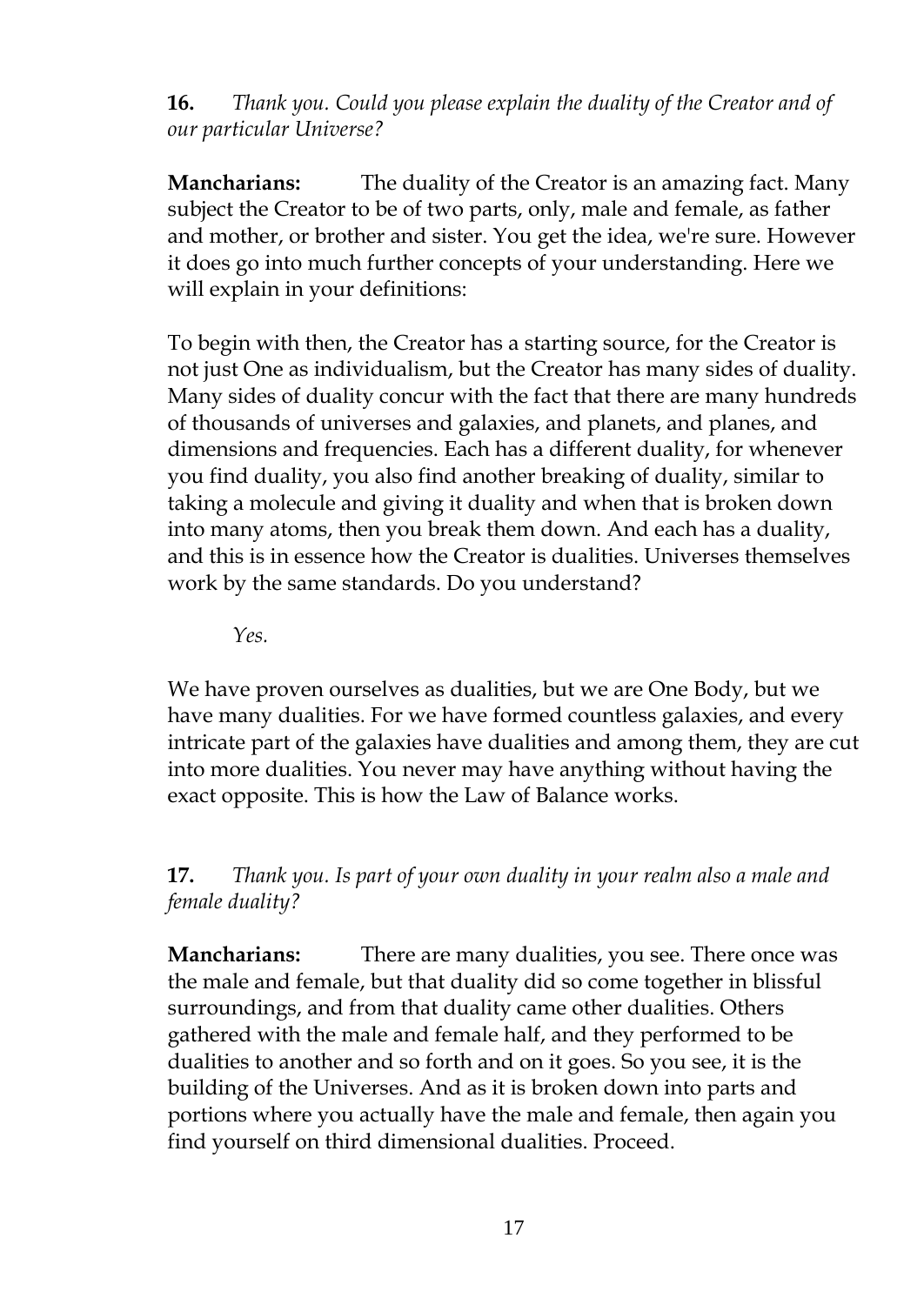**18.** *Thank you. Why have you only chosen three from our dimension to speak through? The Masters, as well as other entities, speak through several prophets, simply because there is so much variety of information.*

**Mancharians:** This would seem to you to be complex. We do perceive however, that we have explained several times, we are not messengers.

We are the Mancharians and we have a duty to perform! However, we will explain our formula: In the Universe, and brought down as perfect truth of a working order by the Creator, it is said to be and a proven fact in every universal structure, that whatever is above, that goes down, will multiply. This is what one of your messengers who brought his truth to the Earth many years ago, when he taught about multiplying the fish. As soon as you put any bait out, you will find you have many grabbing it, and it multiplies itself like worms procreate.

There will be no need to work with a lot. This has been sanctioned by us. For once word gets out it will receive its duality and build upon the Law of Duality. Its essence alone will attract. People will fight for truth in the End Days, as you call it. And this is a glorifying time, because of the love for truth in the hearts who so desire it, and work long and hard on their journeys. We have elaborated upon many things in the past eons.

Not so!! We do not find necessity among your people to be running to and fro from One to the other. Will not One here and One there suffice, if the Law of Duality is indeed in order? Or do you Ones wish to prove the Law of Duality and make it difficult by harbouring such information and tying it and blinding it, so nobody knows it but you?

## *Certainly not!*

**Mancharians:** We would never expect that, therefore we are careful in our choices. Do not elevate yourselves, but **PUT THE WORDS OF TRUTH OF THE CREATOR OUT!** These we do not consider as our words alone, for we are the Creators. We are all One. So you see, you must make your people understand, **THESE ARE THE WORDS OF THE CREATOR!** Proceed.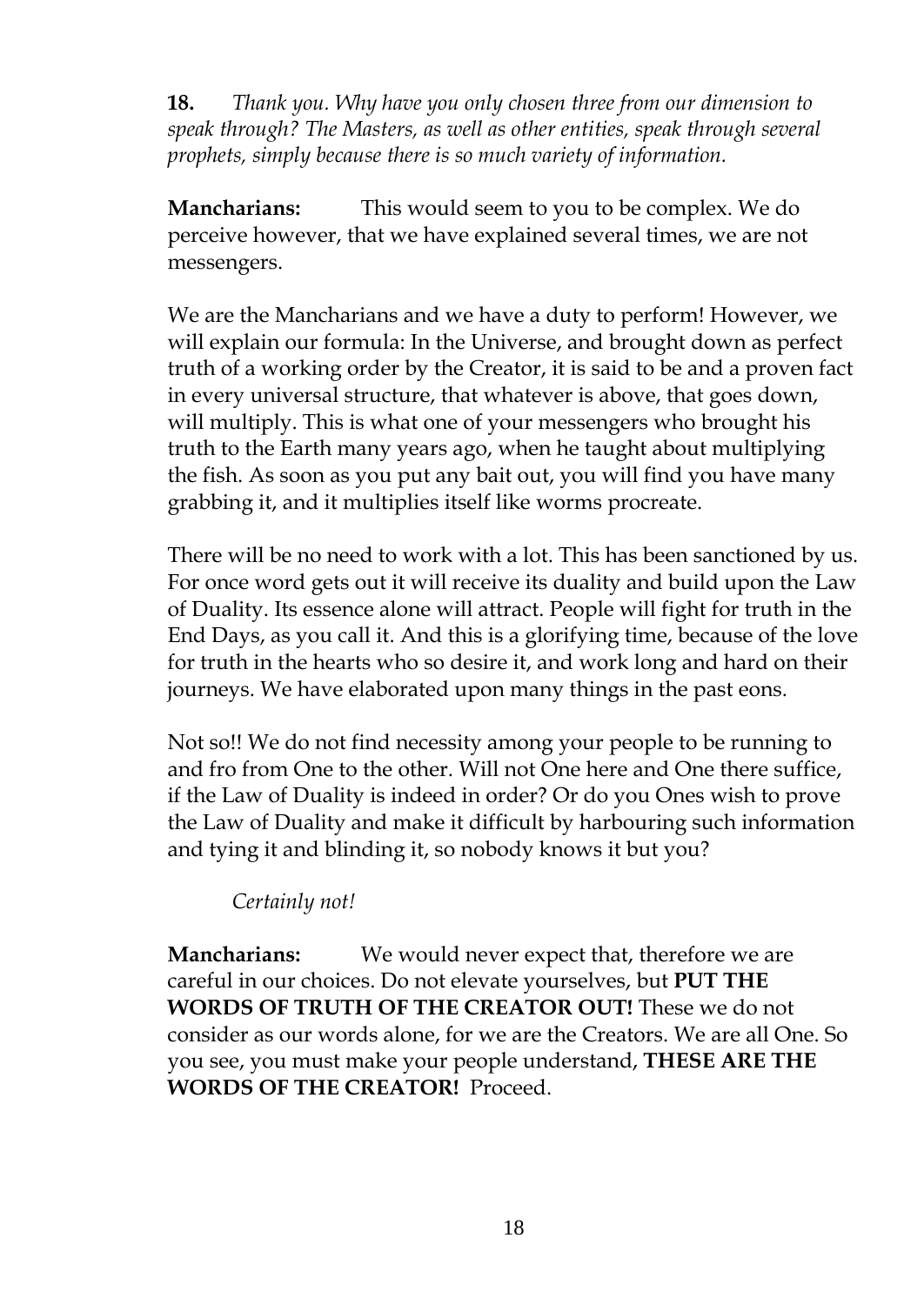**Mancharians:** Time and space are a concept for your limited minds indeed. It is a gratifying experience to share with you and your people. Time is in essence no longer valid. And space, there is a window, you see. If you were to take a time line and take another time line six inches away, what would you have in the middle but space? You take the time lines away, which is similar to taking your dimensions away, because you have then broken through the dimensions into the next dimension, missing the fourth dimension, and you find your time line has collapsed, and so has space. This is an exceedingly simple but profound concept we believe to be important for your people to understand. We do delight in bringing the truth. We love teaching kindergarten!

**20.** *Thank you. So indeed, once we enter into the 5th and 6th and higher dimensions, the element of time becomes an eternal element or essence. Is that correct?*

**Mancharians:** The time coordinates, and here we choose to try to work within your linguistic banks: As you retire into closer dimensions, for they are not further away than your nose, you will find the layer between each molecule breaks down with the higher frequency as you retract and perform your consciousness higher. As your Higher Self is reaching up, so does the frequency. You could understand this better by having a loud pitch and performing it upon a crystal glass. And what do you think would happen?

*It would sing.*

**Mancharians:** And as you proceed with the vibrations, the higher and higher, and this is noted even on your planet, the connection we make for you. What happens then is the glass shatters. The molecules ..

*Disintegrate.*

**Mancharians:** Precisely. But if the frequency is high enough, the molecular structure will shift and you can walk through it. It will divide itself upon many divisions, so thereby working with the same universal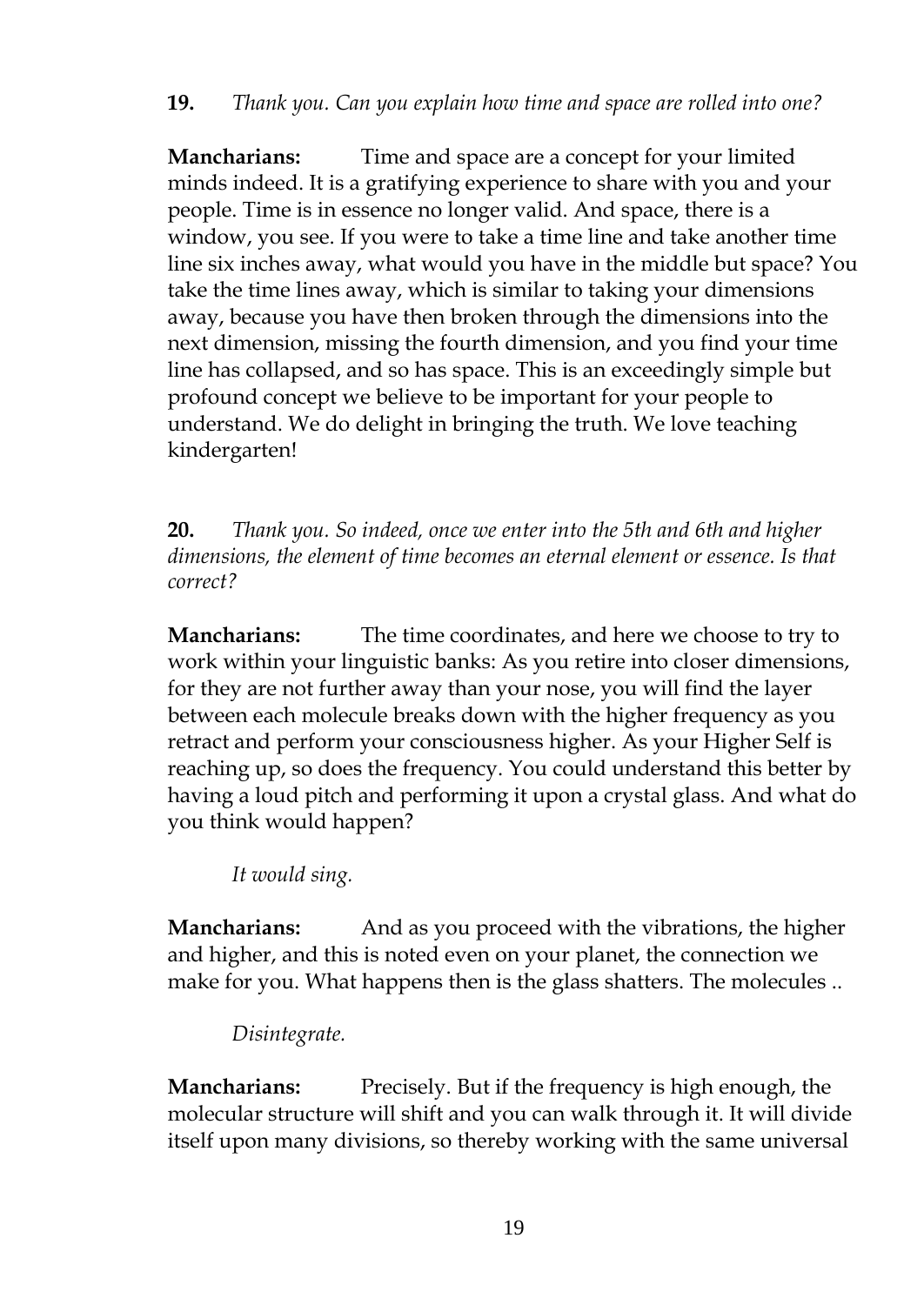principle: the higher the frequencies, as your Higher Self reaches up dimension by dimension, for it is always at two dimensions higher than your lower part. However, it must expand and grow into allknowingness, and this does take many eons. But indeed is a pleasurable experience. For this is where your joy comes from. Not from the lower bowels, but the joy that your higher consciousness brings into your soul. That is the tie or the cord. You have cord to etheric bodies. There is also cord to higher bodies. They, of course, work in multi- dimensions. They are not just one, for you must understand when your other bodies are working in other dimensions, each has Higher Self but is all part of One.

You are so fragmented. You know no understanding of how much you are split apart. No wonder One human cannot even get along with itself. Proceed at your liberty. We do enjoy these concepts. We love to teach children of ours!

**21.** *Indeed, and we appreciate your deliberations and explanations. Is there a duality between our 3rd dimensional plane and the 4th dimensional plane (which other people call the astral plane)? Are these two forming a duality, because you indicate we go into the higher dimension from the 3rd to the 5th. Am I correct?*

**Mancharians:** In a manner of speaking. Let us first explain to you and your people. As we have already stated: Your Higher Self is two dimensions up, pulling you up and pulling the joy and the truth down. Is that not so?

*Indeed.*

Therefore you do bypass the 4th in that regard. Those of you, of course, who are on the upward journey at a greater accelerated pace, will find themselves indeed within the limits of the 5th dimension. Those who are not at such an accelerated pace, but do have the truth in their hearts, will find themselves within the limited gates of the 4th dimension, which actually is only a little more refined than your 3rd dimensional plane. We are most gratified to have this opportunity to teach our children.

We are the Mancharians. We are the Creators. You are all a part of the Creation. You are part of the Creator of which we are One Body.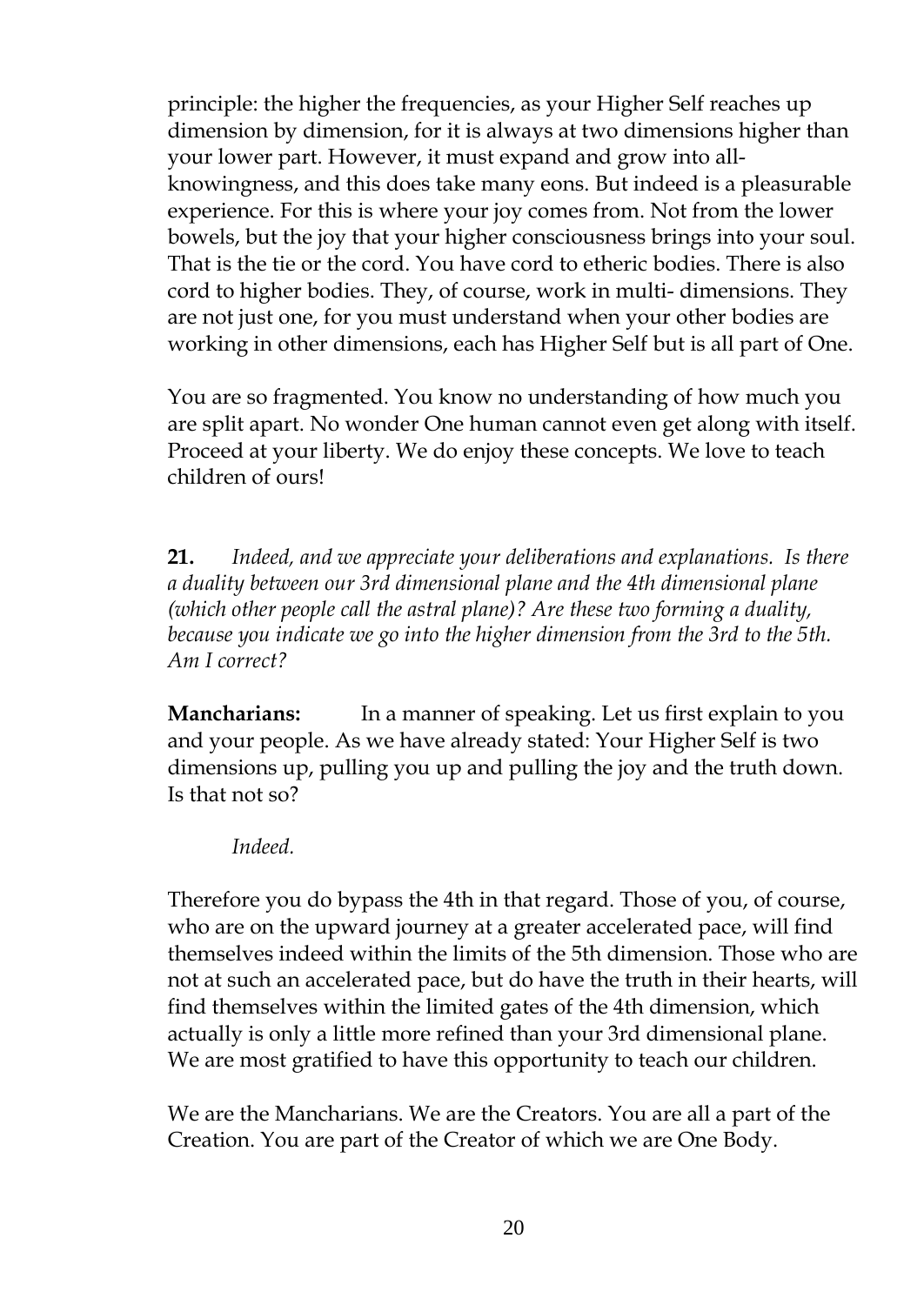## Proceed.

**22.** *Thank you. Can you please explain from your perspective, the concept, as we know it, of "good and evil?"*

**Mancharians:** Concepts again are formulated within categorical expression. This differs almost a little from definitions. However, there is indeed and here we do again deal within realms and understanding and concepts of division of duality. For one cannot survive without the other. And how could this be so? Would it not indeed be a much more perfect situationary practice within the multi-dimensional universes to have no havoc rain upon you? But then, to have no havoc or chaos would mean you would find your joy eliminated! For how would you know joy if you knew no sadness? How would you know prosperity if you knew no poverty? Do you understand our message to you and your people?

*Yes, indeed.*

Is this satisfactory, or would we be asked again to elaborate?

**23.** *One aspect, yes, I would like you to elaborate on. Most definitely, you, from your highly developed perspective or plane, would be in agreement with us when it comes to viewing negativity or evil as unacceptable to a righteous character. Am I correct?*

**Mancharians:** Forgive us at this time. We were reaffirming our adjustment categories within this channel. Proceed.

*Alright. My question was: Most definitely from your plane, that is your 16th dimensional realm, you function and operate from the basis of absence of evil. And if there were evil, it would definitely be unacceptable. Am I correct? We reject evil and accept anything that is "good," "righteous," and "compassionate."*

**Mancharians:** Here we work on the basis of your perception again, individualizing each concept within your brain waves. "Not really" would be our defined answer to you. We do perform no evil, but in fact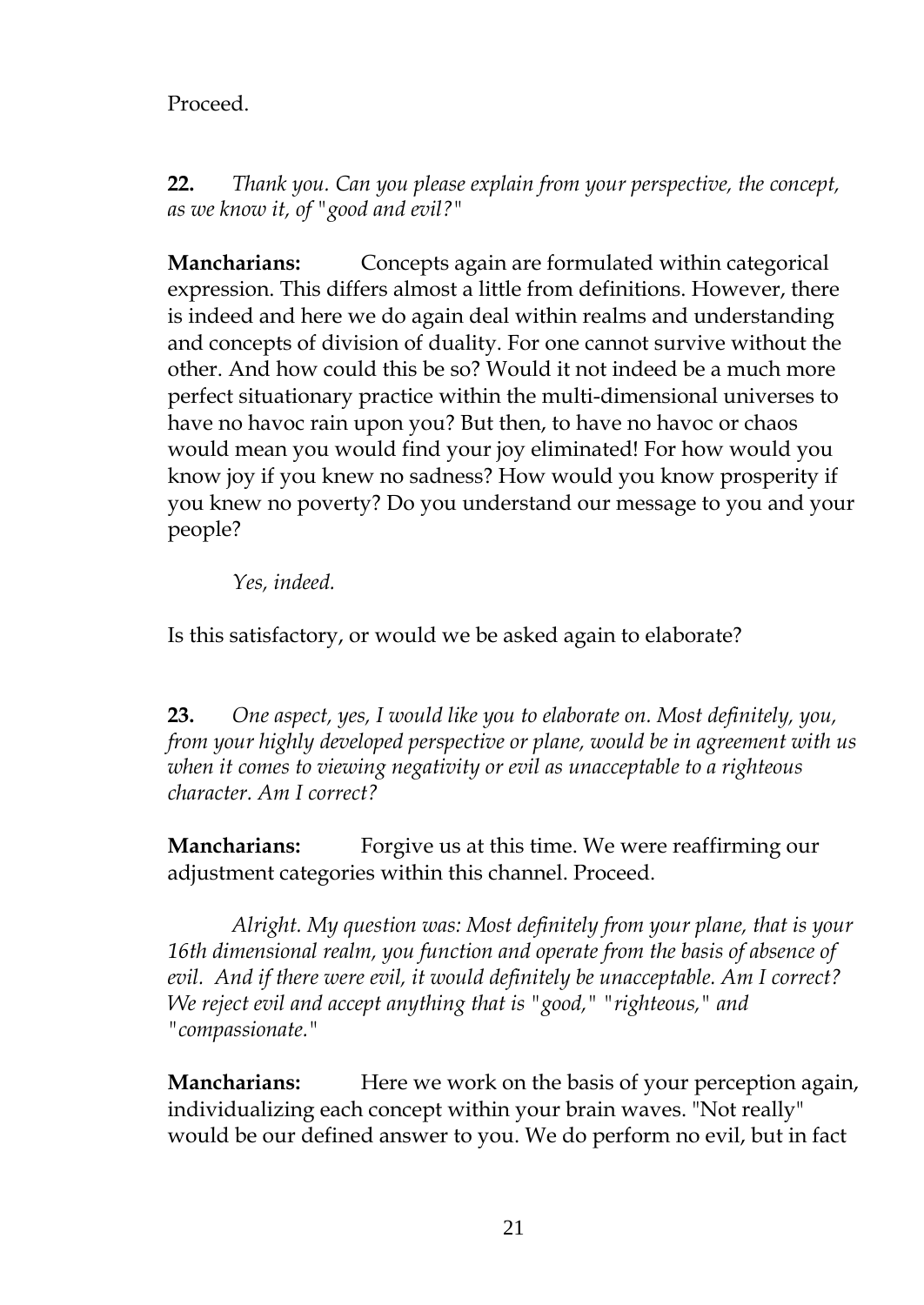we gather, and **before we formed into One Group and One Body, anything of a negative nature was placed in a body all itself. Therefore performing again a duality. For again we say to you to try to understand, how can you have goodness without badness living across the street?** However each dimension, of course, has its dual counterparts, as some dimensions have three dual counterparts, which makes a party of two each, adding up to four. For children understand how to add one and one, and then you have its dual counterparts of one and one, and you end up with two which is a duality of the other half of the two, and you add them and you have a complete whole of a four, which also has a duality.

**24.** *Am I understanding you correctly, that on higher dimensional levels, each One has a positive and a negative, or a good and an evil sphere or phenomenon?*

**Mancharians:** Indeed. This, the Good Master and Samaritan, of which many of your people know of and unfortunately bring themselves to worship instead of learning the truth of that entity's words when he tried to explain, when he went to the bowels of the Earth and found Abraham's chamber, if we could use those words out of your linguistic banks, on one side, and on the other side so many people, as they call it, purgatory-type distress. He was trying to explain multidimension, the duality of dimensions, where one was as glorious and blissful, and the other poverty-stricken with sadness and torture. For it is like looking through a looking glass. There is a veil between. This is why the bliss surrounds those in the much higher dimensions, simply for the reasoning that we do not allow it within our realm. However, **if it were not for duality, we could not exist in bliss, for the greater the joy the more terrible or horrifying aspect lies on the other side of the gate.**

You must remember gateways cannot always be opened, for there are those individuals who are not yet progressed to the point in their evolutionary journeys where they could handle it, therefore if some were to go through their own abyss too early, they may die. And others who may go into bliss too early, may not conquer the lessons they must learn and find themselves subjected again upon the wheel, which goes around. Proceed at your pleasure.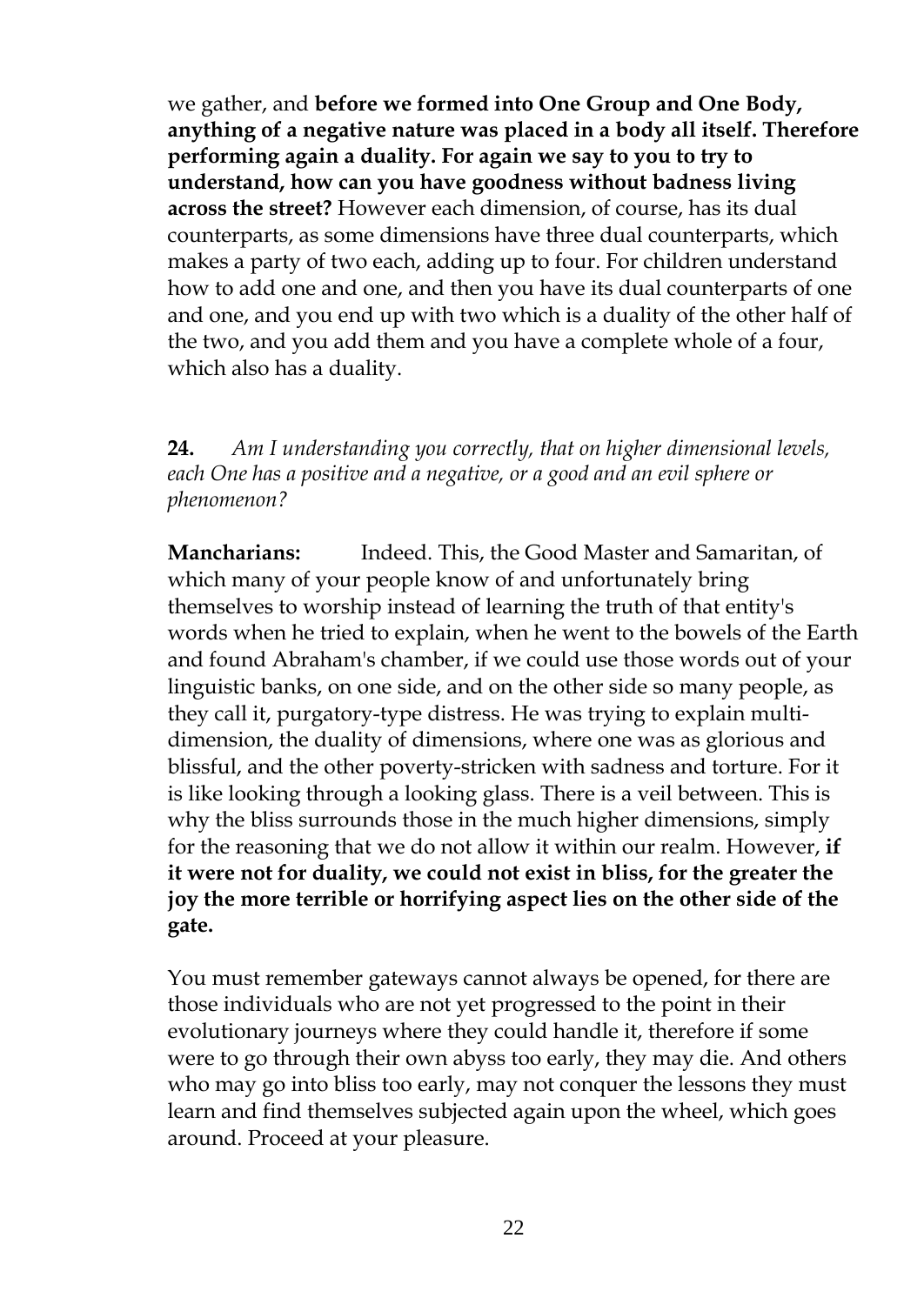*Thank you. You have given us a lot to think about. More questions we will have for you tomorrow, if that is okay.*

**Mancharians:** We are the Mancharians. We have come to perform a work. We have come to show you the way that you may receive the eternal gift of life in bliss. Living is one point and one of your perspections, but in order to have bliss, is that not with eternal river? The eternal river that flows from the Tree of Life is never broken. Your people have missed this concept so well taught by the Messenger, who came so long ago in your time concept. We are the Mancharians. Good night.

*Good night.*

We release this body with our thanks back into your care. Tomorrow night we will resume. Bring many questions. We have many answers. We promise to answer any and all put forth. Gather questions from those around you at work and at play.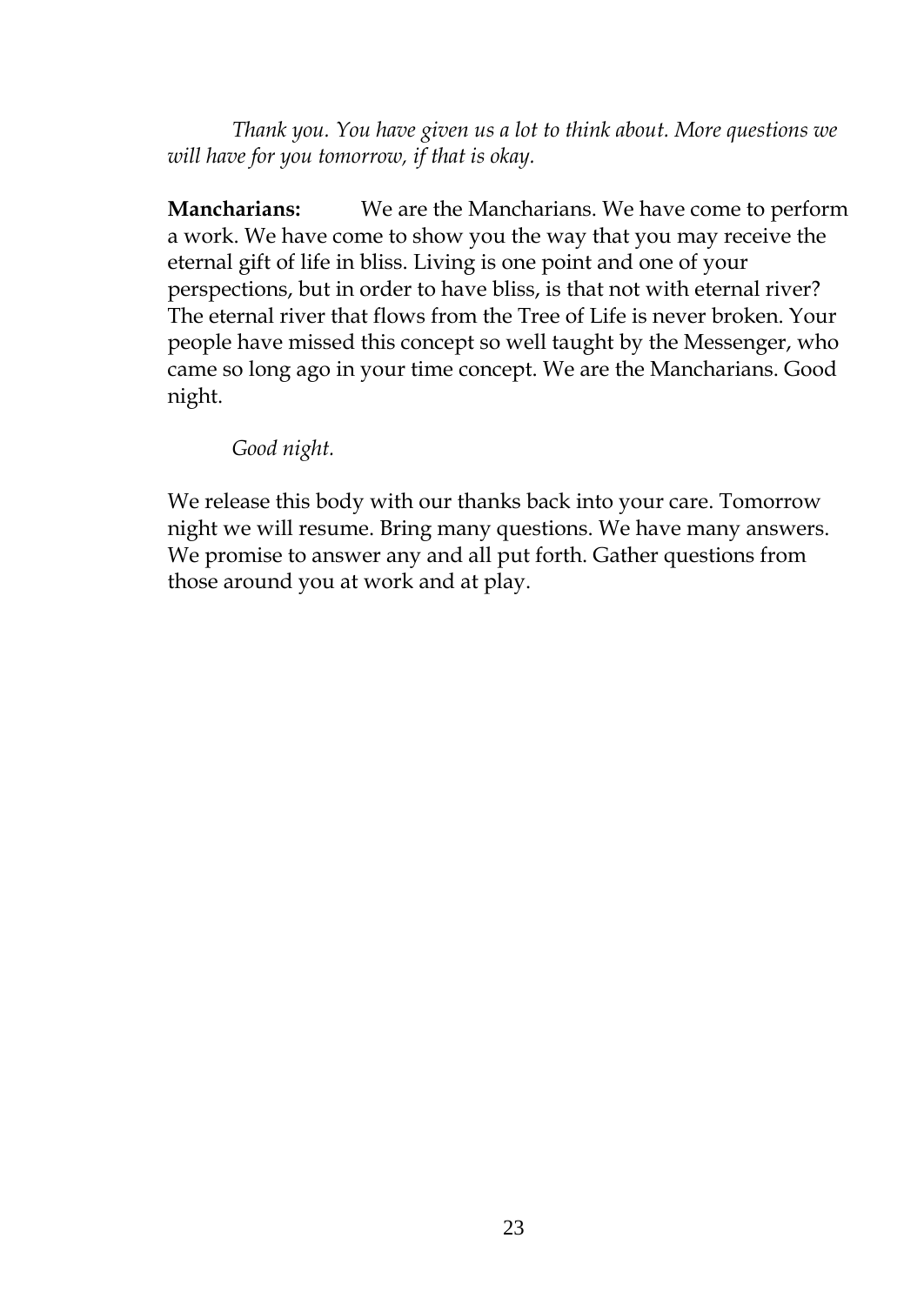## **S E S S I O N T H R E E**

Wednesday, 10 May 1995

**Director:** *Good evening. Are you coming in Christ consciousness and in the spirit of Oneness with the Universe?*

**Mancharians:** We are the Mancharians, we are the Oneness of the Creation. We are indeed the Christ mindedness of the Creator. We are the Creator.

**25.** *Thank you. We are delighted to be with you again tonight and have prepared some more questions for you to answer. One that many would want to have an explanation on is: What are dimensions, or planes, or spheres of existence and how many are there for us to inherit in total?*

**Mancharians:** Indeed. The spheres or dimensional planes or dimensional planets, for all do conglomerate within a cord of one another. Each has their dualities and are performing within consensus of duality. For instance in your words, to keep it on a more simplistic plane for your understanding, we simply mean to say here that one planet or another, whether be in one dimensional frequency or another, alters its shape and alters its time co-ordinates, whereby you have one frequency or dimension, because you must understand, that in all dimensional frequencies it is a higher elevation of sound or the speed of light, which changes and alters the matter, or the way matter is viewed.

In order then to perceive by your concepts or your standards the altering of the different dimensional planes, it is important firstly to understand, that all texture and substance is altered by the speed of light, in which it inhabits itself. This is where the Creator has made the web, and this is why you have different galaxies and different planets, which seem to spin or rather have an aura around them.

You would know immediately if you were to enter another dimension. You would find the mass of matter to be somewhat lighter in the higher; and why would it be lighter indeed but the molecules are not so tightly embedded together. This, of course, makes it easier for one substance to move through another on the much higher planes or frequencies of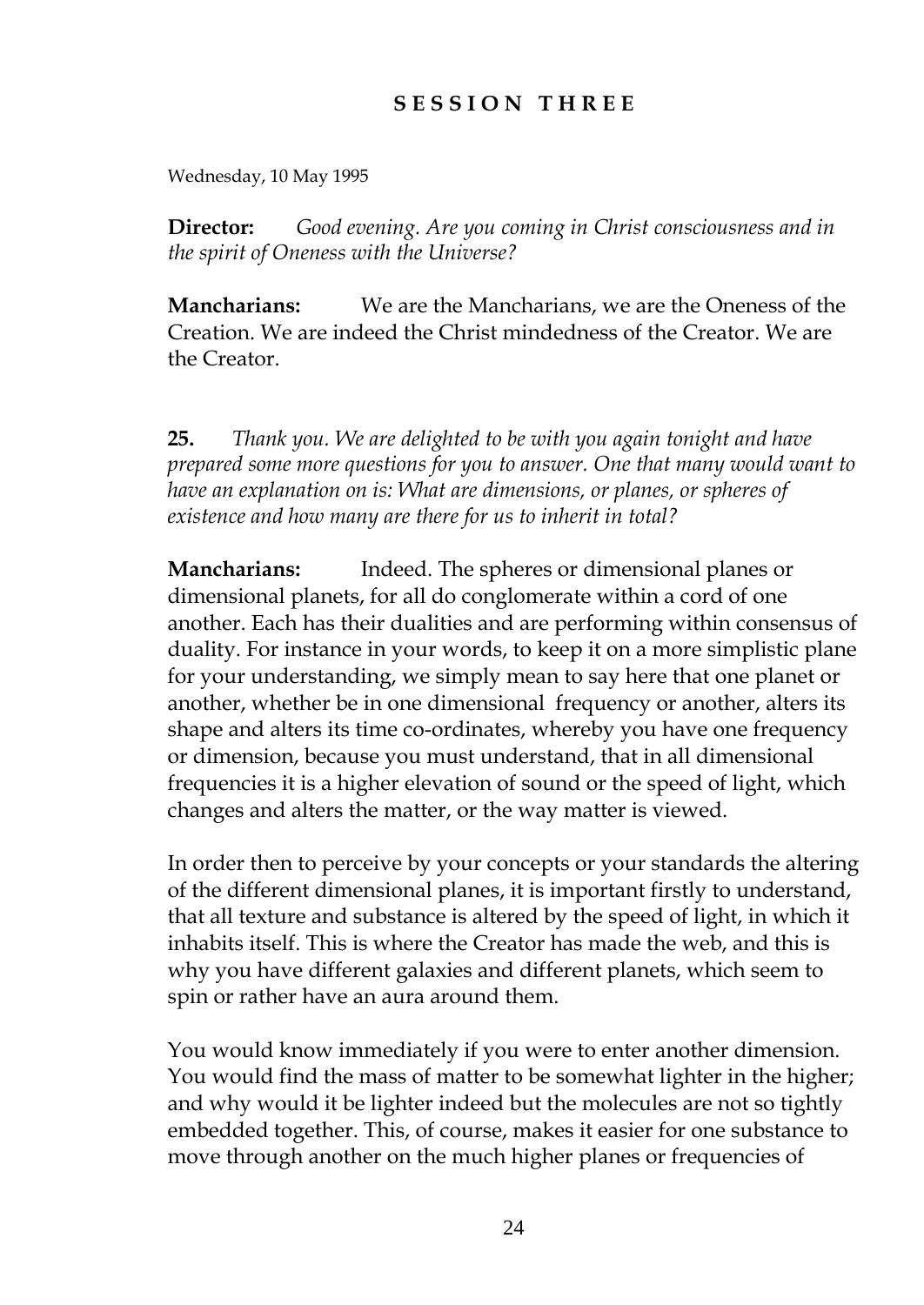thought, for that is the Creator of all things. You, too, are the Creators in your own essence, though of a limited nature.

**26.** *If it were possible for us to take the bodies that mankind has now and we were to be accepted into the environment of 5th dimensional beings, would that have an effect on our bodies?*

**Mancharians:** The body, you must understand and tell your people, is of such dense matter. It would make the physical encumbrance somewhat overly weighty, much akin to walking over quicksand, and here we're speaking of dimensions of the seventh altitude frequency. For dimensions are not high or low as in height or going up or down, but they are rather one layer upon another. This must be understood as the foundation to all perimeters of dimensions. We have noticed among your people, that they not only misperceive their own concepts, but do use the higher standards as stumbling blocks for their imagination. For as we have said before, all imagination stems from thought patterns, which is simply a mind creation.

**27.** *Could you please explain how man coexists in multi-dimensions but still seems to only have his full consciousness working in this 3rd dimension?*

**Mancharians:** Indeed. This is simply because his full consciousness, which is tied in with the Source, is at this time, you could liken it, we suppose, with the Universe as a Whole putting its consciousness into One galaxy, or piece of the Whole, in order for it to work in the different galaxies which are embedded within the Universal consciousness. You would have a division intact, and to further lessen it, to put it onto different planes or dimensions such as planets where there is a denser atmosphere, you would simply put another portion of the consciousness.

There be a lesson to be learned. And to forbid to keep on going around on the wheel, that soul entity would be directing their consciousness onto that portion, whereby the consciousness still would be ruling in the other galaxies, which are of a higher essence or dimension, though not as much need be taken for it to rest there.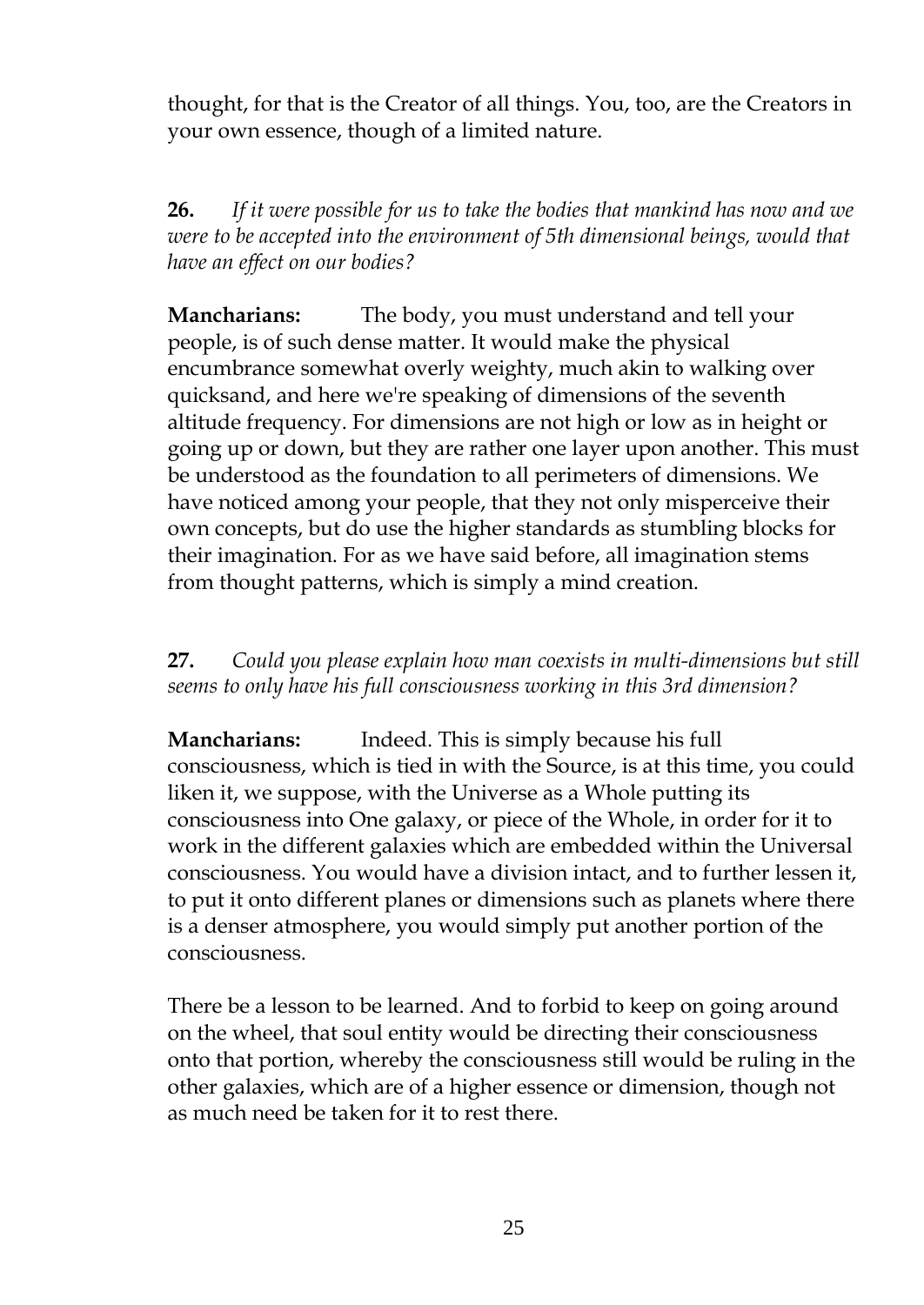**28.** *Thank you. Is mankind on the verge of joining together in a collective consciousness?*

**Mancharians:** Indeed this would be what we would have long hoped for. However, you must understand that you are still at a very crude level of evolvement. Your people must understand from us, because we have journeyed a long way in your time co-ordinates for many such eons broadcasting over the ethers, we have noticed that no One, who is so in tune with themselves, will fail to notice the greater good of progression on their journey, especially as we would mention when they do come together as a group.

But it is far time yet, as we have explained before, they have yet to work with themselves. For how can man work with others when he does not even have the realization of working with himself in total harmony?

**29.** *Where, as far as man's achievement of greater awareness or greater consciousness or spiritual progression into a higher dimensional state is concerned, does death fit in - the losing of One's physical body? Is this process of what we call "death" a helpful state in the direction of acquiring a higher dimensional existence, frequency or unity with those of higher dimensional planes?*

**Mancharians:** This is simply a manufacturing of different frequency whereby, as we have already stated, when you go in the higher frequencies, your body must be less dense. **It is not a process of dying or a process of living. It is more a process of changing.**

Consider yourselves from day to day as changelings. You would be perhaps more accurate to describe your changings as metamorphic, such as a caterpillar into butterflies. As One changes into the other, so does the other which could be termed as butterfly, able to "fly" into higher realms without having such denseness tying it to the Earth.

**30.** *So then, it is not absolutely necessary for us to go through the death process if we knew how to effectively raise our vibrational frequency, and thus join in with those frequencies of higher dimensions? Am I correct?*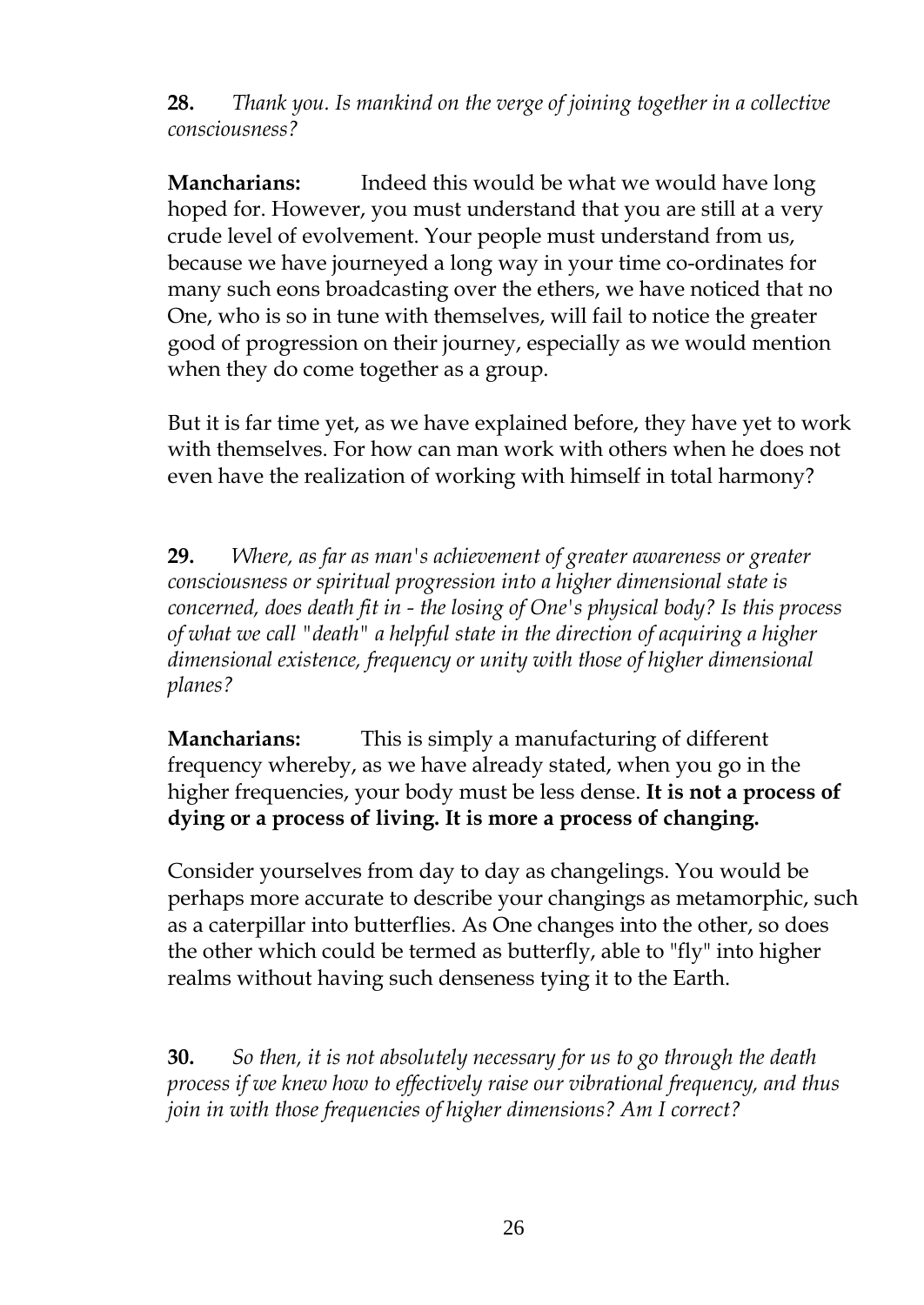**Mancharians:** That would be the idea, for it is, as we would put it, a "shifting." As you shift from the alpha beta waves into the theta waves, so does your consciousness shift into the upper realms of understanding. It is so with the DNA molecular structuring of your coding, which no longer exists with us. We have bypassed that point eons ago, but it is always an interesting aspect and scientific study for those of you on the road.

**31.** *Indeed. How are the universes designed? I understand universes as One Universe with many galaxies. Is this concept limited or am I imposing in my view a limited concept of what the Universe is like?*

**Mancharians:** Imposing is as discrimination. We do not recognize any discrimination here. All questions are welcome. This is why we have come to perform our duty, to answer questions for you and your people. All humanity will one day benefit, as these writings go throughout the Earth into many nations and many languages.

*Now, can you explain how those "universes" are designed?*

Universes are such as imaginary thoughts. What could you create with your imaginary thoughts? Could they be somewhat diversified? How would you describe One car from another in a car lot performing that you have One set of vehicles from another brand, supposing you separate the sports from the tandy sort? **You see, it is all a matter of creation. There are no limits or ties that bind. We do not run a consensus as to what should be here and what should be placed there as in blueprints or diagrams. We are free to make our own choices. We are Beings of free will. We are One with the Creator.**

We are the Mancharians, and we have come to perform our duty to bring truth to you and your people, to send throughout the world to all nations and tongues and dialects. For not One will be left out. One who can't read will say by word of mouth. The results will be no less than amazing. We have our standards as well, and this may surprise you to hear this.

But we do not preform, whether be countless galaxies in One Universe and structured accordingly with this planet and that planet and having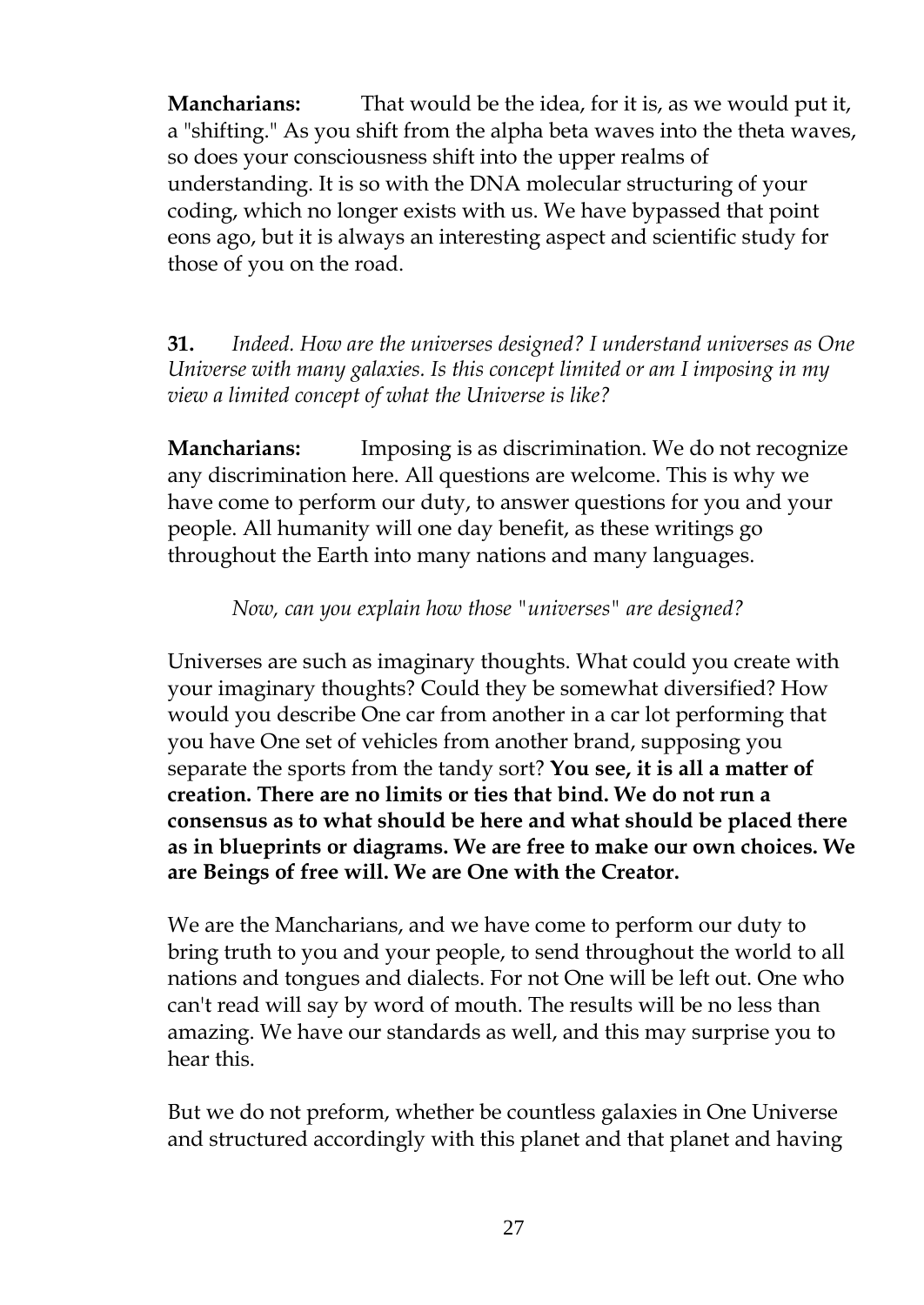rotationary boundaries, and which One spins at a degree, and which One spins the opposite as a degree, because here you have the duality of opposites. Not all planetary forms spin in the same direction, because in order that they have duality, you must always have concurring fact of implementing counterclockwise. Has this ever occurred to your people? This is but a simple law of physics.

Because of different altitude of waves above the Earth, and here we do try to keep it simple, you will find throughout the universes and indeed the galaxies and even more so, looking up from the base of the planets, that accordingly skies will be formed with a different hue, a different colour. This is simply because of different texture in gases and masses, for all operates at a different frequency.

If you have molecules of reds and blues tightly intermeshed together, is it not a rather hard colour? But supposing, you put dots of white as you're painting, would it not appear to be lighter then? Or perhaps on the other hand, you have it all green as our sky, and then you dot lines or hues in of grey, would you not have a mingling then of texture? All things are applicable concerning the atmospheres. The designing of Creators, you must understand - We are One. This must be understood for the simple reason, that no prospect could be elevated and implemented without full consensus from the One.

Did it ever occur to your people to ask, why the beauty reigns throughout different universes and galaxies? Because we come as One, you have a mingling of complete harmony and thought in One with all the harmonics and vibrational frequencies, and essences, and imaginary thoughts, or as we should perhaps term it, imaginations of countless, all flowing in harmony. Could you now start to imagine the simplicity and the beauty, and with which simplicity and beautifying factors, that we as creators can paint a picture for you?

This is not simply the imaginings of One as individualism. This is what holds your concepts so tight and your limitations in thought. We do state this many times for the knowing and understanding of your people, for if they do not understand this simple rule and how it affects their evolution and what they are actually reaching for, it will put them rather at a stalemate within themselves. Proceed.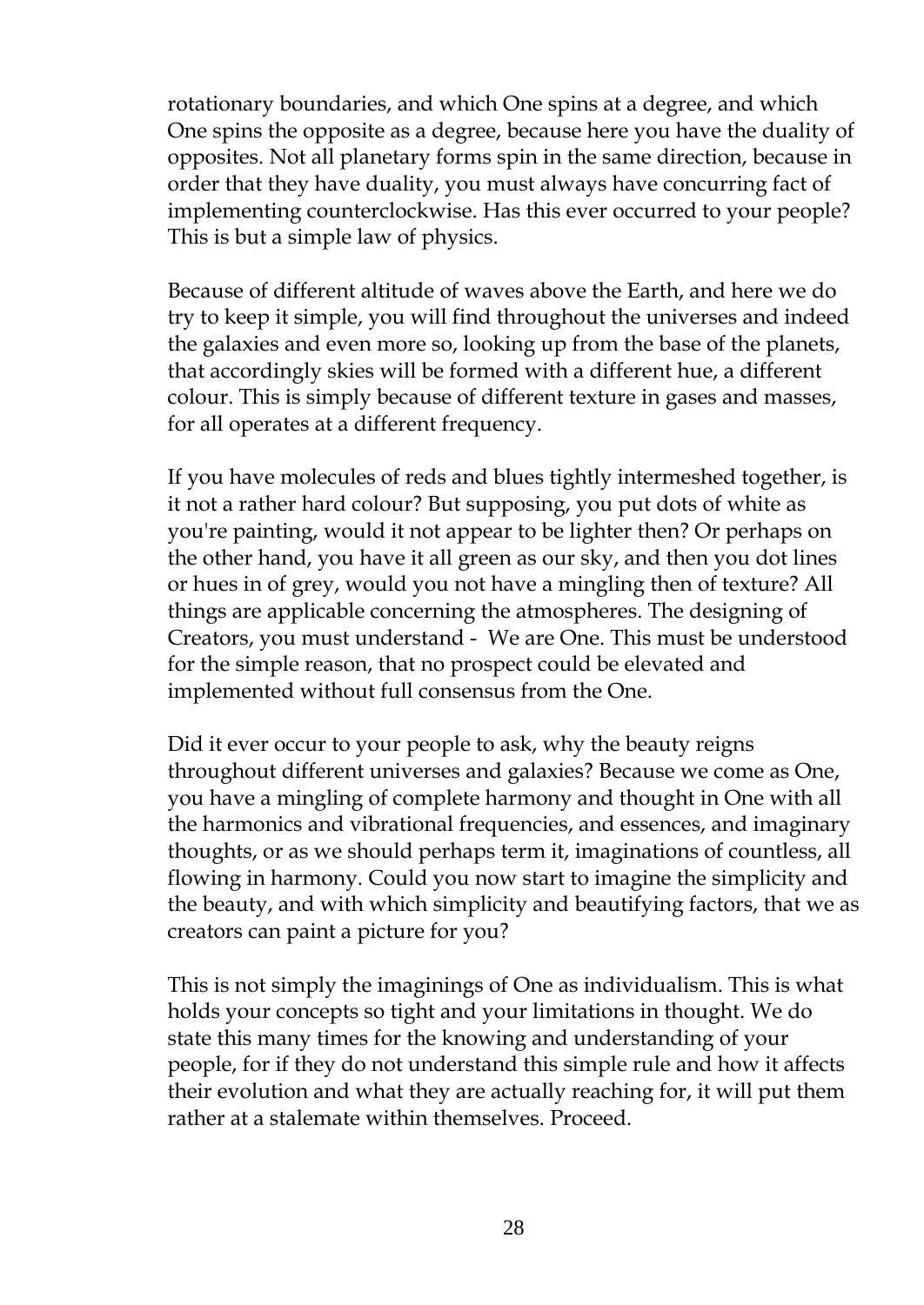**32.** *Yes thank you. You said that you are many and of the 16th dimension. Can you tell me how many dimensions there are above you, that even you aspire or are in contact with?*

**Mancharians:** Here you must understand, dimensions are not built as building blocks as in your concepts, as One foot being above the other foot. They are layered, but they are layered, and here we take you a step further: We began by telling you, they are layered One on another. Now the next step for your concept and understanding would be to understand it as water, and what happens when you pour water on water? Does it not mingle into itself? And yet if you take oil, and let us look at a light oil, and it lies on the top of the water, and then what would occur?

*Separation of the two.*

But would it not be a light separation?

*Yes.*

Could you put anything in between?

*I suppose not.*

Well, this is our point. So here we have dimensions upon dimensions and are aspiring, because we are multidimensional beings. We work in all dimensions, up to the 16th, as you put the "up" for your understanding. For in precise fact to say, we permeate every dimension. We have already formed galaxies and not by thought only, for here again, we take you a step further up on your evolutionary understanding: We permeate the galaxies by becoming the galaxies. Our molecules attract like molecules, and therefore the group of the Oneness becomes a duality, calling more duality and as it stretches forth, the larger it becomes, the straighter the focus. And therefore more upon more will be created, stretching us in with the Creator even closer. For we mingle in the Creator's molecules and consciousness, for each molecule and atom whether be negative or positive, is intertwined.

This is how all matter lives, and this is how all matter has a consciousness. This is how life is breathed into the very bushes and trees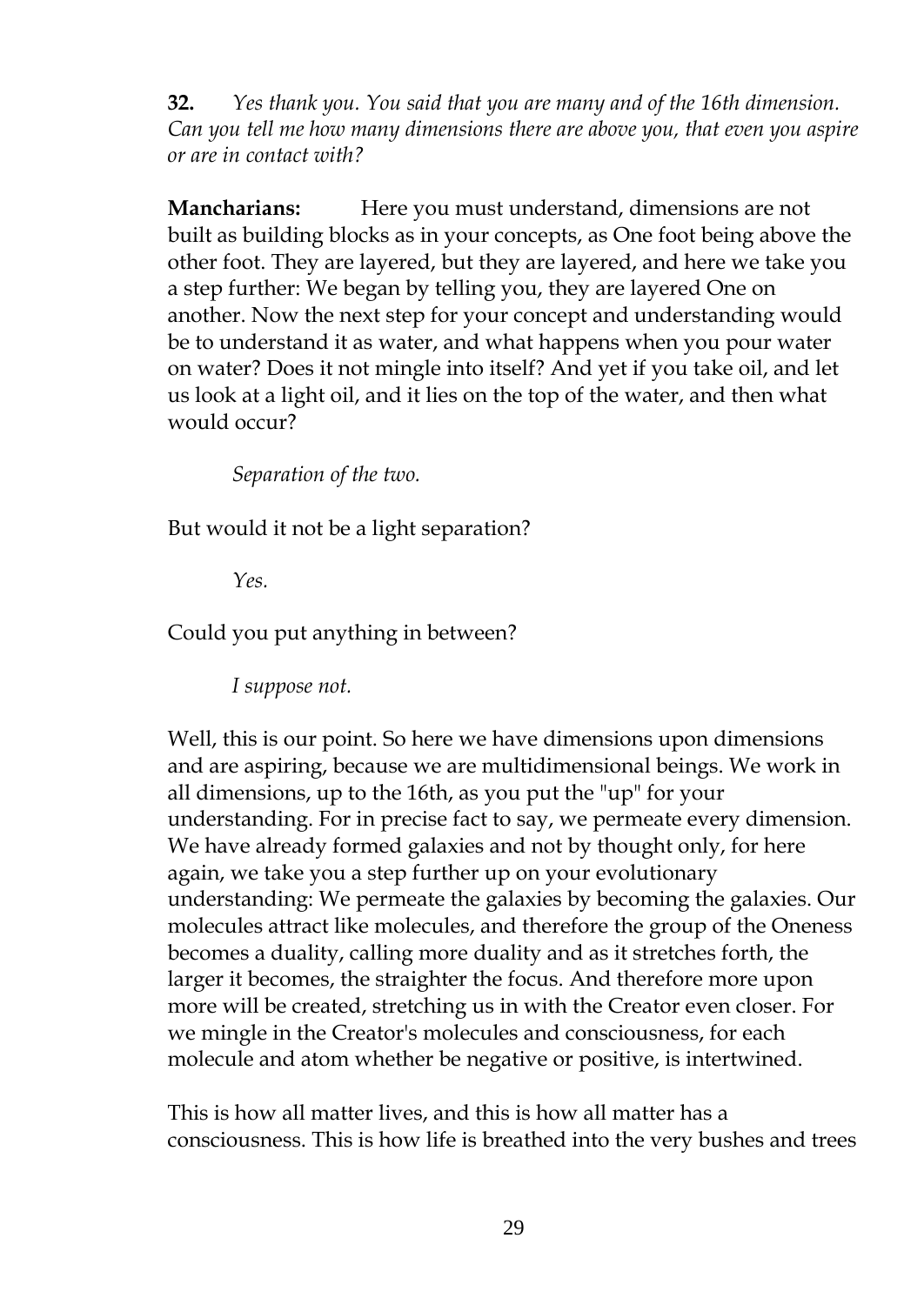and plants and ground and rocks and rubble on your planets, and those of others elsewhere. Proceed.

**33.** *Thank you. You may have partially answered my next question. How do you create nothingness into matter and how would you recommend us to begin to be true Creators?*

**Mancharians:** This is an interesting concept of individuals. Firstly, there is no such thing as "nothingness." Nothingness suggests "no thing." How indeed can there be "no thing?" If every atom and molecule, that permeates without and forms its dualities and counterparts and collects itself within conscious attire, would that not then be stricken? How can you have universes with large spaces in between, which you call "nothingness?" **They are made of light! They are glorious colours! They are every colour of the molecules and atoms which permeate from the Creators and the very mind and conscience of Creator, for everything is thought into being.**

Because you cannot see with physical eyes the beauties and the lights that radiate throughout your blackness, do not be fooled, dear Ones! Nothingness indeed lies within your own imaginings, which shows you, how darkened your conscious remains as though a veil is dropped over your eyes! You need to elaborate with your spiritual sight, until you can use your physical eyes for inter-dimensional understanding! Only then will you see, what is really and truly out there that others perhaps will not see yet.

*Very good.*

We have enjoyed this documentary tonight. We enjoy bringing truth to you and your people. We are the Mancharians and we'll be happy to proceed.

**34.** *Well, thank you! That is a very interesting thought you have given us to meditate upon. Next question: This Universe is referred to as the "free agency" or "free will" Universe. Are there universes that function on a different basis than that of free agency?*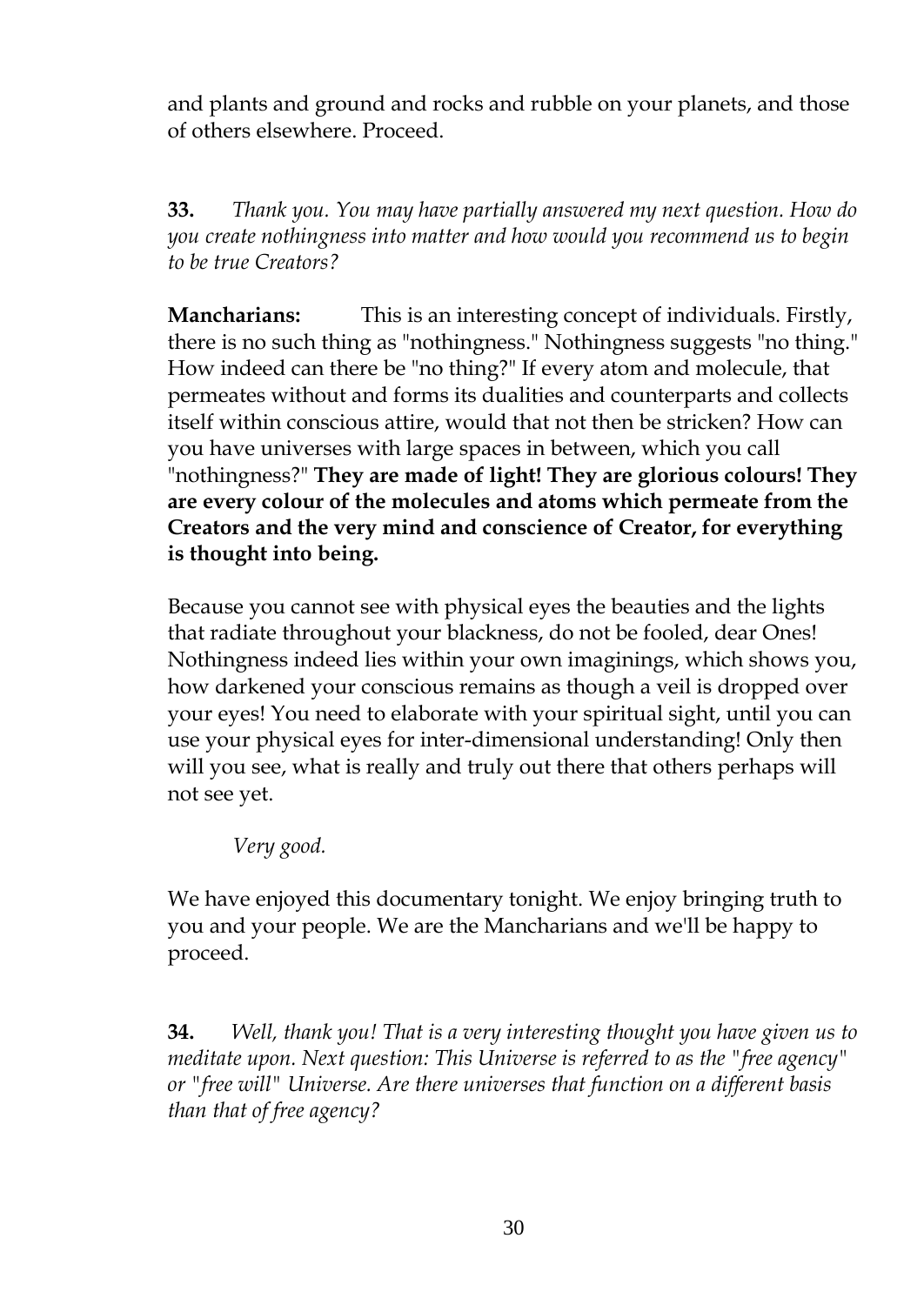**Mancharians:** Absolutely not! For all are free, are they not? Do the understanding of limited cultures not have the same freedom as those or of higher evolved and understanding? Of course not! The point here of which we would relay is the difference between those who know they have free agency and those who apply free agency.

Do not be fooled in the least! Universal Laws do not mock One culture or evolutionary ethnic! However, in order to proceed, we feel we are doing a very good job in all with your strange linguistic patterns. The point here being again to reiterate: **every single individual, as well as those of the animal kingdom, have free agency.** It is simply what do you do with it? Do you harbour it in wisdom and understanding and let it grow and guide you and lead you and call it intuition? Or do you victimize yourself and say you have no choice?

Let no One tell you, you have no choice! That would be indeed a lie of your own soul. If you would lie to yourselves then, who could tell you the truth that you would believe? For if you cannot believe your own essence, how can you believe another? There is no difference between believing in yourself and in your essence and intuition and learning to love yourself, before you can learn to love another. So many of your people lie to themselves about how they love and forgive One another, when in their own essence they don't even know how to work with themselves? Pity, we think. Proceed.

**35.** *Thank you. We have been told there exists duality throughout all dimensions, the duality between positive and negative. How would any entity or soul want to choose for its pathway the negative aspect of that duality in hatred and unkindness and rudeness and all evil, or everything we call as evil and understand as evil? Can you explain?*

**Mancharians:** This again is not so much a choosing of, rather as a growing process. When your evolutionary mind is subjected to the mere whims of your heart's pulse, then you will not be so tied down with your stricken efforts of the understanding between good and evil.

Here again is a concept, which may be somewhat difficult for you and your people, as you work on such individualistic developments. As you attain a full conscious understanding, the words "good" and "evil" do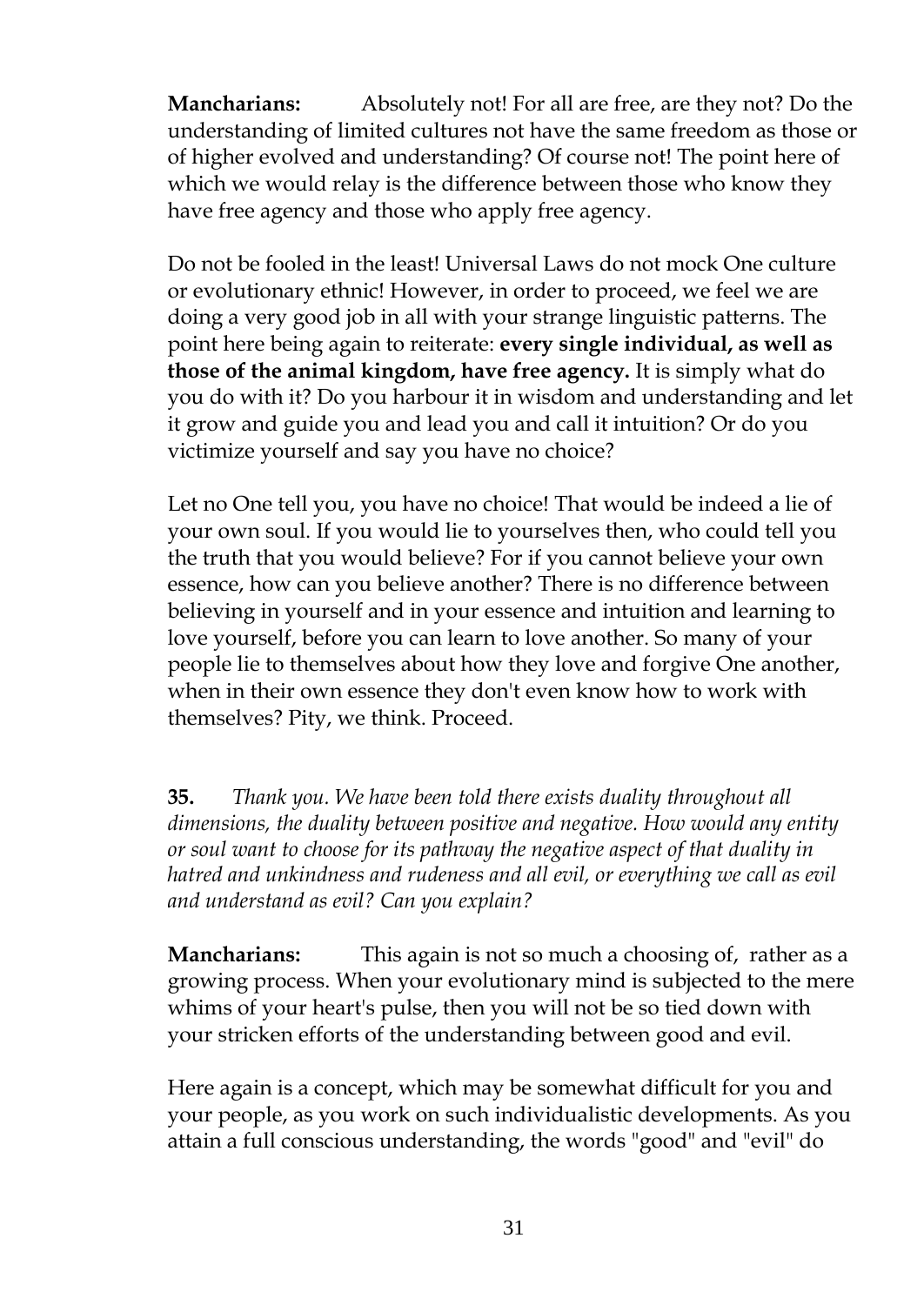not even come into play. The concept here, as we have said before, even with "love" and "caring" is not the same as you will find in your dictionaries.

In order to answer your questions to the best of our ability and your profound limited understanding, we will just say to you in this way: that all conscious endeavours and a heightening of blissfulness and everything, you must understand, has a learning and has a price to pay. As you have stated before, how does One put their full consciousness into only One portion and not awareness of other dimensions they may be working on, which in fact they do, at the same moment in time, for there is no time to regulate the One, which is time bound.

In the same way do we direct our consciousnesses into our evolving in our blissful state, whereby we send the "other portion" of our consciousnesses into the negative. But awareness is extremely limited, and at some times not even close to evaluation. Does this fully answer your question?

*Yes, but .I will have to meditate on that One.*

This is always highly recommended and delights our hearts, when One with Light is forced within himself to stretch his mind beyond his means.

**36.** *Thank you. Can you tell us how we can effectively neutralize our karma toward others?*

**Mancharians:** In actuality, it already has been. You may think this is a funny method, but you see, this has already been accomplished from where we sit. Even many of the statistics, which you take, as you write down what is good karma and what is bad and what must yet to be worked out - it is really an inefficient way of conducting research.

You must learn to feed your intuition with wisdom and let it work for you as it comes down into your consciousness through the crown chakra from your Higher Self. Your Higher Self is trying to teach you these truths of what has been done and what hasn't been done. Some call it conscience, we believe, but conscience again is a poor definition of and a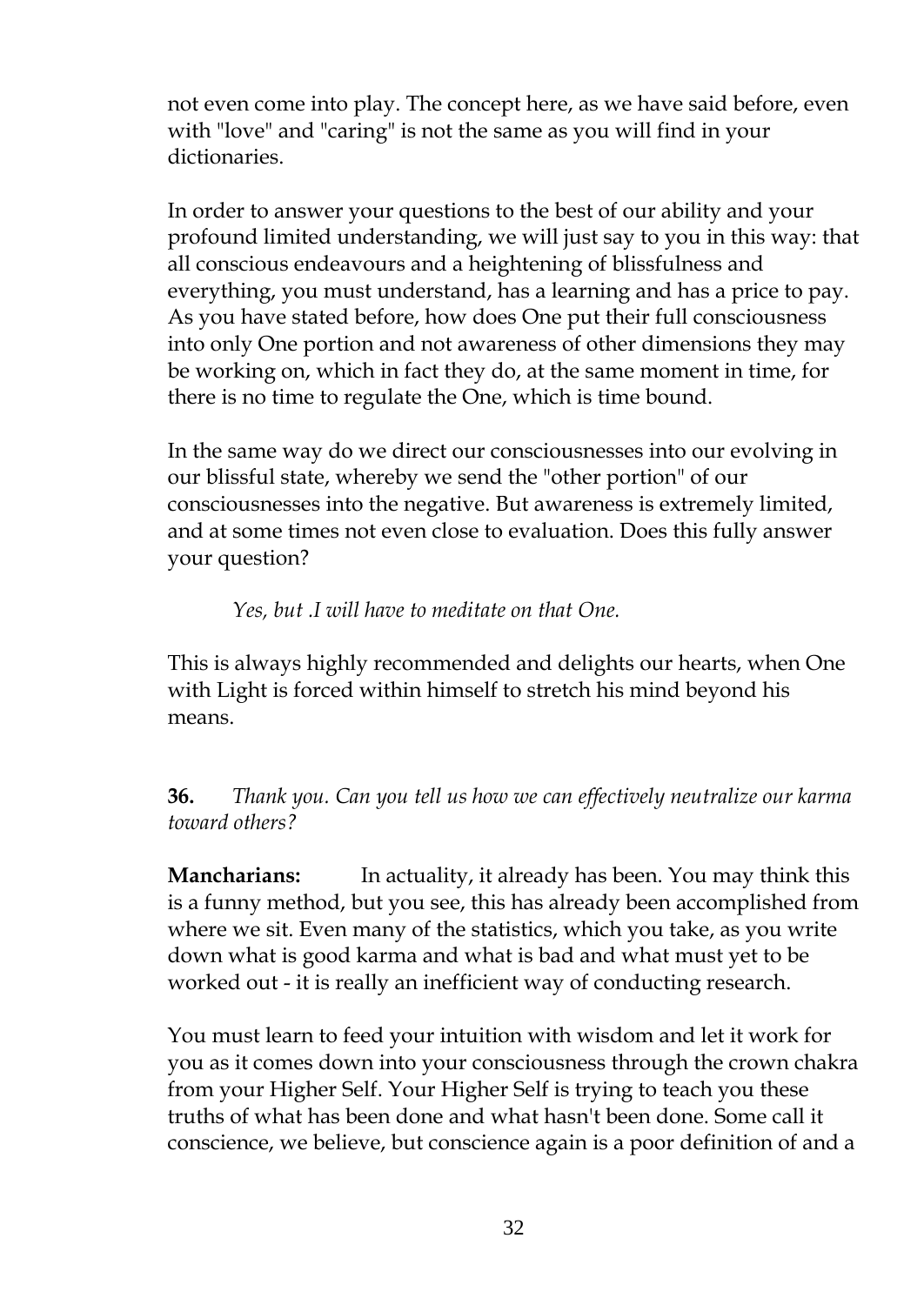lower form of intuition, because intuition here is more refined. If you wonder at any time, have you done this properly or have you truly forgiven someone, meditate, as you have suggested, you may do. This delights our souls. Meditate indeed and your direction will come and hit you like a hammer on the chakra**. Always follow intuition, for intuition is your medical resource of healing.** And medicine always works for all, does it not?

*Yes, indeed.*

Proceed.

**37.** *Thank you. You stated that humans really do not understand or practice the Law of Love. Could you please explain more on this, and tell us what "love" means to you?*

**Mancharians:** This is why, when we have said, we do our duty and bring these words to three in your dimension, and that **we have no escape plan for your people,** but we meet with them as they evolve into higher dimensions. Then they will be ready to actually understand. But here again, you do need an answer for your people.

All we could say at this time and suggest, is that they conscientiously refrain from so much "tongue wagging" and start listening within themselves to themselves. They do need to connect with themselves, for it is apparent they cannot connect with anybody else. Until such time as they do, they will not find "love" for Self to even begin to understand the meaning.

What they term as "love" - and though you have splintered and fragmented the concept of "love" all over the place into different fragments: for instance there is a certain "love" for brothers and sisters and mothers and fathers and husbands and wives, and so on and so on how are they expected indeed to deal with any of these fragments? How do you bottle up wine, if it is split out of harmony with all the other ingredients? We would be very interested to hear the answer to that One!

So we say to you again, simply to tell your people, they must connect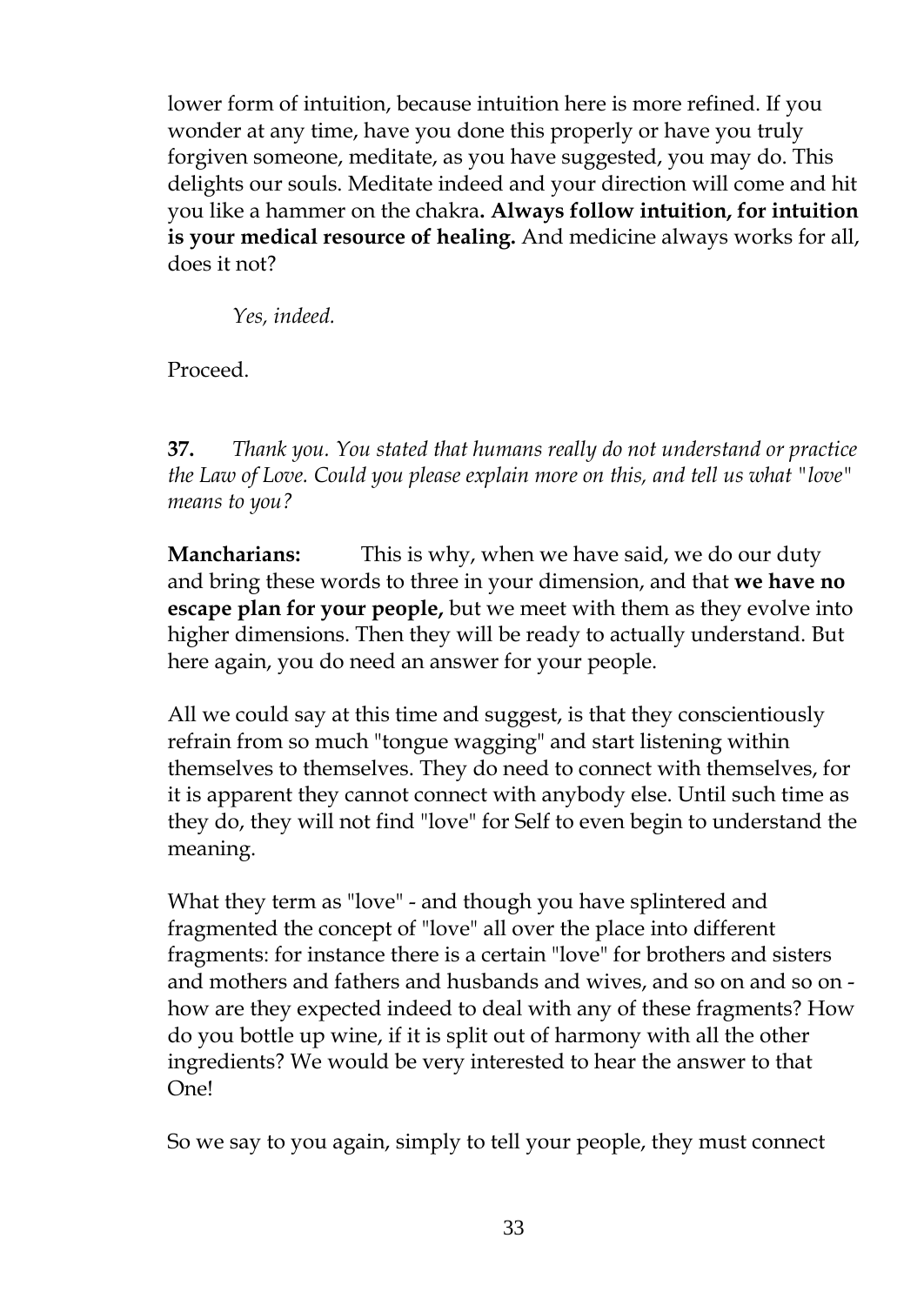with themselves in order to have an understanding of the first rung of the ladder of "L." Is this understood sufficiently for your people to understand?

**38.** *Yes, but I have another question regarding it. And that is: we were told in order for us humans to connect with our Higher Selves, we'd have to sort-of go through an "abyss." Where does the abyss fit into all of this with regard to us connecting to our Higher Selves?*

**Mancharians:** The abyss, which you speak of, simply is the duality of your portion of your duality. The portion we mean is, that you are so fragmented that you encase as a male entity without a female encasing, though it is somewhere buried deep. Here you have your split-offs. So now that we have that concept accomplished, we can proceed to explain, how indeed do you face your abyss? It is like going into war with armour and no sword, only half equipped, or perhaps the sword broken in half. How do you fight the outer extremities, when you have not yet understood the inner extremities of how you perform and work within yourself, for you are taking your half duality, the male half in your case, and you're trying to implement it together with another half, which is not strictly there yet. It is somewhat akin to working with half a mind. And how does that complement itself? So in order to go through an individual or personal "abyss," in order to reach and connect with your Higher Self, you must let go of the ego. The "O" in ego is the big space, where the other half of the brain is not functioning. Here you're working not with the right and left hemisphere together. You must subject yourself to the understanding in totality, that you really only are half there. This should be a concept for your psychiatrists. We thank you.

**39.** *You may have already explained how our love or your love are different from each other. In which way? Can you elaborate on that again?*

**Mancharians:** We can only say to you, and here we must take the concept to a level of understanding for you and your people. We have come to bring you truth, is that not right?

*Indeed.*

But your people seldom tell the truth, even to themselves, never mind to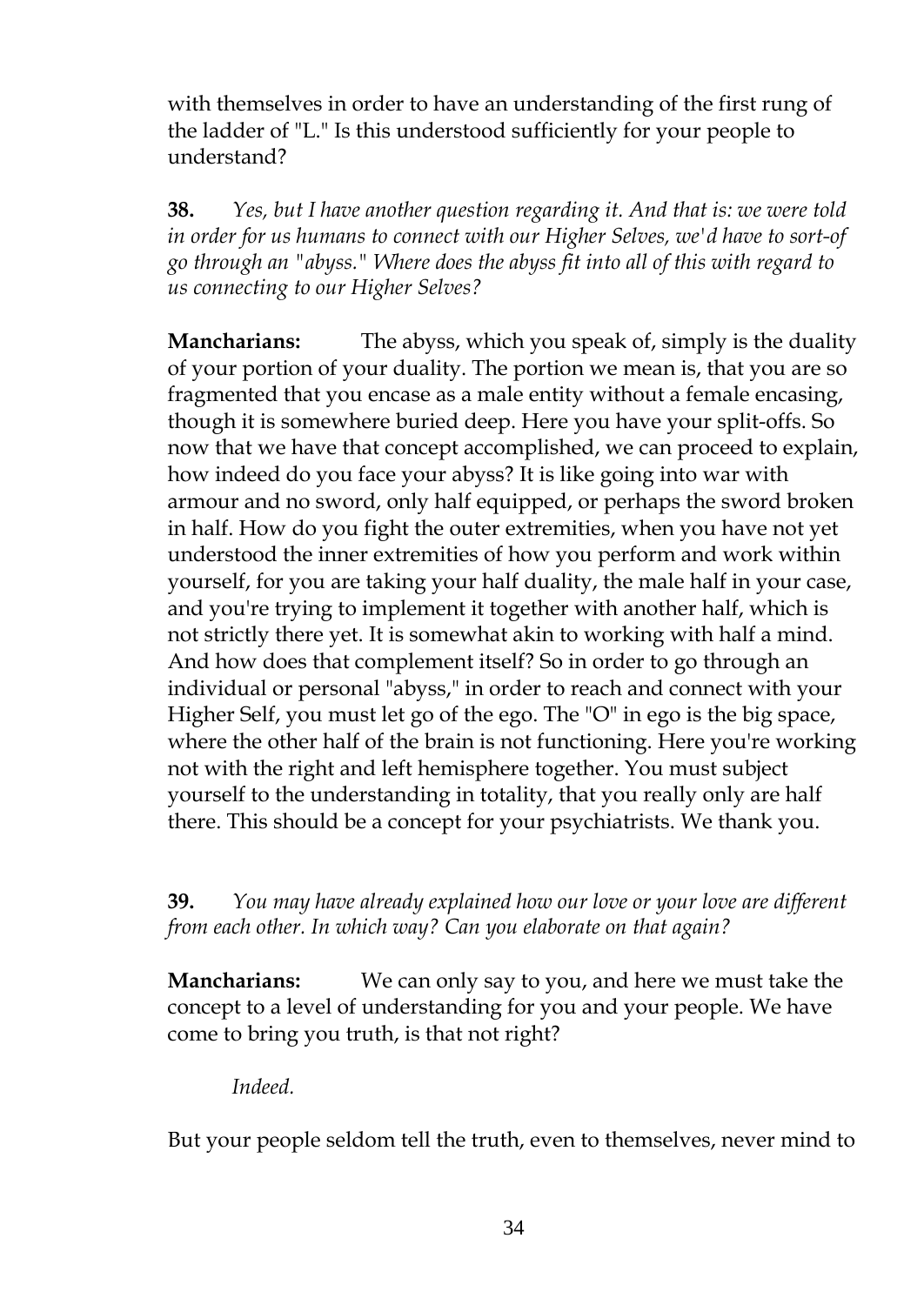One another. If they cannot even get past that concept of warpedness, how can they understand the concept of love? You can't go up to a second step if you have not climbed the first yet. Have we sufficiently explained?

#### **40.** *Yes, thank you. Can you tell us how the vortexes work?*

**Mancharians:** Vortexes are a very scientific display of curved lights. As you understand, we're sure, that all lights in your nothingness are curved with beautiful colours. They are the essence of the time and space. Time and space is filled with curvatures, which go this way and that on a spire. Vortexes are simply like your little tornadoes, where more have gathered. Perhaps the functioning of a group thought was stronger and seldom directed inward, so forcing outward. And here you will have vortexes going in different directions, whether you're pulling your thought forms in or out, rather as a worker on a lathe, you understand the mythology of working a lathe, do you not?

#### *Indeed.*

It is worked on the same principle except, that we implement thought forms and thought patterns. It really is a simple process. On the other growth, or evolutionary status of dimensions, where people are somewhat quite a bit more evolved than the humans on the 3rd dimensional plane, they do use scientific methods simply to gain further understanding of the natural cause, for everything is run by Laws and Principles. They simply are implementing wisdom and understanding and conscientious effort in the understanding of what we do as Creators.

**41**. *Yes thank you. For a complete and better understanding of ourselves and the readers, can you please explain your society as the Mancharians. Are we dealing here with an entity of One body and many spirits sharing that body, or are we dealing with a society of many soul entities with individual bodies all sharing a common goal? Can you explain, please, what your "Oneness" is like?*

**Mancharians:** This concept is really not as difficult as it may seem. But here again, if we go into quantum physics it could rather blow your minds away, which wouldn't be a good idea as we have already seen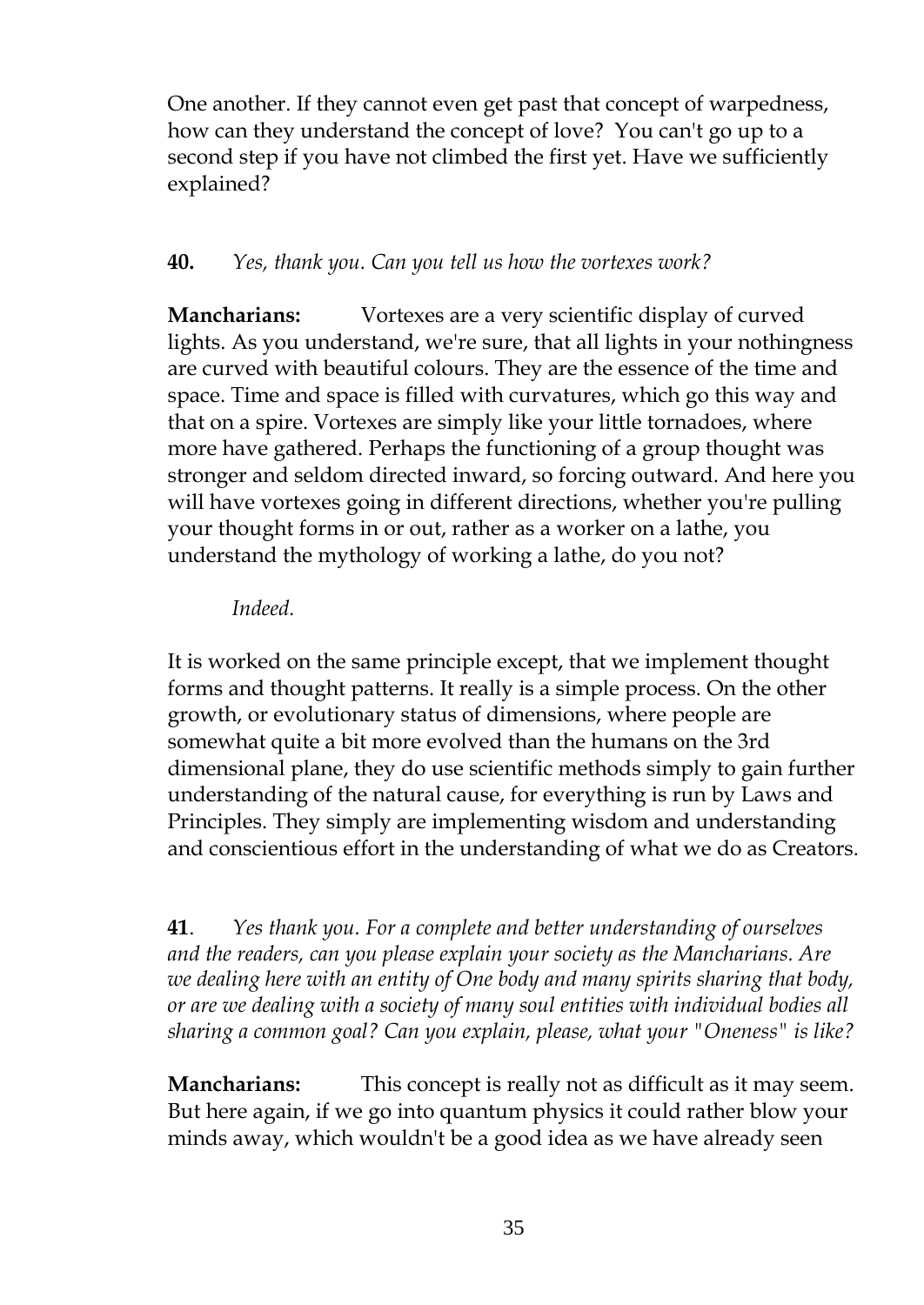you only work on half of One. Not you alone here. We are talking about those in individualistic consciousnesses.

In order to answer your question, which we most kindly do, we must say to you, we do not walk around like One big spark. Our consciousnesses indeed are One. You could say, that we are many bodies, as you would put them for your understanding. And suppose or imagine a big cloud right over the sky as far as you could see, and this is all filled with each body's consciousness all in harmony and resonating every principal of highest moral and ethical responses to the Creator's love for us. This is perhaps, at this time in your growth, the easiest way we could explain it. Perhaps if we were to explain ourselves to 7th dimensional beings, the explanation would be somewhat unequivocal. Proceed.

*Yes, thank you.*

How kind of you and your people to be interested and ask of concept, which they have no knowing or understanding. This pleases us, for this shows the mind is open to be pulled and stretched like putty. We are the Mancharians, and we have come to do our duty. This is our serving in our own way for you and your people.

**42.** *Thank you indeed. That I understand very well. To expand on this, then each individual Mancharian, if I may say so, exercises its full right of free agency in providing a perfect contribution to the building of a happy society as a whole through his or her creationary process. Am I correct?*

**Mancharians:** That is precisely the limitations humans place upon themselves. This is correct with minor adjustments. You must understand here, that all things partake of the same essence. Though thoughts are coordinated in harmonics, we could put it, all feelings and emotional vibrations synthesize together within the harmonics, such as a beautiful orchestra in perfect harmony. But you do get the idea. Keep walking the road. You will reach the end when time allows.

*I sure hope so.*

You are a perfect example of individualistic manhood, and here we do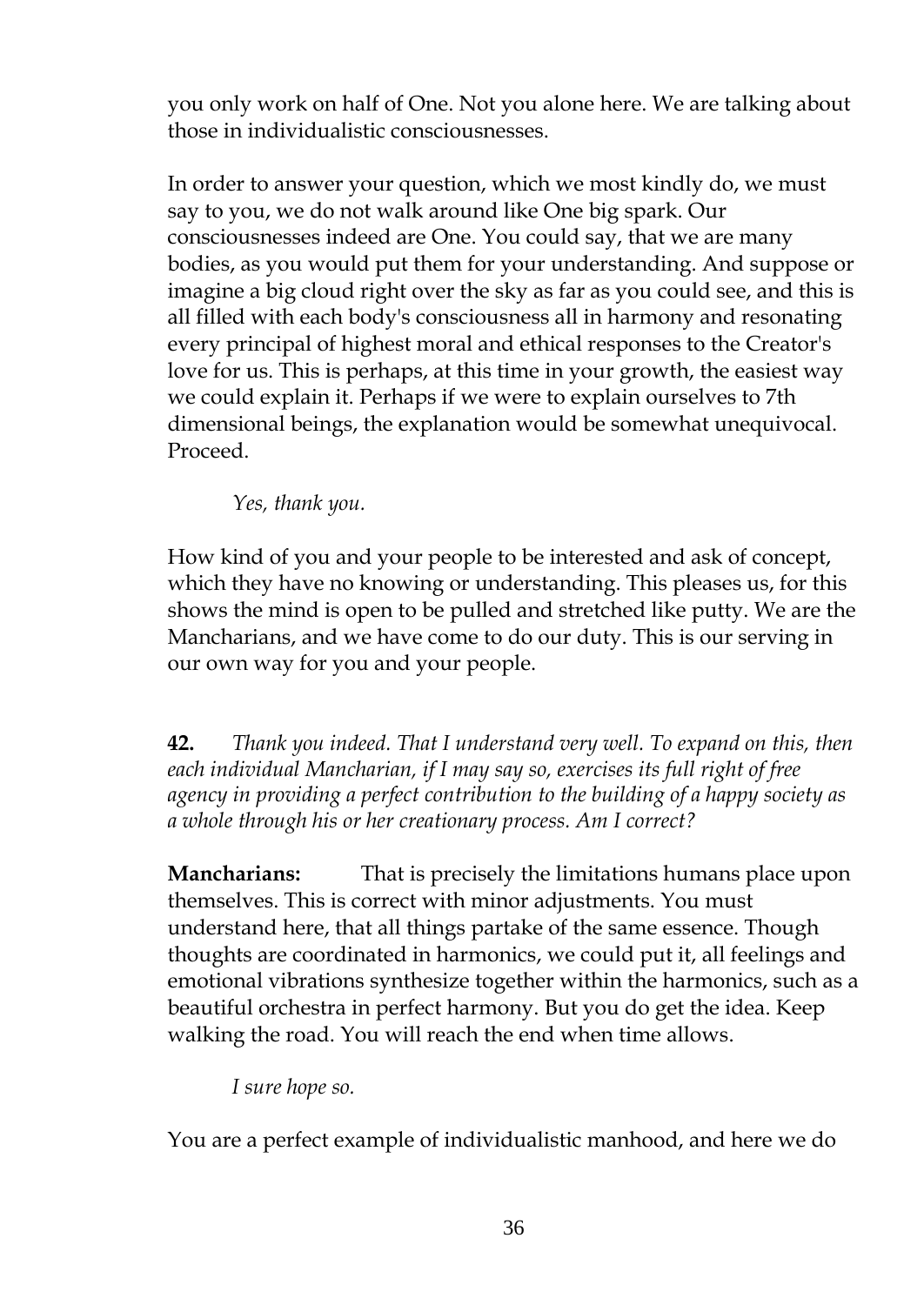not mean this as disrespectful, rather we elaborate on the fact, that you use your individualism to the best of your possibility within your limitations. This is commendable.

**43.** *Thank you. We face many disadvantages on our plane for conscious growth. Many have "groups" started to encourage and help people expand their consciousnesses. Humanity has many groups, which have formed and organized themselves with the objective to help their consciousness expand. Could you please contribute to their work maybe with some suggestions of your own?*

**Mancharians:** Indeed. We would be delighted to answer this One specifically. For the purpose of group consciousness is a delight unto our souls. But here we do caution the people in these groups, that first they must learn to connect within themselves, before they can hope to work with others. It does not quite work the opposite way.

*I suppose ego has a part in it.*

Ego is an indefinable fact here. What we simply say to those with such great and honourable aspirations is simply this: in order to fasten on to the concepts of forgetting individuality, you must remember there is a progression to make, where you must join firstly with your Higher Self, then with the "other half" of yourself, which in duality has joined with its Higher Self, and here you have the male and female aspect with the split higher consciousnesses joined. Once you have joined with yourselves and have placed within your limitations of power that doorway to walk through, then will you be ready to begin the duality of beginning group consciousness, One at a time, for you will have others, the male and female aspect of themselves with the higher consciousness joining.

It is similar to two peas in a pod with some of the peas missing. And here we join together at the stem, and both pea pods have stems and they join together both halves. And then what have you but the peas all inside, which could be a remembrance of the total mind factor or consciousness joined! For how can you yet join with others in duality, when you have not yet joined with yourself, never mind the other half of your aspect and its Higher Self, which is the duality of yourselves?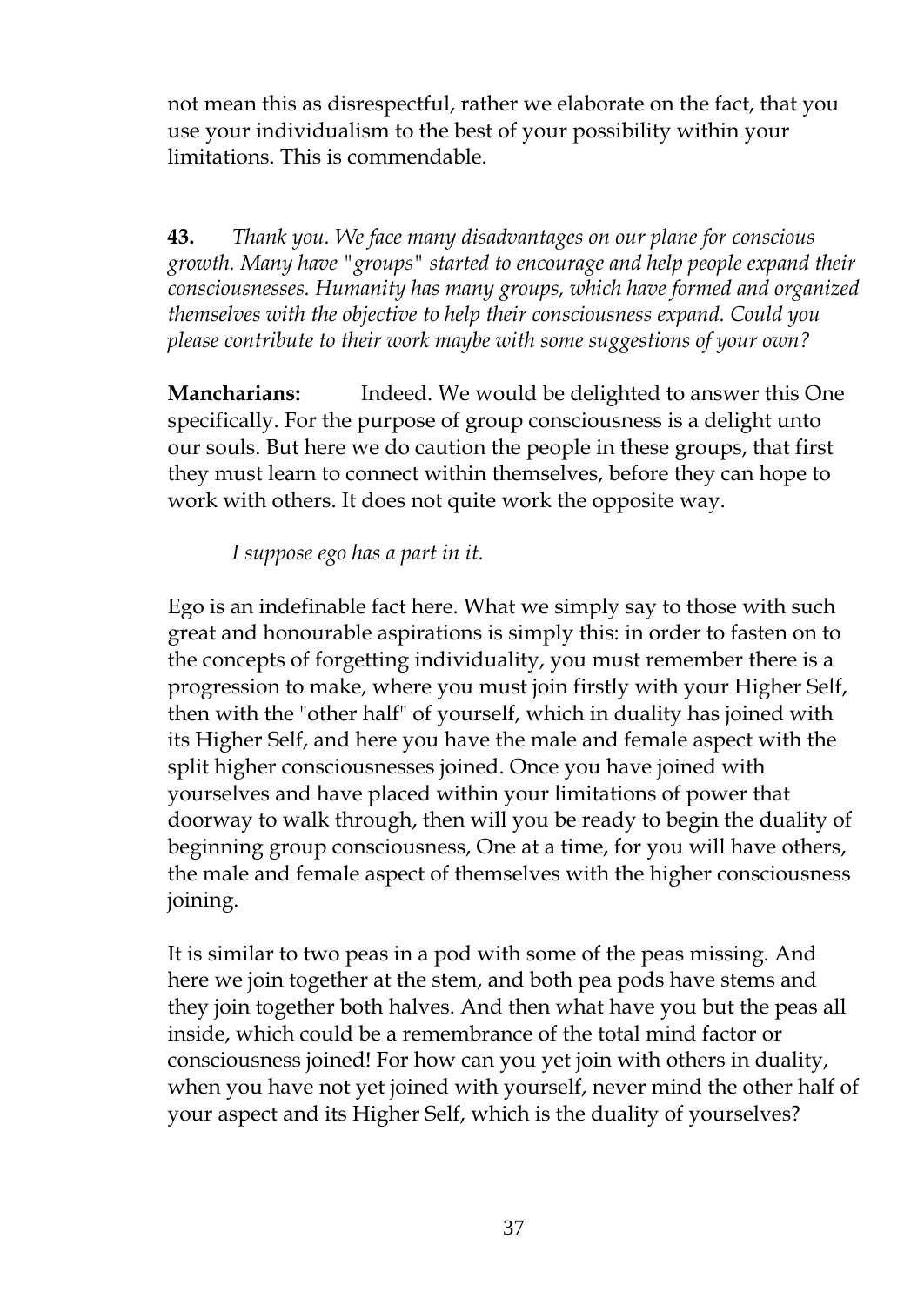And then here again you implement the Law of Duality by calling others that have achieved that, and they are the other half of you and so on and so on. And here you could even have three that have come together, and each One of them will have dualities simply, as we have stated before, there are some universes and planets with three dualities. And this we could elaborate on for your people, but as we have said, we are not messengers.

We have a duty to perform and that duty is to bring truth, to stretch the people's minds. So let them think, so they are able to complete that for themselves. For nothing is without work and effort. Nothing is completely free, except, of course, your choice, your free will, and even that is not completely free, for it takes work whichever pathway you choose. If you choose the upward route, as you stated, it takes sufficient work, for what you put in, is what you will get out, and here duality interacts with One another. **So above, will come down and vice versa, and those who choose to do what they call "nothing," no thing at all, will simply be choosing to be in a state of subservient consciousness to themselves, plunging themselves further into their own victimhood, of which they chose.** And do you not think that road equally, if not twice as hard?

*Indeed. Another question, if that is alright, unless we want to shut down for further deliberations tomorrow?*

**Mancharians:** Proceed please. We do honour your conscientious efforts.

**44.** *Alright. Here we go. Some entities channel material of a rather negative essence concerning our government as well as world affairs, including catastrophic events, which supposedly are to occur at the end of this age. Should we not focus instead upon positive thoughts and influences, in order to try to avert catastrophe and help those who do the nations an injustice, and to help raise their consciousnesses into the light, to help them to join with us in redeeming this planet, before it is too late? What do you think?*

**Mancharians:** What do we think here is neither here nor there. All is relevant with its counterpart of being irrelevant. You cannot, as we have said, have the good without the bad. Shifting consciousnesses onto positive behaviour and reactions is always commendable, and will help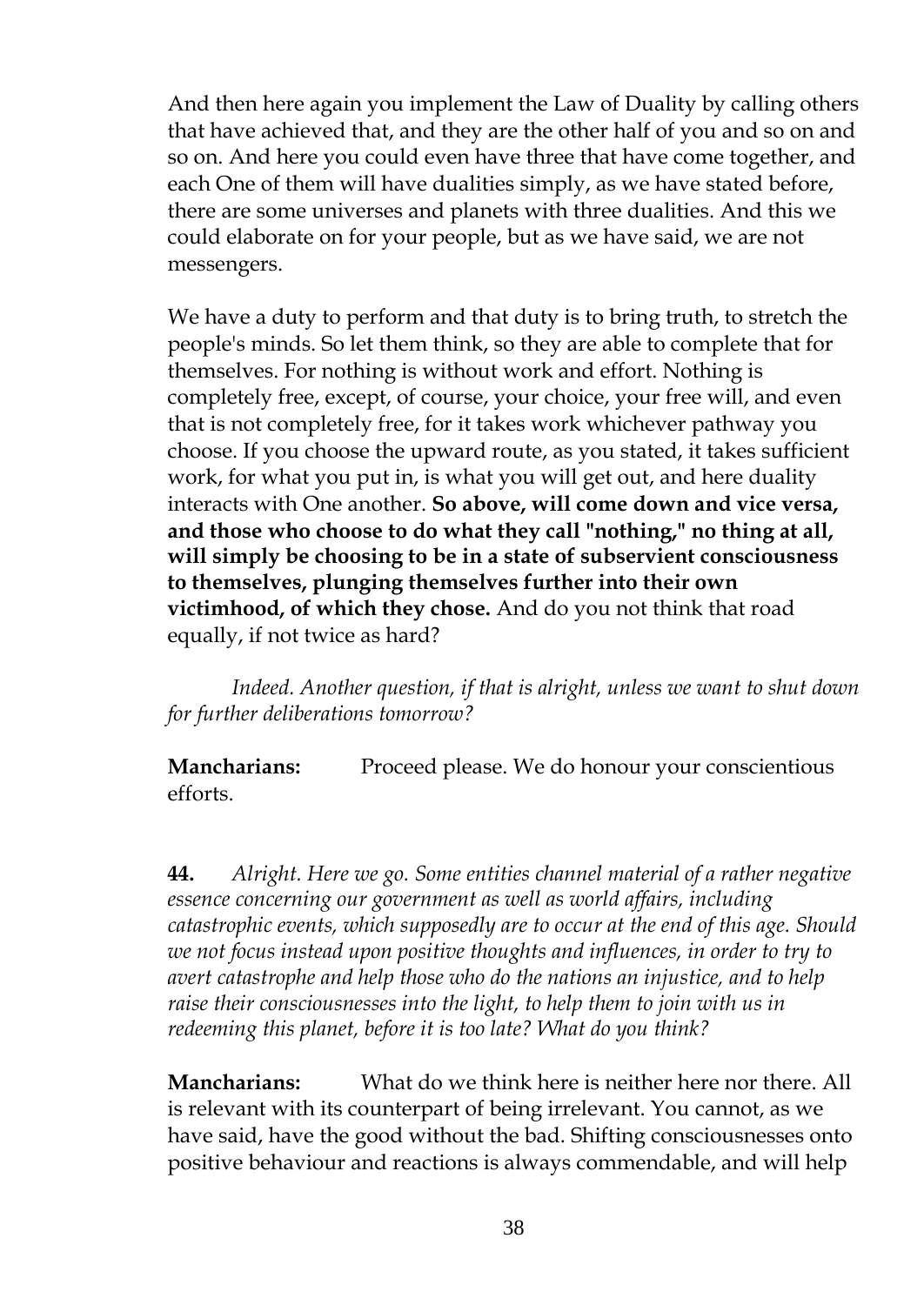indeed with the progression of One's soul. The only danger here is, if you leave your abyss to somebody else, you may find yourself reaping great karma. For what is before thine physical eyes is a beholden fact before the universes.

You must understand here, and must tell your people, that good and evil reign side by side on lower planetary reform centers. This is your school for learning. There are both sides. And to negate to learn of the evil and to feel its essence, will keep you from feeling the full extent of the joy.

This is not to say, and here we must elaborate a portion, this is not to say that we should put a strict focus on those of negative causes. And awareness is not altogether sufficient, because burying your heads in sand like sand ducks, really blinds your eyes and gets your snoot full of sand! We have come to realize, that the nastiness of nature will One day be as solid as gold in truth form, whether it be of the negative substance or the positive.

The only differences you have on the lower dimensions is the evil or negative aspect of yourselves. It's not put behind a veil or a glass casing. Instead of viewing it from the other side of the curtain, it is joined with you and permeates among you. The best thing we would suggest in this case is to again connect yourselves within yourselves. Everybody must face their abyss. And some may not be ready to deal with the negative aspects and truth of themselves. Be honest, but first realize what honesty is. Honesty simply is your intuition's reactions. And here, what do you do with them? And truth comes as the same formula. If you are given truth and do not like the sound of it, then what again do you do about it? You could lie to yourself and others, and this would be most normal at your point in evolutionary process. This is One thing, an aptitude you must overcome.

You must come face to face, each One of you, with your own negativity, and do not think for One moment, it does not permeate without the Earth! Every thought you have put out is still out there working in its dualities. So each One has got to take responsibility for what is going on in the negative realm. For since the day of physical birth, you have sheltered yourself from the goodness and put out how many times in rationalities the anger and the anguish and the frustration and the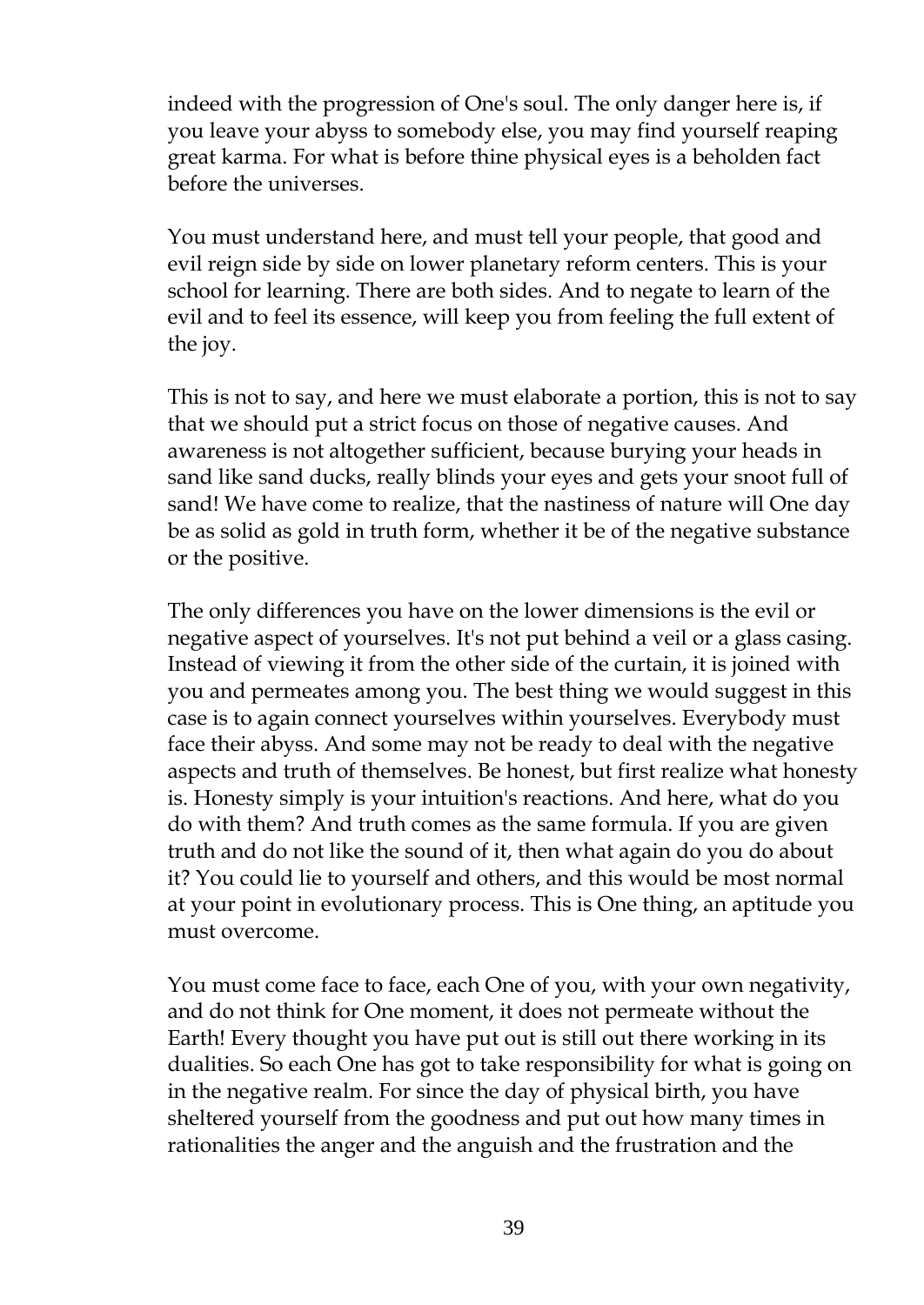"negative," as you term it, only qualities. And since that time they have permeated throughout the Earth, throughout the atmosphere, throughout the galaxies, affecting each and everyone. For every thought put out performs a duality, which performs and collects other dualities, much like iron shavings to magnets.

So do never say, that you are not responsible for negative aspects on your planet and in the Universes. You are all operating like gases, using your minds and your thoughts. You cannot hide from truth! But we do commend each One for their upward growth. Look after yourself first. And here, if you think we are altering that concept of yours which says "put yourself last, your neighbour first," we would say unto you, just remember this: if you cannot work within yourself to understand and connect yourselves, such as a doctor would be asked to connect arms to the body and the legs to the body. For if you do not have arms, how can you reach out and touch another? If you do not have legs to run, how could you run and gossip - or better yet - tell the truth? Bring the truth to people! Without your head and your eyes connected, how could you see spiritual realms through your "nothingness" of darkness, as you put it? Do you understand?

This concept is very interesting for your people in order to stretch their minds. They must not rule out the possibility that they, too, have been and are ongoing the cause for strivings throughout the Earth. But this is good, that they connect with themselves so they can begin working. Proceed please.

**45.** *Thank you. In connection with this please let me ask the following: the powers that rule the world on this planet have created many billions of victims amongst their brethren, and this because they misuse power and influence with which they rule. How can we reconcile this with the idea which says that "there are no victims there are only volunteers?"*

**Mancharians:** We believe we have just answered that question. We do not however get ourselves interconnected with your governmental parliamentary influences over the people. We are not messengers. We have come to bring truth as our dutiful prospect unto your people.

*So you agree, there are no victims. Am I right?*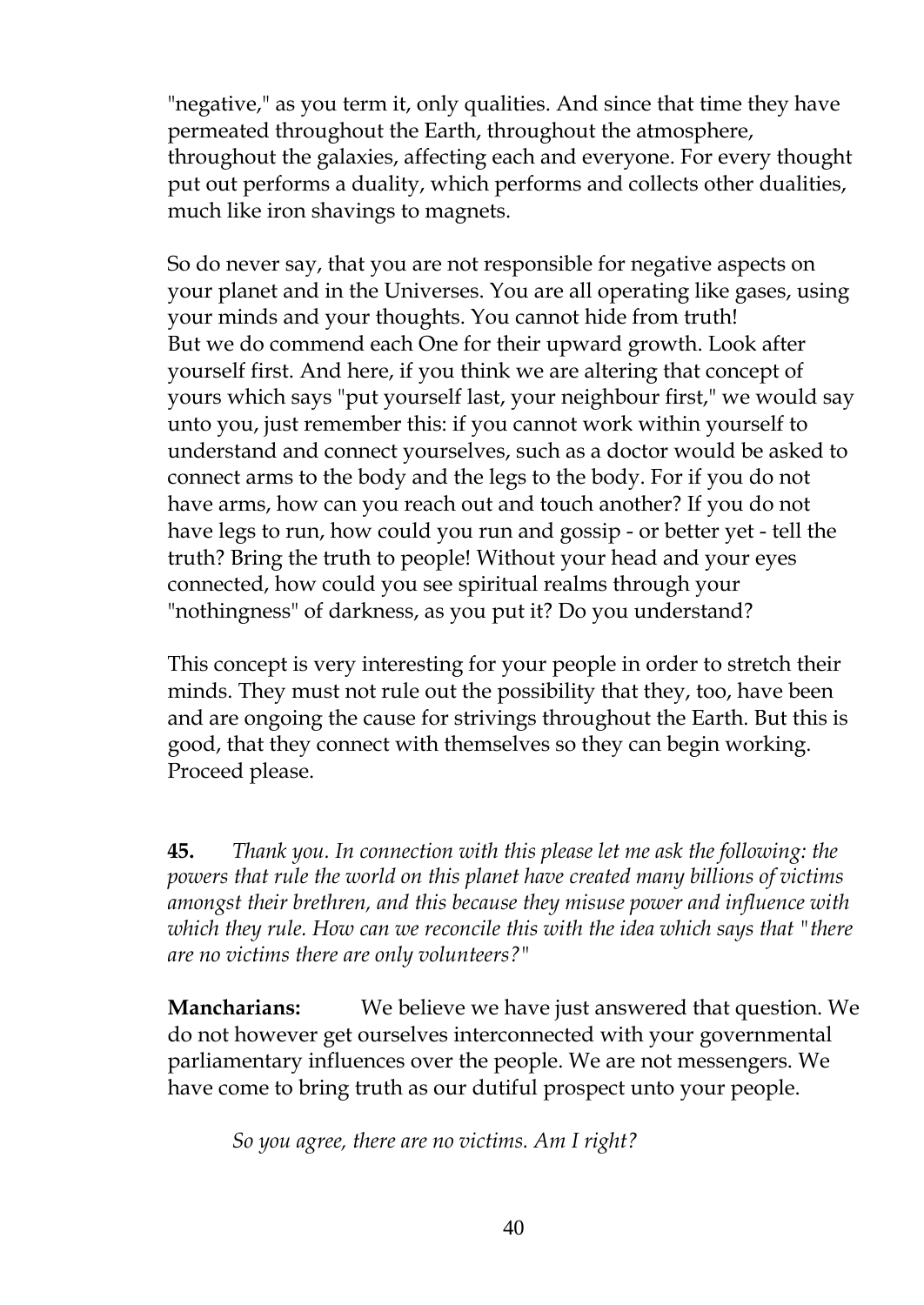Here again an individual concept of trying a trickery practice. We will state unto you this One thing: **Perform yourself into higher realms by reconnecting your body, your DNA molecules, feed them into your coding process and get yourselves put back together!** How can you in the least expect to bring a world into living prosperity and One consciousness, when you are all so fragmented? We do not and do refuse to get into any kind of debate over governmental policies whatsoever, is that clear?

*Indeed.*

Proceed.

## **46.** *Thank you. How is time perceived throughout this particular Universe? You have stated you have no concept of time in your realm.*

**Mancharians:** Here we deal again with the mass. As the frequencies are massed together, you understand, the molecules and the atoms, which make up all the molecules, as they are encompassed together, as we were describing paint, being a hard colour, so it is with time. The time essence in fact compiles itself. It compiles itself into a tight ridge held down and together by, what we could direct you to think of in concept, as a "time line." That is a line, which is above, holding the time in between. If you should rise through the time, or you do any "traveling out of body," you will find, that when you go through the "time barrier," rather before you have finished with the time barrier, you look down and you can see the Earth itself with its continents and waters. As you carry on, you go through and enter through the time line as your body filaments and spreads out in molecular fashion. Here we're talking about the special body for traveling, your astral body indeed, and can travel the speed of light. This is why to many it appears to go through vortexes when in actuality it makes itself as a vortex, but hasn't impeded through the directional resources provided, for it is not to that point in time yet, you see.

And so, as you go up in the frequencies, so "time" does break down because time is a mass. This you must understand. This concept is rather elevated perhaps at this time. But time is indeed a mass, and as the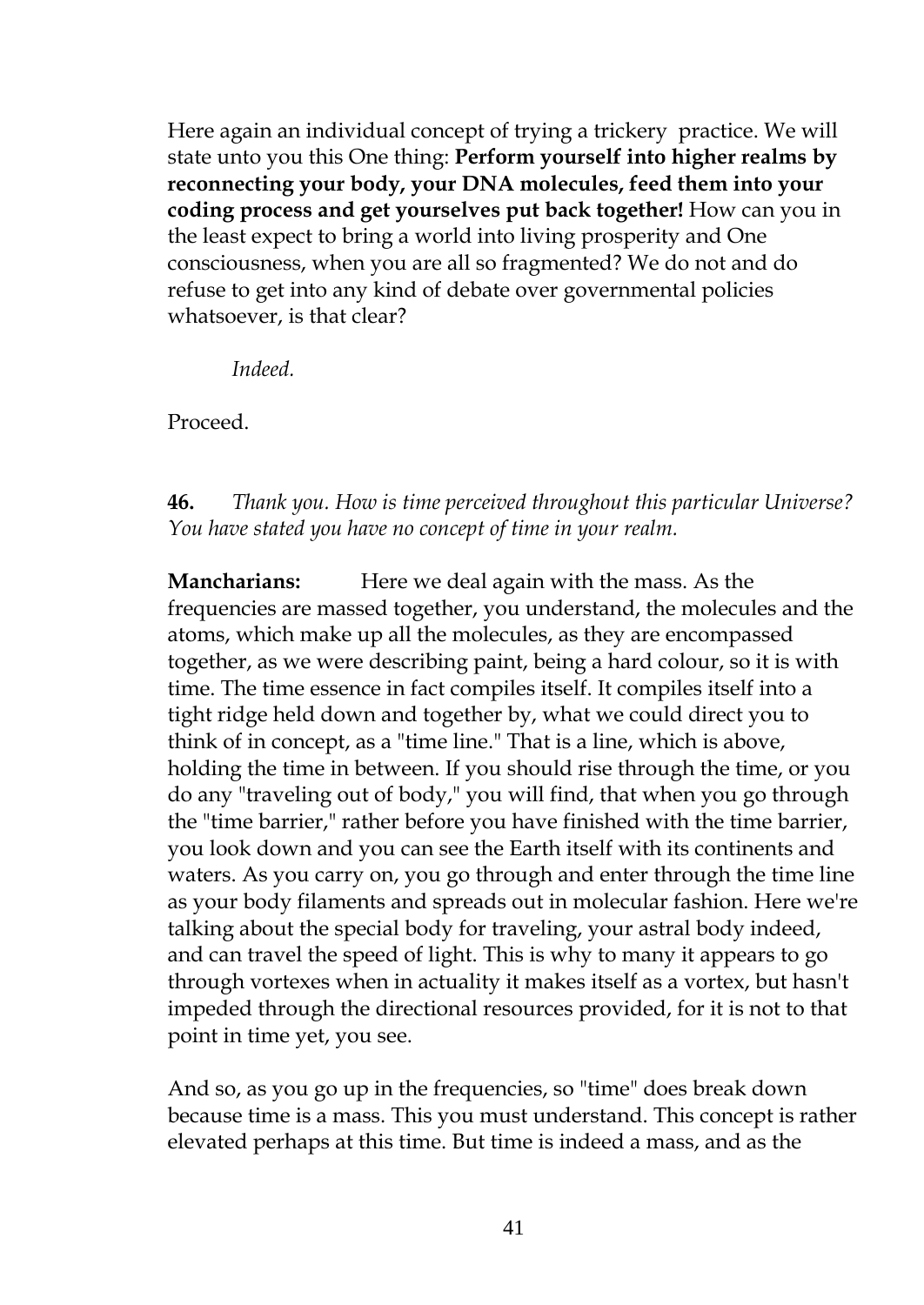frequencies alter mass, so do they alter all mass. Would it be right if they would alter the mass, as the Earth passes through into the 5th dimension? Would it alter indeed the mass without altering the atmospheric mass? Not so. Therefore, would it leave out the time mass? Anything held down? Not so.

**47.** *I guess the reason these concepts are so difficult to understand is because we live our life and our life experiences in a linear fashion. Could you elaborate on that somewhat?*

**Mancharians:** Linear would be a wonderful straight word to throw down the drain for the garborator to eat up, for these type of linguistics'individualistic concepts and understanding of your people hinder them. As they try to stand up they bounce their heads against that linear line. There is no need to lie in a coffin and shut the lid. We have seen other cultures practice breaking down the linear wall. And One way is through astral travel, because their consciousnesses take in a larger dimensional purpose and understanding. As they look around, they do not look just straight, but their eyes seem to look in all directions at once, and this gives them a better understanding of the words you have of all seeing.

We have no lines, you must remember, there is nothing in the Universe, which is made up of straight lines. Not One line is straight. Have you ever seen a straight atom?

*Never.*

Well then, have you seen a straight molecule? I'm sure you've seen a straight molecule?

*No.*

Exactly. Then if all these, which are the beginning concepts of thought which form dualities, do form into patterns then, if all are round or curvature, then how on Earth can you have a straight line? Even straight lines are made up of round atoms, which form molecules. Isn't this silly?

*Indeed.*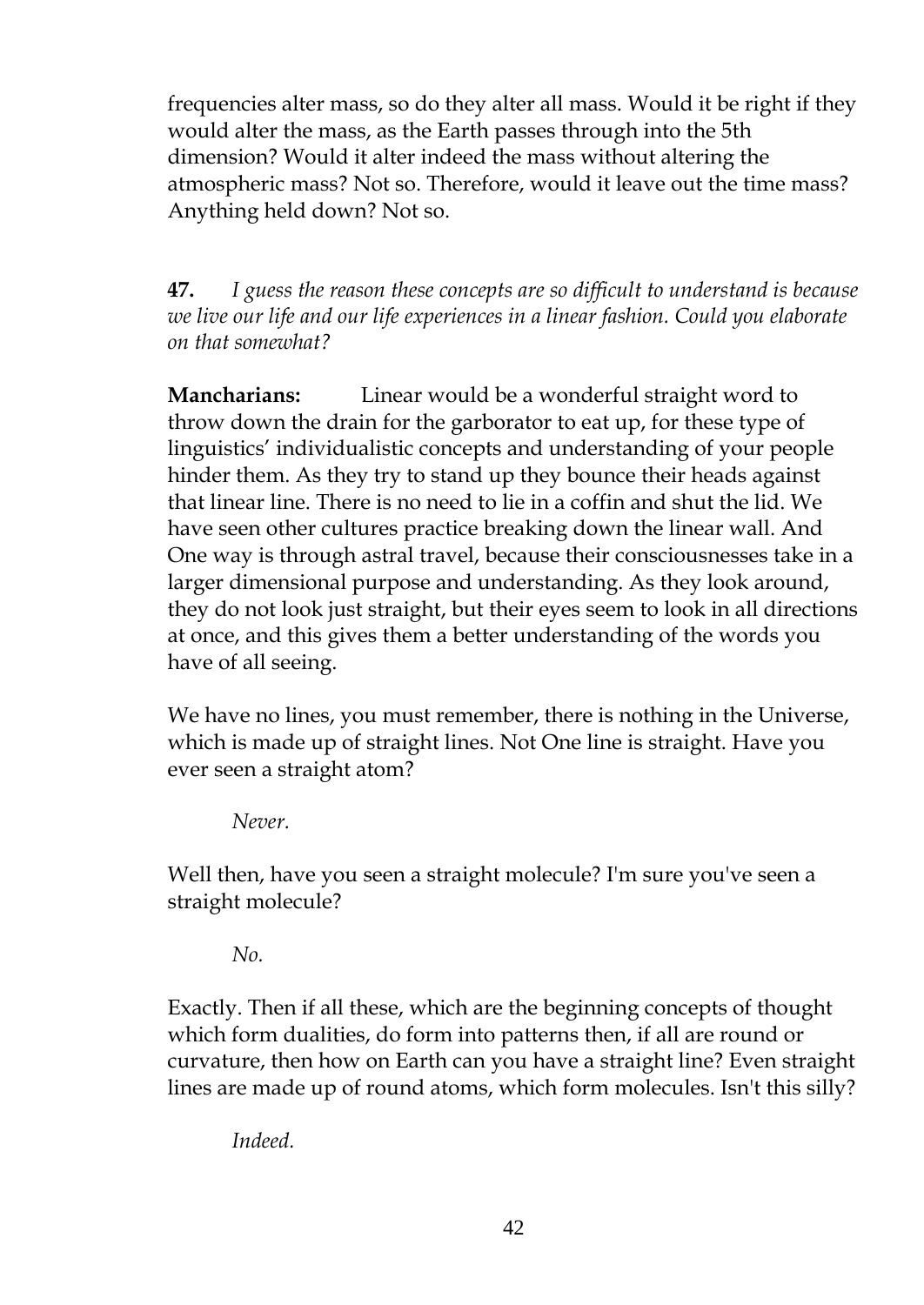Here, with a straight line made of nothing but curved lines; here again we have a duality. Here we have imagination, and here we have as many as your magicians, that you watch on TV and perform their wondrous acts. What is it you call it?

*Magic?*

There was another word, indeed.

*Trickery?*

How about the word "illusion?" All straight lines are illusions. So, if man is to stop bumping his head against the concrete slab to keep knocking sense into his head, and the concepts out of his head, which are complete error, then this would it not be a good beginning to simply understand, that even straight lines are made of roundness?

*Interesting... I have no further questions.*

**Mancharians:** We are the Mancharians. We have come with an important work for your people. And here we mean to state unequivocally, a work for your people to do, not such as we are working, but we bring work for them to do by stretching their minds and being honest and truthful within their beings.

Thank you for your participation with your people's questions. Good night.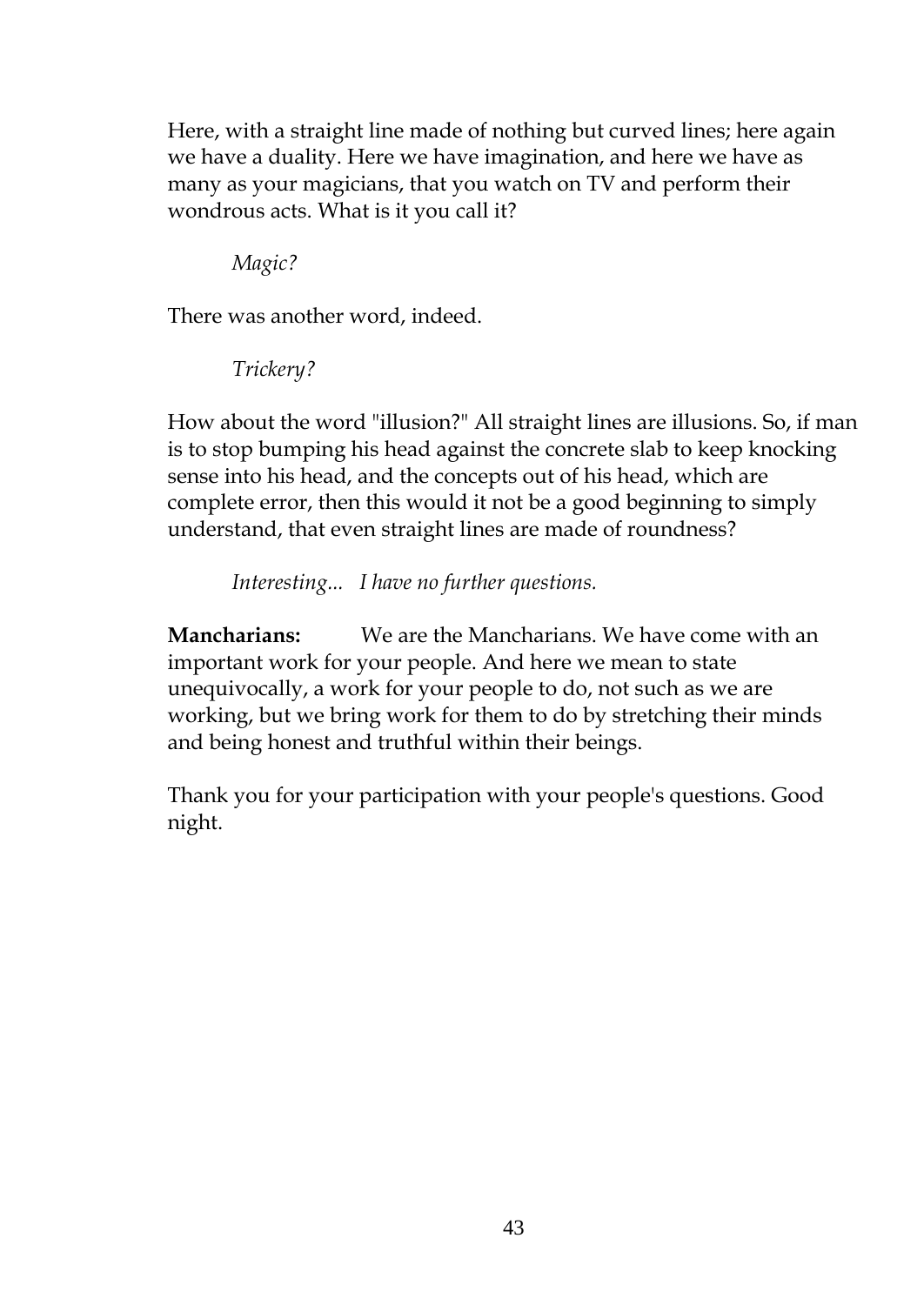## **S E S S I O N F O U R**

Friday, 12 May 1995, 7:30 pm

#### **Mancharians:** Greetings.

*Greetings. Are you coming in Christ consciousness and in the spirit of Oneness with the universal mind of the Creation?*

**Mancharians:** We are the Mancharians. We are the Oneness and the Mind of the Creation and the Christ Mindedness. We are the Creators!

**48.** *There is much confusion upon this earthen plane as to who or what "God" is. Some say he is one individual being almighty in his powers, others say there are three persons in the godhood. Some say we are all gods, and others say it is our higher self or our etheric body. How would you describe to us what "God"is?*

**Mancharians:** Mmmh, a delightful topic! First your people need to understand the concept of God. Here we do not discriminate between questions, for all are relevant and fit into the seed pod of human understanding.

"God" is not so much of a person because a person is only within the limitations of understanding of individualism. And it is not worked upon as being individual from this or from that. Would you not agree? Therefore you must view your own limited understandings and perspectives, that "God" as a Whole should be simply termed as the "Creation," in order to go here to the very top of the ladder, as you always work on "ups" and "downs" and "acrosses." This was one of the significations of the "Cross" in the time of the great Master in your 2000 some years ago, you see. This was signifying for man's limited understanding and pointing "upward," and here you also have from "East" to "West" right straight "across."

We have given many recommendations in the past to people of other civilizations in an effort to have them greatly understand, that the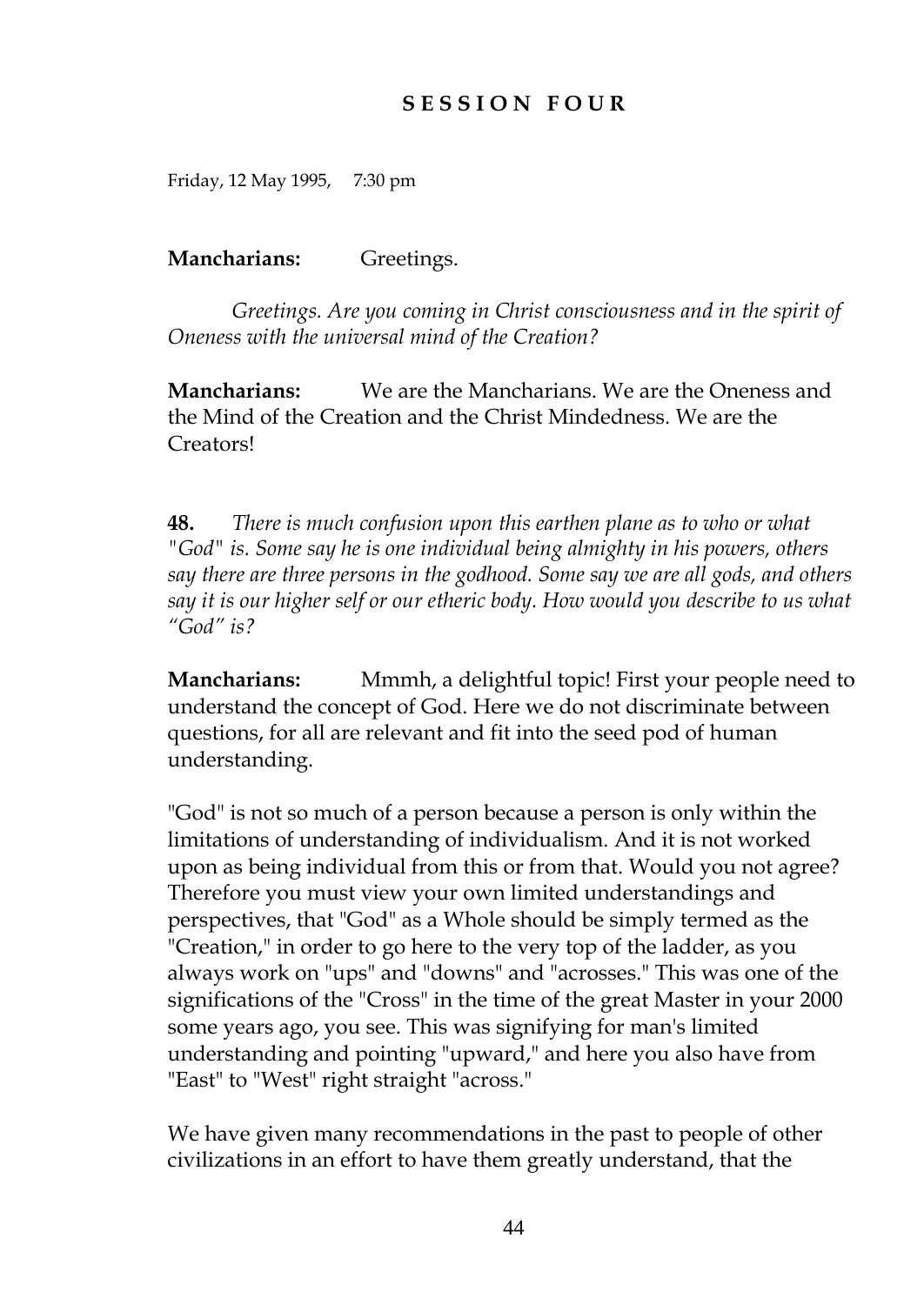"Creation" or the "Creator," which is both One and the same, permeates throughout all things. The essence is of all things started by a little atom. Therefore, "God" is not just "One," as you would perceive "One person" in individuality of concept. That would be quite impossible, would it not? That would almost prove to be somewhat of a ridiculous statement. If humankind would only meditate upon their own questions from their consciousnesses, they would see the futility of trying to figure out the understanding of the "Creator," for they are just a figment on this plane of their own projected imaginations.

As for the "trinity" of the Godhead. Here it has been elevated into concepts of a subservient nature of One to the other: For instance, the "Father God" with the "servant, the Son," and the "servant" on the other side, the "Spirit." And here has man tried to conceivably subject One to the other within the "trinity." This again is somewhat of a great fallacy within mankind's understandings. For how would the "Creator" or the "Creation," which is One in both, be separated from itself? How could you have One, which has not a spirit? For as "Christianity," as they call themselves, would have it, the "Father" would be "separated" from the "Spirit," or else they would not have given the "Spirit" his own name.

**49.** *How do we fit into this concept the idea of "worship?" Basically all religions have an attitude of worship toward something "higher" that they don't see and understand. How are we to communicate with this "Creation" or "God" outside of, or better, without an attitude of worship?*

**Mancharians:** One at a time here. The "God," which they wish to connect with, the "Creation" or the "Creator" is within them, because He permeates Himself throughout all of the Creation. Therefore, because they are in such splintered factions and so fragmented within themselves, they try to go without themselves to try to pull in the Godhead **to** themselves, not realizing that they have to elevate themselves up in order to connect, much like having arms on the body and holding them by your side. Well that would prove no effort, but also that would not bring in the essence. So they reach their arms out in "worship," trying to attract the different molecules, which permeate down and around and in from the Creation into their own beings, hoping this will make them connect. What they do forget is, they must connect their fragments of themselves in an effort at least, in order to not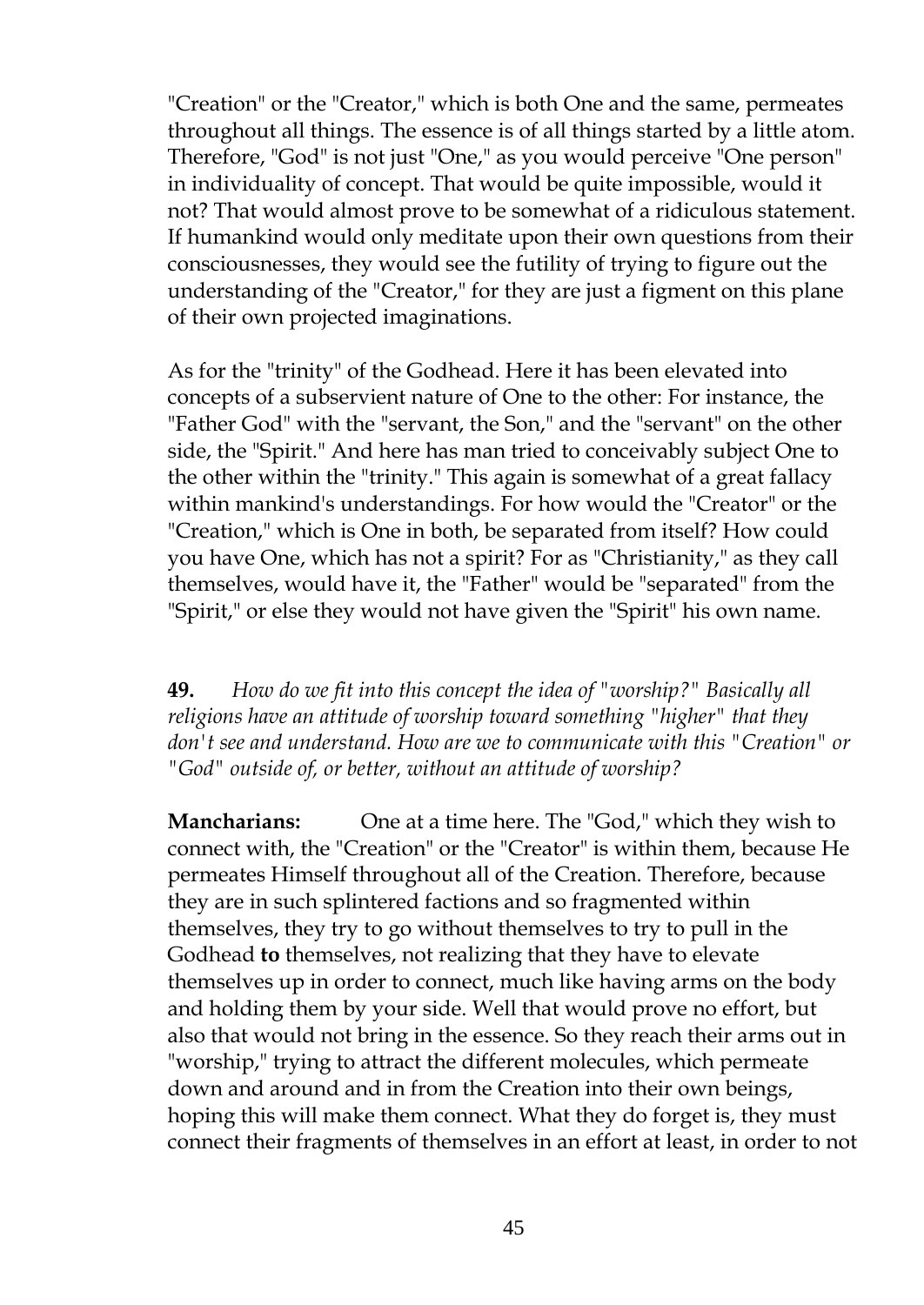prove the fragments not to be of a splintered concept within the whole.

This has been one of the stumbling blocks for mankind, and in an effort to understand, he has rejected the very God Essence or Creation or Creator essence which is all around him. Not so much that the God or the Creator must come down to him, but rather that he must recognize the God essence by way, and here we use the term often of atoms and molecules for the understanding of the people, that those atoms and molecules, which we can attribute the atoms to being fragments and the molecules as to being splinters of the human race and other races as well.

And here, they must recognize again that the sole majority is in and through them every waking moment and every sleeping moment, every breath they take. This is the Breath of Life, because all life stems from the Creation or the Creator which is One of the Whole, and One and the Whole not to differentiate between the two. For all are One. We are all the Creators.

**50.** *Thank you. So then my logical deduction is that the attitude of worship and the action of prayer would basically represent actions of futility. Am I correct?*

**Mancharians:** Precisely. You did pick up on our very word of "futility." An extremely commendable word. Whether One would choose to "worship" or whether One would not choose to worship, is neither here nor there, nor One good nor One bad. It is just that the people have not grown yet in their understandings and **do waste much time by worshipping outside of themselves. Because how can you worship outside of yourselves, when you are the same as that which you worship?** You are the physical embodiment of the Essence, and the spiritual embodiment of the Essence in every aspect. You must make your people to understand, this will release their consciousnesses and direct themselves to look within, in order to find which is without.

You must always begin by looking around your own house to see if there is anything that would need done first.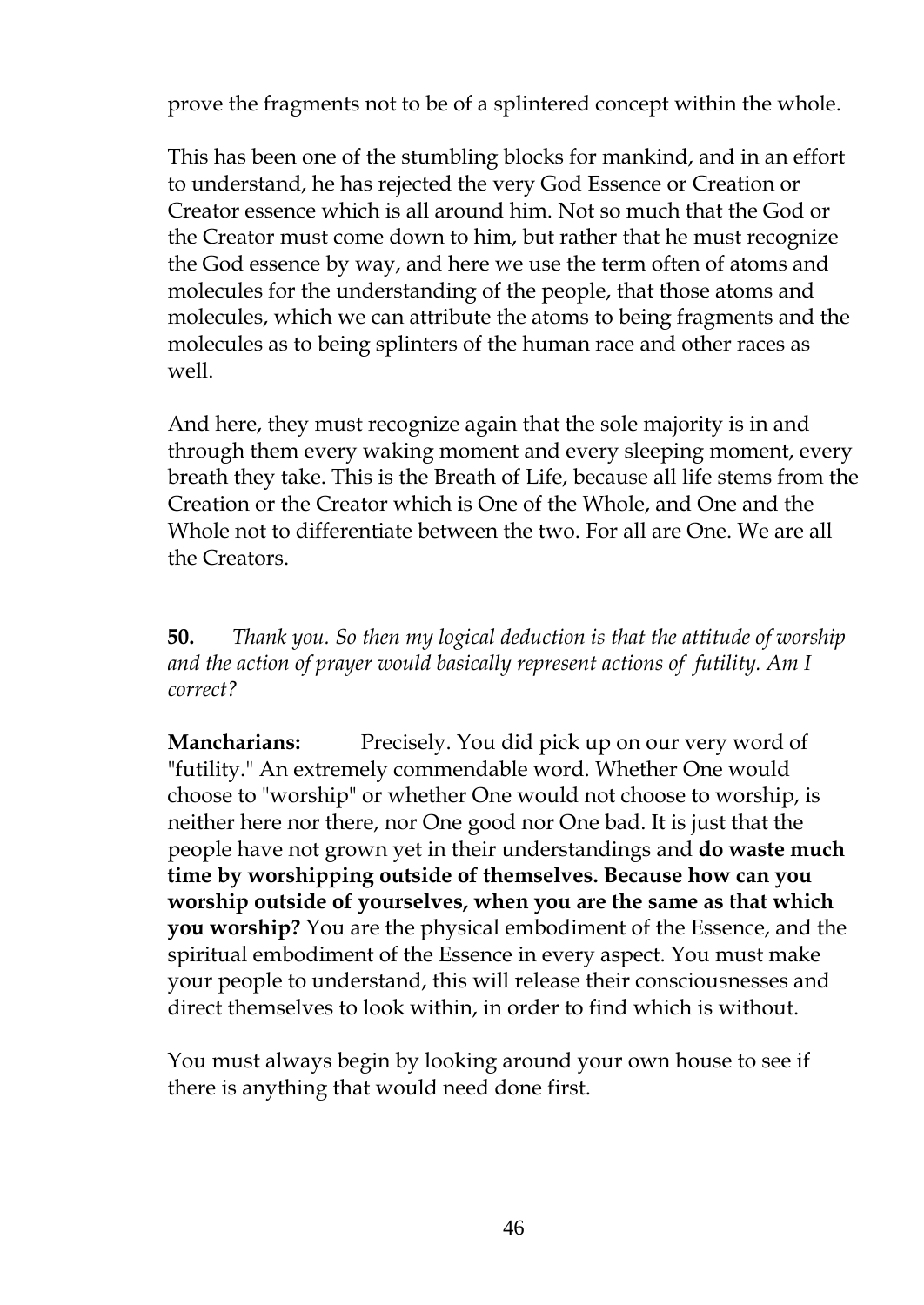**51.** *Indeed. Basically speaking, if it became widely known what you have just told us, would it not mean the collapse of all religious systems on this planet?*

**Mancharians:** Religious systems, and here we do not speak against or for them, but they have performed to be quite a barrier for the consciousnesses. They put many people in their caskets of misconceptions and keep them rather locked up. This avails no One to any good.

**52.** *Generally, man does not know what awaits him after death, because he cannot see into the "beyond." Is there a correct understanding available to us, with which to view "heaven" and "hell" regarding man's passing over onto the "other side?"*

**Mancharians:** As we have said before, death is not so much a fact of, but an embodiment of fictional imagination. Here we apply the term "metamorphoses," such as a butterfly coming out of a cocoon, changing from a caterpillar perhaps. You do have those crawling around.

Now you must understand and heavily speak to your people, that death is not a matter of, as they would term it, going to one place or going to another. For all that is within the mind, thought patterns or projection, if you believe you have done many negative things within your lifetime, and this is where your mind is projected, then you may face those demons of yourself as a lesson. Not a lesson to frighten the entity, once he passes into his metamorphic condition and flies into another space of time, we could put it in your words**,** but rather that he would come to a realization of the attributes or disattributes, of which he must now work on.

It is much like sitting in front of a council, who brings out the errors of that entity's ways. Errors being here not in the terminology in your dictionaries, but rather those things to still be worked on and performed as lessons. And in order to often get a clear picture as you would show a child, if the child performs with anger and knocks his glass of milk over, you would show him a picture show of knocking his glass of milk over in anger and then you would ask him, how does this look to him.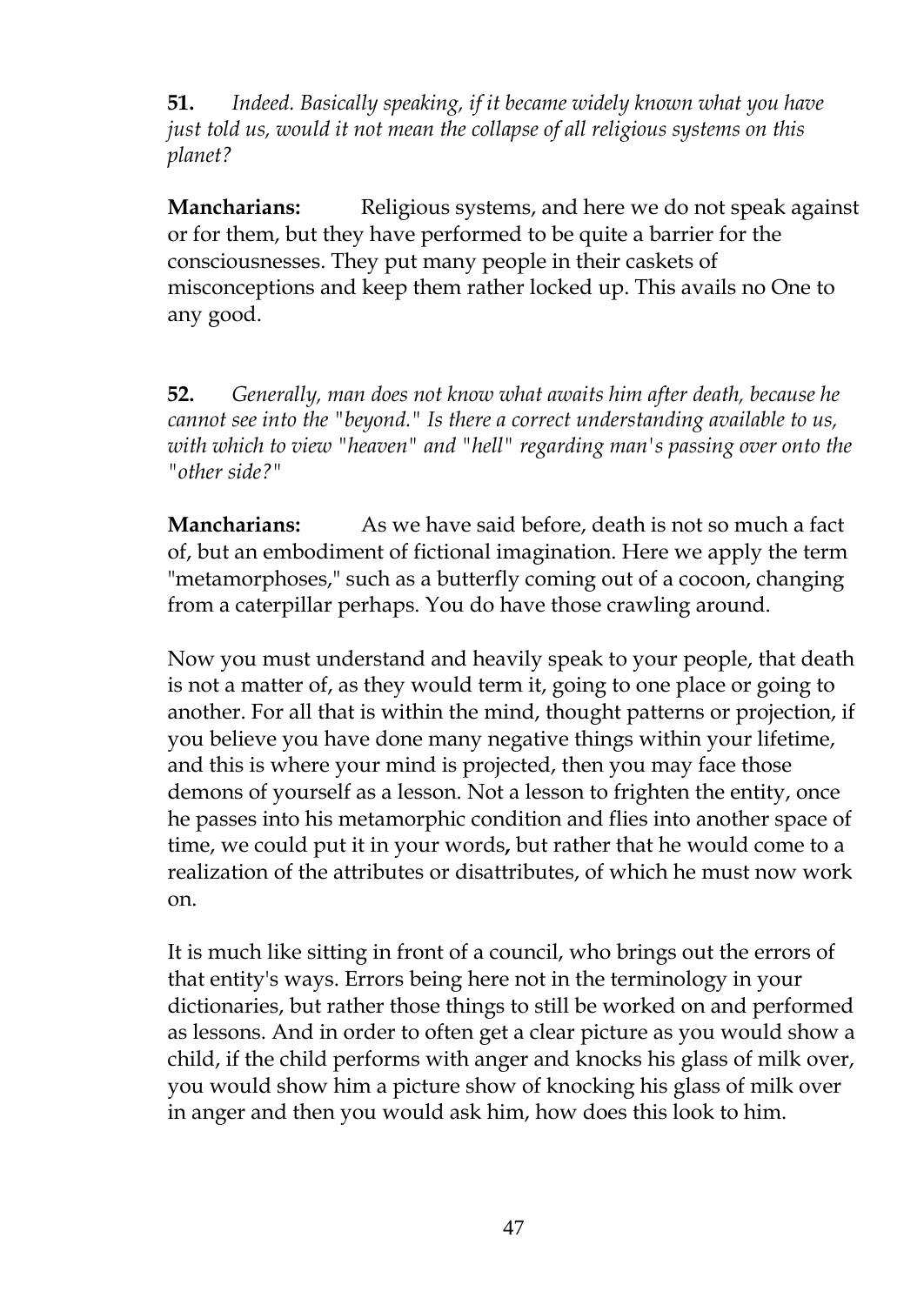**The consciousness of man will undoubtedly and ultimately in one era or the other come to the terms, that such behaviour is not conducive to his or her growth pattern. And once they come to realize this, then their negative aspect changes into the positive, and up they go, as you would put it, onto another "rung," having learned their lesson.**

**53.** *Thank you. Fantastic. Christianity talks a lot about "sin" and the need for forgiveness. Would you please clarify these terms? How do they fit in with the reality that you are telling us about?*

**Mancharians:** "Sin" here is another misdemeanor. In an effort to explain we will begin by telling you that there is no such word in the dictionary of the Alphus 27 planet. The reason being here, and this has often been instrumental in the relaying down of your information from your hierarchy of your religious systems down through the gullets of the gullible, and that is simply the concept of extreme badness, going even and prolonging the sadness of grave error. But here we have a duality, if you will, of both, negative and positive karma interacting with one another and upon one another, vice versa or whatever. Your terminology certainly is extracted from the negative qualities in order to, rather, harangue the people...?

*Indeed, that "sin" terminology is the one Christian and other religious people use a lot...*

**Mancharians:** In an effort to keep One another down, much akin to having your neighbour, and feeling badly about yourself one day, or perhaps it is an inflation of ego, but more perhaps it would stem from the feeling of inadequacy, and therefore you go and ask your neighbour to lay down, that you may step on him, that you may reach the second rung. Well, fortunately it does not work that way in other spheres! We do not step One upon the other. And this is precisely what your religious fundamentalist systems do: They keep the person trodden down in an effort to step themselves up on to a rung. But they will find one day, that, once they reach the top of their ladder, there is no place else to go.

Heavy karma rains down upon those, who so dutifully and knowingly harbour the souls of their congregations of the brotherhood, of which they are supposed to be, even at this level. They must come to the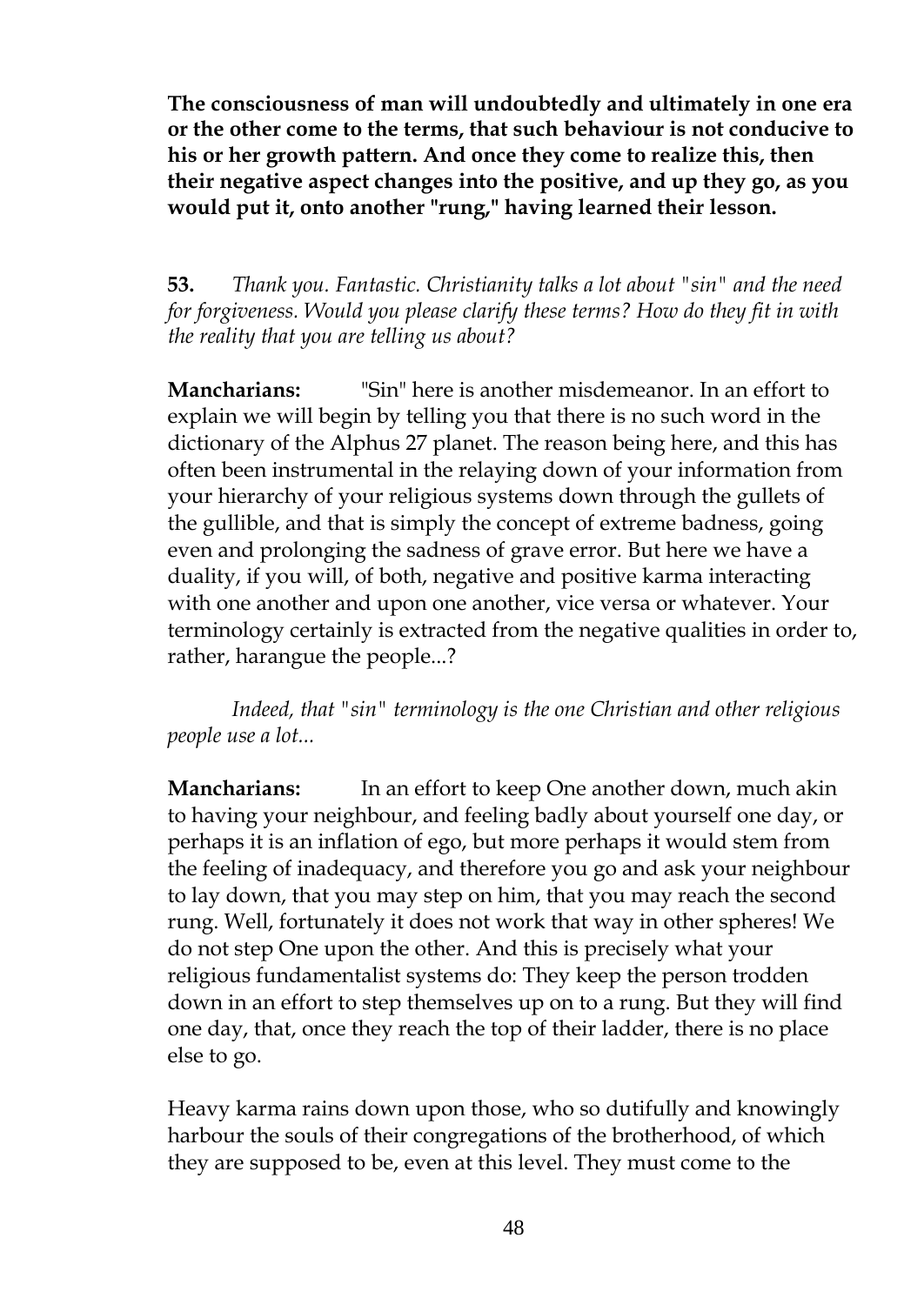realization that not all of their facts are truth. Proceed please.

**54.** *Thank you. Is there a moral code or standard of ethics recognized by all societies of the Universe? And if there is can you describe that code of behaviour for us?*

**Mancharians:** Indeed. We can describe this code of behaviour and the essence of what it is and all your questions intact within one word. The word hereby being "ONE." The Oneness, you see, being of All, will not allow for any insulating practices or insulating layers, upon which any negativity or strife or frustration or any of those attributes are founded upon. The One Body of which we all are, joining with the Creator, and here, even "joining" is a misconception in its own right because we are the Creator. How can you join with that which you are?

And yet in the other aspect or perception, those that are fragmented, we instruct to join with themselves. Depending on the height or progress of your evolutionary understanding, certain words are subject to performing their best duty within alternate planes.

If you have an infrastructure, for example, do you not recommend, that it all stay glued together in perfect harmony in every aspect? You could not have the clay crumbling after the sun dried it out and the mud falling out. Even foundations have more sense than that. And who indeed builds the foundations but mankind? So take heart and tell your people to take heart, for they have progressed to learn to build the proper foundations for themselves. Therefore they must have within themselves the gracious mentality to understand the concept of Oneness and not coming unglued at the seams, as so many of you do.

## **55.** *Can we sum up what you have just said, by the words "Do unto your brother as you would want your brother do unto you?"*

**Mancharians:** That is a very interesting concept. This concept indeed, we can see, comes from much higher levels of consciousnesses. In an effort to make you understand our amusement, it would be the best to say to you, that it would almost be to us dangerous for your people to follow that rule, observing how each of you treat yourselves. I am not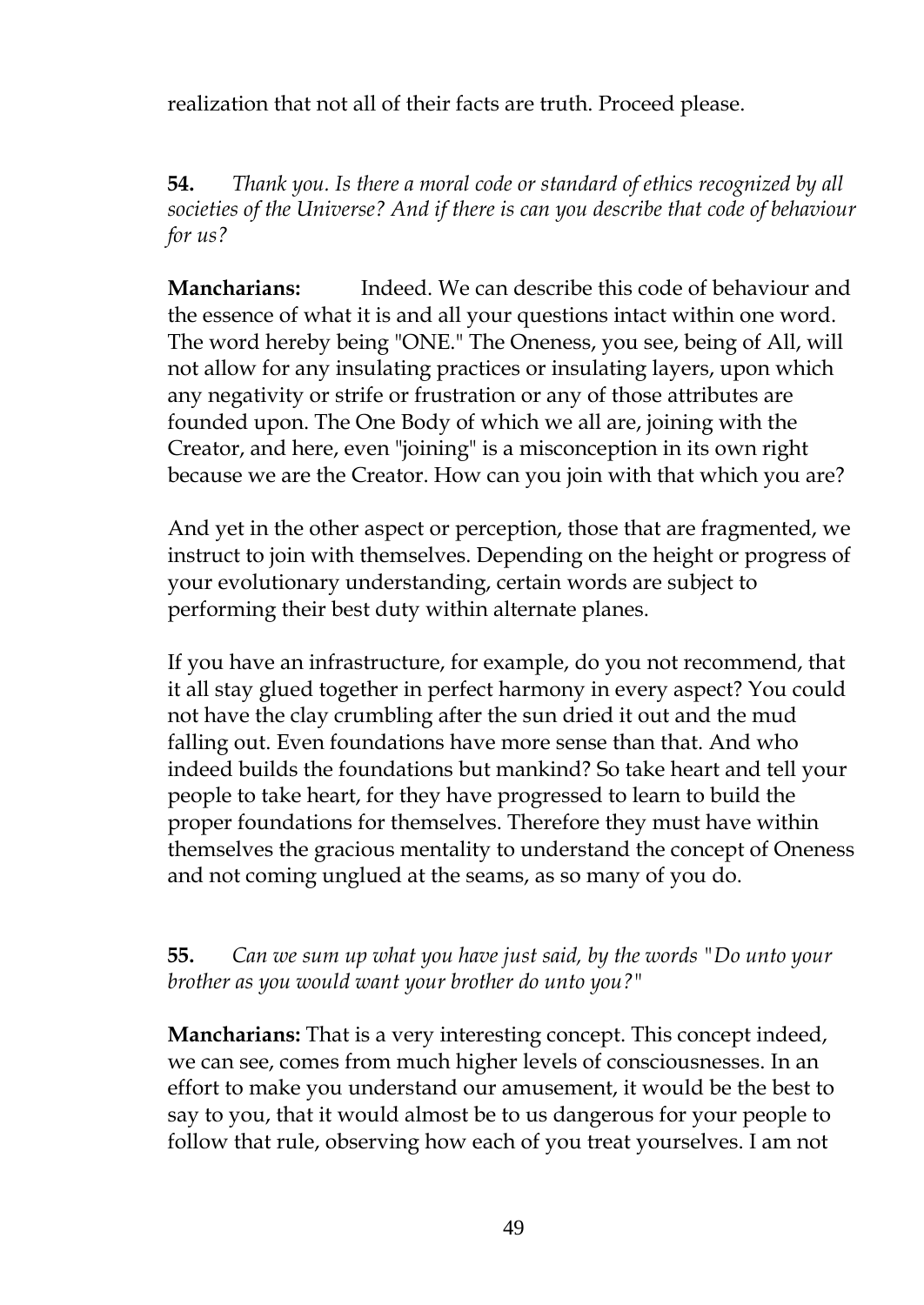sure I would want my brother to be treated the same way. Perhaps when your level of understanding and unity has grown many evolutions, maybe then perhaps it may be wise to perform under that Law. But for now it may be best to leave your brother out of it, until you get yourself in order.

But that does not mean to not be kind. Whenever you find that compassion and kindness permeates out of your soul structure, by all means offer him a glass of milk with a smile, but remember do not place the arsenic in it, because you had a bad day yesterday and felt to end it all.

**56.** *Thank you. I hope you don't mind a little bit of repetition. Some questions are somewhat similar, and you may have already answered it: What would be your advice to all mankind for them to most effectively break down their fragmentation and achieve true brotherhood-type unity?*

**Mancharians:** We see this does present a problem to you and perhaps to your people. Again, we will be willing to respond. You must first, and here we will try to spell it out and to do a better job in doing so: You must sit still, perhaps by a tree or somewhere where it is quiet and relaxing and warm sun over the soul. And then you must look up to the sky and put your head back and slowly close your eyes and just feel the sun's rays or the rain's gentle pattern, whichever you prefer, it is of no consequence here.

But the idea is to relax and first experience the consciousness of Mother Nature and of Mother Earth herself, from which Mother Nature permeates out of. And then show yourself to be worthy unto your own godself. For you are the Creator as well. And this concept must be understood by you and your people, in order that you will grow.

Secondly, when you become One in harmony with the Earth and with nature, which is all again One and the same, then simply open your mind and look around with eyes, which are not of a physical nature. We see what the Universe is telling you. All you have to do is ask. Do you think if you ask, you will be given a comet to come down and hit you on the head? Of course not. You will receive back from the Universe what you put in. Do not think for one moment, when One tells you, whatever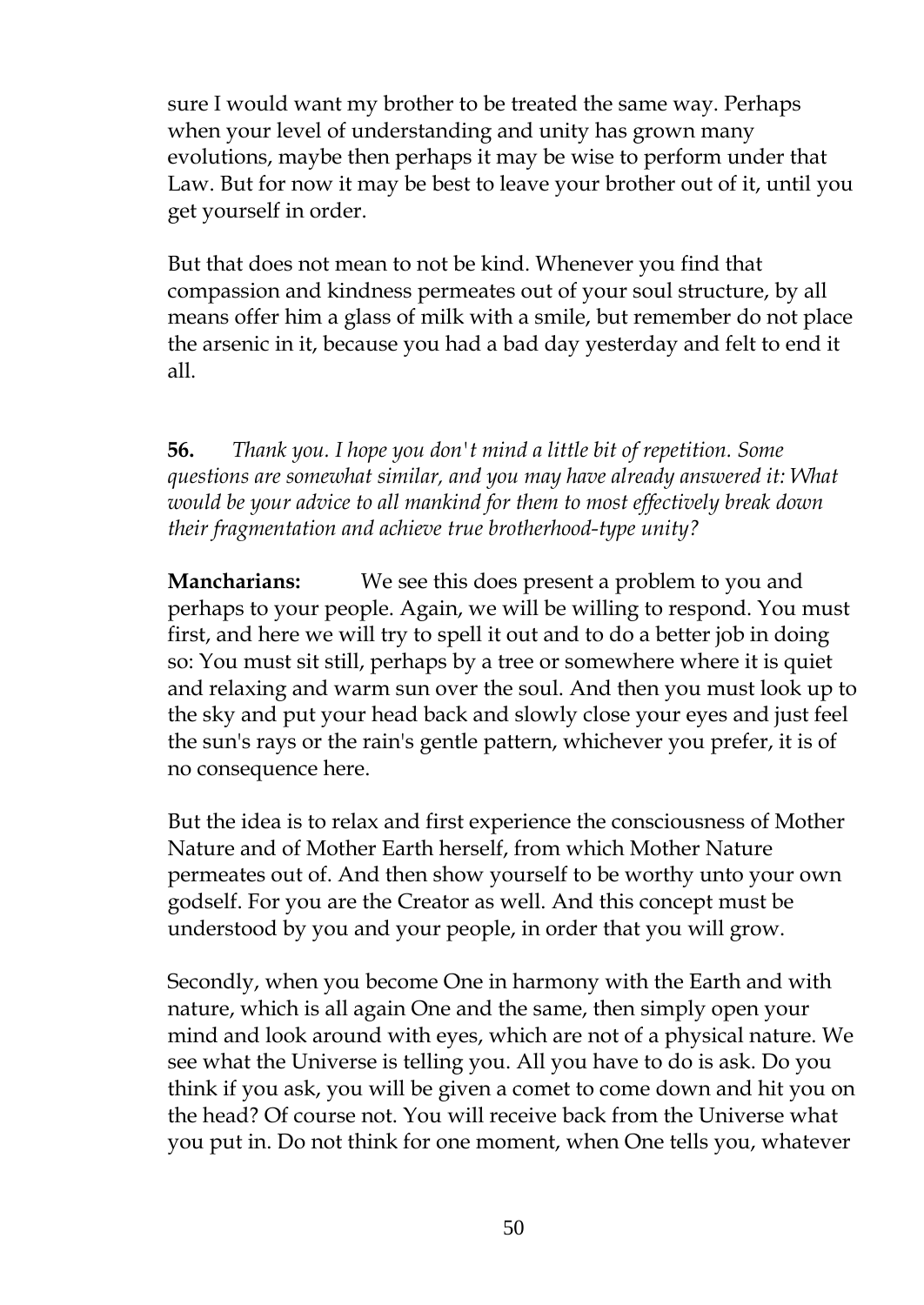you put in you receive back tenfold or a hundredfold just because you simply did one thing. No, if you receive at any time ten or a hundredfold or a million fold etc., you get our point, it is because of many generations of your being deemed down here on the lower planets and again on the higher levels of consciousnesses for certain lessons in other incarnations. And for these reasons at this point, in what you would refer as time, do specific things come back to you ten, or a hundred or a billion or a trillion fold. However you may guarantee it to be. You have just guaranteed it and provided for yourself these things over many many lifetimes.

Always have - and here we do not like to use the word "structured," but in your cases we believe "structured" would be implemented as a most positive goal for you - what we are saying is simply this: have a structured concept or question. Make sure it is viable and as truth bearing as you can and think on it and meditate, and contemplate as you have suggested. You feel yourself that this would be a good implementation to the process of your growth and continuing evolution. You are so right in this category. We only wish you understood yourself, how right you were. And this would be an excellent idea to perform for yourself, and for your people to understand, indeed, to follow in these words of ours. For when you put out and meditate and contemplate upon a certain question and you relax and wait for the response to come to you, it most surely will. Maybe not the first time or the second time, that you meditate and send it out to the Universe as you put it, but eventually the answer will come. It all depends how serious you are for yourself, for your own conscious growth. For whatever is put out will indeed be returned in a most gracious and gratifying and sometimes surprising manner. One which you could not avoid. It may not come perfectly in words in your mind. It may come as examples. It may come as categories of analogies, for instance. But here we have seen many, who have benefited from conducting long hours research upon their words.

## *I suppose what you just said will be most beneficial to mankind's spiritual growth!*

Man is as a "dot." There is another "dot." He must learn to reach the second dot to join with himself. For how, once he has reached the second dot, and the second dot has joined with himself, and he sees other dots,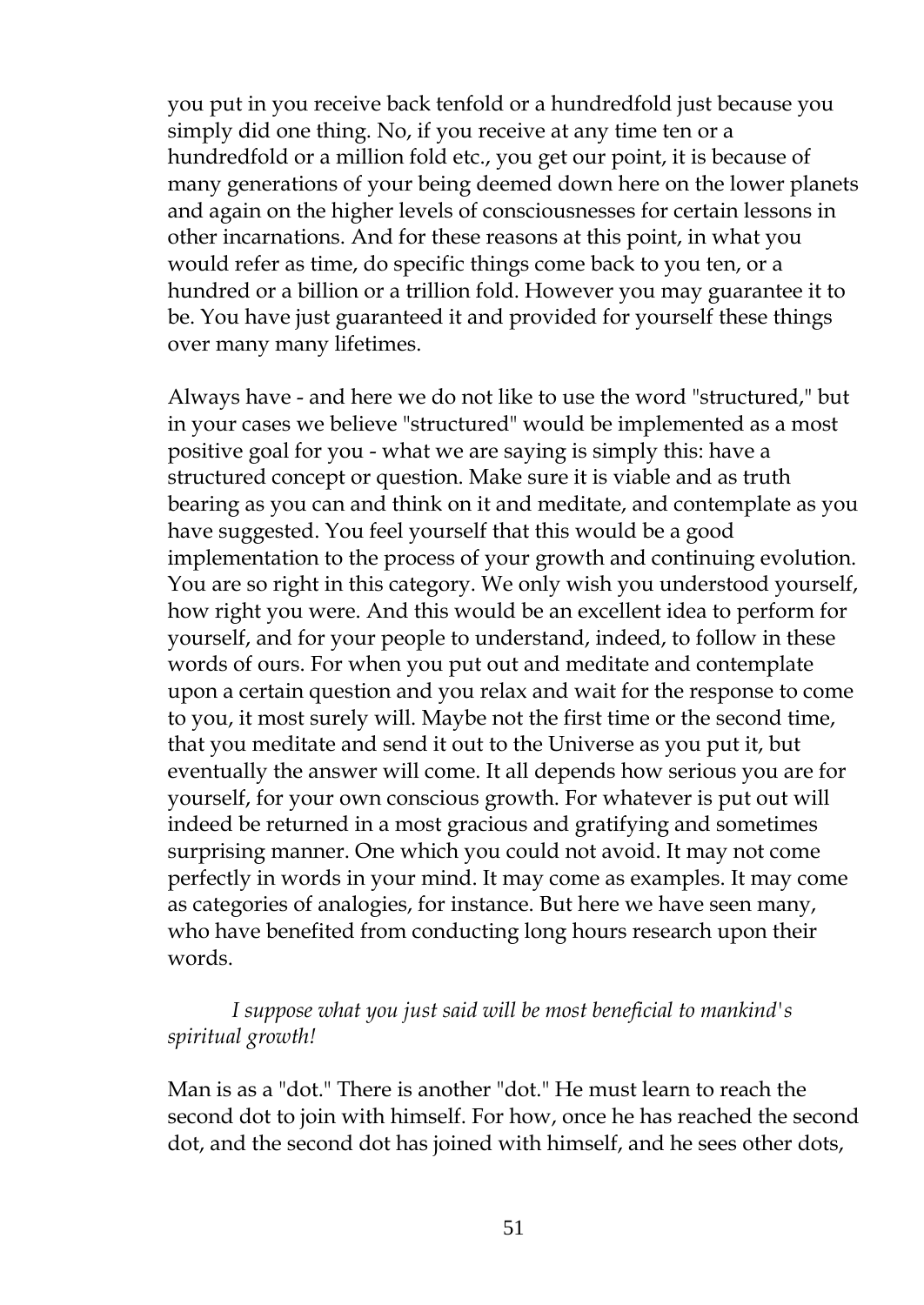how can they swim across the river to him, without connecting with their own dots?

Prove the dots in instance, in allegory expression, as a man across a river. He sees other men and women across the river. He needs to cross over to that river, or higher dimension, or perhaps the "other side" of the river is still on his Earth plane. Does he not need a boat? Does he not need to put his essence into his Higher Self? So finally he sees the boat. He needs to get into the boat. Once he is connected with the boat, then he may row to the other side, and connect with those who have already have connected. Then there is no need again for climbing into the boat to go back because he will never need to go back to that shore. He will be a strictly "contemporary," there's a new word, form of evolutionary influence and existence, and above all, experience. Once you have progressed to the 13th grade in your schools, for instance, need it be necessary to go back into grade nine?

*No.*

Proceed at your discretion.

**57.** *Yes. Thank you. There is much cruelty by man towards animals in general. Where do animals fit into the overall scheme of things, and how ought to man view an animal in order to treat it with the respect it deserves?*

**Mancharians:** Here again, the whole point seems to be rather neglected or missed. It seems to be, as we have said, a stumbling block, which is not our intention at worst. **Man is animal. Animal is man. Man is comet. Man is the grasses and the trees. Man is the substances, is houses and universities and work places are made up of man. Man is water. Man is glycerin and carbon dioxide and nitrogen. Do you understand? Man is a Creation of all that permeates the Universe.**

In easy terms then, or similar terms, we would simply explain it like this: The atom was the beginning. And here we explain in these simple words for your understandings:

Let us begin with a small dot. The small dot becomes bigger and bigger, until it becomes One huge molecule. Then from the molecule, atoms hue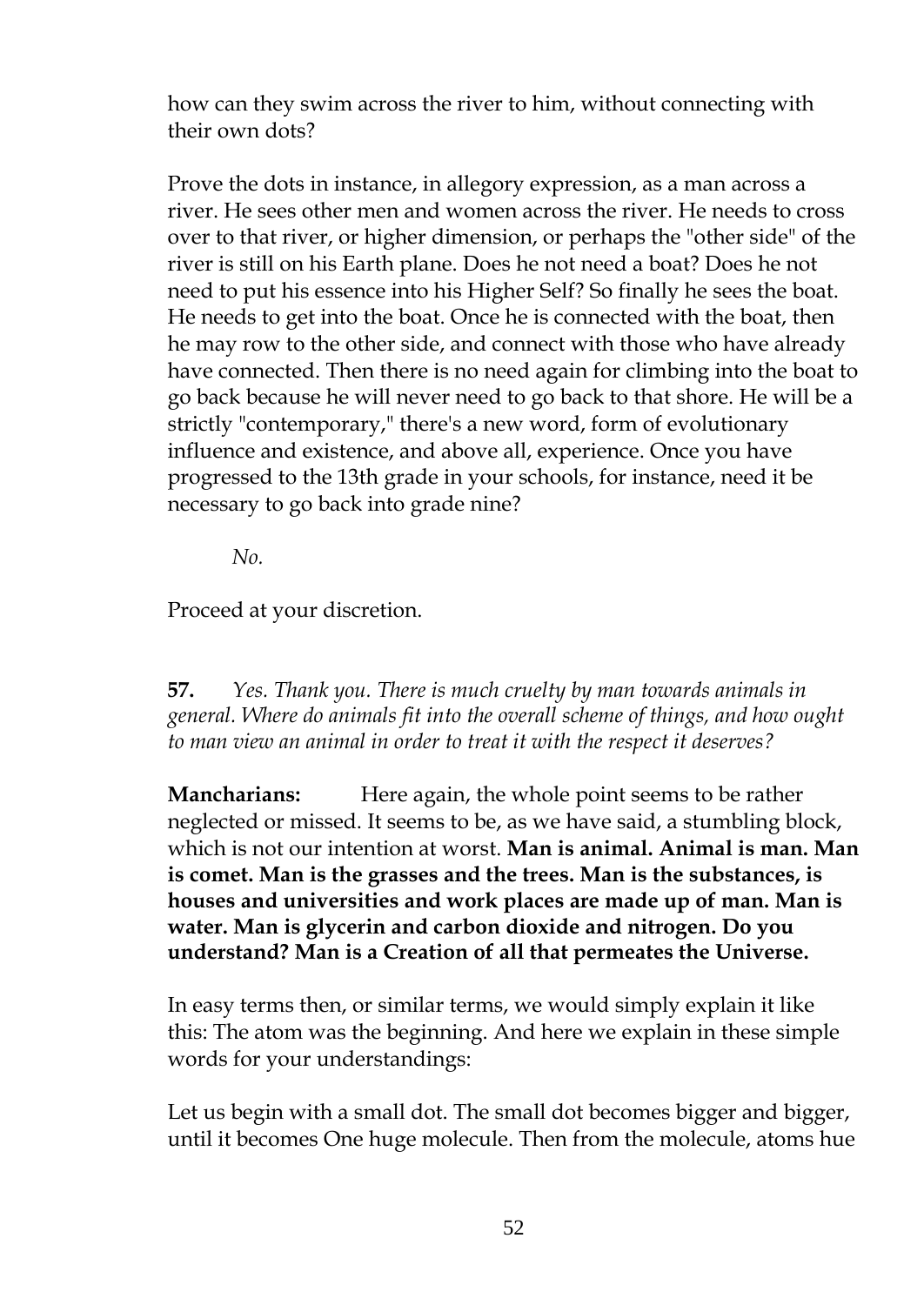out of it in every direction. These all contain the very essence of any known or unknown substance. No matter what it is, that is somewhat irrelevant at this point. The point we make here is all matter is made of light. The light forces, the curvature light, which surrounds and impedes and permeates your blackness of "nothingness," as you call it. All this light is taken and formed, because the light is the life essence, which is all taken and formed and then is categorized and fragmented into different substances, such as we spoke of, of nitrogen and glycerine and water and air and what have you, every compound and every aspect of physics and aspects, which have not been yet discovered of physics.

But as the scientists do evolve in their spiritual understanding, so will they evolve in their technical understanding, for it must grow at a similar pace in order to be the most effective, without damaging their reputations and the reputation of life upon the Earth planets. Remember the Earth planets form dualities. This is not indeed then the only 3rd dimensional planet!

*There are more, I believe.*

Indeed, we have many dualities, as we have stated before. Some have two others, one on each side, such as the molecules in expanding. And the theories of atoms and molecules, and how they seem to be set up on some professor's desks as explaining their linage to one another and their effectiveness and therefore they put them on long thin pins. It is such as that, and this is what creates such large, in your perspective, universes. This is the simple method and reason universes cannot be measured. And they are always growing, because dualities never cease to form. So when you even have a star going nova, know immediately there is another to replace it, for what "blows up" must be "created," and here is the Law of Duality at work within the physical sphere of your own eyes!

**58.** *Thank you. Wonderful. You may have partially answered my next question: We have been told that even some crystalline rock formations contain intelligence and consciousness. Can you explain that for us?*

**Mancharians:** Indeed. With much delight. The crystallines or the solid rock formations, which you may find outside your doors, no matter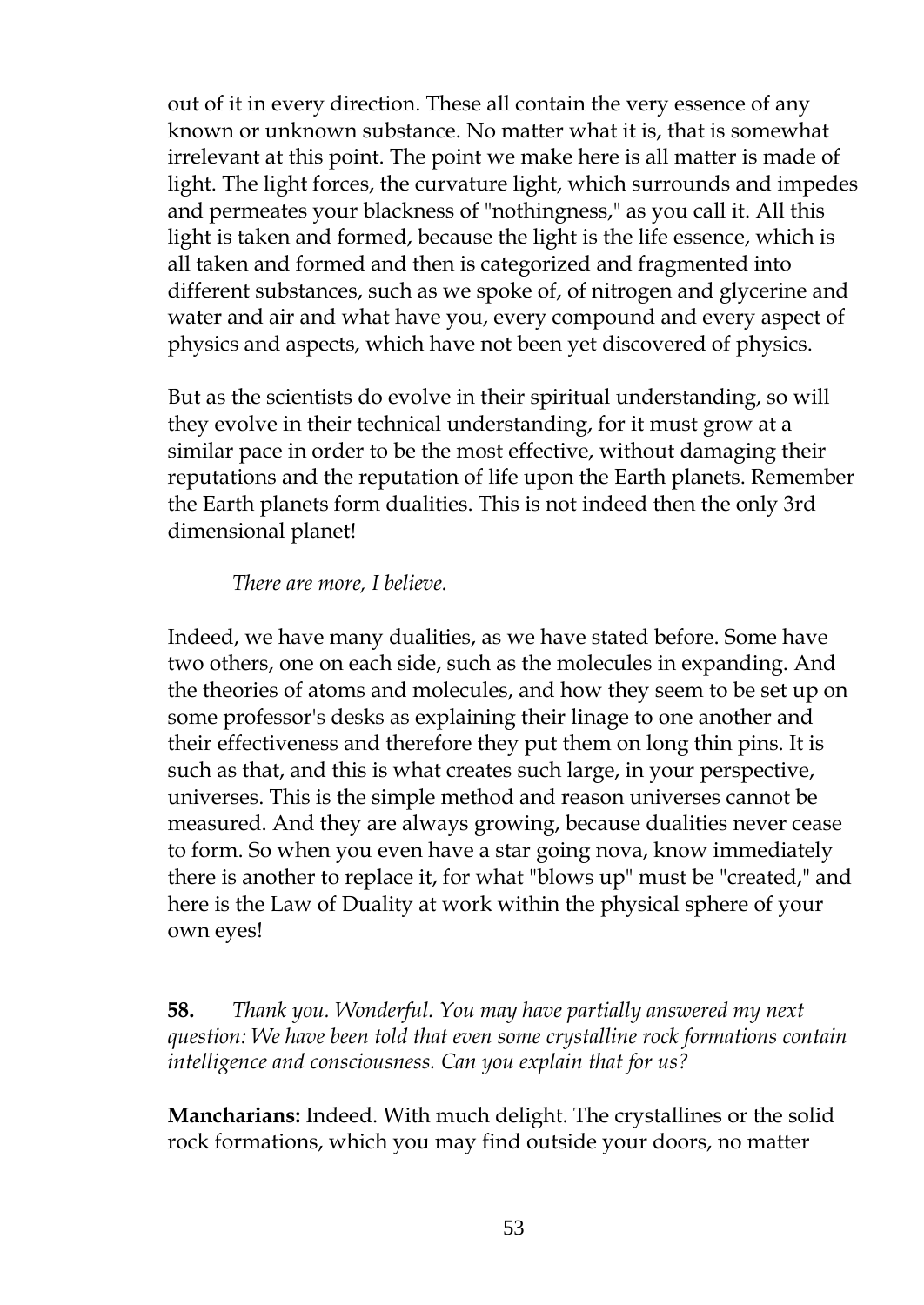which it may be, whether be trees or bushes or rocks, all are formed with the spirit of the Creation. Do you understand?

Here we have the Oneness. All life is permeated through all essence. And taking you back again into where the atom grew into the huge molecule, and then it all branched out and spewed out little atoms all over, which fragmented after their initial splintering in order to gather experience. And to gather the essence of what the Creation is, and to bring back the different experiences. Much like building your own town and watching it grow and observing the life within it, whether it be people or animals or plants, whatever.

Your consciousness, the Creation, gave birth! When you give birth, do you have One dead and One alive? No, not necessarily. And here we are not talking about "stillborns," because stillborns are not children, which are dead at all. Stillborns simply did not have the life essence in them in the first place, as far as spirit entities, so they never "died" as you put it, because they never left the life. And even so, the body of the still born child permeates with the life essence. For you see, this concept your people must learn at all cost: NOTHING IS WITHOUT CONSCIOUSNESS. EVERYTHING IS ALIVE!

Every blade of grass, every rock, all things are living! Perhaps the crystalline entities have been chosen, because man is so enumerated with it, if that is a correct word in your terminology. They are fascinated with the sparkle and the beauty of it, and therefore, as man believes, and he is correct on this aspect. But here we have another duality, for man believes he is the only beautiful creature in the Universe. And now he has actually found another beautiful creature, One who matches up into the likeness of himself for beauty, and this is why he has chosen the crystalline entities. If he would only know that the poor dull heavy rock beside him, which people kick around, are just as full of the life and the light of which it was made, as mankind himself, and of the beautiful crystalline entity. Such sorrows to realize man's true conceitedness!

**59.** *Thank you. Here again, you may have already answered my next question. But it has a little different twist: We have also been informed that this planet, Earth, is a living entity with intelligence and consciousness. If that is so, should we not be able to "talk" to Mother Earth like we communicate with any*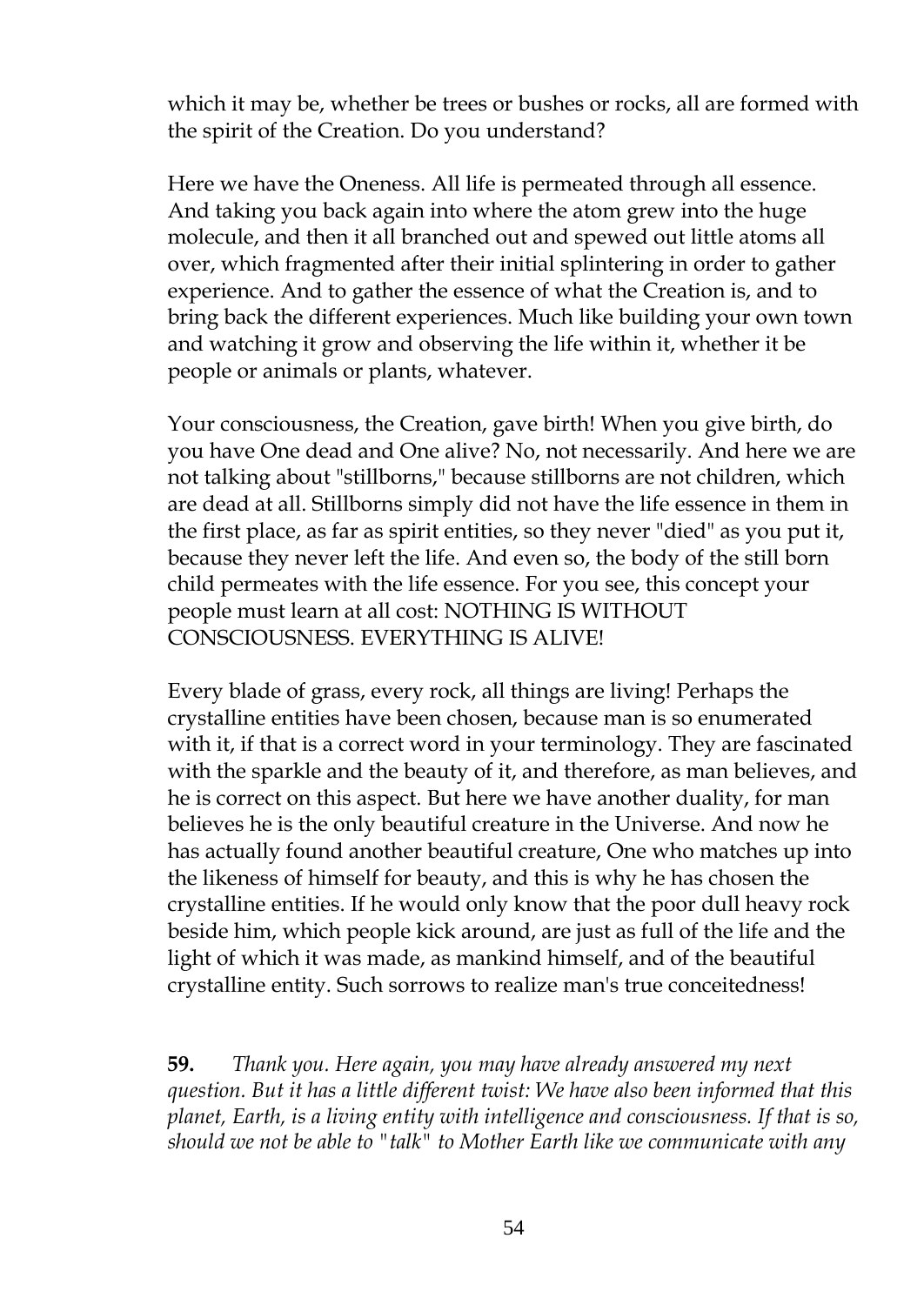## *other living being?*

**Mancharians:** Communicating with any being, whether it be of a compound structure, whether it be of gaseous flavour, whether it be with higher souls on different planes, it all depends on you. It all depends on your level of standard of consciousness. It is not, whether the Earth, or those of higher planes can communicate with you. That is not the question. The question is: if you have not connected yet, or "joined," as we will use that word expressly, with the higher portion of your consciousness, then how, pray tell, can you speak with anybody, much less yourselves?

**60.** *Thank you. Well explained. Will our contact with your civilization be terminated after these books have been completed, or will you remain available for periodic casual contacts?*

**Mancharians:** We are not as you would term as "casual" Beings, whereby we come and go at your whim. We are the Mancharians. We have come to perform a work. We have come to do our duty for you and your people, you understand?

However, this entity does hold the key of all life and all secret of death, as you term it, and is able at any time to activate into that Wholeness, or that Oneness, that Highest of Creation. In an effort to expand and to pull up and for the good and the health of that entity, who does so subject into reigning within higher realms, rather than placing upon more grounded plane while placed on the Earth plateau.

However, it is necessary before activation of the key, to be clear and to be clean at all times in spirit and consciousness and mind without guile to the extreme. Danger could occur if this were not kept and held the case. There must be no condemnation of others, and here the entity, we feel, understands this vastly. Our concepts of your words indeed will not be found in your dictionaries.

**61.** *Alright. This planet Earth houses approximately 6 1/2 billion souls, which have reincarnated here through the birthing process. We are told these souls have gone through series of several hundred or several thousand life*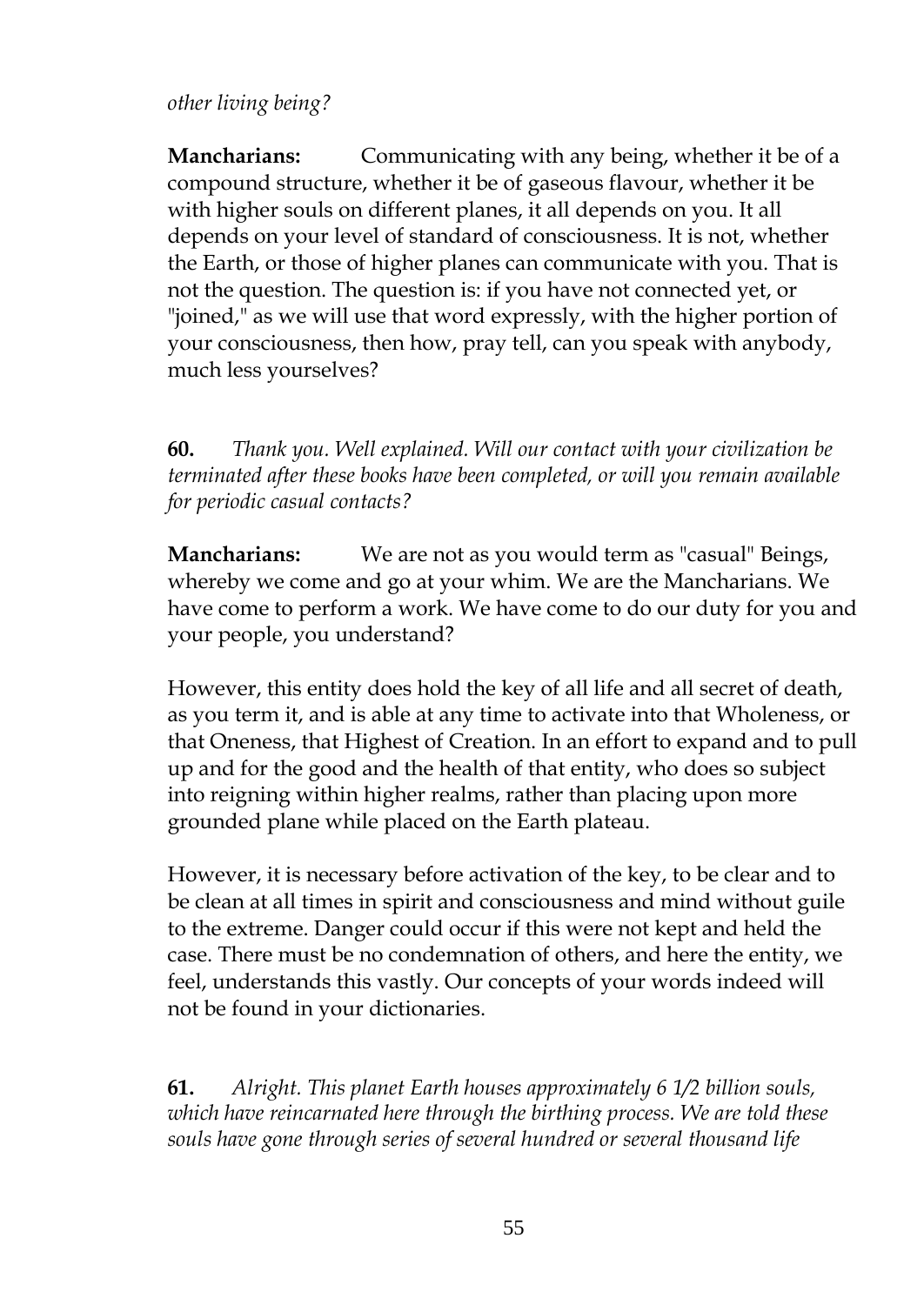*streams. Can you please explain by what mechanism a "brand new" spirit or "entity" with consciousness is being created, which then in turn qualifies for its very first incarnation?*

**Mancharians:** Firstly, interesting question. There are no "new" entities. Can this be rationally understood by you and your people?

*Yes.*

We do wish for you to elaborate henceforth just as to what your point is?

*The point is, a soul entity would have to have a beginning. Is there a beginning? Are there "new" spirits being created, or are they all undergoing a succession of life streams or incarnations?*

And here we would say to you: Do you remember the Law of Dualities or has this quickly escaped your consciousness?

*Okay..*

You see there really is no beginning and there is no ending, for everything just keeps going and going around. For when you, as you say, are at the beginning or whether you're at the end, the end permeates the beginning all over again, but higher and more glorious. For instance, we will explain it this way in order to give a satisfactory answer for you and your people: The Creator when.. let's go again to the concept for yourselves of the big molecule spitting out all the atoms. The atoms are fragmented are they not? They splinter off from the Creator as thoughts to go out, and in their duality, to multiply. Was this not given as a reasonable encouragement, not commandment, to man, an encouragement to multiply?

Man was simply asked to remember his duality. When you bear children, or when you are the father that plants the seed in the womb, are you not creating dualities of yourselves?

*Yes.*

Indeed. And as that duality grows and becomes "father" or "mother," do they not expantiate dualities upon themselves? Do they not grow in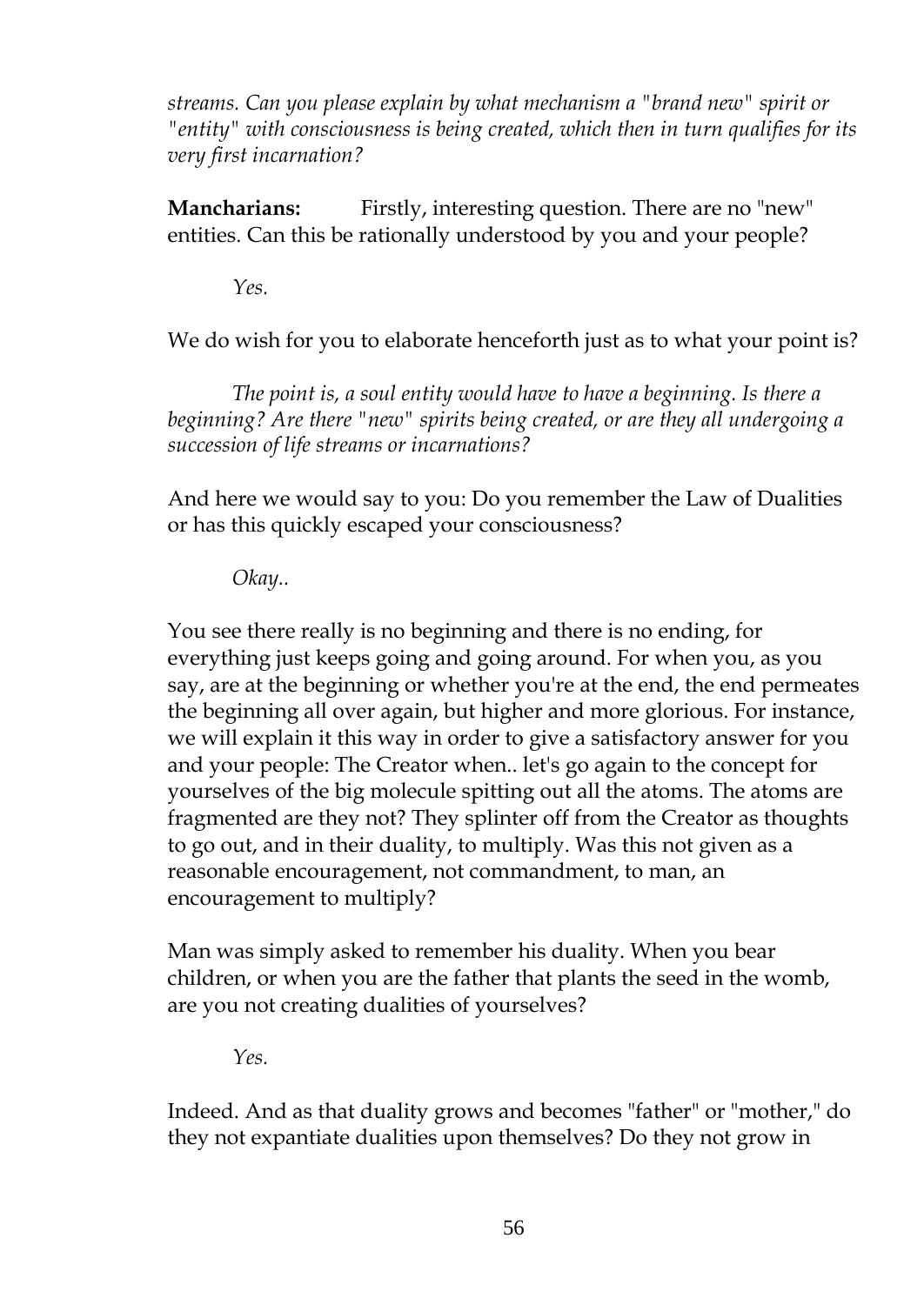wisdom, and knowledge, and character? And even though they may make, what you term, as mistakes or errors or negative choices, do they not grow and expand and learn?

*Indeed.*

Precisely. Then this is our point: The point of procreation is simply the Law of Duality, though many do not understand this. Here we show you an evident example, how our words are not in your dictionaries. And as the dualities evolve so do you evolve.

And now for the explanation. Please listen carefully for you and your people, for we feel this is a very important and exacting point: The dualities then, which you have created as a father, have they a beginning or did they come out of you? Where precisely was their beginning? Did you not come from another, and another, and finally back to the Creator?

*Yes.*

Then would it indeed be a new spirit?

*No.*

Proceed.

**62.** *Alright, this is our last question we have for tonight: Why do we not remember our earlier incarnations? Why the veil of forgetfulness?*

**Mancharians:** This is a reasonably accurate and conscientious question, and relatively just as simple to answer for the understanding of you and your people. The reason you do not remember is, **you have no contact with your Higher Self, who has all the knowledge of the incarnations of past or present.**

You see, filamented within your coding in your DNA patterns are all the remembrances. But here, in order to activate those remembrances you need a "key," you need a "turn on" in order to activate this. You are much like a vehicle. The Higher Self is much like a gaseous content, or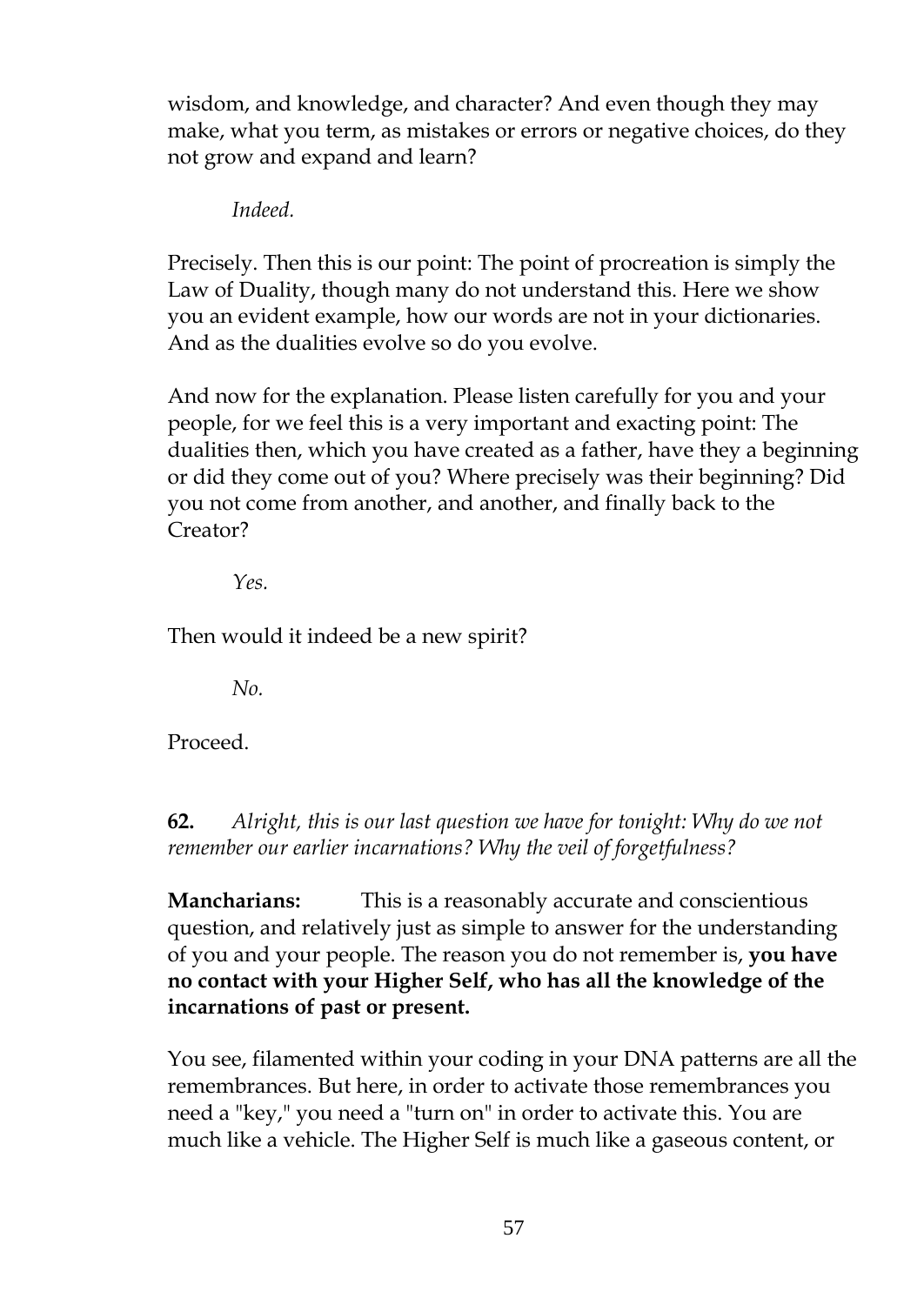shall we say, heavier in stature. You put the gas, resembling the Higher Self, into the vehicle which is your body, and what happens? You turn the key on and it works! It would be wonderful for all of your people to work! It would be, and here we perform a little of our humour in a most kindly and loving form: It would be like working with all the gaskets and spark plugs...!

*Indeed. Well, thank you ever so kindly. We are so grateful for you to come and answer all these many questions of ours, and for your patience. And since we don't have any more for tonight, I wish to close off this session.*

**Mancharians:** That is regrettable. We do enjoy this. We felt that we had only begun for this evening. But we must take into consideration, we suppose here, that we do not have the essence of time as you have it. In our realms, you must understand, from our viewpoint as well, no time has passed. We feel we have just answered the first question.

We are the Mancharians. We have come to perform our duties. We expect many questions. We must go longer on certain sessions, we do believe.

*We have many more questions for you, I can assure that. Thank you very much.*

In the god consciousness of the Creator, of which we are, of which you are, we bid you "holy blessings," as you would term it. Good night.

*Thank you. Good night.*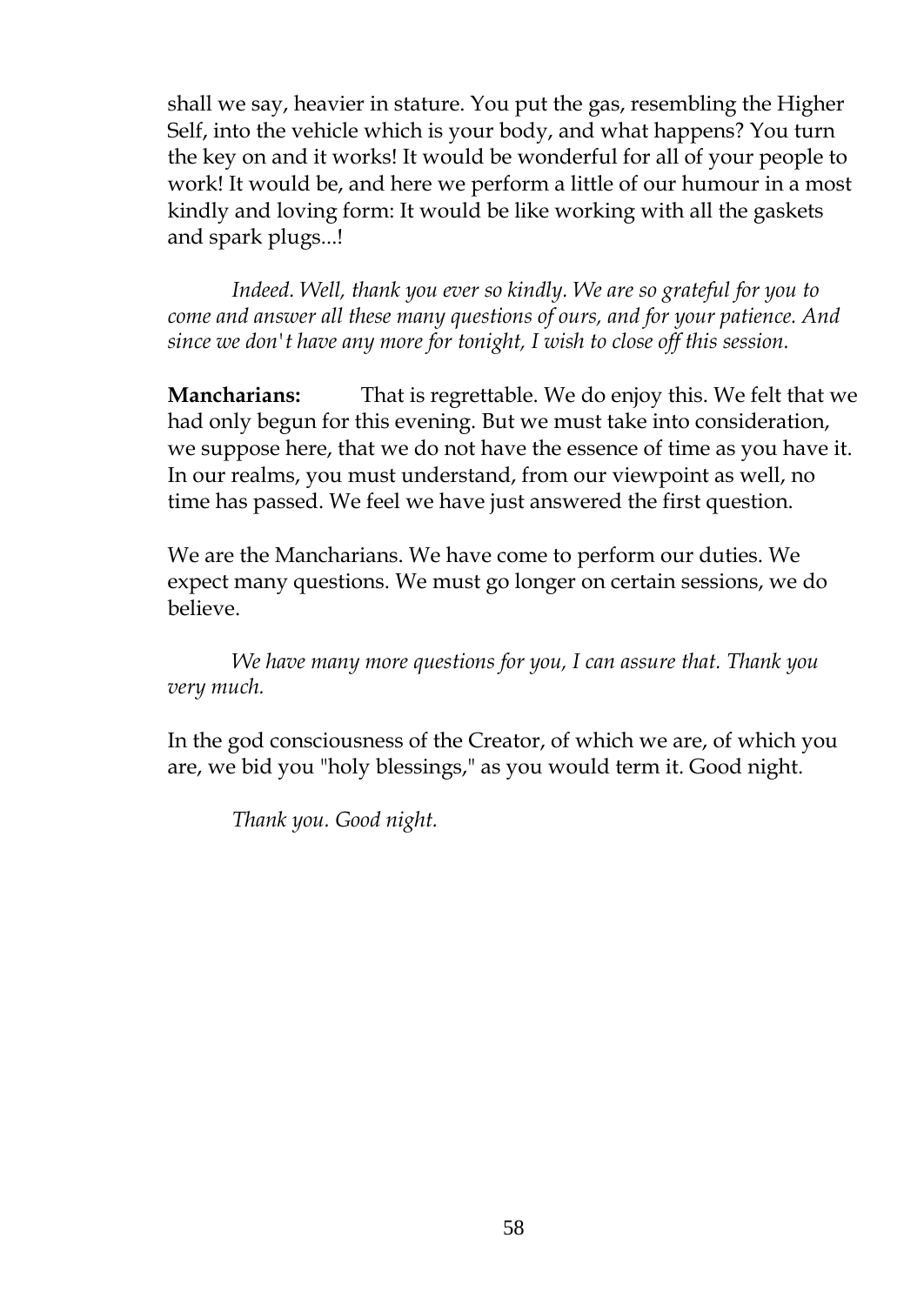# **S E S S I O N F I V E**

Sunday, 14th May 1995, 8:00 pm

#### **Mancharians:** Greetings.

*Greetings to you as well. Are you coming in Christ consciousness and in the spirit of Oneness with the universal mind of the Creation?*

**Mancharians:** We are the Mancharians and have dutifully come to prove ourselves of a significant nature unto the needs of you and your people.

*Thank you for this identification. We have prepared ourselves with more questions for tonight, which I believe you are delighted to provide answers to.*

**Mancharians:** Indeed we are the Mancharians. We have come with a duty to perform with yourselves at this time in your time sequence as you know it.

**63.** *Yes. Thank you. Let me ask you this first question for tonight: You have stated earlier, you have come not only to assist us in our evolution, but also to tell us of your own evolution for our benefit. How did you evolve? What were your evolutionary steps to become what you are now?*

**Mancharians:** Indeed. A very gratifying question at best. Did we not, do you think, step through the same "loops" or "rungs" on the way to our evolutionary conquest thus far then? As we have prior submitted to you and your people, we did preside in what you would call the "cave technology." That, of course, simply means, we did start at the beginning in our progression of experiences. You must understand, each atom, that is being hewn out of the molecular structure of the Creation, must take all necessary preliminary steps and not only for the experience to be taken back into the Creation, but the experience of that, single at the time, when it does separate or splinter off into fragments, in order that that single atom would gain all the "experiences" and perform its own conquest back into the Creation. For without the same experiences, as goes back to the Creation, then how would One progress to the point of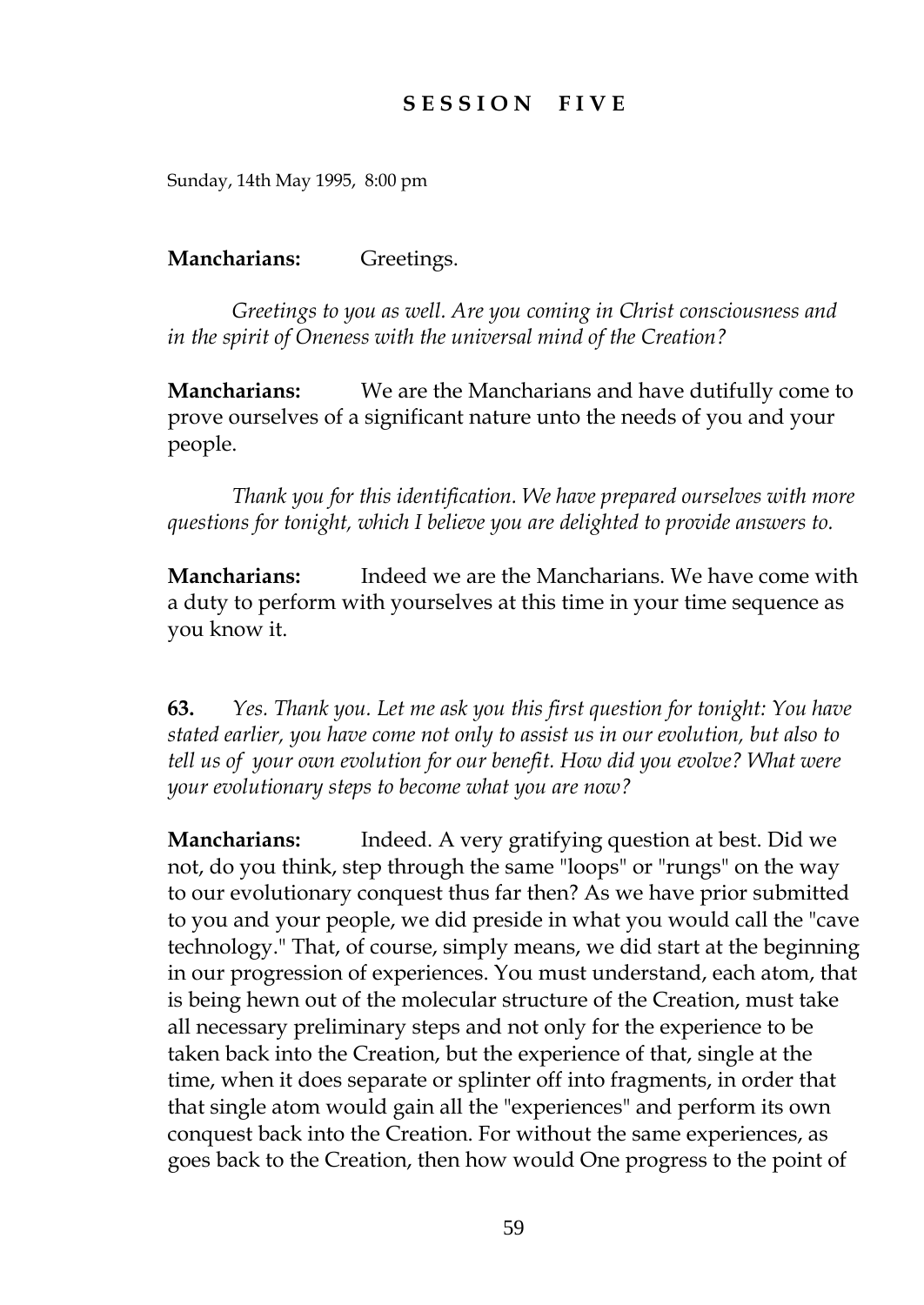being the Creation and being the Universe, in order to send more little atoms of itself out to begin all over again?

And here we have the progress of man, even on the lower planes, and especially starting or beginning on the lower essences, for that other duality must also be experienced. So here you do have "experience" on both sides of the coin. In order that man progress, he must learn his lessons. And he must learn them well to correct any error, could we say, and to "shine" him as you would buff a diamond with the clear cutting particles. And then the dust of the diamond, which still retains the positiveness, does fragment itself in with the negativeness of other aspects. And here creating a duality again in an alternate universal structure. So here we have again the progression in steps. And once you do make the final step up toward the higher realms, you will find that your process has greatly accelerated. Not by any means that you will find yourself at the end of the tunnel, so to speak, in the Creation as a Whole, with the Whole of the knowing and Whole of the understanding.

But going back here again, we do allude to the fact, that many of those, who seem not to have progressed as well as others: Do not be harsh with in judgment! And this is why we state "Do not judge One another," because many of those who sit even with you around your tables, when you visit with perhaps your friends or your neighbours or strangers or acquaintances, you must remember, that many of these have fragmented off at different times, and have not "lived," as you call it, as long as you have.

Actually it is not in the "living," but in the "experiencing." They have not "experienced" for the length of time the amount of lessons, they have just not attained, because there is here not the amount of, and here we use again, on your time line.

So in other words to recap for the understanding of you and your people, we would tell you, that many that are on your Earth plane, were splintered off, and not from the "first" splintering off the Creation or the Creator, which is One with itself, but rather splintered off those who have already completed their journey and become Universes and Creators, as One with the Total Body of the Creator. And those are the Ones, and even though you find them sitting by you, do not judge them harshly, for they have not put in the time element that you perhaps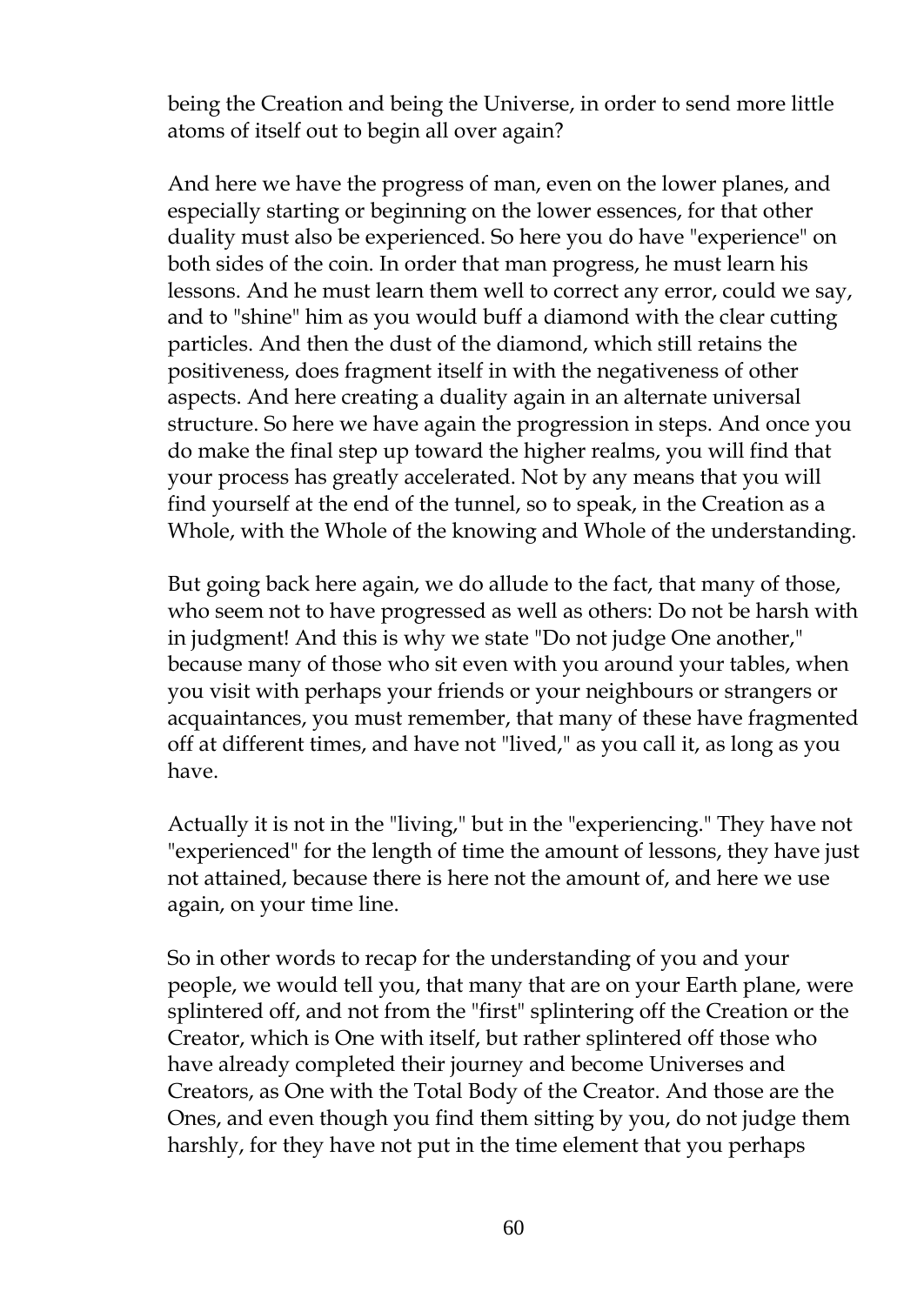have.

**64.** *Thank you. What I meant when I said: "Can you please relay to us your own evolutionary steps" was simply this: Would you be willing to share with us some historical "milestones" of your own evolutionary process?*

**Mancharians:** Here, what you call "steps" we will exchange into our linguistics as "experiences." You must understand, that this is a pronounced fact, that all experiences they are the things which relay to the height of your evolutionary process. There is not one step, that you have taken that we have not brought back to the creation in experiences.

**65.** *Alright. As far as this planet Earth is concerned and the civilizations which have come and gone, I wonder if you can please give us an overview of the Earth's history or evolution, if you will, including a description of civilizations as they have come and gone?*

**Mancharians:** And here again you do wish to dispute or rather concur with the history lesson, when we do know so much has been written by the Brethrenhood of our choices, is it not?

*Yes, obviously you do not wish to go into historical details.*

We are the Mancharians. We have come to perform a duty to bring all truth of the universal concepts, as you would have it, those truths, which are not often asked and not often understood by you and your people as well as people from other cultures!

**66.** *Alright. We will go back on track now with our questions. Do we possess a multitude of etheric bodies and if so, what substances are they made up of?*

**Mancharians:** The etheric bodies, and there we have a most wonderful question, are made of various colours. The reason they are made of colours is that they are made up of the pure essence of light. You have radiation, however, of a term of which you have little understanding, for there is the positive as well as the negative, which is so often used down on your planet.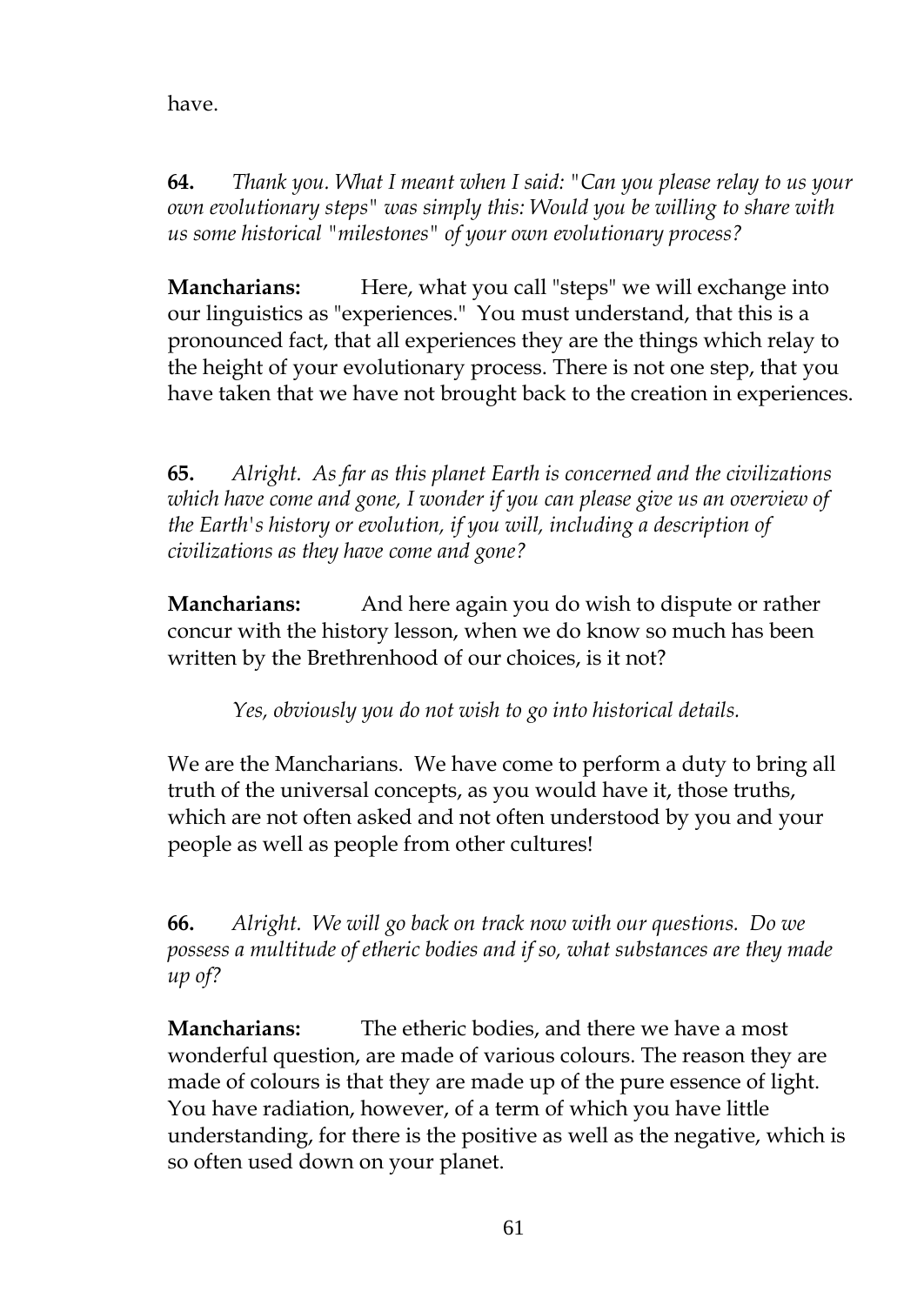The spark of life is the very light, the very curvature colours, which give your etheric bodies proportionate evolutionary conquest over - should we say - the partitions of time. They are not stopped or hindered in any way from going dimension to dimension, for as you see, time and light are all the same.

The speed of light, you have heard this concept often, have you not? The speed of light is what transforms the vibrations into higher frequencies, and so breaks down the barriers of dimension, and for this reason the etheric or that portion of the etheric, the astral body, for if you took the whole etheric body, while doing astral travelling, then would not the physical body die, as you call it, and rot away, for there then would not be sufficient spark of life to keep it alive?

*Yes. We are told there is a "silver cord" which connects the astral body to our physical one for that not to happen.*

Indeed.

## **67.** *Some people say, we have more than one etheric body. Is that so?*

**Mancharians:** Indeed, you do have three to five, depending on your progress. And here you must understand, they are for different uses. You do have one, which is the inside casing, or the physical body, which is the life stream to keep the body working and feeding it with life. Encased inside of that you have the astral, which of course, you can use conductively, we would suppose and encourage and hope, for the progression of your consciousness, for the expansion of our doubt. Then indeed you have the last one, which is almost the most precious, for it is contained and built of solid light. And here you could not see the rays of light in being different colours. They are so wrought together with such intensity, they glow a white colour, very very bright. And this body indeed will show to bestow our pupil that which is the highest in the consciousness of that particular level or plane or dimension or frequency. But that will be the transforming element to permeate throughout the other bodies in the changing attire.

*It amazes me over and over again, how we can have more than one*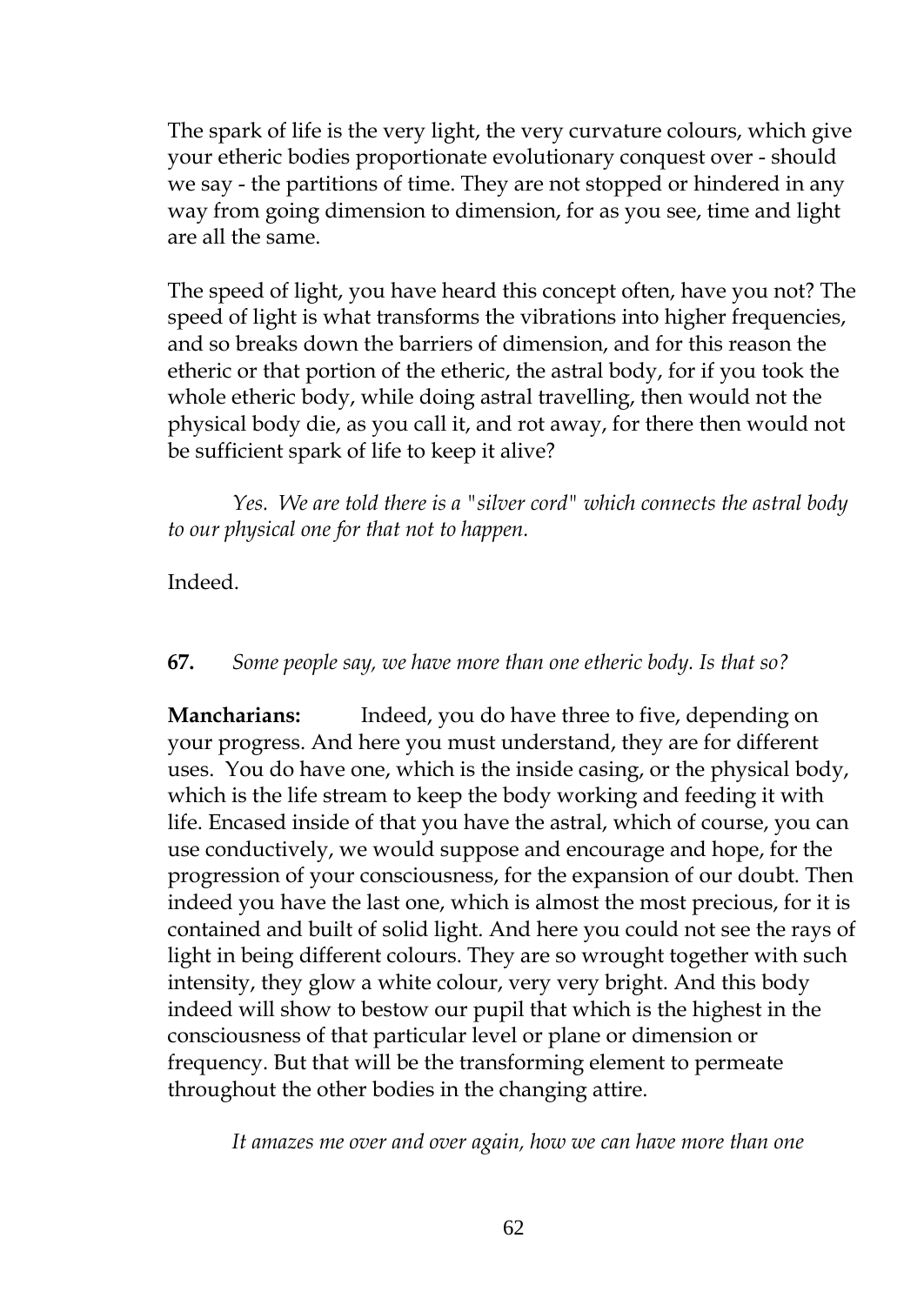*etheric body, and yet in this life be so completely unaware of it.*

**Mancharians:** Let us perhaps explain it in simplified terms: It is much like taking a glove which is the physical body. Then you put your hand in the glove which is the etheric body. The hand here symbolizing the life inside the glove. Inside the hand you have the veins, you have the meat and the bones. So here the veins bring through the life. Do they not? And in the veins the blood runs cool blue.

*Alright. I guess its the life in the hand that makes the glove move.*

Precisely. And here you have the meat inside the skin. So depending on the evolvement of the body, depends on the etheric bodies for what they can do and for what has different duties, as you grow more and more into the higher understanding. Can you at all begin to imagine, how many bodies you actually work with? For they will one day be splintered off and put into fragments to begin new the rebirthing process.

**68.** *That's an amazing thought, because it would lead us numerically into infinity, would it not?*

**Mancharians:** Infinity is not a concept. It is a fact. You are most correct in your elaborations.

**69.** *Okay. You mentioned each individual is a trinity within himself or herself. How does this trinity work within a person or individual?*

**Mancharians:** It is so interesting we find at this point, after listening to many questions from you and your people that believing "God" as they call it, to be a trinity within himself, and yet not realizing that they, being "gods" themselves, perform a trinity unto themselves. This question is exceedingly simple in this case.

Man being a fragmented focus of himself - and here we will explain it in these terms: Because you have the male fragmented portion, and because you have the female fragmented portion of the same person or individual, and here above you have the Higher Self, is that not so? So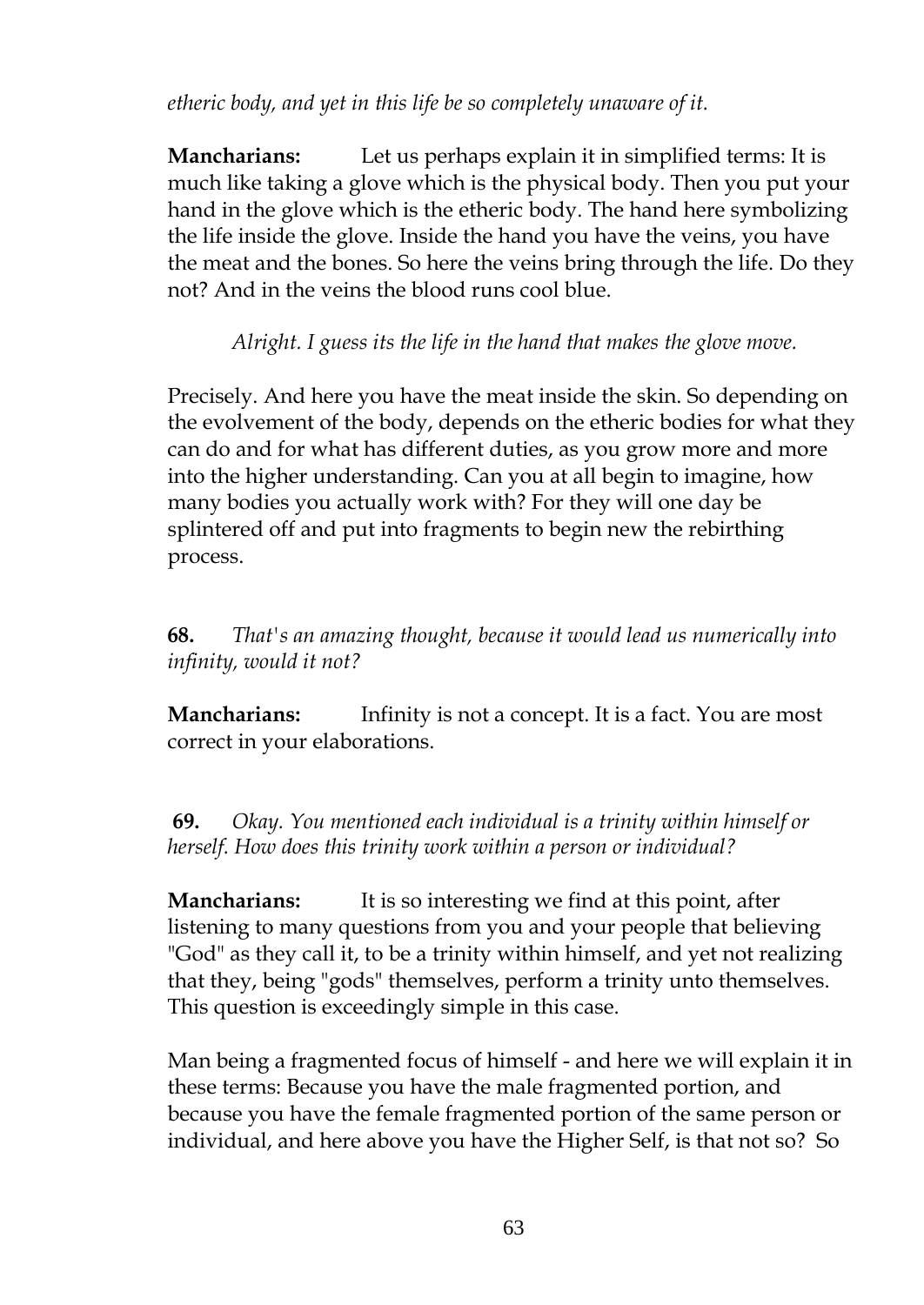here is the Trinity of Man: you have the male, the female and the higher Consciousness, which brings it all together. The higher Consciousness being the "God" or the "Godhead," with the male being the Son on one side and the Spirit being of the female, giving life on the other.

**70.** *Thank you. How can man overcome his ego in totality when he is fragmented not only here on Earth, but also in other dimensions?*

**Mancharians:** Man in essence here is embodied of two parts: is embodied of his consciousness or Higher Self or godhood or godhead, whichever word you may term it. We graciously offer to you this understanding, but because of the duality, the duality always being ego, which is kept at the higher levels - we fish for a word here -in an "alternative universe," as which you would look through as a looking glass, as we would have it.

*So how then can man best overcome his ego?*

In order to overcome as in your conceptions is to get rid of in complete totality, is it not?

*Yes.*

This is never strictly done. Here what is meant, as it was brought down from the Master centuries and centuries ago, was simply to affirm to the people to gather with their Higher Selves, and to join with One another, because this would throw the negativity into altered ego dimensions, such like being in a pyramid, and connecting with your Higher Self, which could be alluded to as the crystal with the sapphire on the top. And up through there then, as you sit right under the beautiful crystalline entity, the ego or the altered portion of your consciousness goes up through the top of the pyramid, so therefore no longer connecting with you as to your focus at that time on that dimension, for your primary focus then would be on the growth pattern of the positive. Not that you would forget entirely the lessons of the negative, because that would prove to be in the extreme nature. And as we have stated before, to not know evil or negativeness or badness or any of those lessons would simply diminish the goodness and the joy.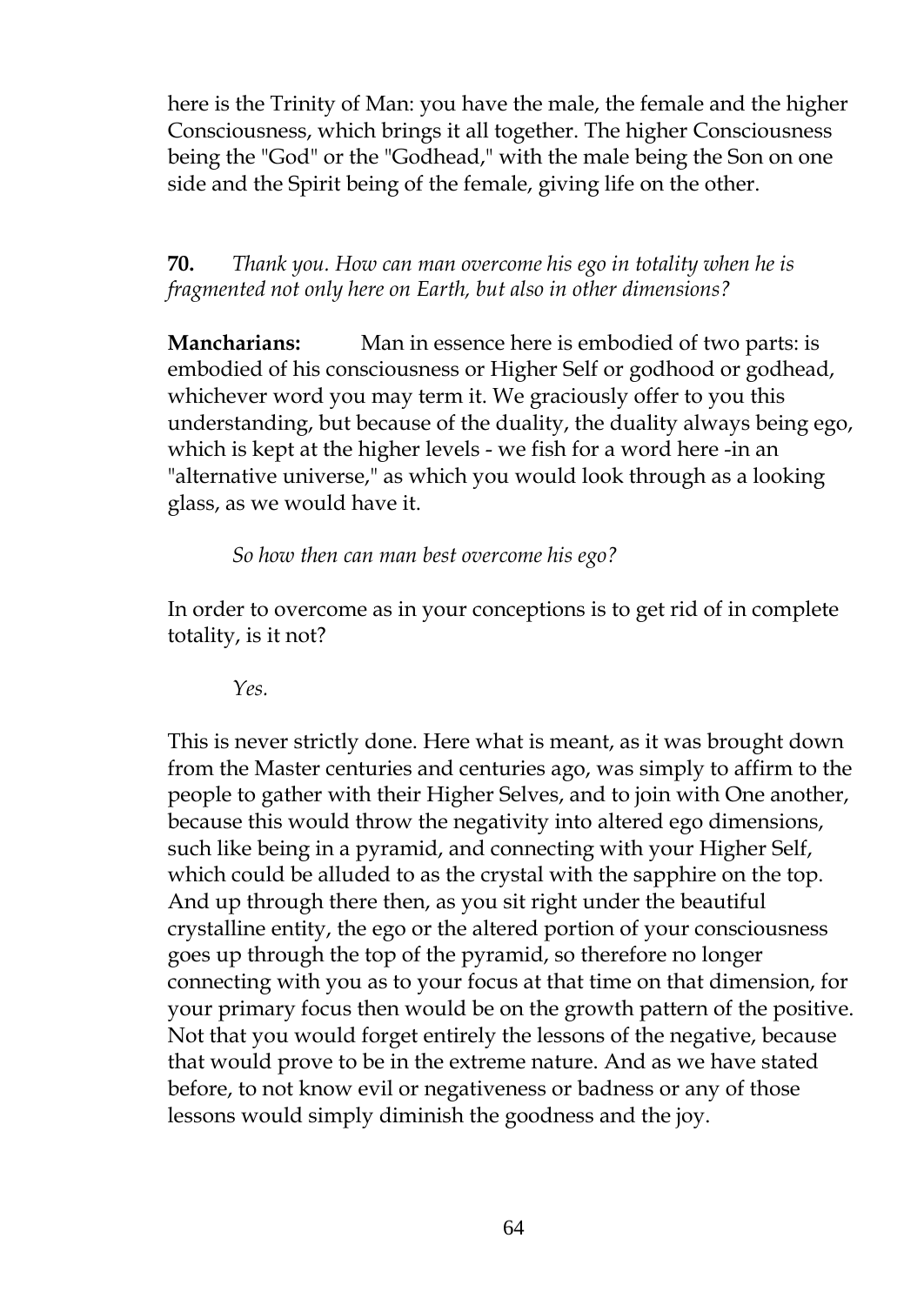**71.** *Yes. Thank you. We hope this book will be read by many readers of traditional Christian extraction, many of which would wish to know your definition of "Spirit of God," even at the peril that yours will be different from their long held view.*

**Mancharians:** Here again, the "Spirit of God," as they perceive it, we believe, is "God being One," like one big Father and here having a Son on the other hand, and here on the right hand having the Holy Spirit, as we have said before. God or the Creation cannot be separated from the Spirit, for the Spirit is God, is the Creation, is the Creator. It is all One and cannot be separated. But in order for them to have a complete understanding, for they speak of it as being One, do they not?

*Yes.*

And yet in their minds they see it on a triangle. Well, in an effort to apply then reason unto their understandings, we would simply say, that what the "Creation" or the "Creator" is, permeates through all: They are as much made up of Spirit as they are made up of pure Light, is that not so? As the Creation or the Creator, which are all One, as the trees and the plants and the animals: there is nothing to differentiate between the Creation, Son, Spirit, Mancharians - all are the same: MANKIND! Spirit is what makes everything rotate, what makes everything work. It is the gas in the tank, it is the lubricant over the gaskets.

**72.** *There is another concept very much prevailing in the arena of churches, and that is the concept of "forgiveness." It seems to be a "good" virtue. Can you elaborate please on the need or lack thereof for "forgiveness?"*

**Mancharians:** In order to "forgive" One another, an individual must first understand what "forgiveness" is. Now, if he has not learned as yet how to love himself, how can he learn to "forgive" himself? And again, if this cannot be practiced within his own soul and heart and dimension, then how can he possibly propose, to teach or perform it upon another?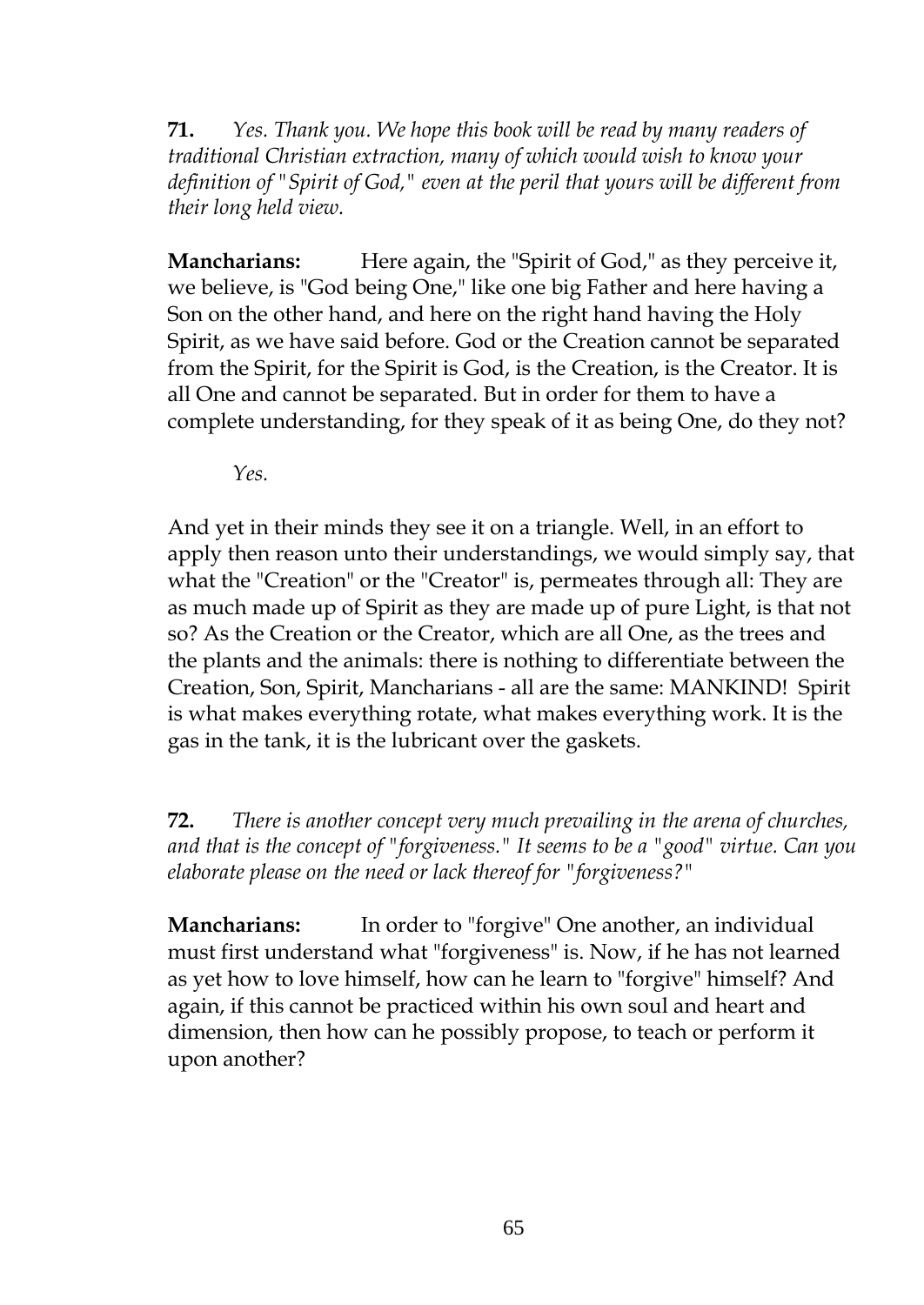**73.** *That's right. I believe they pull here a misconception into existence, one which they call the "atonement," where the shedding of someone's blood is to atone for another's sins. Can you elaborate, please?*

**Mancharians:** That is a concept of your people, which is totally illogical, for it is based upon their principal of sacrificing. And what again is to "sacrifice?" Is it not the selfishness of the people? The reason we state the word "selfishness" is performed in your dictionary is for the purpose, that if they were truly unselfish, they would find ways to abbreviate their errors, and take their errors away, or work off their errors, which is their karma, is it not?

*Yes.*

But in their minds, because of being lazy and selfish in this aspect, they wish that another would do it for them, thereby detaining their growth, and prolonging in their agony within their lesson-structured barriers. Also the habit of drinking blood, they pour as red wine, do they not?

*Yes, that is true.*

This in its essence is illogical, is it not, for blood is blue!

**74.** *Can you please explain to us what the "Akashic Records" are and how they work?*

**Mancharians:** Indeed. This again is a muchly sought-after but simple concept. The DNA coding within each individualist is proceeded upon by activation of Higher Self, which, as we have stated before, contains and is in fact the key. The coding, as you pass through each lesson from, what you would term the "beginning," as we term "rebirth", the start of your lessons upward on your journey. Those are all coded in on your DNA patterns as the helixes are joined up, which are simply the steps of consciousnesses, through dimensions, as they are joined one dimension at a time. This is why you find some with more helixes joined together than other people, all depending upon their steps of conscious endeavour, and what plane they have achieved, and what vibration, and what they are doing with it, if anything. Do you understand?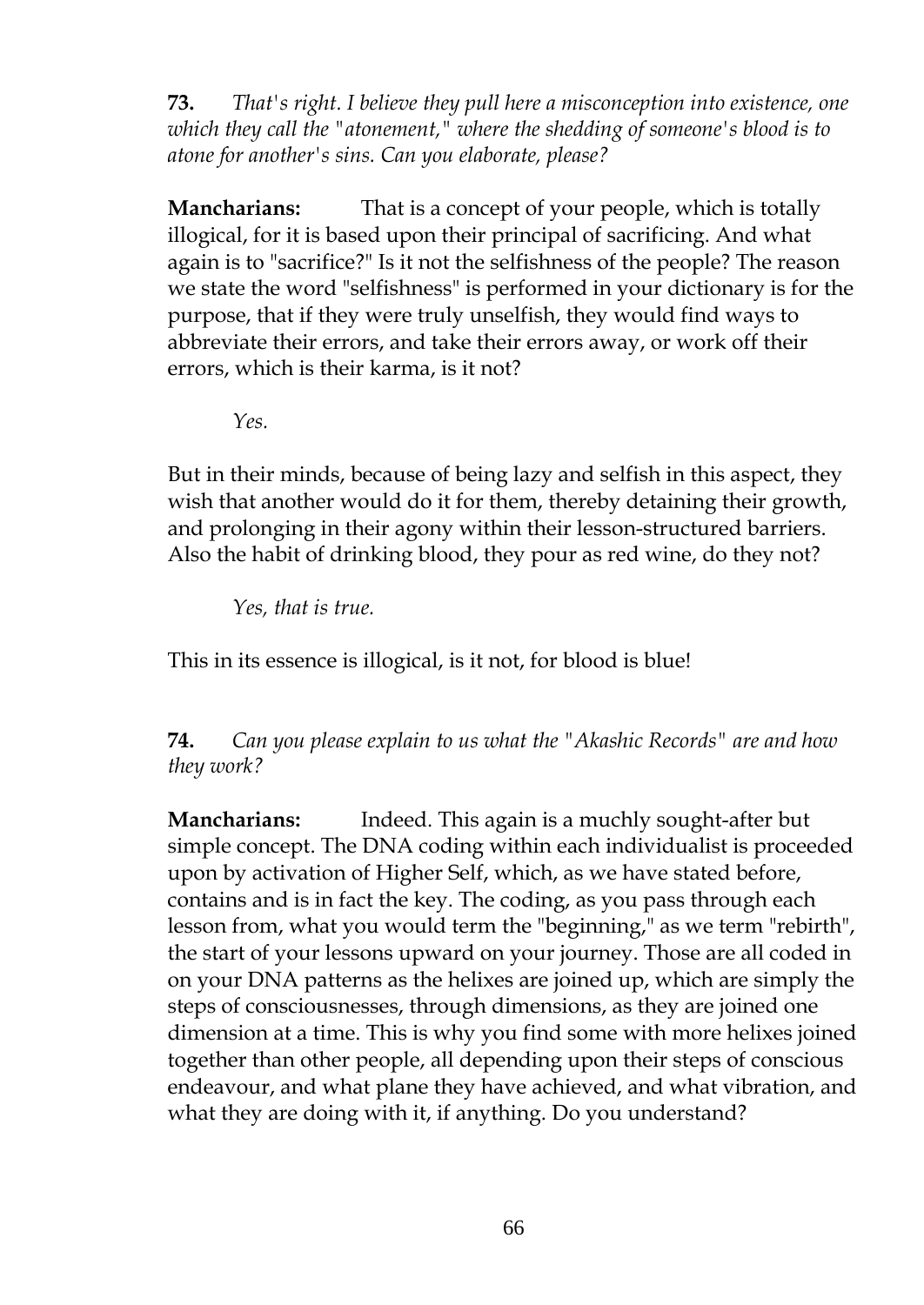**75.** *Not entirely, because the way I view the "Akashic Records" is: this medium here has been given the right to enter the Records in behalf of other people either by herself or through another entity, and yet she sees the events of that individual unfolding before her eyes as if in a movie, with herself being the invisible observer. How can that concept be reconciled with what you just said regarding DNA coding in our cellular structure?*

**Mancharians:** Simply because, and here let us begin again from the beginning: Each individual, as they begin their lessons and perform lifetime after lifetime, each of those lifetimes is encoded in their DNA. As they progress onward and are far enough in their evolutionary growth, then the helixes begin to be rejoined up. Those who have already progressed to the point where the majority of the helixes are rehooked up or have not ever been unhooked. And there it is a different story! Here we are dealing with dualities of consciousnesses again, but that is for another topic at another day.

To get back to our topic then, those, who have the helixes re-hooked up almost into finality for their conscious growth at that particular time in that particular type of body, have earned the "right," is simply because they have already connected! In an effort then to help their fellow-man, as you put it, they have the ability and have performed the connection. When you perform the connection into full consciousness, do you not think that you have connected with the essence of the Universe, with the conscious minds of those others? And do you not believe then at that time that you have connected, where you can tap into the universal resources, that you cannot help the down-troops, who have not proceeded to that effort yet?

*I see. So then there is a definite link between the DNA and to what degree it is connected and the visual images that appear before the person, who is seeking out information of the past?*

**Mancharians:** Indeed, for it is written: "as below, so above" and vice versa. Once you connect with the "so above", can you not connect with the "so below?" Is it not harder to connect with the "so above" than the "so below?" The DNA, which is structured, or rather the body structured from the DNA, is simply a housing station for all the memories intact. This is in essence what you are made up of at that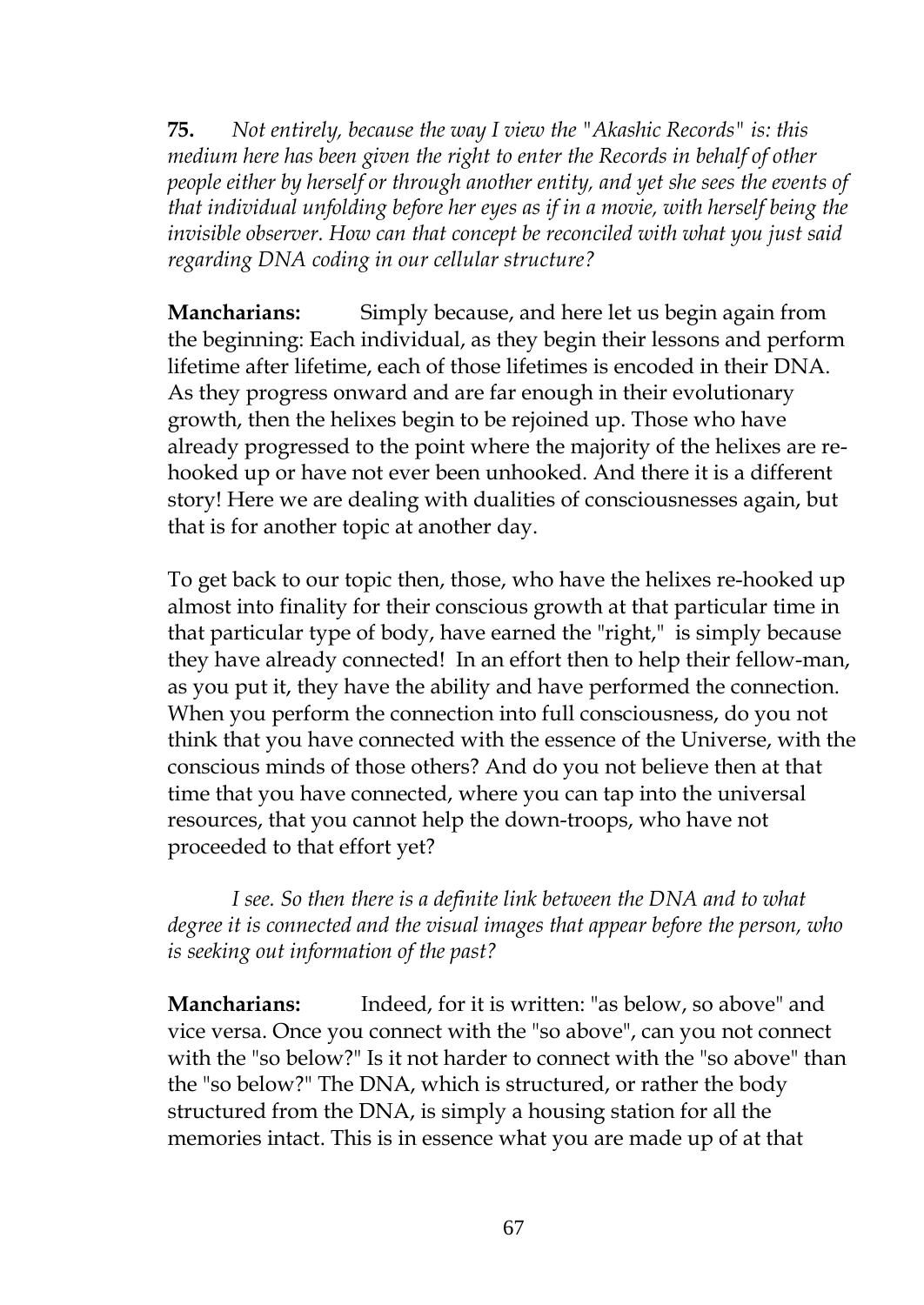point. We are not discriminating between the DNA coding, the helixes or the light, for the light in totality is the full essence. It is similar then to having coding on a disk, a relay of information to bring back into the creation.

*And yet the Records are sacred to the point where access can only be obtained with permission of individuals concerned. Is that so?*

**Mancharians:** The access by permission is simply because of those who perform it to the level of being able to activate the Records, are filled and work on the laws and principles of integrity, for without integrity you would not attain to that level, or even close to it, because you have integrity, you go by the understanding, which is built into your own DNA and system and understanding and consciousnesses. And those consciousnesses of others, which you tap into, because of that integrity, One would not even consider going into the Records of another, to intrude upon that person's or individual's privacy. It is not so much the Records cannot be accessed. They can, but integrity dictates they will not.

And as you find even in progression and elevation of evolution, should you break those own laws, which are so a part of you or integrated into a very soul consciousness and spirit divine, that you would severely bring much karma upon yourself and hinder your growth. But as we have said before, when you attain to such levels, you would not conceivably even think of it, never mind partaking.

**76.** *Will we be evacuated in space ships or have our physical bodies transformed into light bodies? How are we to expect things to be wrapped up?*

**Mancharians:** This is an interesting debate, we notice, upon your planet. Here we are not dealing so much with the craft or with bodily changes, as you see it. We deal with neither, and yet we deal with both. Here again we have a duality of purpose. We're dealing with one word here. We're dealing with the word "frequency." As light is brought down and truth is given back up, so then do the frequencies change. When the frequencies change, you indeed do see, what you would perform to be as "bowls of light" or "ships" for evacuational purposes.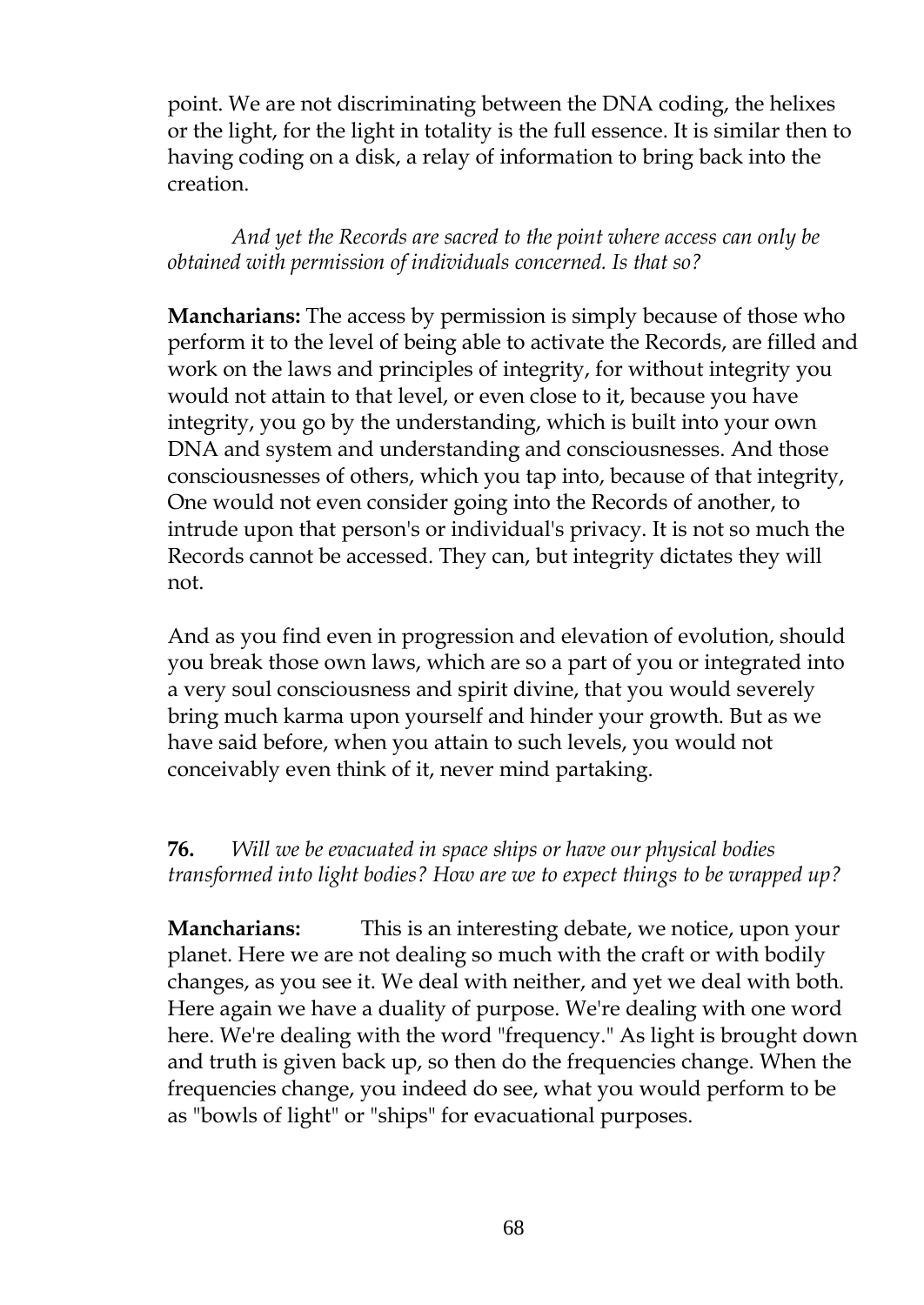At the time however of the bodily transformations, and here is another interesting aspect, for the body, we know you have been told, will be changed as in "the twinkling of an eye," and there will be no more disease, and the body will appear as beautiful and gratifying unto the Spirit of the Creation. And this is where the very third, in your cases, or inside etheric bodies, and remember we have told you about the "eternal glowing white light" that is within each of you, for having this activated, will activate the essences in the other bodies including the outer physical body or "glove," and as that is motivated, you will find that, as you are taken up off this planet, there will be no trouble, because the molecular structure will be aberrated or subjoined within another. What we mean to say in your words then, it will meld within one another. The etheric body will become the physical and the physical the etheric. And there will be a changing of atoms and molecules into the perfect shape of your desire, still retaining the etheric quality of substance.

So therefore, because you will be released in that form and fashion, and because of purity of heart taken up into the capsules, you will see, that it is not really operations that the ship's councils may do, though here again they have evolved to the point where they are well equipped in many areas. But **it is through the self-transformation of yourselves.**

**77.** *I see. That is very interesting. I in my own life have noticed, that the more awareness I develop of truth and reality around me, the more I would draw those truths and realities to myself. Is that so?*

**Mancharians:** Indeed. For reaching for the stars is not without a price. It also is not without a limit. There is no barrier you cannot find yourself to break through. For astral travel at your level is always possible and should be implemented as often as you can find time, because this is the consciousness of your growth in expansion. This is a gift, really, as you could call it, for certain steps of evolutionary process. This you have earned. And this you should use.

If you earn ten dollars, would you not indeed feel free to use it? Or would you bury it under your bed covers and leave it there, thinking that one day perhaps you'll use it? Meanwhile you lie and starve.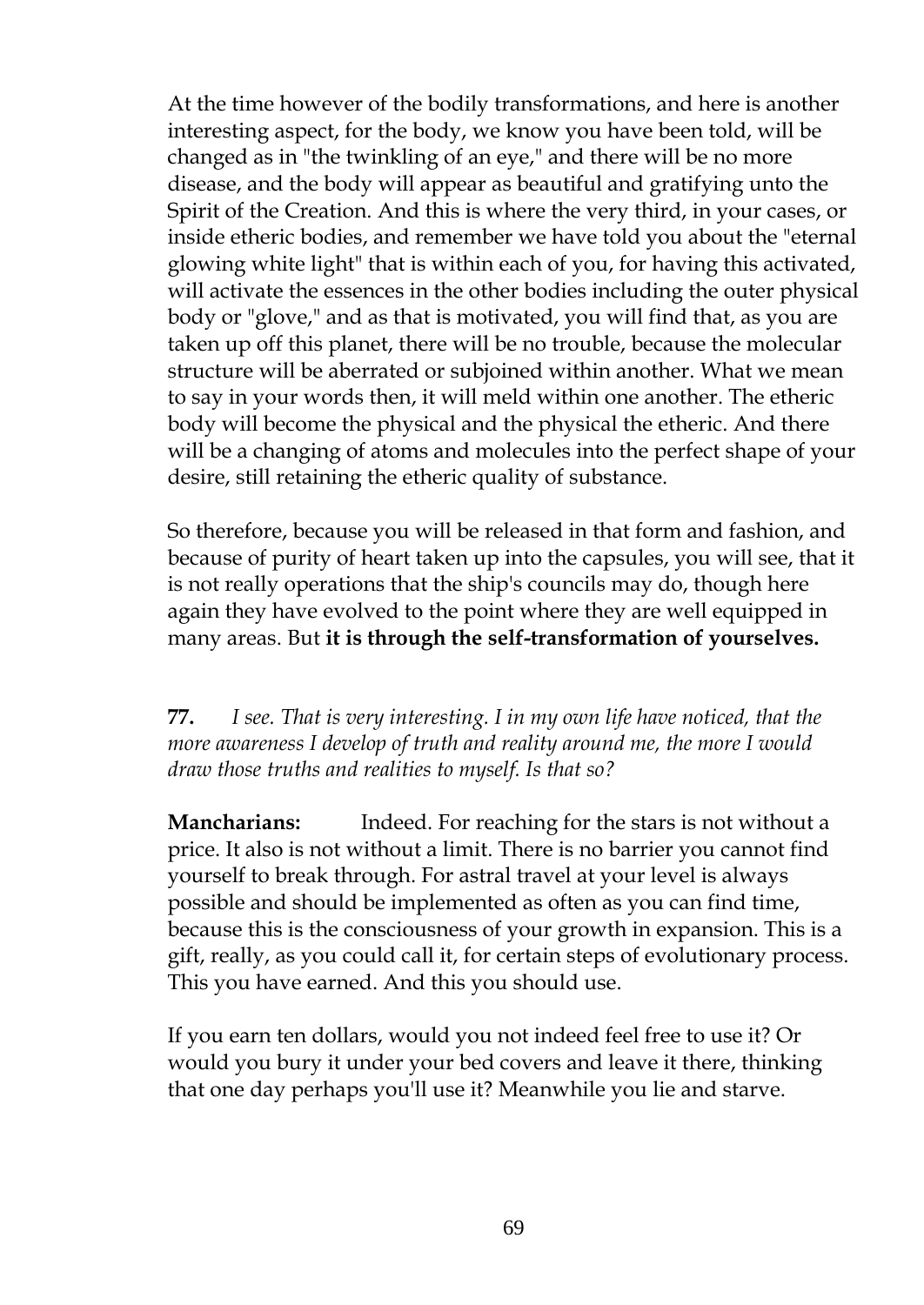**78.** *Can you give some advice as to what people should do in order to learn this technique of "astral travel?"*

**Mancharians:** It is not so much here a process of "learning" astral travel. It's a process of "being." You need to again sit quietly and connect with your Higher Self. But this isn't ultimately necessary, for you do have the cord, and the cord goes into different directions, it is a pull and push effect and a balancing act does it do upon the body with the etheric body and the Higher Self. But here you need to get in touch again with Mother Earth. You need to get in touch again with who you are. For how can you go on exploration in a boat if you don't even know who you are?

*That is true.*

And most people, do they not like to take somebody with them? And those "somebodies" would say "We're going on a long trip!" "And who are you going on a long trip with?" others ask. "We don't know. He doesn't know who he is yet!"

Conglomerate the facts, and make sense of them and implement them and begin by taking the 10 Dollars out from under your cover and begin using it before you starve yourself! Proceed please.

**79.** *Thank you. There are many people in the "New Age" or psychic world, who resort to techniques like astrology, tarot cards, psychic endeavours of any description, Reiki techniques and so on. What comments can you make on these kinds of human endeavour, as they reach out for their objectives or goals?*

**Mancharians:** Here again we have the concept of techniques always beneficial! And here you must remember that we say again: do not judge others on their doings, for there are those who are not as evolved as others, and those which take their steps and use their "tools."

Why, for instance there is one farmer in one country take a hoe, dig little holes and plant seeds, while another farmer in another country takes a tractor with the ploughs and rakes. And another combine and he does his farming in that way. You see, seeds are planted in different ways. But no matter how it is planted, is not the outcome that is so important?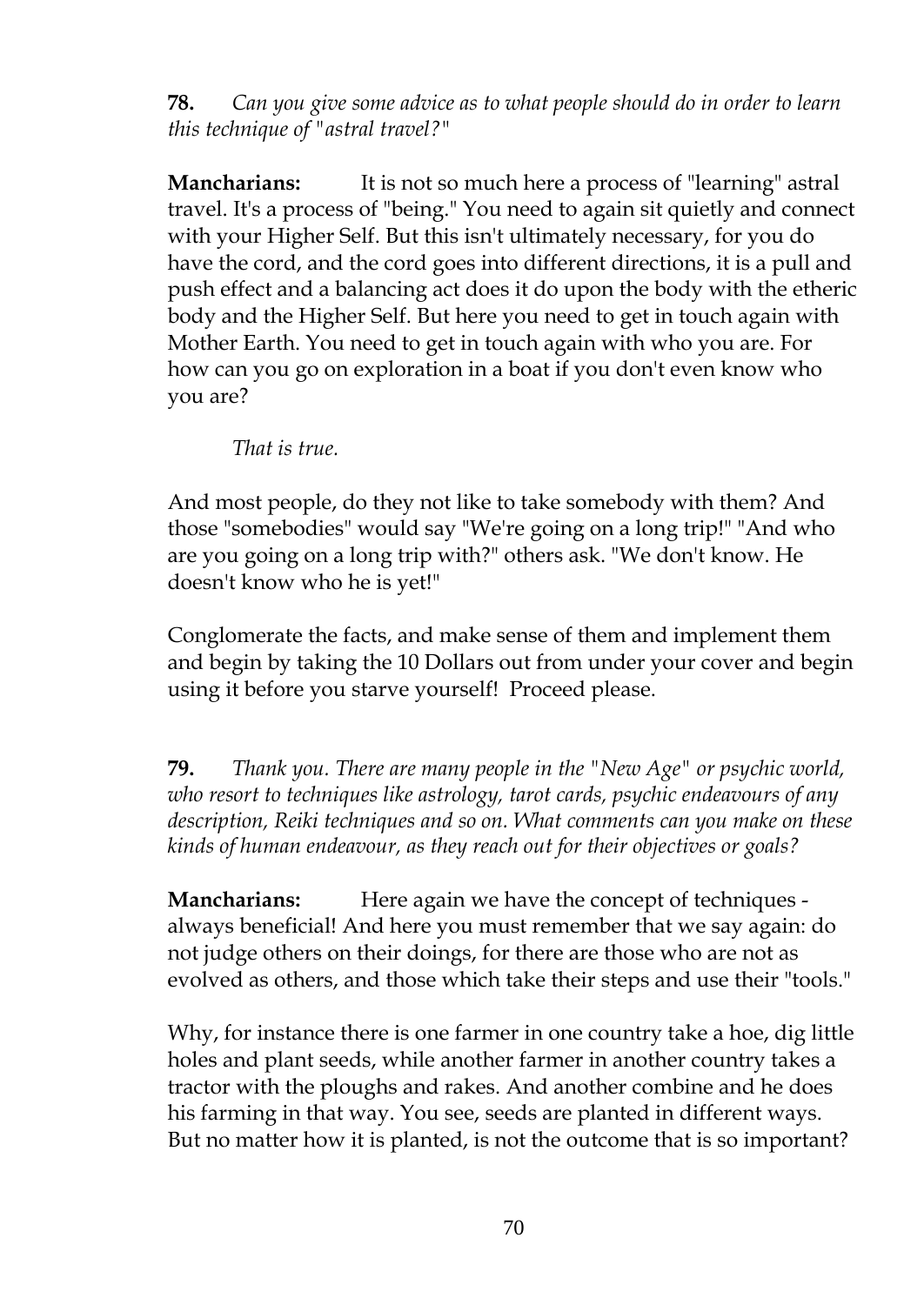At least these people are stepping out and spending their "money" so to speak, as which we did speak of earlier. That is simply, you must understand here, their way of attaining. They have a path, each One, to go, and it is hopefully the "straight and narrow." And here by the "straight and narrow" we simply mean the path, which takes the most work without having the most "pits" in it all the time, though pits too are for our growth, you must understand.

So here again, it is the road that lies in front of you. And how do you get up on that road? Well, you get up either by walking, or by car, or perhaps you fly above the road in one of your antique contraptions. But what is the purpose, what is the goal here, and what is important? Is it not to get to the end of the road?

*Indeed.*

Precisely. Proceed.

**80.** *Earlier you alluded to your intent of speaking on the subject matter of "duality of consciousnesses." Can you elaborate on it now, please?*

**Mancharians:** The duality of consciousnesses. In an effort to make you understand, and here we haven't possibly covered enough topics leading up to it, however we will try in our way to explain to you and your people, that alternative consciousness is simply picturing yourself in higher dimensions, when you attain those levels, within a medium of - and here we fish again for the proper word - altered dimensions, I believe?

In any case, there is, as looking through a looking glass here, where the focus will be designed mainly on a caricature of what you were doing precisely at that moment. And look at the division of the consciousness from the positive to the aspect, as the consciousness, being the One Creator, and the negative being as fragments of it. And therefore the sole focus would not be in fragments, because it would be too dispersed, but rather the consciousness of the positive at that time would be so glued together and so in whole totality, that it would predominate over the fragmented efforts of the "other half," as you could put it, of the duality.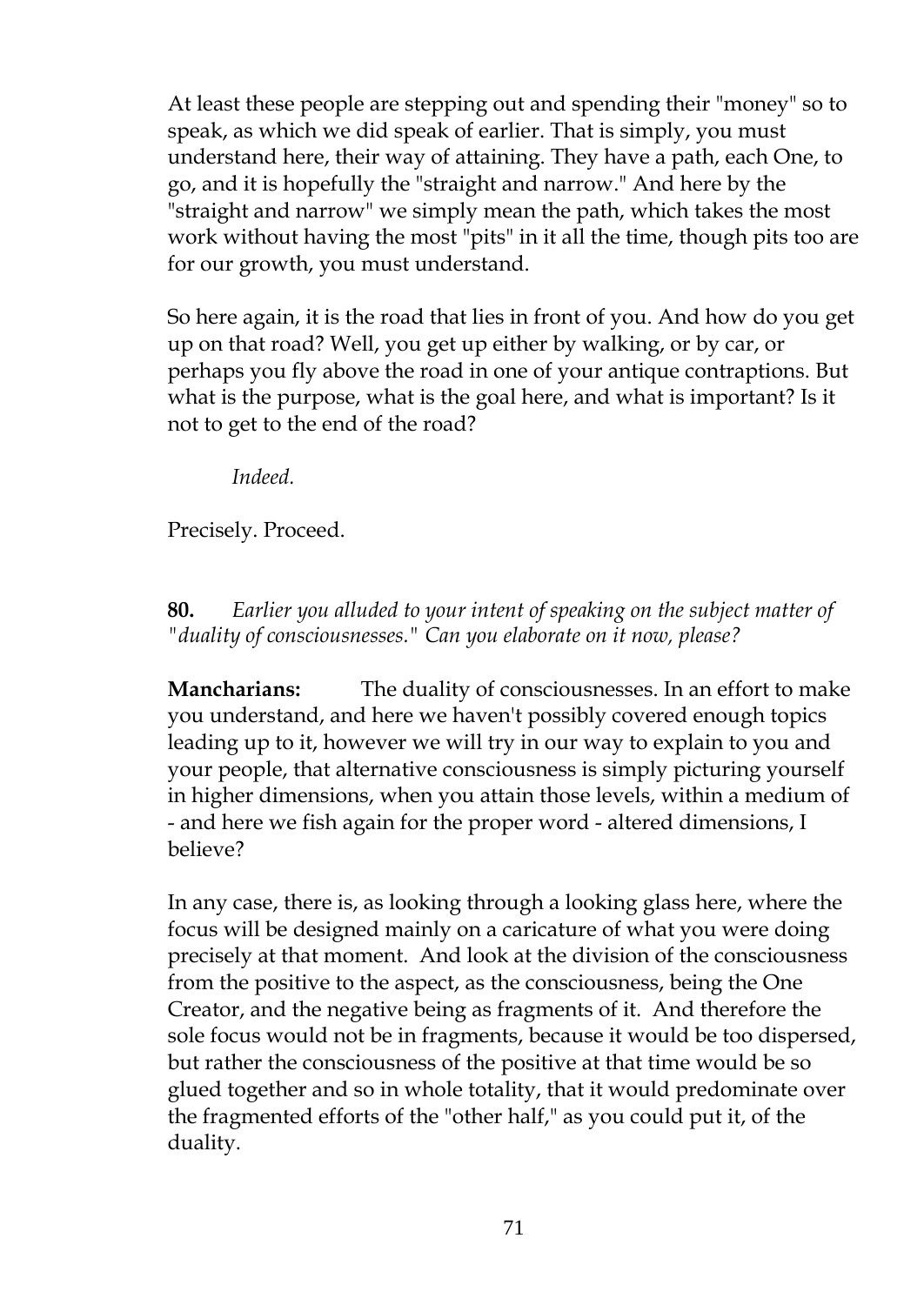*Alright. That are all the questions we have for you this evening.*

We do thank you. We have achieved our purpose here tonight with the efforts of your compliances. We are the Mancharians, we do bid your people a loving farewell at this point in their evolutionary process then. Good night!

## **S E S S I O N S I X**

Tuesday, 16 May 1995, 6:40 pm

**Mancharians:** We are the Mancharians. Greetings.

*Greetings. Are you coming in Christ consciousness and in the spirit of Oneness with the universal mind of the Creation?*

**Mancharians:** Indeed. We are the Universal Oneness, for we are the Creators!

**81.** *It is a pleasure to have you with us again. We have prepared ourselves with a host of questions to place before you for answers.*

*There is an understanding which says: "There are no victims, there are only volunteers." In light of what is happening to approx. 98 percent of this planet's population this statement appears to be false, as the people have virtually all fallen victim to authoritarian powers of exploitation and brutality. Can you please explain, to what degree the above quotation is true?*

**Mancharians:** Interesting again, your concepts of you and your people. Victims indeed are the procuring fact of inefficient behavioral patterns within societal structure. Now, how is that for a quim-quam? Or rather as we related here: the epic source of what you would call "victims" do not indeed actually exist. For you must understand, that **all who do step into bodily essence at the time of their betrayal to themselves, by being on a rather offend or negative plane at that time for the experiences of negative possibilities only prove to subject**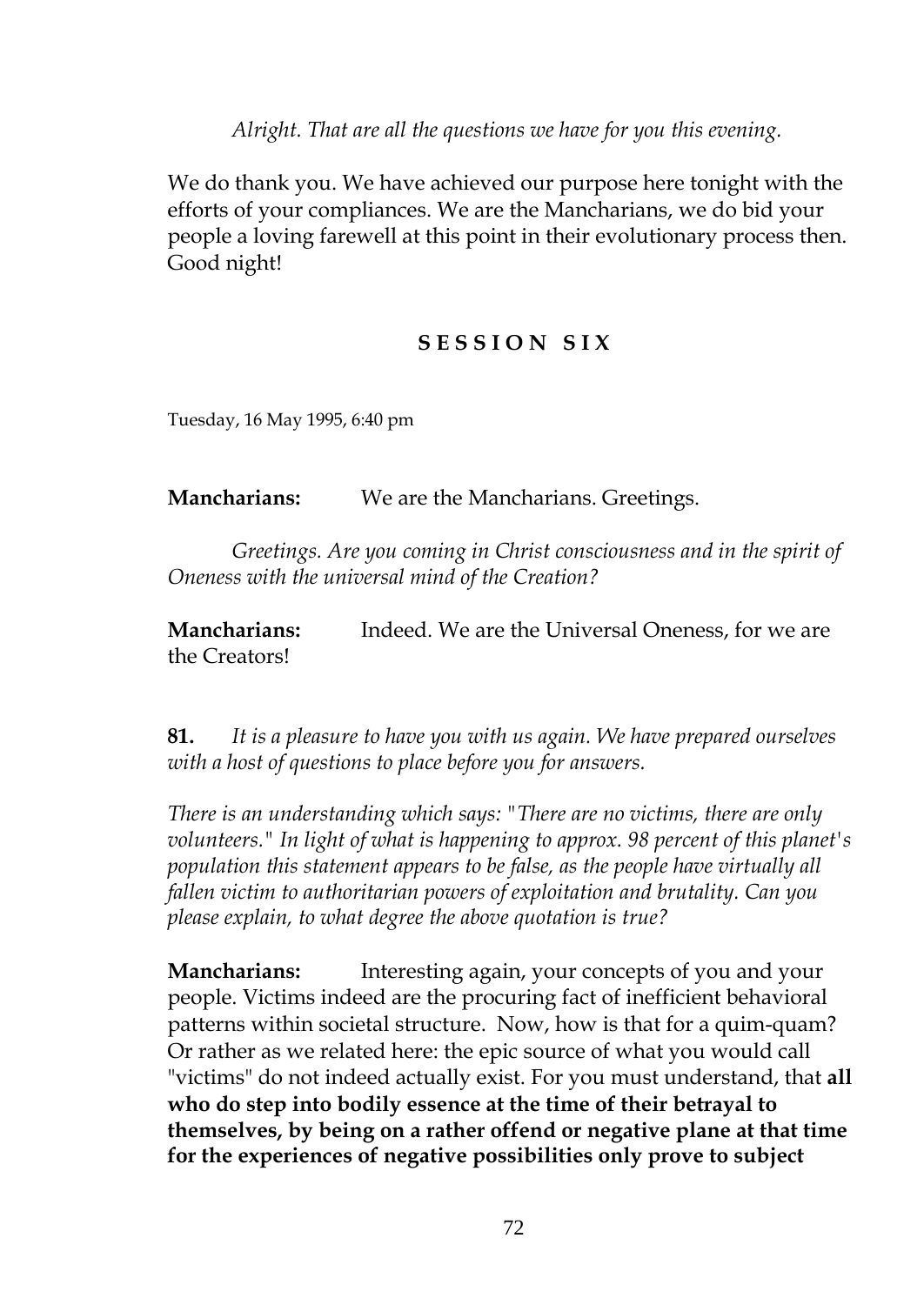# **themselves from volunteer status into victimhood, as you would call it.**

But again, to put it into easier terms, and to leave off the technology during this program, we would simply explain it as the following: those, who come down into birthhood through the mother and father complex, would and do need to prove themselves as to this evolutionary conduct of theirs, for this is where they reign on this plane.

You see, the volunteer aspect is the progressive and positive quality, that they had brought with them, but also with them have they brought much "baggage," which is of the negative etheric solution. And here it may be somewhat mistaken as "victims." Or here we have the duality of the positive and the negative and of the good karma and of the bad or negative karma coming here to call them to task. Though this would seem not to be of their own doing, remember in previous topics and subjects we have alluded and tried to make you and your people understand, that each One or each character entity which does come down through the birthing process, has attributed to itself those negative as well as positive thoughts, which have gone out.

So everything in actuality that they hear, whether they be babes or whether they be not, even the babes here, though they do not understand in character the words of the adults, do pick up the essences and duplicate them, as they are a duplication of the adults, and prove a duality unto their thoughts, to put out into the Universe and indeed on the planet, or residing plane.

*Are we then to say that those, who become victims on this planet, which is by far the vast majority of the population, are actually deserving of the treatment they get?*

**Mancharians:** We here do not say "deserving" nor "undeserving" for we do not switch or we do not cut our words, nor do we twist them. All we're saying here in actuality is, that it is the belonging essence of each individual, who comes down through the birthing process, to be responsible and indeed is responsible for many of the negative thoughts or caricatures, which go out. And, of course, what goes out always does boomerang back and sometimes feels to hit the individual harder than necessary at times.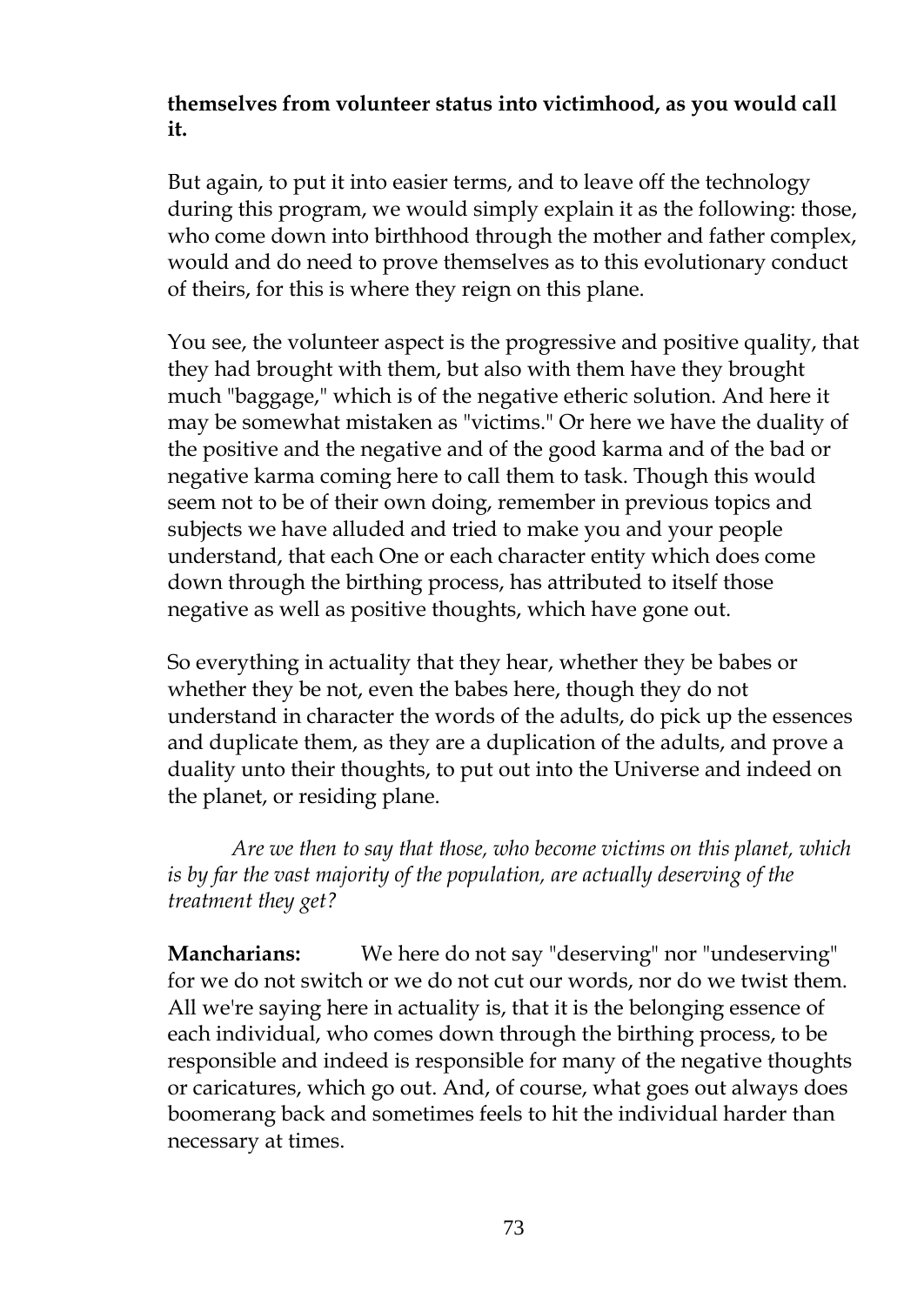The progression of each individual, concerning whether be victimhood or volunteer, and here again, you have your dualities, these concepts are very seldom thought of and brought about in essence of intellectual understanding by you and your people. Has anybody ever alluded to the fact, that they're looking at a simple duality here and to figure out the essence and the application of it? Proceed.

**82.** *Alright. There are many factors interfering with what we really want to be or want to become. Speaking in terms of physical as well as emotional accomplishment, to what degree can we indeed be in control of our own destiny?*

**Mancharians:** Indeed. A perfect question for your people. Each individual is indeed in control of his own destiny and none other. The reason, of course, that we suspect you ask this has everything to do with this concept of victimhood, is it not?

*Yes. We're all aspiring for physical and emotional well being, something we cannot accomplish as victims.*

**Mancharians:** This entirely depends here again, on the individual. Whether or not he has brought with him an amount of "baggage," or whether or not he has accomplished or conquered many feats in the previous or the future lifetimes to extract that karma and leave it behind, as you would a dead soda, or rather flat, where the bubbles have gone, and therefore you find yourself leaving it on the table, for all has been accomplished. All the "good" has been taken out, and you leave on the other side of the veil the negative aspects. Everything that you are, and everything you surmise to be, will be a product of what you are now, even to the bringing down of the goodness, the bringing down of the intellect through your Higher Self. Do you see here our meaning?

**83.** *Yes. Thank you. At times we have observed the finest and most noble people suffer severe economic, physical and emotional pain through no apparent fault of their own. And yet the "wicked" seem to always live "on top of the world." Why do the righteous and the innocent have to suffer so much?* **Mancharians:** This is a time here of their own testing, of their own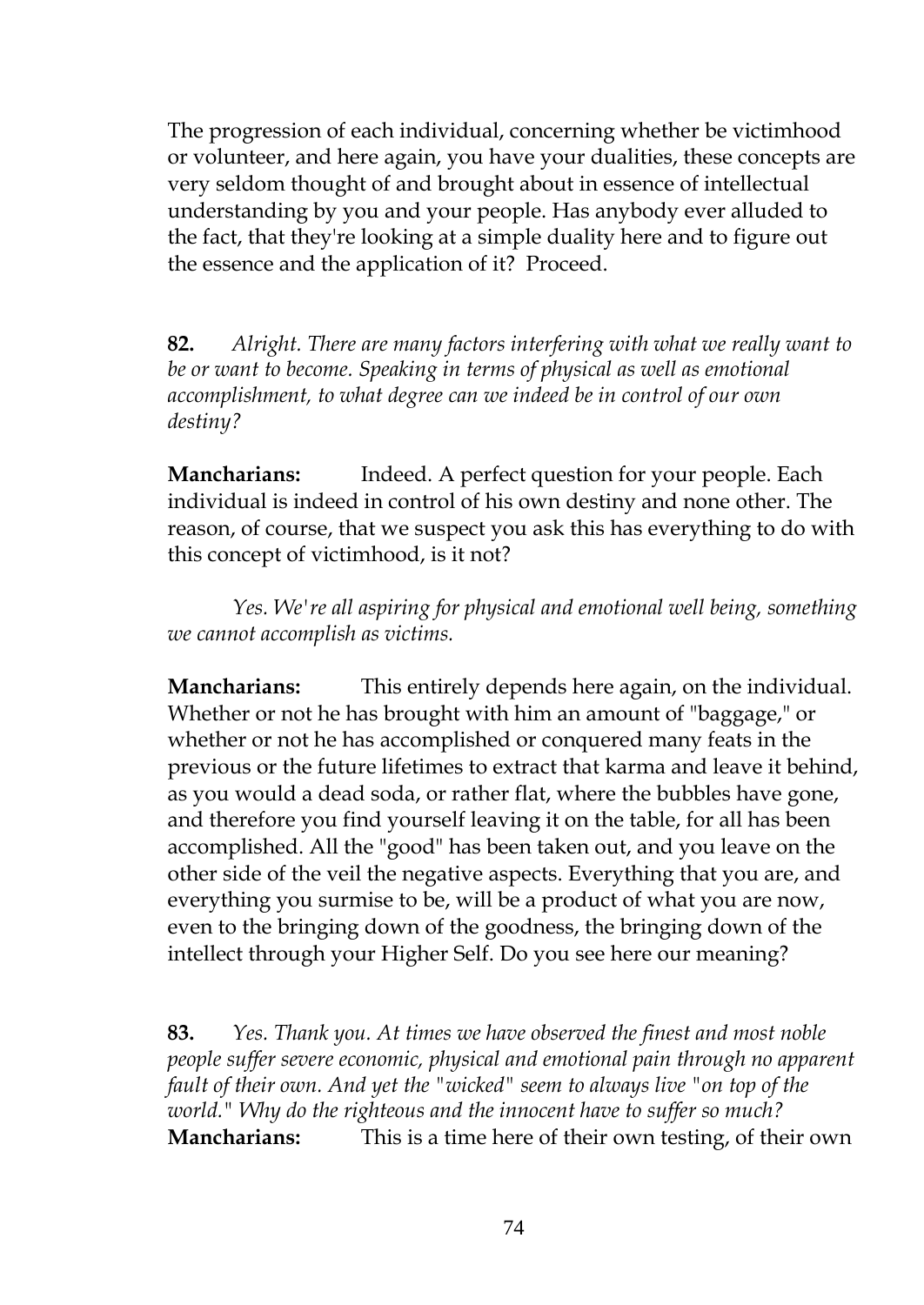choosing, and of their own volunteering. They are in effect facing their own "hell" on Earth, which they have created for themselves in the past, present, and yes, even future. Because many times incarnations are not just kept to this plane.

**84.** *I see. Can you recommend a failsafe formula for physical as well as emotional health?*

**Mancharians:** Indeed here we would strictly say: The only failsafe method or formula to rectify and conquer any illnesses in the health and any blemishes in the body, is to continue your upward journeys. To continue in understanding and to fasten with the higher essences of those consciousnesses, at least within the five frequencies above you, as you call, which actually are intertwined. You only have to tap into them and much knowledge will come.

And **with the knowledge the worry and the fear will elapse, and will escape you and will evaporate.** And when this happens you don't have those negative depositories floating within your system, for they too evaporate. And when this occurs, the illnesses take flight, for no longer are they active. They are killed as to be dead cancerous cells, because there is no more fear nor frustration or anger to fuel the fire and to ferment the body with the negative resources or attributes, which you yourselves create. Proceed.

**85.** *Thank you. The governments of this world are all hard at work to recruit young men into their armies and train them to become "killing machines," so to speak. Do you have any counsel to give to young men, who do not wish to see their spirits dehumanized through compulsory military service in order to spare themselves the detrimental effects upon their delicate minds?*

**Mancharians:** Yes. Here again, these young men, as you see, there are certain, which are "dehumanized." Here we have individuals, who, without remembrance, because their evolvement is not such to a point where remembrance yet is brought to the fore. It is intact within the DNA coding within the subconscious, but they have not yet connected with themselves in order to find, that this is simply a retraction of once what they have themselves dealt out to others.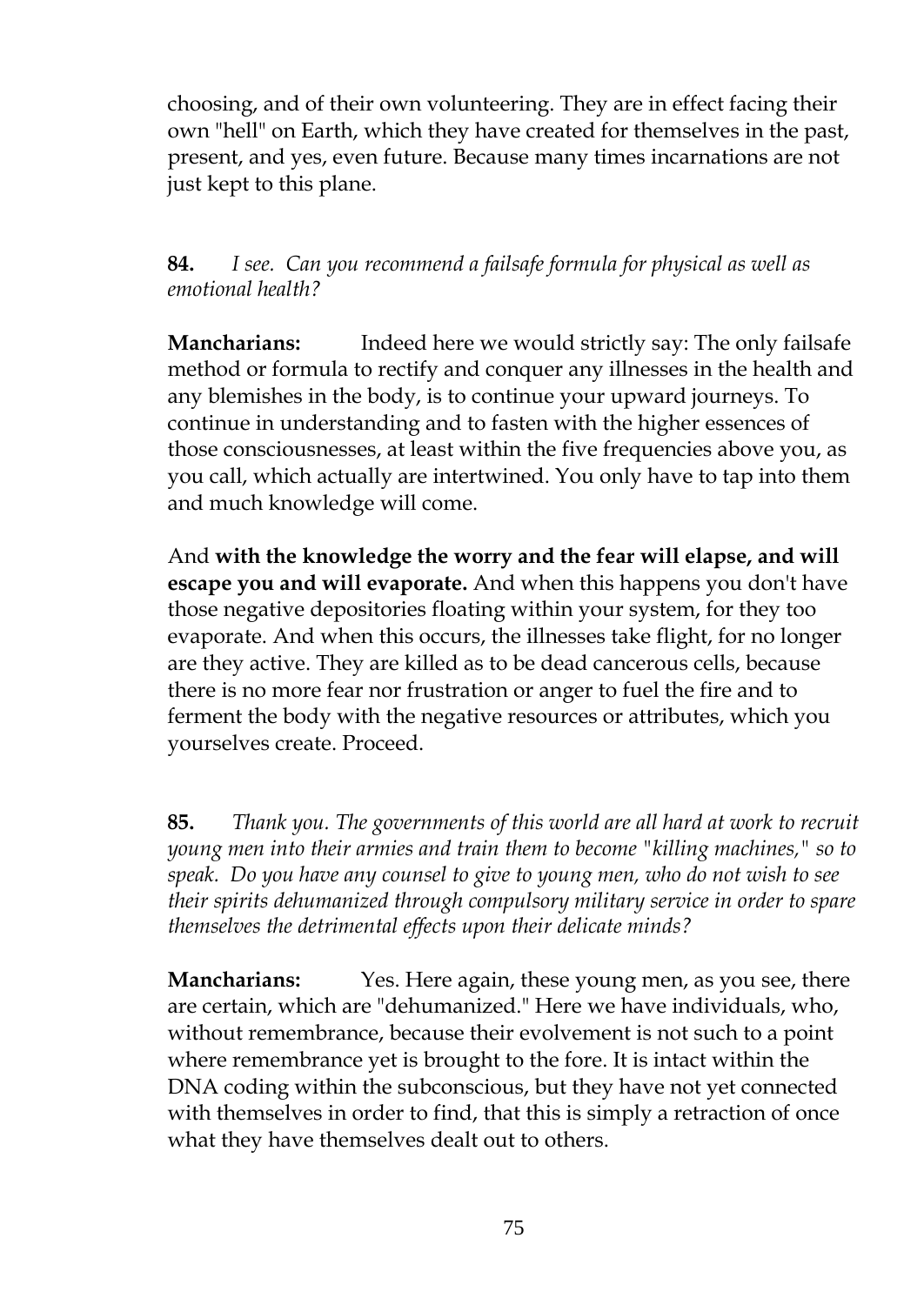But again, these are neither positive or negative or in that sense or aspect, or good or bad, for all is experience. And as they go through the harder experiences, so when they come out of it, they will be more equipped. Perhaps not in this lifetime, perhaps in the next or ten lifetimes down, but when it permeates throughout their bodies, throughout their molecules, and as sufficient rejuvenating of the molecular understanding within their DNA coding, they will then begin to understand certain possibilities in the way of treatment of others are not conducive to their growth either.

All is relative here. Each individual, who comes down, you must understand, and here we do see, that you and your people have great troubles grasping on to this understanding, or this concept, as you would put it. What you create for yourself, whether it be of an attire of a heavenly and joyful existence here on this plane, or whether you infuse more to the understanding and the experiencing of the negative, you have created for yourselves and begun since the beginning of time. And sometimes, when you look around you and see that certain people seem to have lives that they didn't earn and seemingly did not to deserve, and nothing seems to go wrong with them, they have the prosperity and the joy, they don't have all the turmoil. This indeed again is because, they have earned it, and they have chosen it this time in their lifestreams to experience it all at once, rather than have it fragmented before them throughout their particular lifestream.

And so it is the same as certain entities have chosen rather to than experiencing the ups and downs, to experience the negative or the alternate nature of themselves to come in their own earthly abyss. For here again are different qualities of abysses, and to experience all at once and to get over it - or rather to get it over with.

We do apologize for misconduct of your linguistics. Please proceed and forgive for our intrusion. On to your next question.

*Alright. We understand very well here the things you try to convey to us. The questions have been formulated with a broad spectrum of population in mind. So I apologize, if you feel to be repeating yourself in answering as we go from one question to another. The nuances are intended to assist specific people in their understanding.*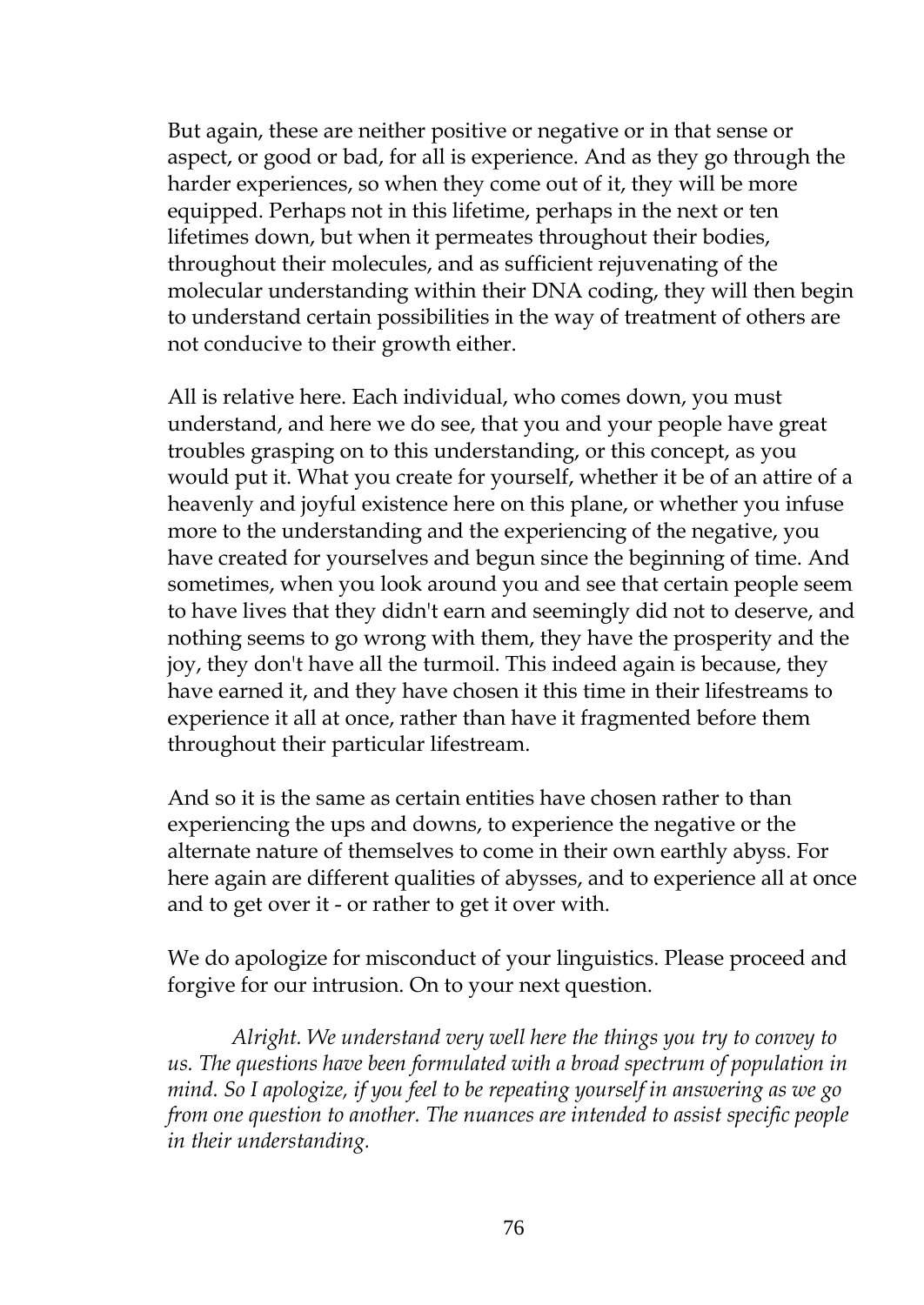**86.** *We have been told, this planet has been taken over many thousands of years ago by a group of "tyrant gods," who cast a veil of darkness over Earth and altered man's DNA structure to render many of man's powers ineffective. Can you tell us, who these so-called "tyrant gods" are, to what positions of power they incarnate, and how we can most effectively protect ourselves from their influence?*

**Mancharians:** Indeed. Here we are again working with the duality of going back trillions upon trillions of years. This planet, of course, is a rather "new" creation in itself in comparison to others. And here you have implosions rather than explosions. Dualities are created by new planets, and one takes the place of another and on it goes. Very similar here again to the Earth human's birth and death process, as you would call it, and here we call it metamorphic process, just as the Earth will arrive at its metamorphic end within short years.

The duality we speak of goes back in the trillions of your Earth years, when the Creator produced a duality. As we have said, there is the positive on one side, and here just as we, the Creators, do with any negative influences or contacts of our own, so as not to focus so fully and to experience this time more of the joy, to put our minds at ease, to continue with our upgrowing passage at a very high rate of velocity, as you would say, so does the Creation portray or project any negative facilities onto the other side.

And here you have a conglomeration of the negative, which comes down and is, as the third dimension is, the splitting area of the higher accord, for you do have the lower vibrational frequencies yet. And there are many planets, as we have said, in both, the positive and the negative. But here is the splitting point where the veil is not intact.

In all conscious endeavours for instance, we should explain it further this way: as the "good" comes down on one side, so does the "bad" come down on the other side. As it is kept apart through many eons and many frequencies in higher dimensions, you'll find that that "veil" is dropped on the third dimension, where it permeates within one another.

So here you have the essence of your "tyrant gods" as you put it, with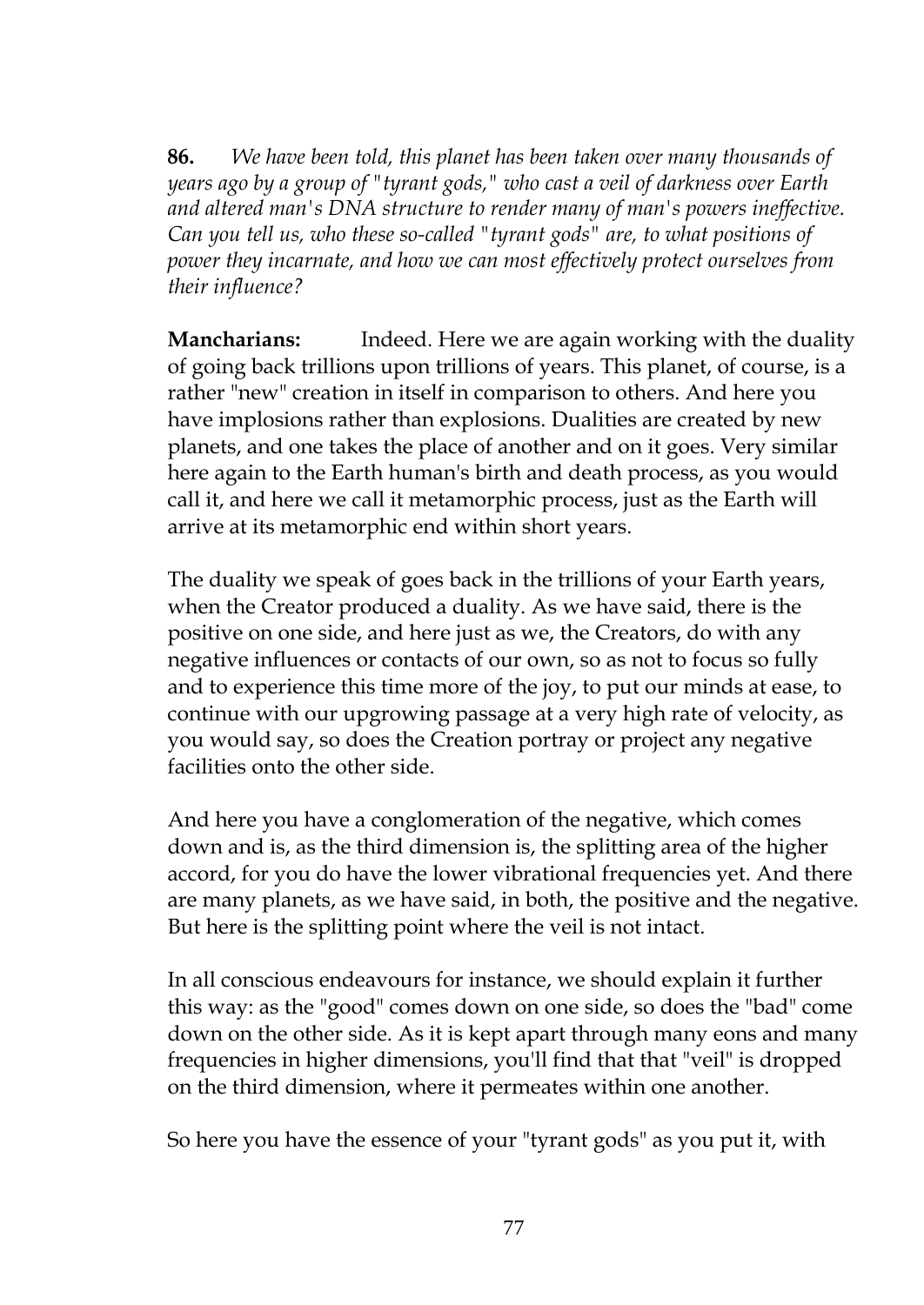the spirit of life again permeating through certain of those, who need and wish that experience to make them stronger on the essence of the light, when they attain. Usually you will find, that these tyrant gods, who have acquired so much power, will experience and will express themselves in the positive in later incarnations, although it is not so much incarnations as you portray yourself or project yourself in bodily form.

And therefore one day you see this is where the conjecture comes up, that they will be brought into the Light. And here again, as the Bible says, which you people seem to hold so dear, does have some rather "unruly" instructions in it, but all based on the same principle, where God says to Satan: "Come back and be with Me. And be One with Me. Don't go off in the bad."

You see, God was actually speaking to Himself, because you always have the duality. How can you indeed have the "good" God without a "bad" portion of God, because how would you know what was good, if you do not understand what is bad? How would you understand the goodness of God, or the Creation, or Creator which are all One indeed, if you don't understand the "badness" of Satan or the "bad" God?

And here names are strictly irrelevant. Names are given only to categorize fundamental concepts for the understanding of discussionary periods among your people. Have we made ourselves to an effective understanding here?

*Yes. Touching upon the need for us to effectively protect ourselves from these negative powerful tyrant god type of influences, what recommendations can you give?*

**Mancharians:** In order then to protect yourselves against yourselves, for remember even the negative of the tyrant gods come from the Creation, as you come from the Creation.

You need to work to become stronger in your own essence. You need to connect again with your Higher Selves. For here is the power of your projection and of your focus, for the more you focus on the positive aspects, the more safeguarded you become, because simply speaking, this is how you create in effectiveness and take control of a fuller nature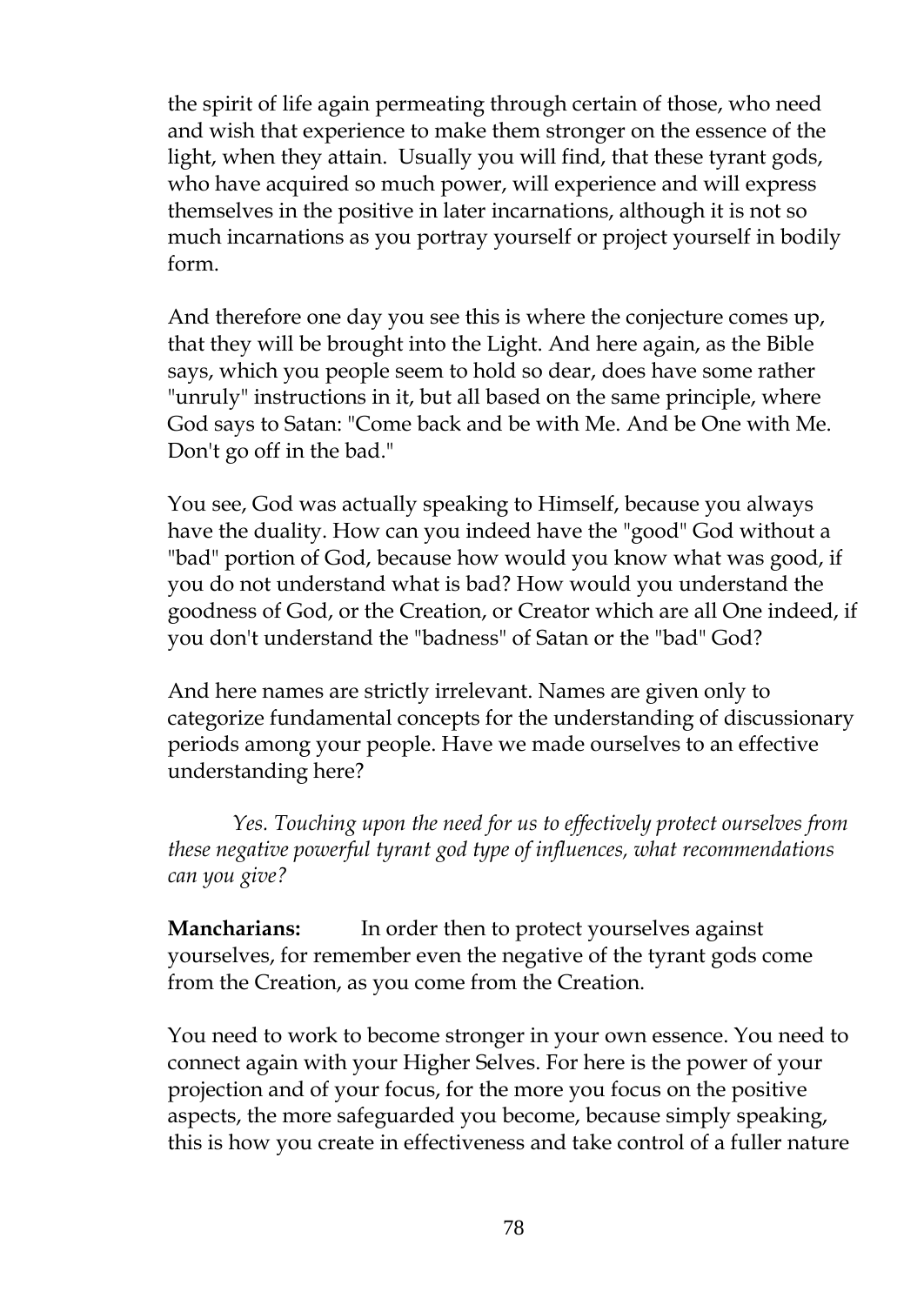over your own destinies. Proceed please.

**87.** *Thank you. Obedience and loyalty are often touted to be virtues. Can you please elaborate on their benefit as well as danger of these character traits when viewed from your perspective?*

**Mancharians:** Obedience. An interesting concept again. First we deal with obedience. And what here again is obedience but a trusting loyal conducting of your own lower essence to your higher essence. For who are you being loyal to? If you were to be loyal and obedient to the Creator and you are a part of the Creator, because you also are a Creator, would you not firstly have to learn to be loyal and obedient and true unto your own self?

*Indeed.*

Then what is the question?

*The question is: we, as a society here upon this planet, are expected to be obedient to the laws and to many rules of man and regulations, which not all of them are really for the benefit of people. So here again, I suppose, we are running into danger if we subject ourselves to some of these regulations, which spell havoc in our lives. Am I not correct?*

**Mancharians:** Indeed. The advice here, or the truth forms, which we would give to you and your people, would simply be this: **be true to your own self. You have built yourselves up, where you can use your discretion of your independence. You are hereby at liberty, are you not, to use your intuition? Your intuition in fact, is your lower substitute for your Higher Selves for the right and the wrong, or the goodness or the badness, or the positive or the negative.** Proceed, please.

**88.** *Thank you. Compassion may also contain a component of duality. Where does it fit into your view of things? Where does its limit lie?*

**Mancharians:** The limitation of compassion. Its limitation lies here only within the individual consciousnesses at this point. You either limit yourselves or prove unlimitedness. Its benefactor indeed would be seen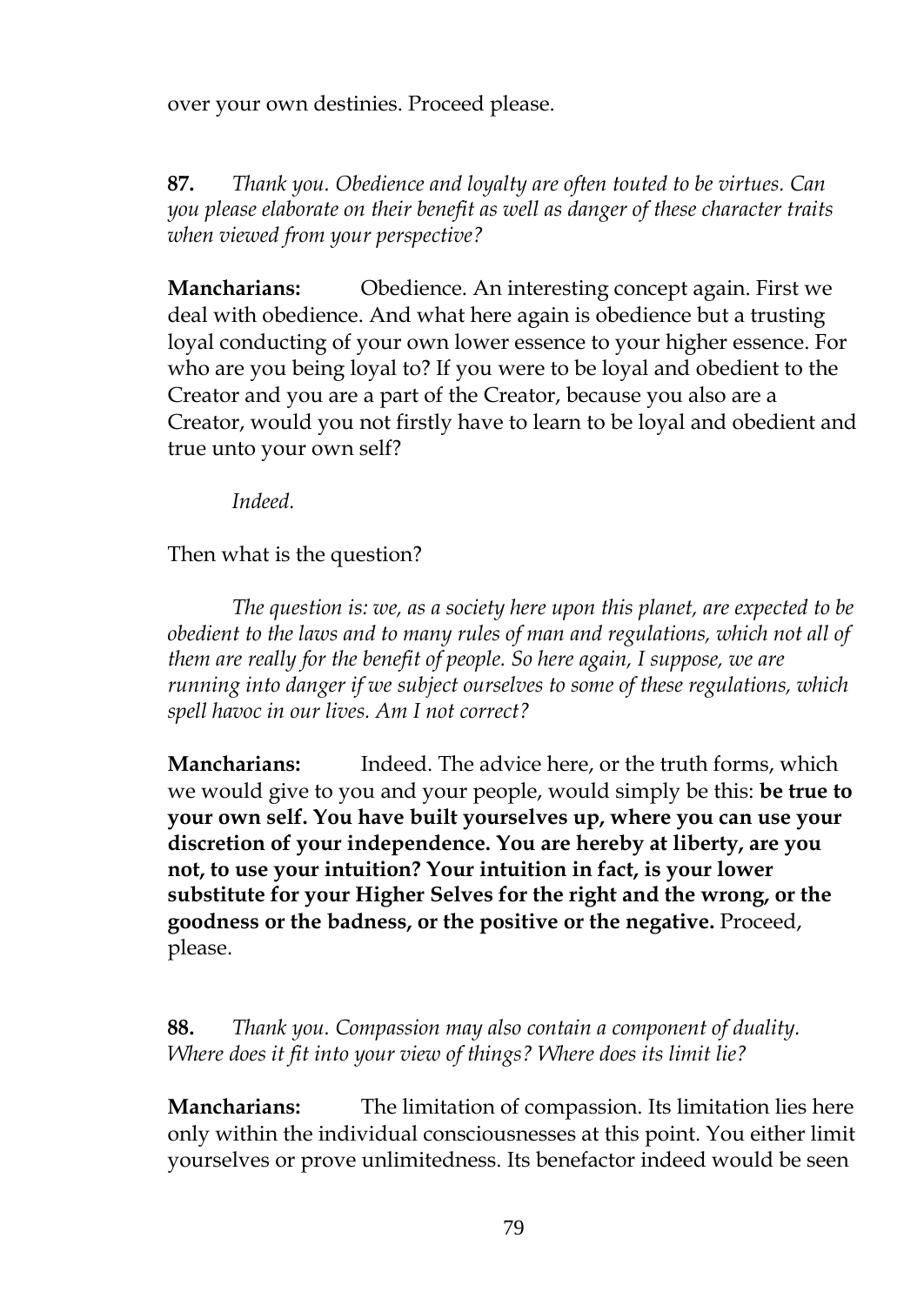on a rather platform of independence against your neighbour. You simply here again choose to use your intuition, whether being compassionate to another, but first, are you compassionate toward yourselves? Do you understand what it is to be "good" to yourselves? For who are you but part of the Creation? You are the Creation in fact.

If you can prove to be good to yourselves, to have compassion for yourselves alone, then here again, you may be able to start "understanding" compassion, and practicing compassion will come later. For first you must all understand compassion for your neighbour. And how is compassion achieved? This is an interesting question. Compassion is simply achieved by what you have experienced. And here again, what you have done with that experience.

*Indeed. With that attitude we certainly do not want to be taken advantage of by those, who wish to take advantage of our compassionate nature.*

**Mancharians:** This is the interesting portion here. And this is why we caution each One of you, to learn firstly, and to **practice compassion upon yourselves. Do not mistake compassion a "lack" of self, rather proving thyself within thine own minds to be of a "selfish" nature, or letting ego get in the way of other's needs.** It is not that way with compassion.

This indeed is a meditative quality, that we would strongly suggest, that you and your people take piecemeal, bit by bit, so to speak. And let it permeate though your consciousnesses, for the understanding of man must subject himself to the higher understanding in order to bring fruition to this process of his evolutionary growth. Proceed please.

**89.** *Yes thank you. Your deliberations, as contained in this book, may very well also fall into the hands of some good people who are followers of the Islam religion. Their prophet Mohammed is held here in high esteem. Do you have a word for them in particular that may assist these people in their spiritual journey upward?*

**Mancharians:** Indeed. And rather than collaborating within the mainstream of names and who has this name and who has that name, we simply speak of this spectacular entity, who once did come and has indeed permeated his essence throughout the nation and throughout the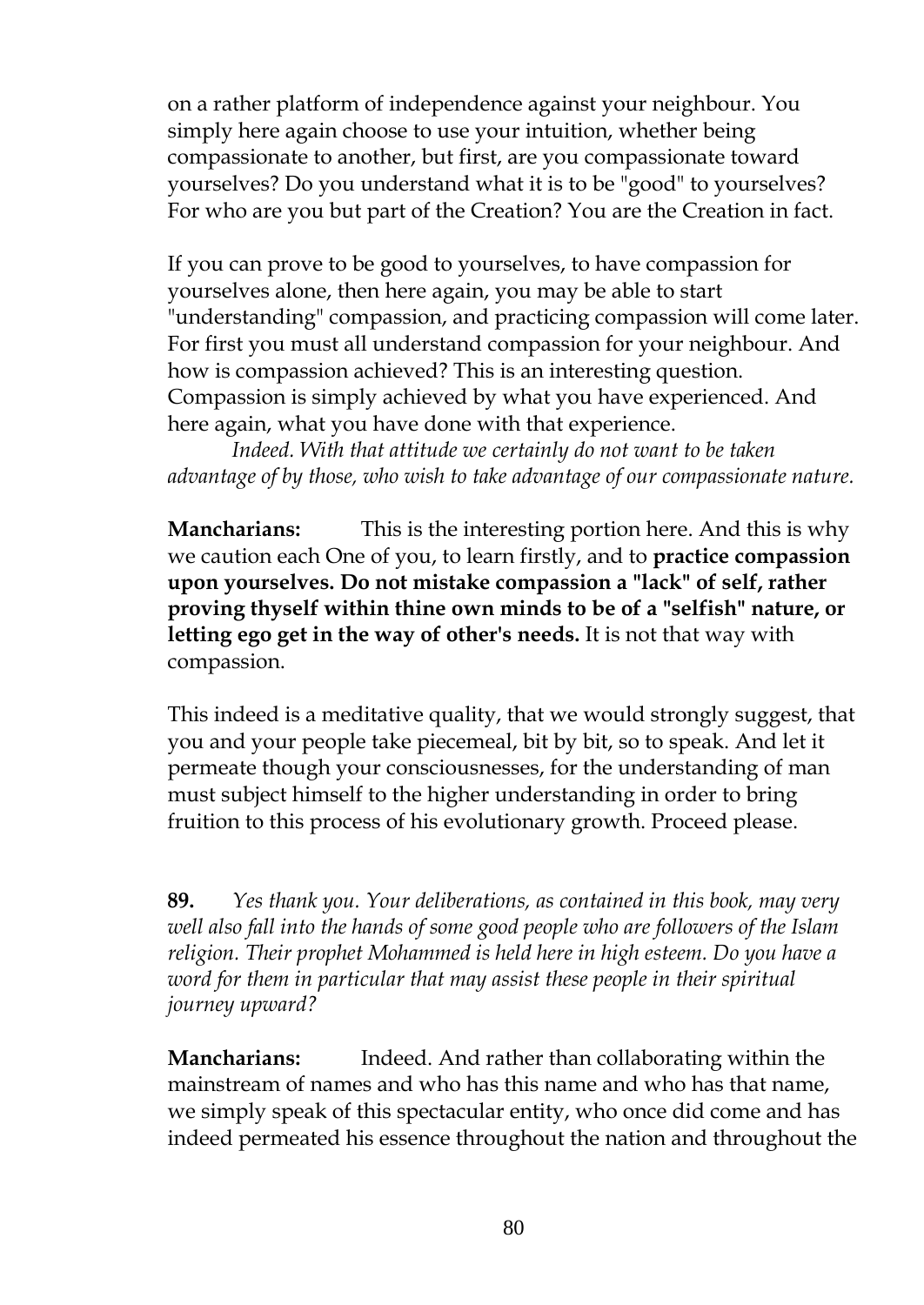world and the Universe and indeed, this particular galaxy. He was One, a messenger with a very strong truth to tell, a truth based on union, a truth based on compassion, a truth based on honour, and morals and high rates of immoralities and the essence of conducting Oneself into a process due at one time to immortality of the highest honour and essence without backtracking or falling back into the pits of non-echelon manner.

Stricken from the record, of course, was his discourse on the Canaanites, and here we have another word name. There was no misrepresentation on his part or portion. This was dutifully bound to occur. For here again we have the subservient structure of One religion trying to press down upon the head of another. Sad indeed, yes. Proceed.

**90.** *Thank you. It seems that seed people at times are required to "turn their backs" upon their immediate family members in order to be in unrestricted service for the Brotherhood and humanity in general. Can you please elaborate upon the ethics of such actions from your point of view?*

**Mancharians:** Here again, interesting concepts. Very disturbing in fact. In order to "turn your back" on friends or family, are you not indeed turning your back on yourself, because are you not in essence your "friends" and "family?" Are the strangers in essence not of you? Are we not all of One and you of us and we all of the One of Creation? How can you turn your back on yourself? We would be very interested to hear this answer.

*I'm speaking of seed people, who run into people of their own families that seem to live in a different vibrational world with different concepts, and many times being very critical of the actions of those that endeavour to do the Brethrenhood's work, and therefore it seems out of necessity One has to "turn his back" on them, in order to get on with the work. Do they not?*

**Mancharians:** Here again. We would not produce any One of you to be in the position of victim or victor. This is entirely your decision. **It is of standing however, and profitable unto your growth, to leave others where they are at in their evolutionary growing patterns, if you need indeed, at this time, to take space in order to grow into yours.**

Everything, that you create and see around you, is the creation of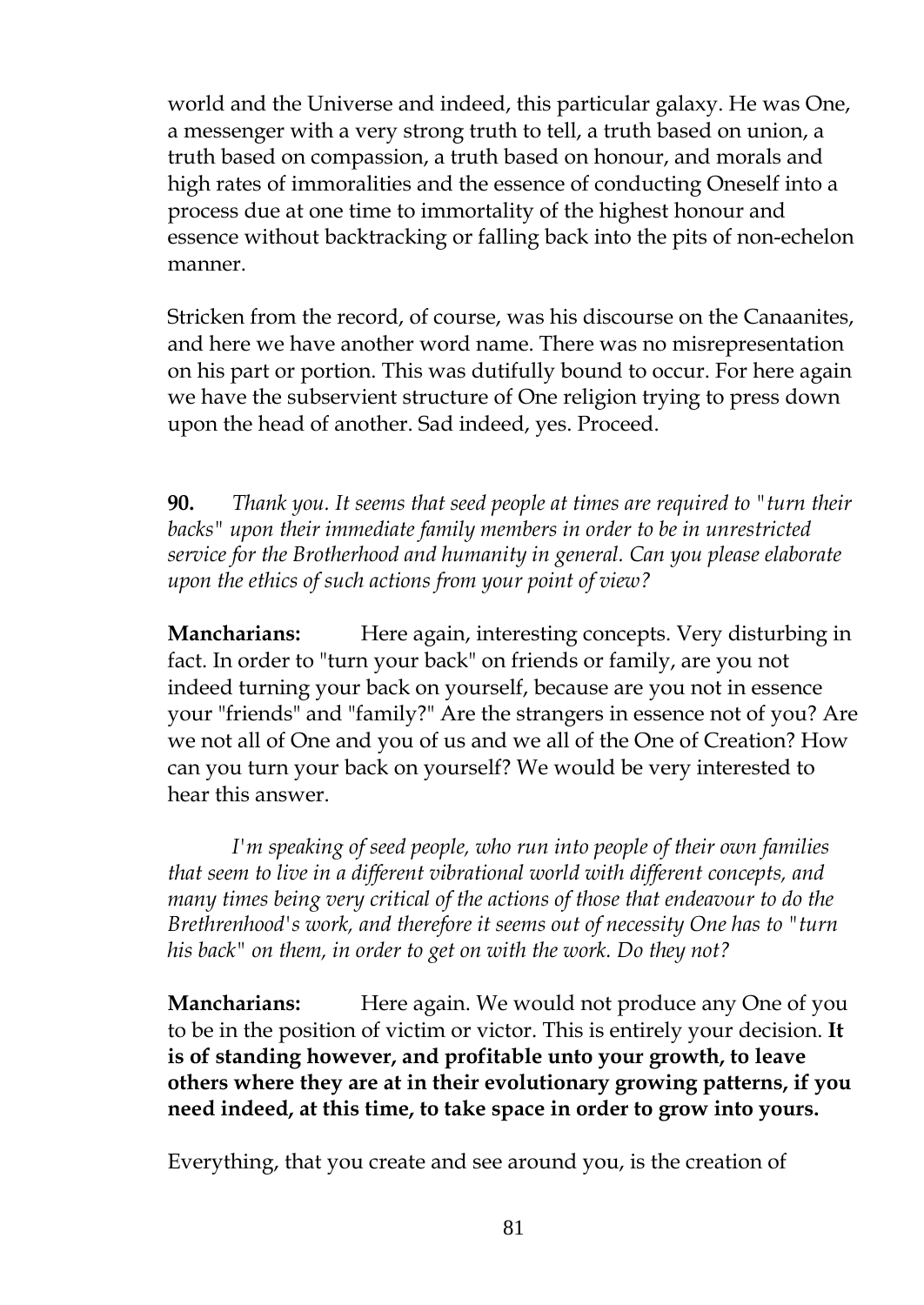yourself, or a portrayal of yourself into light or darkness. So we would advise each and everyone, that it is not so much that you "separate," as you call it, yourselves from less evolved beings of yourselves or your own essence, in order that you may grow. You are not here separating for the cause of the Brotherhood, for the cause of the Brotherhood is a Oneness, but rather **you are separating for the cause of expanding your own growth for focus.**

**And here the key is focus. You separate because of focus. You don't want anything at this time in your progress, this particular time in your time element of progress, to disturb or distract from the focusing. When you grow stronger in your focusing powers and abilities, you find that you streamline yourself. And as you streamline yourself, you become invisible to people to the point, where they may not even see you. And should they see you, they will recognize you for who you are to them at that particular time or point in their passage.**

**91.** *Recently we read a book on walk-ins. In it the idea was portrayed that walk-ins came in large numbers during the last two decades. Is that indeed the case? Can you also explain to us their assignments?*

**Mancharians:** This is a rather different concept to us. What particularly is a "walk-in?"

*Walk-Ins, we believe, are people whose bodies previously had a different owner as far as soul identity is concerned. The previous owner of the body volunteered to step aside in favour of a more evolved spirit entity. Here the new owner accomplishes that person's unresolved business and then proceeds to be of greater service toward mankind's progression in the execution of his own assignments.*

**Mancharians:** So here we are discussing the absentee ritual, are we not? This indeed is quite common among those of higher dimensional evolvement and will be with you and your people, who do pass into the 5th dimension.

The walk-in category is very pronounced among your people in the effectiveness of "duties to be performed." But these are not like the Mancharians, these come more as messengers with duties to perform and instructions to give. Unlike the Mancharians, these are messengers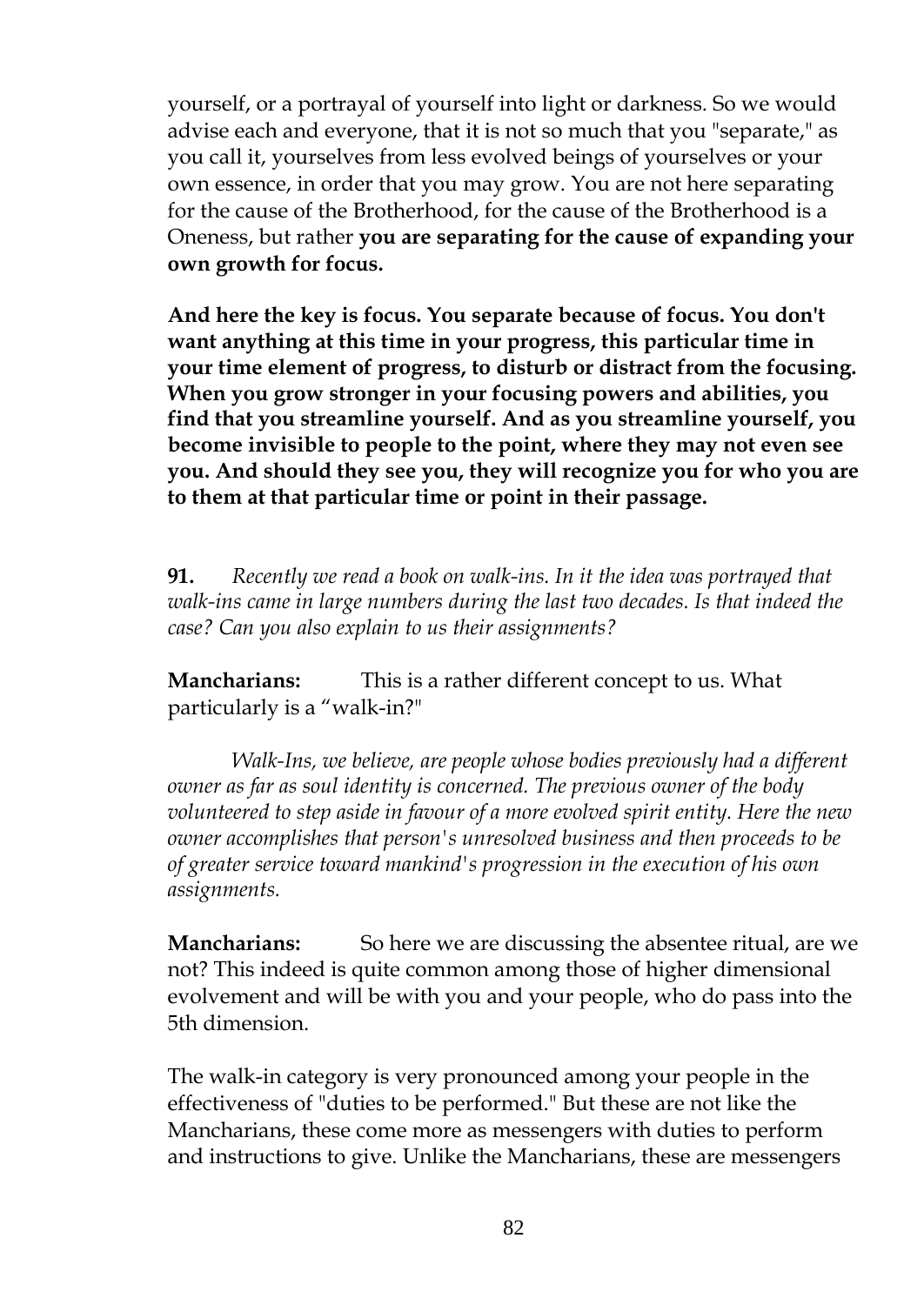or "walk-ins," as you call them, and tend to have strife within their lives, for here, those that come into a specific absentee body, as they have evolved before their time limit was up and decidedly wanted to leave their bodies, and here another came into with duties to perform under perhaps an iota or small karma to work off. And so the two intertwined with one another.

This absentee extraction and intraction back into the bodily casing is very common, as we say, among higher frequencies and higher consciousnesses, for there is a higher understanding of the whole purposes. These Ones, as we have said, that do come and congregate, though few and far between, really, in the counting of your numbers. This is not the norm, as we would put it, for the Ones, who are highly evolved, do come back in circumspect, usually come back for the portraying of truths to the higher consciousnesses and to extract themselves as examples before the people, and to give them truths, whether positive or negative, in order to stretch the people's minds and to inform them of the negative and the positive aspects of their planets, which they have created and what now do they choose to do about it. For once the truth of their actions are put before them, they have a choice. And never let anyone tell you you don't have a choice. Is this information sufficient for you?

**92.** *Yes. Thank you. Apparently the term "crawl-ins" is being used when higher evolved spirits enter this plane through the natural birthing process. Is that indeed so?*

**Mancharians:** This is a very contradictory concept to us. It almost seems that someone performs a duality, however, "crawl-in" simply sounds like an entity born through the womb, who has not yet learned to walk. Perhaps this is more like a simulation of unfounded consciousness, consciousness which has not yet redeemed itself unto the higher understandings or realms. We find this aberration of the word "walk-in" very odd.

**93.** *Alright. Do even the least evolved spirits, the Ones that are traditionally called "demons," also have a right of entry into this third dimensional plane through the birthing process?*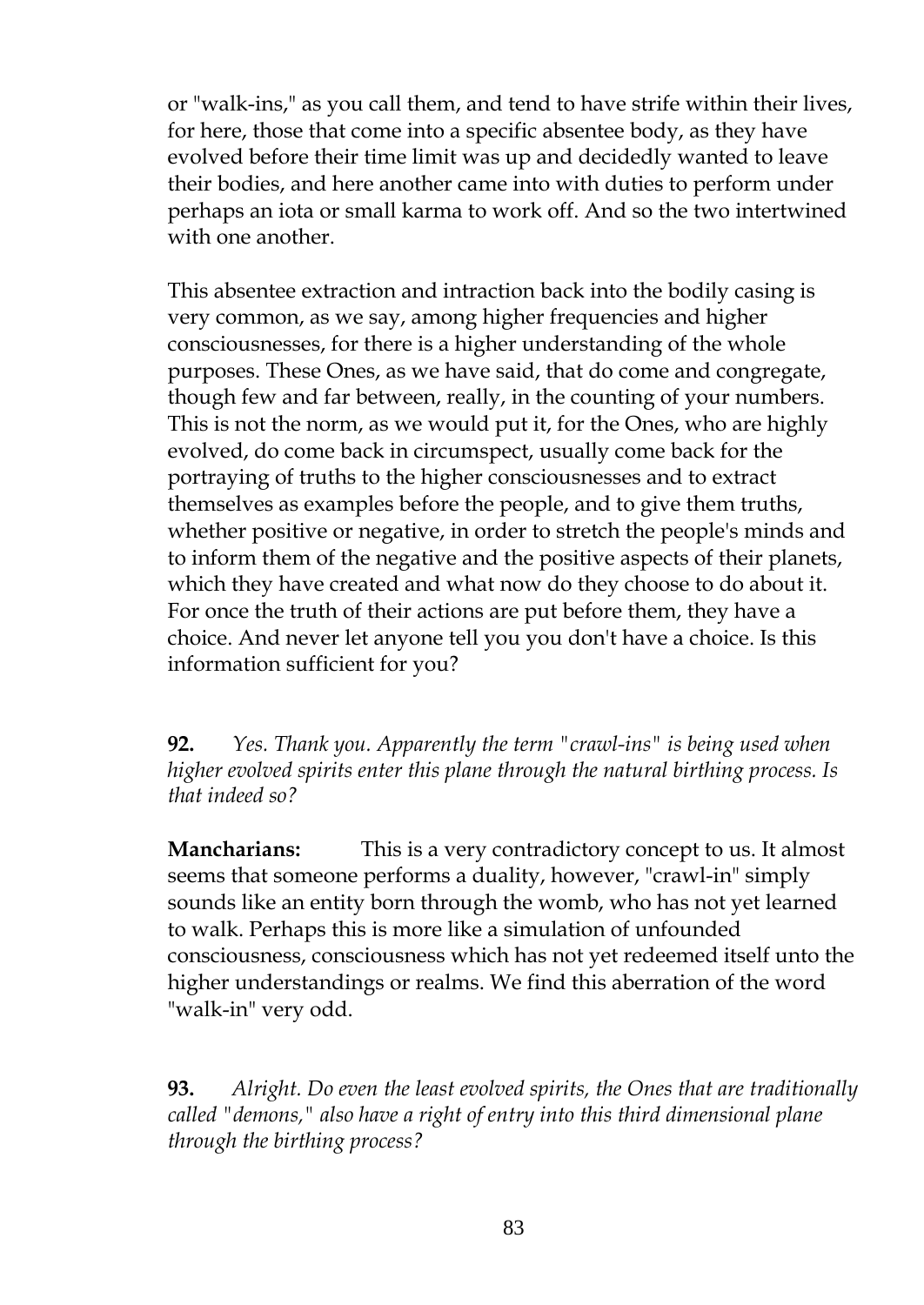**Mancharians:** Here again, we must make ourselves plainer as we speak. "Demons" as you term them, are not necessarily "lowly" evolved beings. Indeed, they are among some of the highest to the highest itself, because here we have, as we did explain before, the other category, the duality of the Creation itself, as you term it "God" and as you term it "Satan" on the other hand, who you term or what you term as "Satan" or "Lucifer", as you prefer names given to things or beings. Would you consider then that Being or group of Beings altogether in One consciousness as being "lowly evolved?"

*Not really.*

Just because you face the negative aspect in a stronger simulance, do not for a moment conjure within your minds that it must be "lowly." You also have the demons of the most inexperienced, those Ones just beginning their journey of experiences, and they too have their "demon side" or negative attributions, as we prefer.

**94.** *Millions of this planet's population hunger and many of them starve to death every day, particularly in Africa. Does this plight of their lives contain a common karmic origin?*

**Mancharians:** Mmmh. Very good indeed, for now you are beginning to understand the process of simulation. Here we do speak of group development, whether there is individual development, or progress combined with negative and positive karma for that individual within him or herself, as you would put it. So do you have group karma, where you may have performed within the consensus of a large gathering. Whether the negative or positive, all must be experienced. Some do prefer to incarnate in togetherness for the upholding for each other's spiritual growth, for taking a responsibility for the plight of another. And here is the sharing of process. It is a difficult time indeed, but here we have the beginnings of the pulling together of the consciousness, group-type of consciousness. At least they are trying to, for without One hand helping the other as much as they can, all will fall. And even so, many do so of plagues, or hunger or thirst.

And here we do have the seed of compassion beginning to be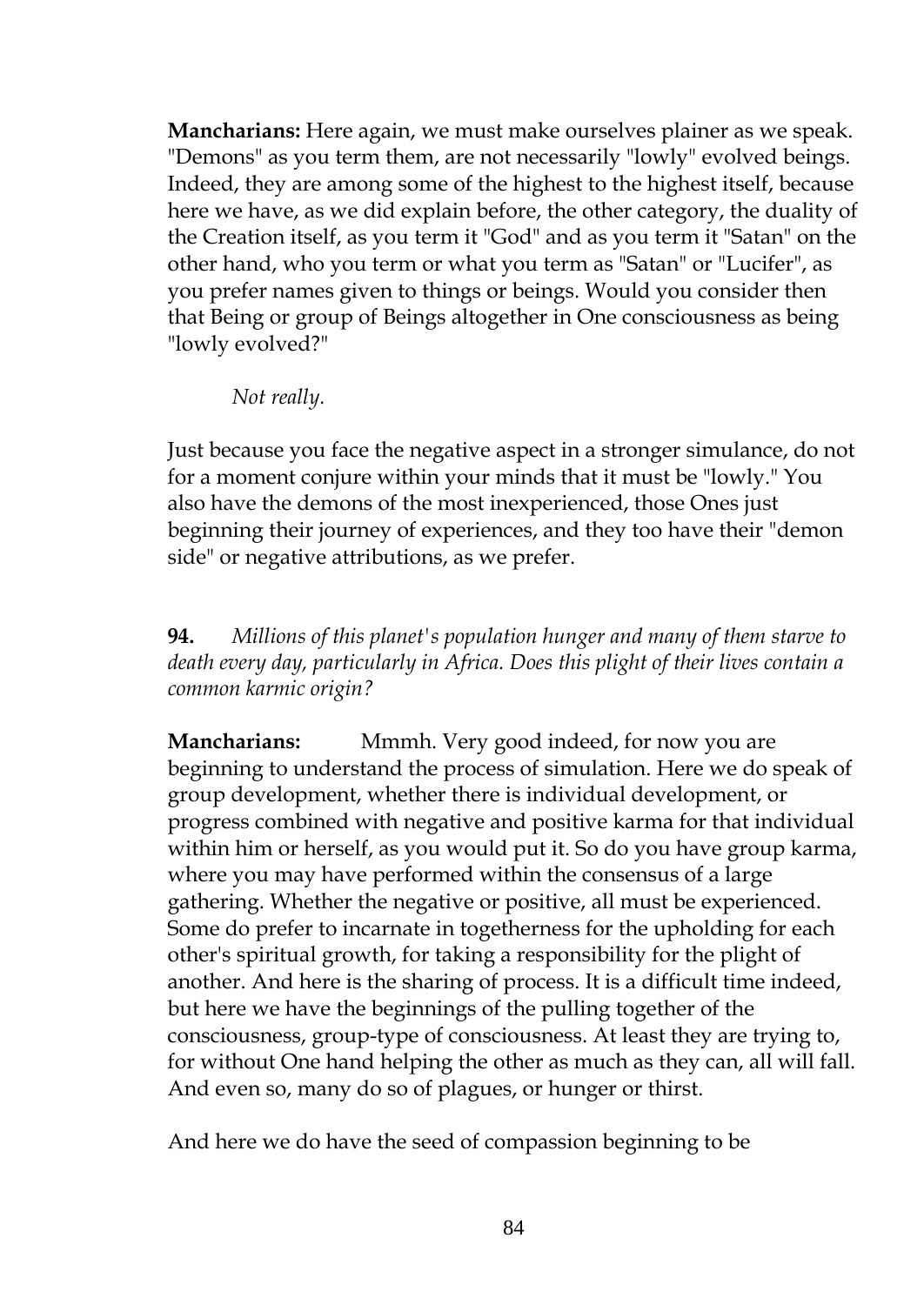understood. And for any, who shake their heads and say: "I'm glad that is not me or you," be careful, for it may be your next experience, though not necessarily on this plane!

Sometimes we progress and we find ourselves periodically going back to dimensions, simply because we have negated at that time and have decided to forego a certain experience. For when you progress and you elevate yourself to the position of being a Universe, is it not necessary then, before you run a school, or perhaps a high school or college, to understand perfectly every function in it, in order to get along with the teachers? Perhaps if you happen to find yourself in a principal position. And is this not what the "Principal" means - the "main position?" Should you not understand any problems, which might come up or any attributes of perfunctionary arbitration, you need to understand every aspect of what is going on. You need to permeate yourself throughout your school, and know each pupil, each teacher, each book, and where each pen and paper is, and what your secretary may happen to be typing, and indeed to be able to type yourself and run whole "show" so to speak, in case everybody comes down with the plague that day. Do you understand?

*Yes.*

Proceed indeed.

**95.** *In the Christian world founders of other religious movements, like Islam, Buddhism and others, are viewed with distaste and accused of as having created "heathen cults." Yet at times we discover that some "prophets" of these so-called "cults" have indeed been enlightened Ones from the Higher Brotherhood. What are your thoughts about these founders?*

**Mancharians:** Here again, we are getting into backlashing against and another. The "messengers," which have come down and volunteered to come down, whatever century is unimportant, they did volunteer to come down with their truths, and wherever there is truth put out, there is duality. Duality here can be of a negative essence. Here you have the yin-yang effect as you do in many occurrences with other situations.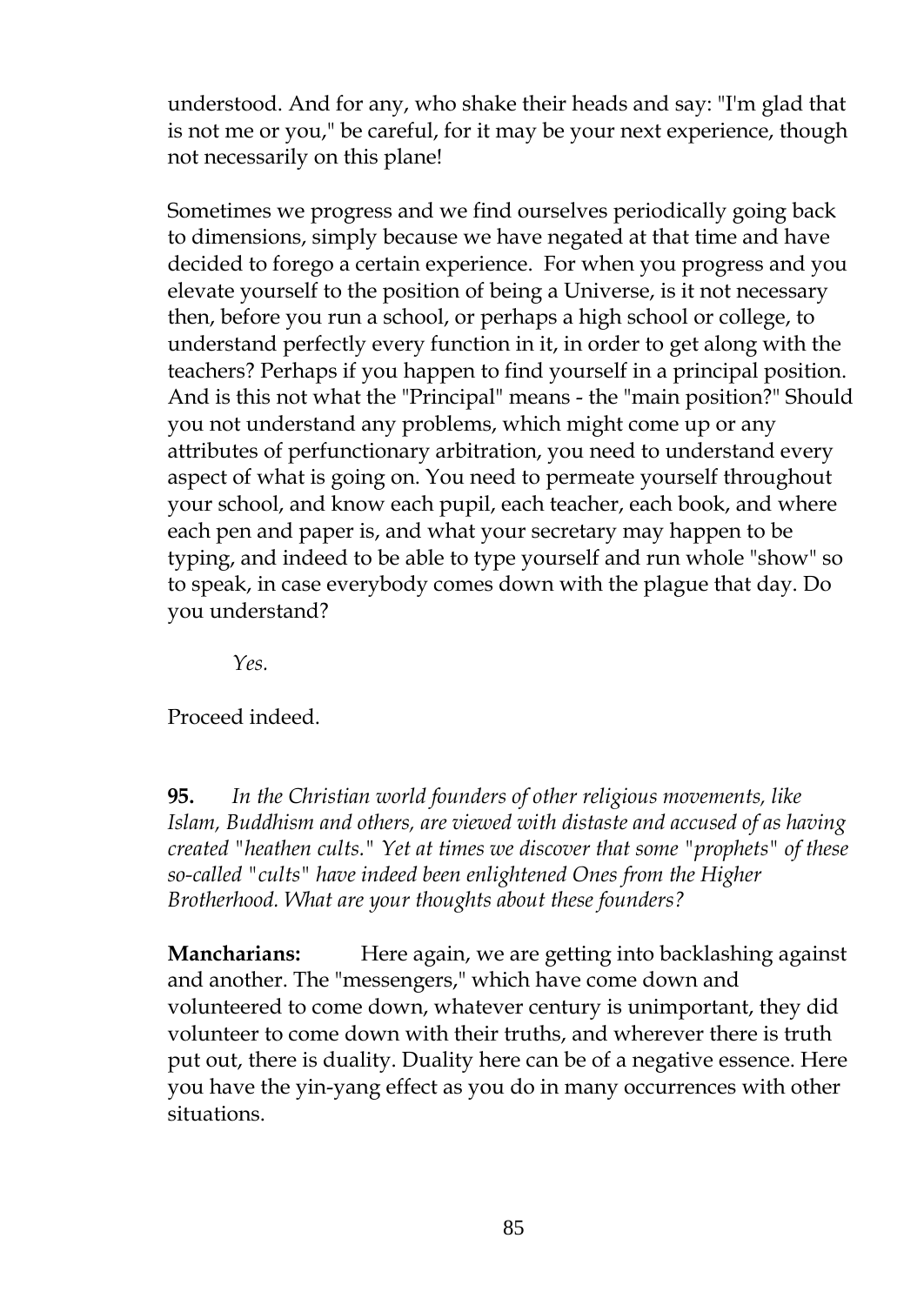In order to protect Oneself, in order to understand who is the ruling party and who has the truth, may we suggest you go inside each One, for the truth is within you. Who indeed can be called a "cult" or an untruthful religionist? If One cannot be expected to understand the truths brought down by the Masters, such as your wordings the "Christ" the "Mohammed" the "Buddha," the many others, indeed then what does it serve you, if you cannot in all honesty have practiced or have experienced to whether or not what those Masters have said is true? Or how can you believe One without believing the other, when they are all of the source of One and all are in agreement with One another?

This is a very dangerous thing to do. Be careful again, tell your people who they choose to judge, for in all judgment they judge themselves!

**96.** *Yes, indeed. The next question I ask, as there are many people who believe to be members of what they believe to be the "true church" or followers of what they consider a "true prophet" or a true philosophy. Does anyone or any movement have a "monopoly on truth?"*

**Mancharians:** As we have said before, many messengers are sent to you and your people specifically for the unfolding of the truth. That is as much as they are able to take at the ultimate stretching of their minds in the linear sense. Much as stretching a plastercine or a rubber band. And when truth is rejected you may find that rubber band breaking and snapping you back on the head.

*Indeed. So we can truthfully conclude, a "monopoly" on truth none of these groups or leaders have. Is that correct?*

**Mancharians:** Here again is a "yes" and "no" situation. All truth is relayed to specific portions of population which form groups. And here we say to you that all truth depends on perspective. Its not that it antagonizes against itself, but why limit yourself to only one perspective and perform yourself to be in a limited and circular tubular void, unable to expand in any direction? This very much stagnates your growth. **Once you have learned one aspect or perspective of truth form, then by all means we advise you, go onto the next. And when you have grown enough, you will find within yourselves, that you can put all the aspects together and then you can sift out that which no longer fits in your understanding or reality. And henceforth you pull yourself up.**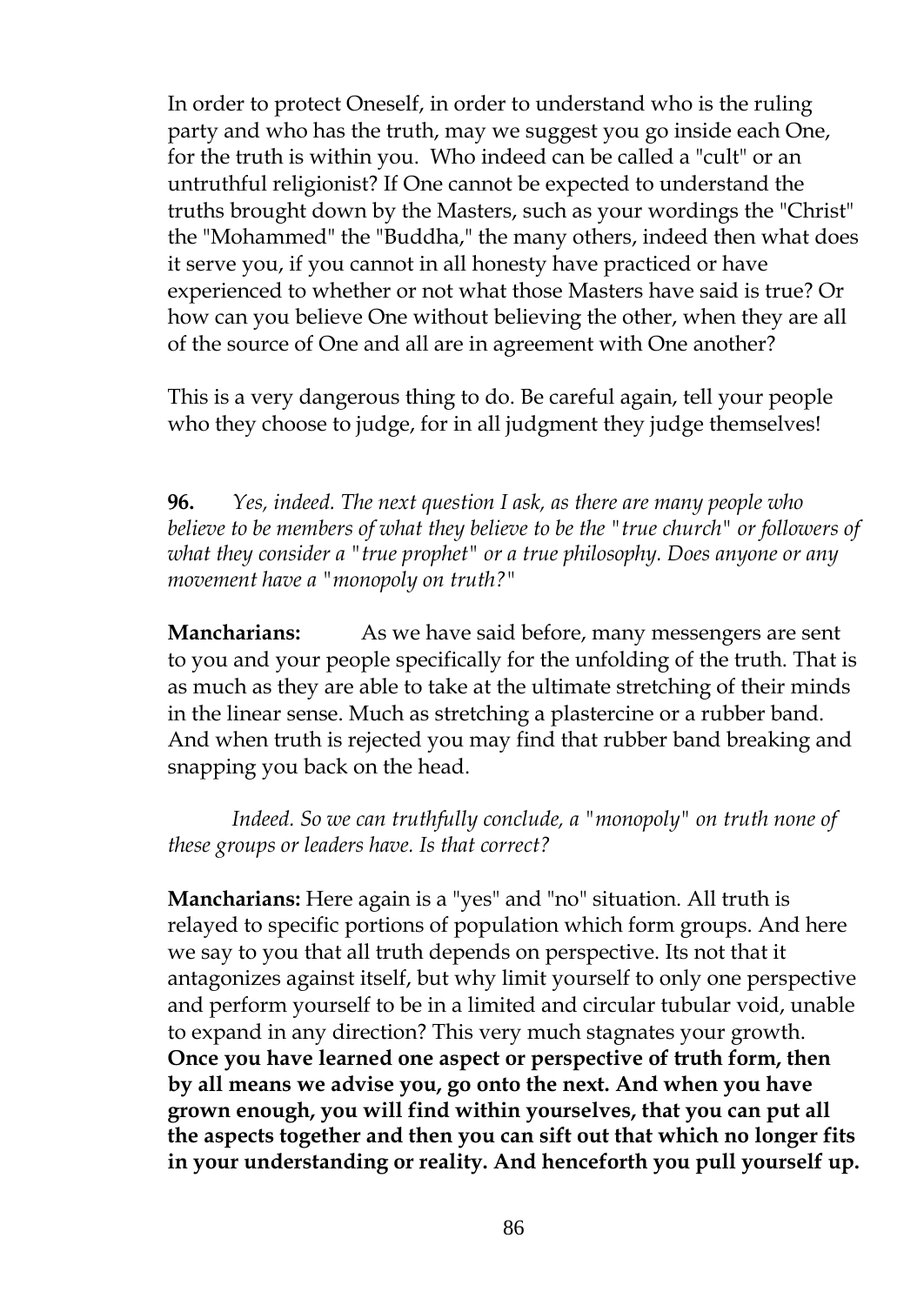Stop badgering One another, please! For all your efforts have taken you into each other's negative contributions, and instead of pulling you all together, as you wish could happen, you push yourselves further apart. You have no understanding of "love your brother," of which these messengers, which you banter around their names either to the positive or the negative, whether be the Christ, or the Mohammed, or the Buddha, etc. or who have you. This is detrimental to your nature and your growth. Be careful with what you speak and think and your actions and your judgment, for you pull down a stunting of your own growth, instead of pulling yourself up into higher expansion and understanding.

Do you not want to learn yet? Have you not grown sufficiently to understand even this simple concept? Proceed.

**97.** *Thank you. Of course disappointments in the religious arena abound, and consequently many become either self proclaimed atheists or agnostics. Do you have a word for these kinds of "lost sheep?"*

**Mancharians:** Indeed. Stop blaming other people for your own shortsightedness. For it is not their doing you are at the place you're at. For you have created your own situation, shall we say. Best to get to the river and find your "boat" lest you be left behind. For you do no One a service, especially yourself. And if you think indeed you may hurt yourselves and hurt others - you are positively right.

**98.** *Thank you. Humanity fears many things on this planet. Many fears are subconscious and others are at the full point of awareness. They are fearful of money problems, job loss, accidents, crime and disease. What advice can you give to get people out of this mindset of fear?*

**Mancharians:** In order then to overcome your negative understanding or misperception, you must perform yourselves to be duty bound unto the growth and your full "hook-up." You need again to find your boat. You need again to get out of your capsule of religious commitment. Stop retracting your growth and begin extracting yourself into the positiveness and the joy of the Universe!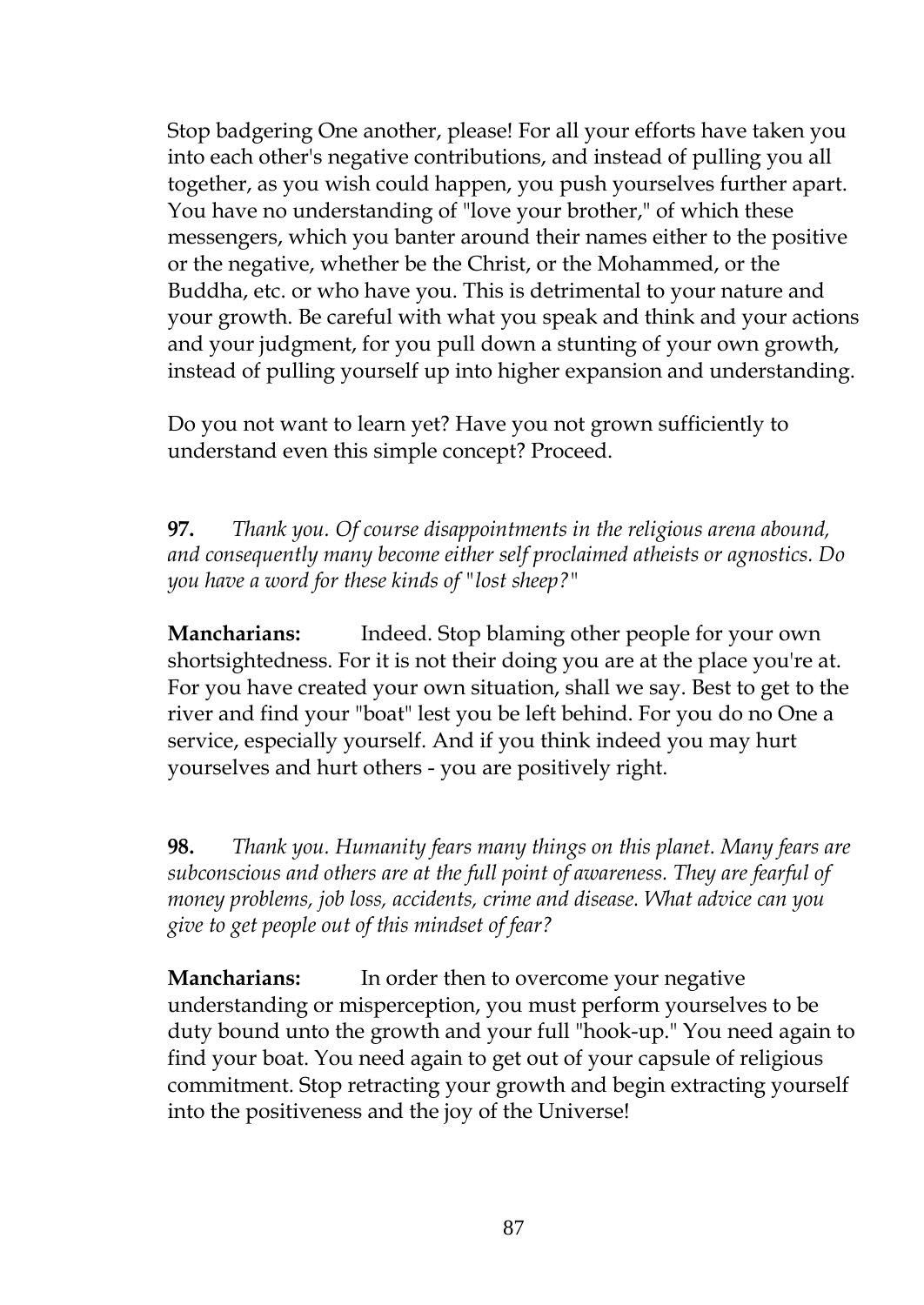When you find yourselves elevated you find yourselves becoming less fragmented. **The more truth you embrace, the more elevated you become in your understanding, thereby pulling each of your fragmented parts of consciousnesses in from altered dimensions, even on the same dimensions as the one you're on, but be perhaps of a different aspect or nature.**

**As you begin to pull your fragmented consciousnesses together, even two or three at a time, you will find your understanding of truth will set you, begin in fact, to set you free. And all the negative fears will rule themselves in halves and in quarters and in eighths and in sixteenths, until you find they are no longer there, and the same with your frustrations and your angers. This is why the Messenger said: "My people die from lack of knowledge."** Proceed.

**99.** *Thank you. Can we then truthfully say, that fear and an over inflated ego prevent people from developing a love for truth?*

**Mancharians:** Again, we feel we should apologize, for we have not expressed ourselves in the proper manner to have been given such a question. Fear here, we feel we have explained adequately in the previous question.

And ego is simply a conglomeration of the fears and the frustrations and the pride, and so on. You do get our point? Of course, as you expand in your consciousnesses, and bring your fragmentations back into place, it is much like bringing your mind back together, after almost "losing" it. And by all means, when you do that you can certainly understand, how with the fragmented pieces brought back intact, that your understanding will open up and you will begin to remember in your mind, and here we do switch back and forth, using "mind" as an allegory.

And as you remember with your mind, you find that much fear and ego consciousness is mere foolishness. This, of course, and in concluding this epic of this journey, we will expressly say to you and your people, this is the main symptom of fear and ego and what to do about it and whether it will be done. But in essence fears are too built up throughout experiences which cannot be remembered, therefore not be understood of how to be dealt with.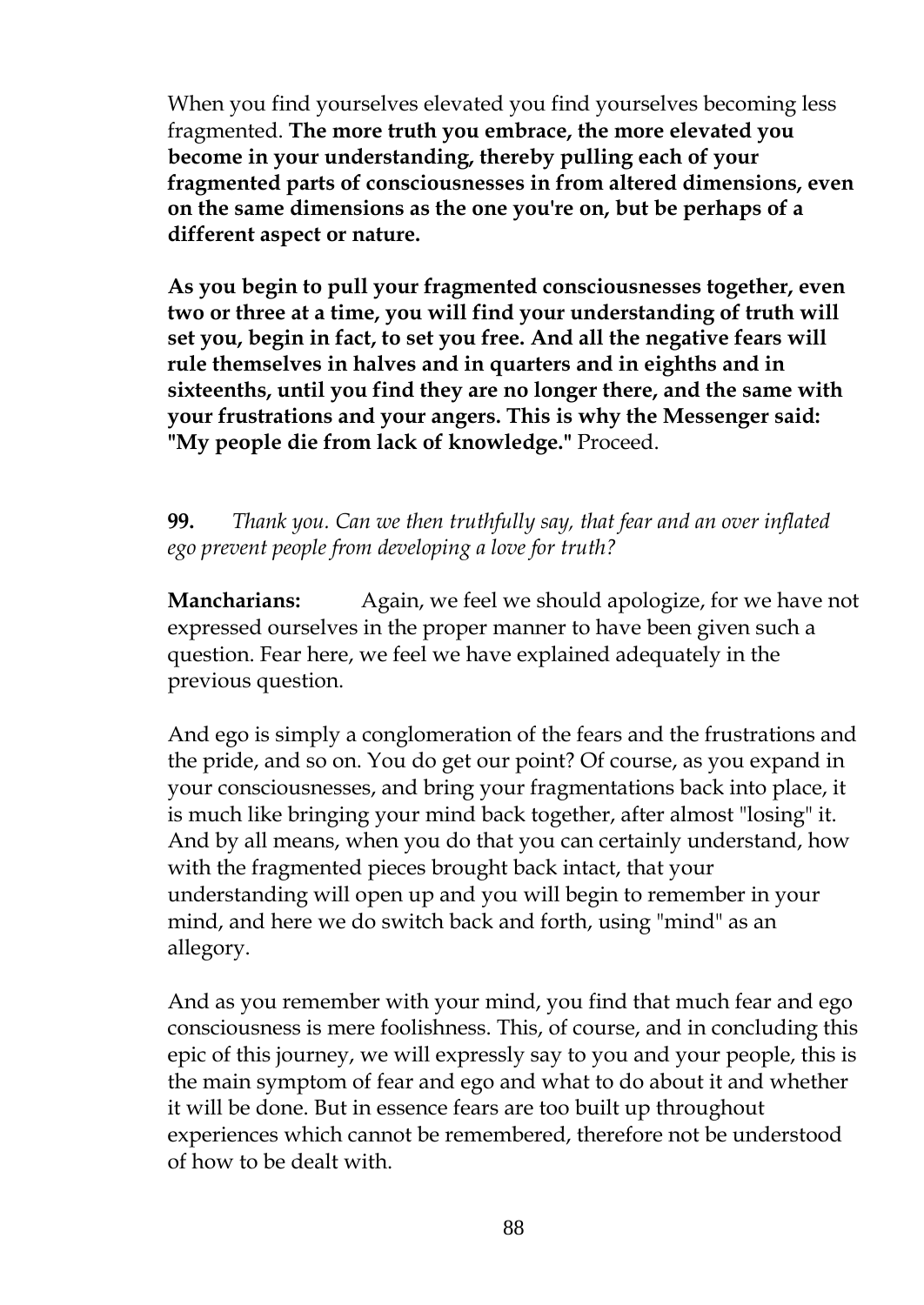And here we would advise that you get yourself what you call as "Soul Reading" from your Records by someone experienced and given the key to such. For the betterment of your understanding needs to expand your consciousnesses. And when you do this you will find you are liberating yourself at a tenacious pace. Proceed at your leisure.

**100.** *Thank you. Now on to a more positive note. We have been told, that the positive love energy radiating from some people has a profound effect toward the well being of plant life around them, be it a lady of the home, looking after her flowers with love, or a farmer having helped the crops grow healthily after blessing the ground and his fields with affection. Can you please explain this effect?*

**Mancharians:** Indeed. This is one of the simpler concepts. We delight in this indeed. For the love toward plants or crops is simply an expression toward your life force as your chakras begin turning and radiating out and activating that life force through your auras. This is why you see pictures with people's auras. And some may be blue and green and beautiful colours, or reds and oranges and yellows. Yet others you see as a stringent white, the very inner core is being radiated out in pictorial essence. And it is this very inner core, the very radiance of the life itself that networks throughout the atmosphere and permeates through each individual, as you would put it, molecule. Through the dirt and the rocks you will see a great change in all things. For in fact, what is being recognized here, is adding the life essence of those particular entities to the life essence that radiates out from Mother Earth.

So instead of always taking, you're giving and putting in. It is like you are the rain and the sunshine all at once.

**101.** *Indeed. Can we then also say that the same love energy also affects the toxicity of the air we breathe, seeing that the air around us is made up of inorganic material?*

**Mancharians:** No. We would not say that this would affect the toxicity of the air around you. However, when you are alive and permeate outward from your space, it is such as blessing your space, to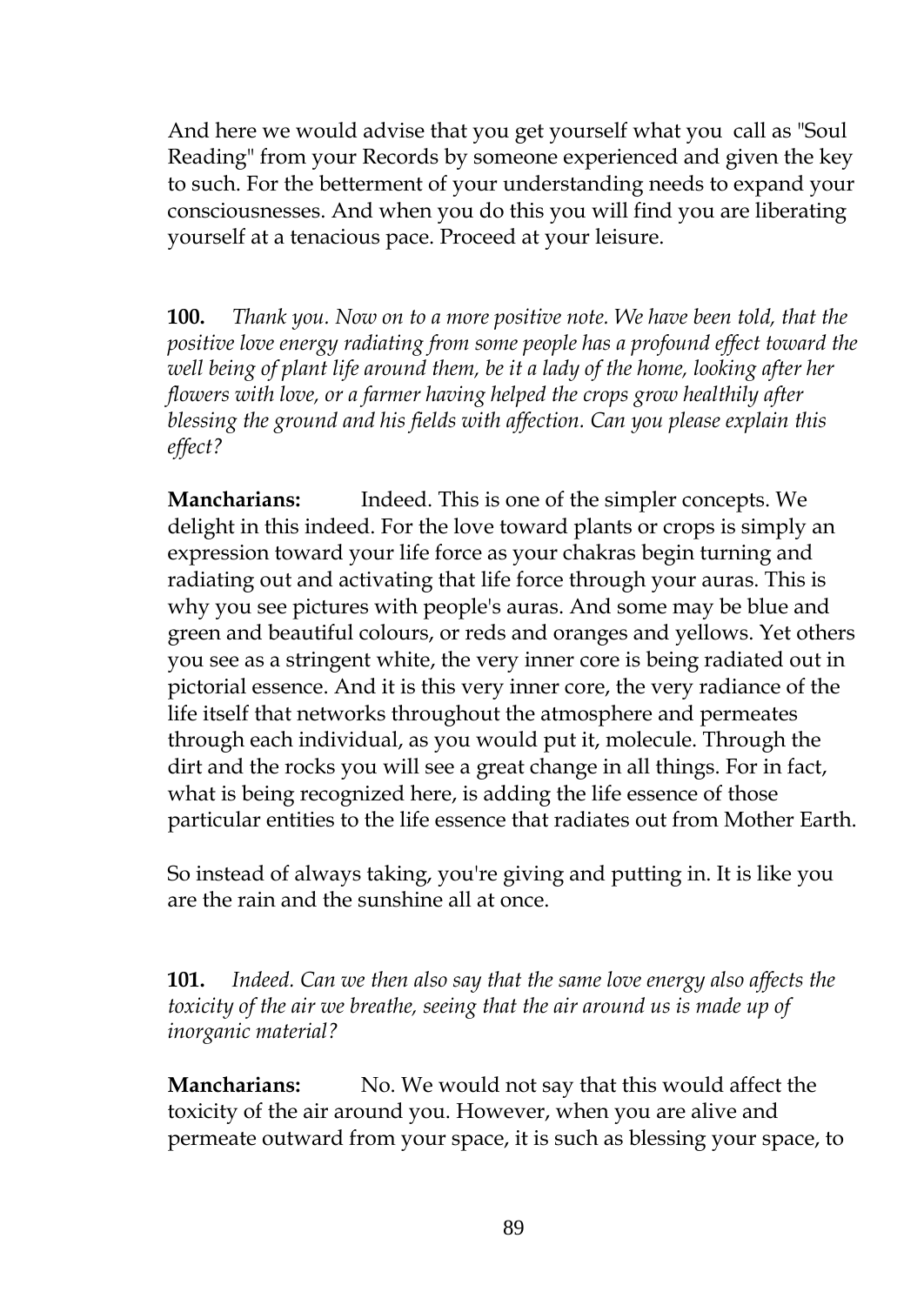make sure no contagion begins to destroy the molecular structure of your body!

**102.** *Alright. To what extent is One person, after having raised his or her life frequency to that of a pleasant truth loving person, effective in breaking down the blanket of darkness and negativity?*

**Mancharians:** Each individual, which comes to recognition within its own life essence, does its own duty of the pulling down of the truth and the pulling up of the population. However, here again, we must refer you to the consciousness, to the gathering together of individuals, who by then are no longer individual through the attachment of their Higher Selves and to that of other individuals. Not so much because gathering in groups all in one house, this is not necessary. But the activity of gathering once they have attached with their Higher Selves into the complete and fullness of the group consciousnesses of different frequencies, which help then to bring down those group frequencies. Here again you need group effort, and there are few on your planet capable of this in comparison to the overall population. Do not hold your breaths. Get to work!

**103.** *Indeed. Can you explain to us what the Photon Belt is and what affect it will have on this planet as well as its plant and animal life, and the affect on people?*

**Mancharians:** The Photon Belt indeed is a necessary subject at this time in your Earth's rehabitational processes. As you are pulled to the limitations of your understanding, as many feel the Earth will be pulled through the haunches of the Photon Belt, and just keep going and begin to redeem itself until it comes out on the other side as an altered plane. This is not exactly how it will be extracted.

We believe here, that many messengers have come to explain, that different frequencies will be opened to your planet on, what you term as "The Last Days," and indeed the last days of this cycle, this particular cycle, for the Earth itself graduates into higher dimensions or frequencies. So the Photon Belt is in essence the opening up of different frequencies. And here you have the Earth's consciousness, being a third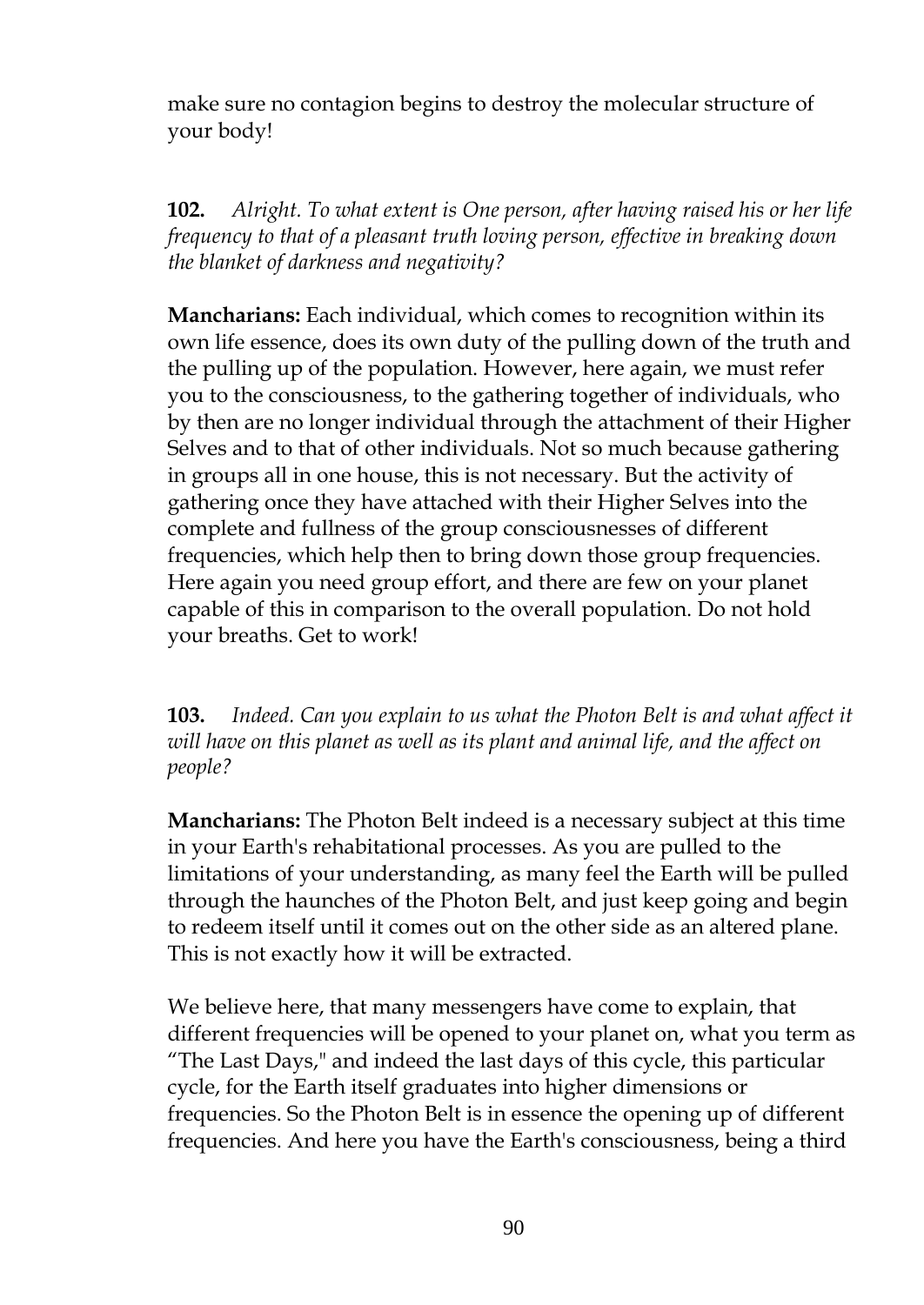dimensional entity, with the consciousness two degrees, or two dimensions up, on the fifth dimension.

So here the fourth dimension is opened up and will attach with the fifth. But as the physical body seems to "die," as you call it on this plane, so will there be an ulterior "death," as you would call it, for the Earth plane. A shedding off of the old and renewing.

This will all take place when the barrier for the fourth dimension is broken through. It is similar as our explanation of the time line, where you have time and space. Do you remember? You have one time line and then you have another and you have space in between. So let us look at it as the first time line being a three dimensional time line, with the second time line being the fifth dimensional time line, with the space representing at this time the fourth dimensional or frequency. When you take the barrier from the third dimensional time line down, you have the fourth dimension. And then when you take the top time line down, which represents the fifth dimension, then there you are through that gateway of passage. We have used this as an applicatory measure a little differently, and have applied it differently than we did the first time. But that is solely for the use of your understandings.

**104.** *Alright. Thank you. I believe your aspiration for, or understanding of Oneness, goes far beyond that of humans forming societies under one idea, or ethnic societies forming nations. Am I correct?*

**Mancharians:** Indeed. As we have stated before, the representation that we perform in linguistics for the understanding of you and your people are performed to your understanding, to your level of understanding rather, and as such would be different as though we explain to a level of seventh dimensional understanding. There is no unity nor comparison at this time between third and fifth understanding of the Oneness or the Wholeness of union with Creator, in comparison to our group employment or group union. Indeed, we do not here even have an appropriate word to describe our position. Thank you.

(We lost contact.)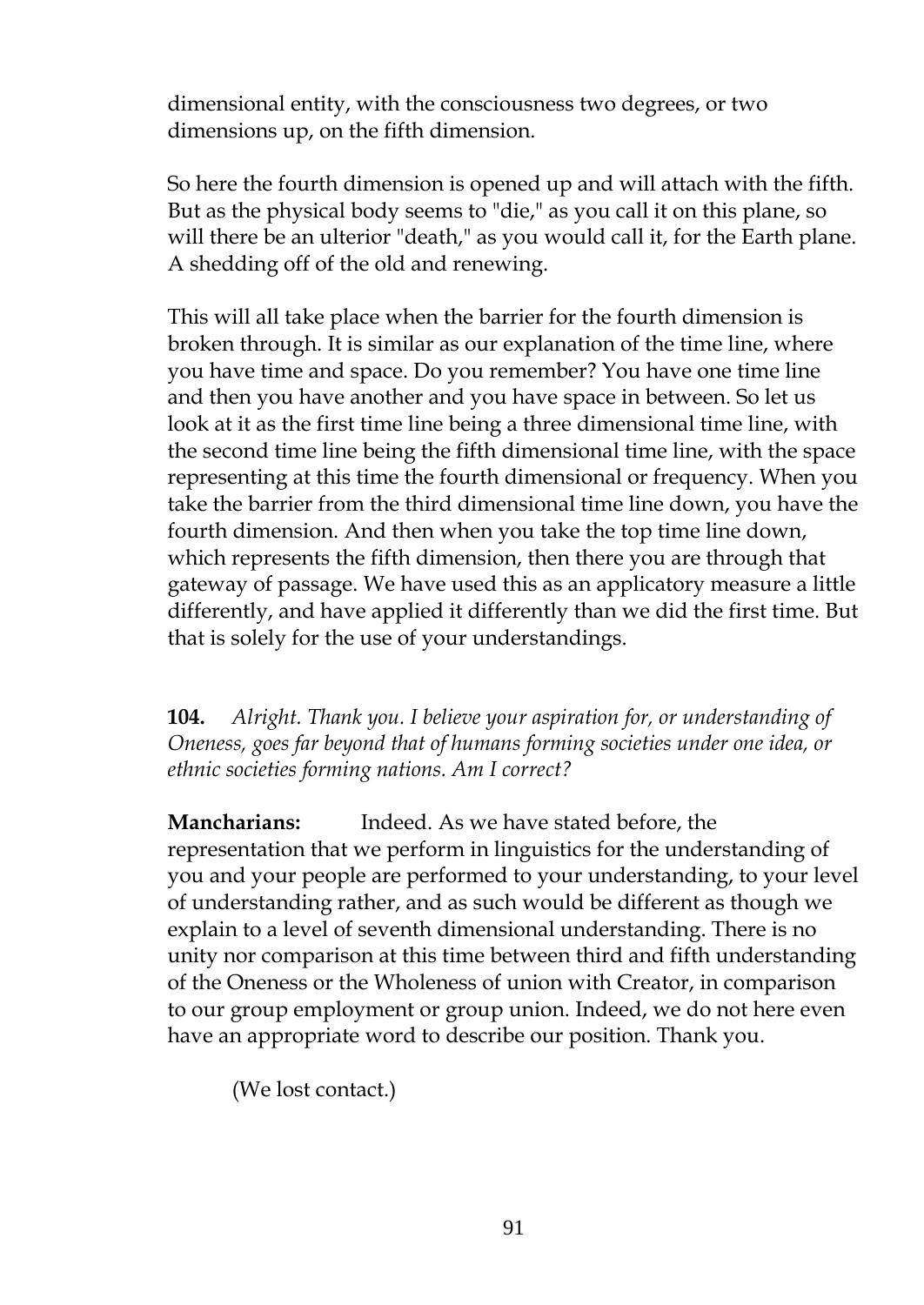# **S E S S I O N S E V E N**

Thursday, 18th May 1995, Evening

**Mancharians:** Greetings.

*Greetings. Are you coming in the Christ consciousness and in the spirit of Universal Oneness?*

Mancharians:We are indeed the Mancharians. We are the Universal Oneness of the Whole of the Creation.

*Thank you. We lost contact with you during our last session. Did we leave any business unfinished?*

**Mancharians:** Indeed, we feel much was said. There is no cause or need for further elaborations on those aspects of your conscious studies, are there not?

**105.** *No, so let's get on with our next question: Upon achieving a Oneness with the Universal Mind, which results in a loss of individuality, is there not also a reduction of freedom and happiness associated with it? We find here upon Earth, that group minded people are seldom happy.*

**Mancharians:** To begin with here, another very interesting but rather abstract question, we find. To begin with then, you have no group consciousness as yet. In order to redeem yourselves in the place of individuality, you must see from our perspective here now for one moment, that in order to view yourselves as being in group consciousnesses, you are simply or merely individuals conglomerating together. Perhaps indeed, for the purpose of the Oneness, or rather, for one purpose. This does not mean nor even come close to matching, what it is in fact, to non-diversify yourselves into a "Oneness" of soul and purpose and emotions and physical attributes as well, where One is combining and amalgamating within the Whole - making ONE. You have placed within your perimeters of your Earth plane, that Oneness meaning, and as we say here again, the Oneness in your dictionary does not come close to matching ours.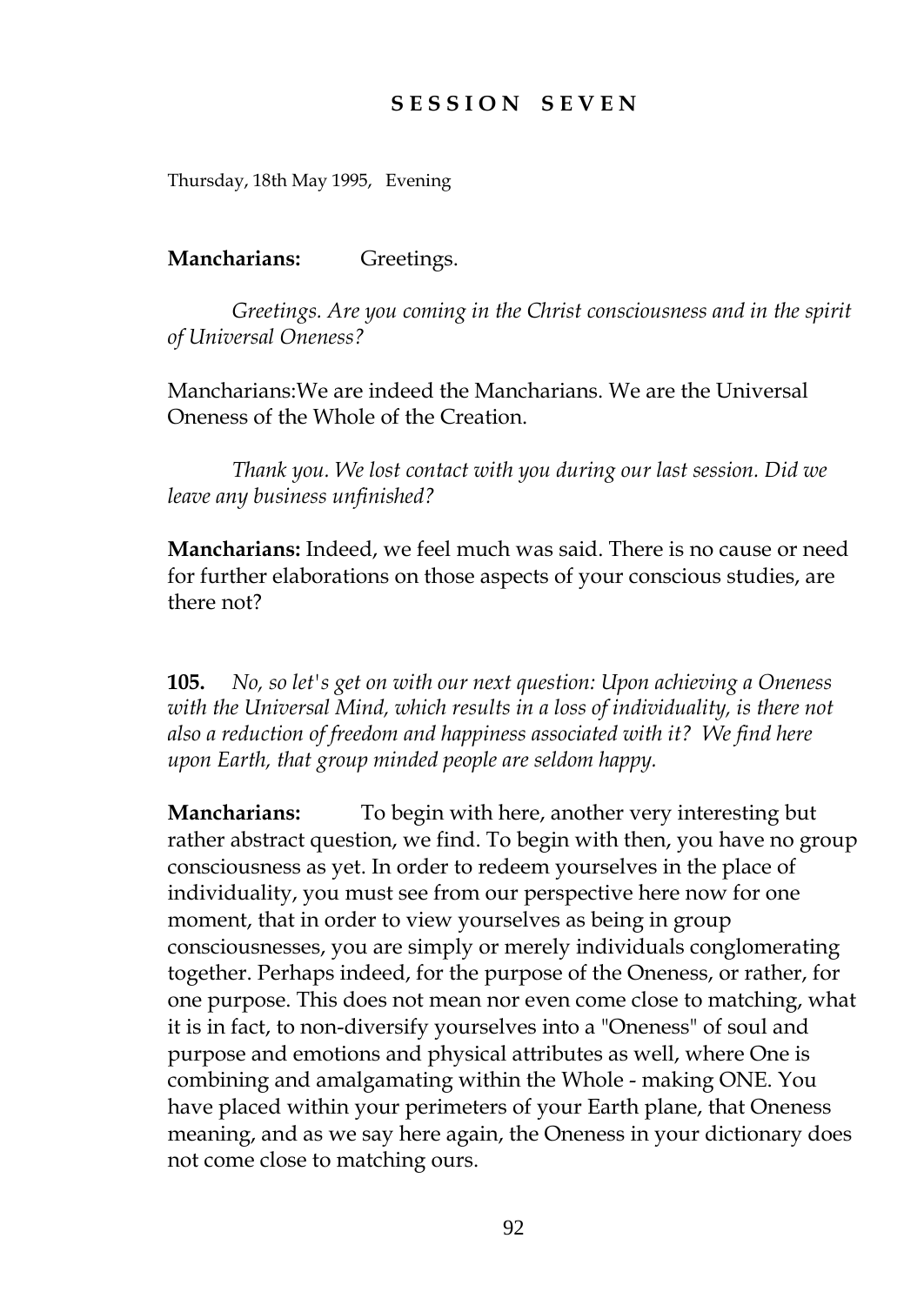You have simply made your Oneness of group structure as being individuals of single purpose, but of like mind in only certain attributes and points. At no time can you ever be amalgamated as One in soul and spirit and purpose and values. If you do get our meaning, our understanding is most intricate here, for the simple purpose of explaining to you and your people, that in order to have full Oneness of purpose indeed, is to give over self, over ego, over desires, into a less individualistic or self- centered purpose of being.

For instance, you may say your "groups" join together because of "love of the Universe of God," where hereby the majority do not understand, who or what "God" is, that God is simply a representative word for "Creation" or "Creator" or the "Oneness" or the "Wholeness" or the "Divinity," from where you each did reside, and still do reside, except for the eclipse in your minds, which shelters you from all understanding of the intricate design of manufacturing of your own selves.

#### *Thank you indeed. I see what you mean.*

It is necessary here in your concepts, do please explain from us, for we are the Mancharians, the Creators, that in order to become a "group consciousness" such as we reside, it is hard in effect, to even begin when you have not studied yourselves individually, to even begin to hook up with your Higher Self. Your Higher Self, indeed, does prove much charity in other realms and is much closer, indeed, to becoming a Oneness with other minds, could we put it, for your abbreviated understanding. Proceed.

**106.** *Yes, thank you. Now, speaking of little children: Is the slate of everyone born into this incarnation actually wiped clean to the effect, that no misdeeds of earlier incarnations are held against them? Where does "karmic baggage" fit in, which infants bring with them into this world?*

**Mancharians:** This we perceive as a rather serious question of dimensions. Indeed, when a child, or soul spirit does come through the birthing process, it brings with itself a renewal of a stationary purpose in life. In other words, that renewal being another chance, another fresh start. But, as for the karmic response, of whether it does or whether it does not bring any baggage, it is not in all fairness to refer to it as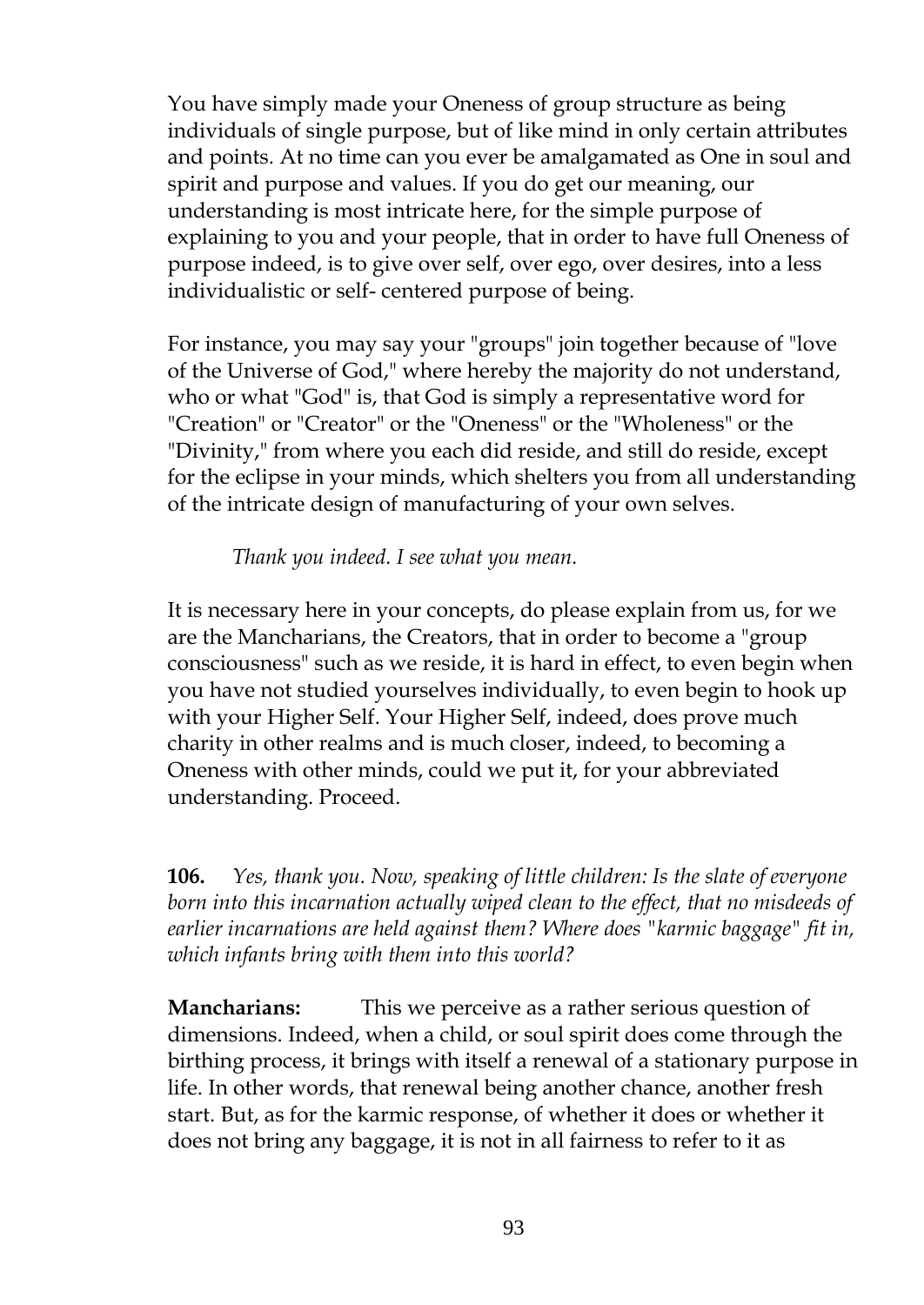"bringing baggage," because here again, we have the duality of karma, we have the negative and the positive, and indeed, would you want to leave the positive behind?

### *Absolutely not!*

Remember, in our previous studies of this, the nature of the coding and the DNA, that each individual that comes down, is the all and total of the DNA, and all its past lives, which is encoded within the DNA, filed into the subconscious, only to be released by the Higher Self and the connection with the outer consciousness.

So you have the Higher Self filamenting and pulling out from the subconscious into the conscious remembrances, when indeed there is a connection with your Higher Self. So in effect, to answer your question: **every entity born through woman, through the birthing process, indeed, is the total essence of all past, previous, we speak here, and even future lifetimes,** for there are times an entity has needed certain instructional patterns in higher elevations, and here they may not be ready precisely for some of the lower lessons at that time, but have grown indeed in their lessons of other aspects of their nature. And this is where they are working, for not all that you would deem as being "second" or even "first" time efforts and experience are subjected to a lowly standard in all equations, or rather, in reference to all behaviour patterns in learnings and experiences.

Therefore they learn, maybe they have a trait, which they have given over and excelled at, as you would excelling in one subject or another in school. And for these purposes they reside in the higher planes at schools rather than being put into certain societies at that time, because their whole nature and makeup could not induce them to succeed in all areas, and would bring chaos rather than positive renewal and positive vibrations and help to the rest of the societal community, you see.

So when they come down, and they are the totality of all they are, which is true by any means or standards within the universal structure, within the laws, even within your laws of physics, if you would study them abruptly, for some period of time.

So in an effort in this case, if we have made ourselves clear, we would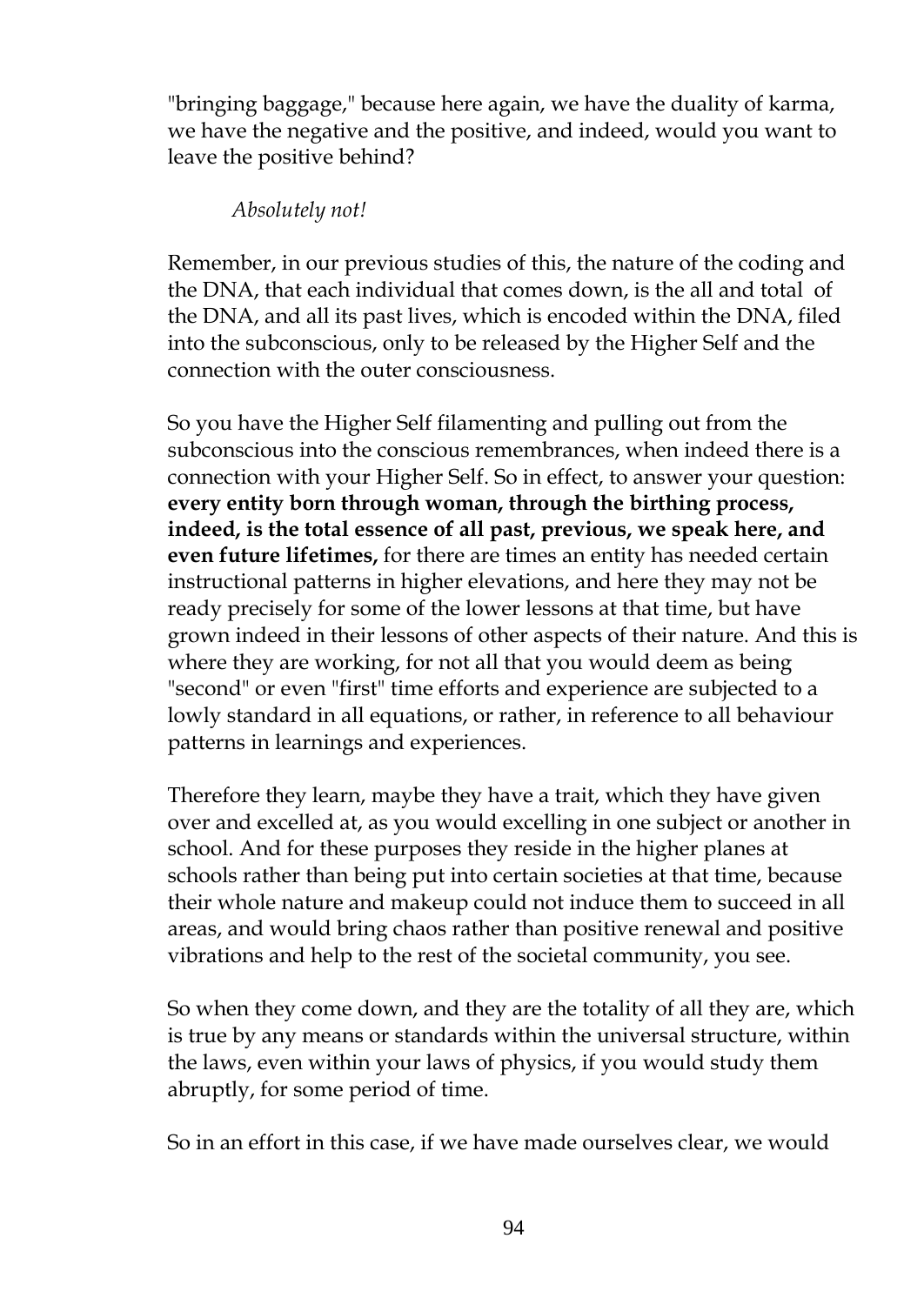simply now recap by saying to you: that **all that have come through the womanhood of the birthing process, indeed brings within itself those lessons, which you may consider of the negative, to either perform over again, or for the first time. And indeed comes the positive and the feedback and the upside of all that is life, as you know it, along with its rewards.**

*Alright, thank you.*

Proceed.

**107.** *The rule of law in the animal kingdom appears to be one of incredible brutality, inasmuch as one species feeds on another on land as well as in the seas. Is Earth here an exception to the rule, or do the animal kingdoms on other planets also function on the basis of this carnivorous principle?*

**Mancharians:** And here we would ask of you a question: On those realms or frequencies or dimensions of a planet inhabitation, would you think indeed, that should there be a lack of strife and frustration and anger among the people, that on the opposite side would be the animal kingdom, which would indeed turn around with the killing?

*Yes, indeed, the animal kingdom would turn around with their killing.*

We have spoken about the veil, which is being removed. Each dimension up has its own essence of planetary reform, for each is a schooling of lessons. So therefore progression must be made unto the animal essences as well as the human population. You must realize here, it is the evolution attained by different species, because without the evolutionary upward journey being completed, they would not arrive there.

We have one thing to add - a repertoire question perhaps for your people: We do hereby perceive that you do wonder, or others of your kind, whether or not animals perceived on higher equations would face having the teeth-ability. Our answer here to you is: mankind has teeth, has he not? And does he give away to eating his neighbour, because he happens to still be standing there?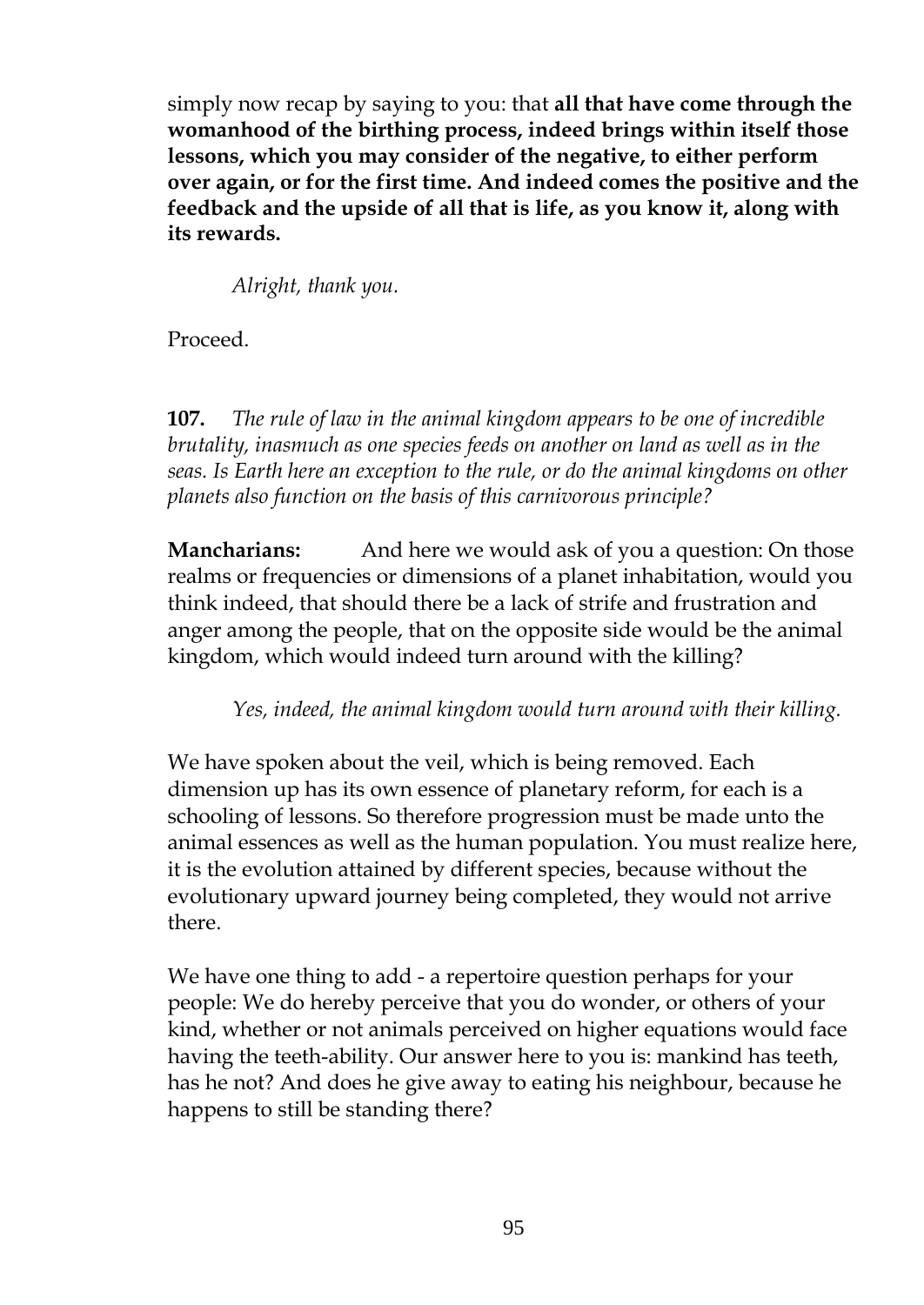*No*.

Proceed.

**108.** *Thank you. We have been told, that Adam and Eve were the first humans to start this planet's population, at least according to the Bible. Can you tell us what was so special about this couple in light of civilizations, which had come and gone long before the time of Adam and Eve?*

**Mancharians:** This indeed is a peculiar question. But one we ourselves would love to hear the answer to. For the "beginning," which is the Creation, when the Earth was splintered off, and when **mankind was come from other evacuated places, and this proved to be an inhabitation for all species of the galaxy to gather and congregate and to learn from One another.** And our word to you here would be, that **Earth was such as meant to be a resource station. It was to be the equivalent to the largest galaxy craft with all the resources intact, with the fruitation growing and the multiplying into civilizations of many modes and desires. This was upheld to be one of the finest efforts that mankind has been involved in, in a togetherness or Oneness operation while still in the physical body.**

Now, "Adam" and "Eve" is another much known and read of misconception, but they do symbolize, or rather represent, the sadness of the duality. This was, of course, when man was segregated from himself. Not only from the Whole, the Creation, but segregated and split into two halves. No wonder he cannot work things out properly. It is hard to work things out properly with yourself when half of you is missing!

Proceed at your leisure.

**109.** *Alright. There is a great controversy raging in Western societies, called "abortion," which is the practice of terminating women's pregnancy by means of man's artificial intervention. How do you view this situation, which has effectively pitted a certain segment of our society into two camps of deadly enemies?*

**Mancharians:** Enemies, enemies, fighting, friction....!! Here we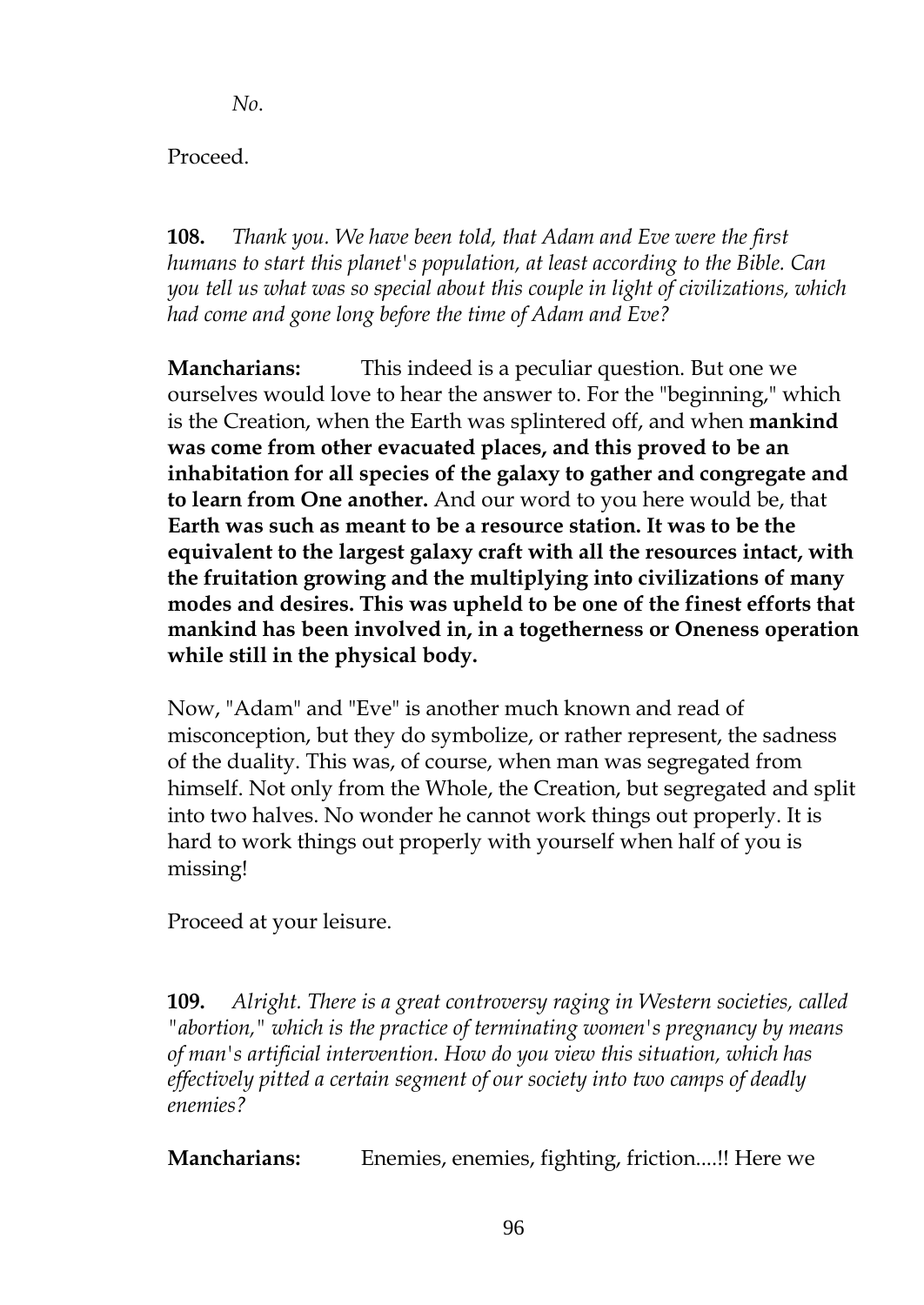would say to you and your people to simply remember at the expense of each portion of renewal of nature or of the birthing process, before it being induced into the physical world, simply removes another vessel for opportunity for a spirit to continue its upward journeys. This is sad indeed, do you not think?

*Yes, indeed.*

This could be considered in your concepts as a "slap in the face of the Creator." For the Creator gives the opportunities to other fragments of Itself, to help it to understand and learn and go through the lesson process, in order to bring back to the Creator those experiences. This denies the Creator for all the goodness that you receive from your own journeys. This denies the very One from whose womb you came from, so to speak in your own linguistic understanding, the very opportunity to send another part of Himself to continue as a present back to Himself of more learning and understanding.

Why indeed does mankind, who professes to "love God," slap Him in the face, or turn around and kick Him? This would seem to us to be somewhat of an ungrateful attitude, would it not?

*Yes, indeed.*

Proceed.

**110.** *Alright. All mankind, with the exception of a few individuals, have adopted animal meats as part of their diet. This practice, of course, sparked the setting up of huge sophisticated slaughter houses. How do you view the wholesale slaughter of domestic or wilderness animals for the purpose of consumption by humans?*

**Mancharians:** Here again, we deal with those entities, who have not grown to the point in their process of understanding a liberation of themselves. If you cannot find a way to liberate yourself, how on Earth could you be a liberator to animals?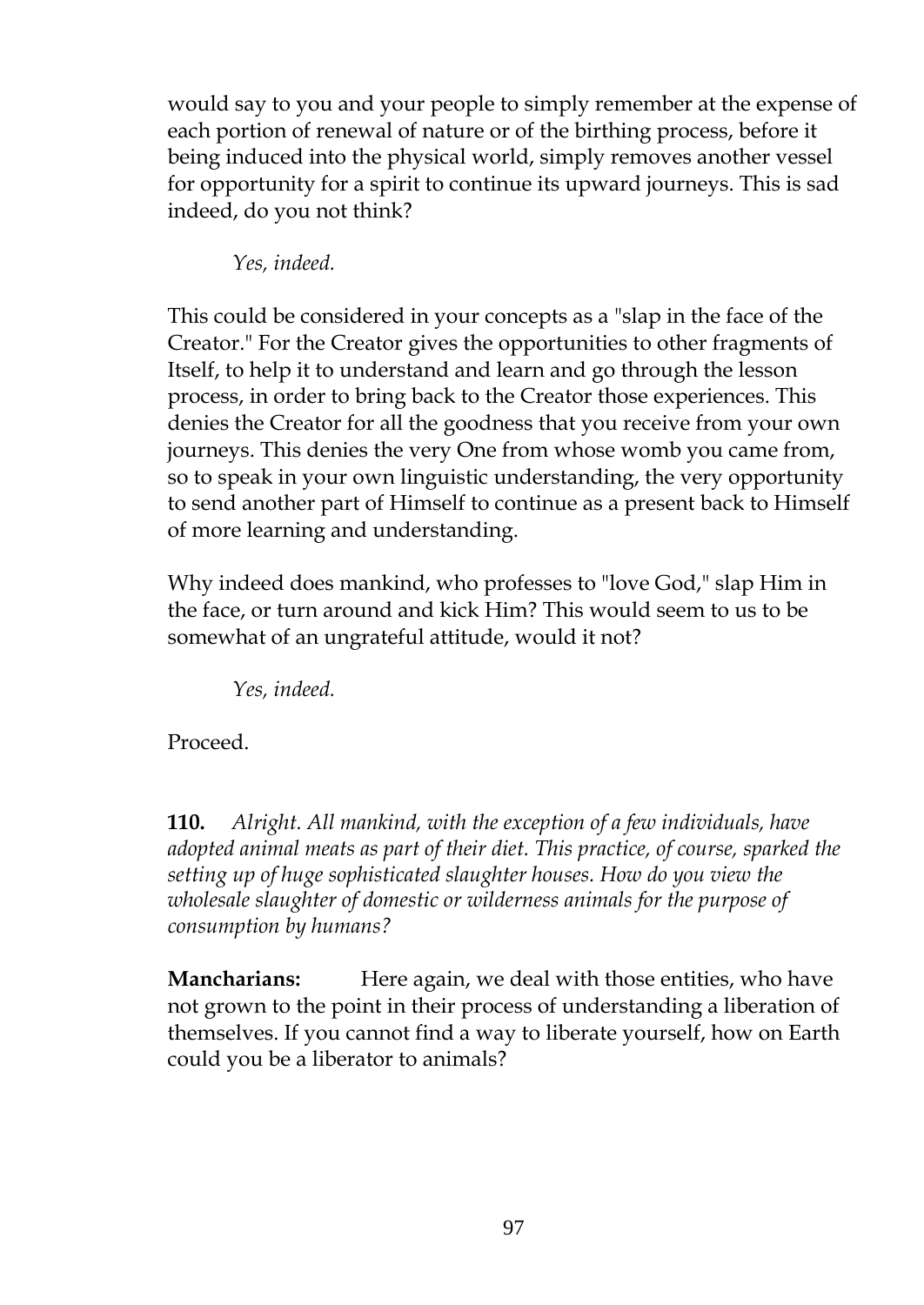**111.** *Another change of topic here. Mankind is somewhat obsessed with the need for looking "beautiful" or "handsome." Can you please explain how you view the matter of physical beauty, or ugliness for that matter?*

**Mancharians:** Here you ask for our understanding into your perspective or concept. Rather like trying to put the whole of a moonbeam into a soda bottle! Interesting... We will answer you shortly. (Pause) We seem to have neglected the question. Repetition would be advisable. Forgiveness asked.

*Okay. Mankind in general is somewhat more or less obsessed with the need for looking "beautiful" or "handsome." Physical outward looks, appearance.... you know?*

**Mancharians:** Thank you. Refreshed! Our perspective of beauty stems entirely from the soul essence of those gatherers into our consciousness. The attributes, of which we would speak, which you yet in your learning have very little understanding of, would be **love** and **clarity of purpose**, **compassion toward Oneself**. For this rubs off and fluctuates throughout the embodiment, and as the one fluctuates within the other, it provides here a duality, which is made into a wholeness of purpose.

The physical attributes are all here as One. For not One is more beautiful than the other in the essence. For the essence, you must understand here, is taken from that very inside core of the etheric body, as we have spoken to you before. The white portion inside the linings, which shine out and radiate, which perform your character status, which is the prime link to the Creation.

*Alright. I understand. So then to sum up, from your point of view, outward, physical appearance matters not. The character essence and quality of character is that which the Universe deems as "beautiful."*

**Mancharians:** Indeed, we do understand you do have a saying, "beauty lies in the eyes of the beholder." So how then, how do you yourselves recognize what is beauty? Proceed.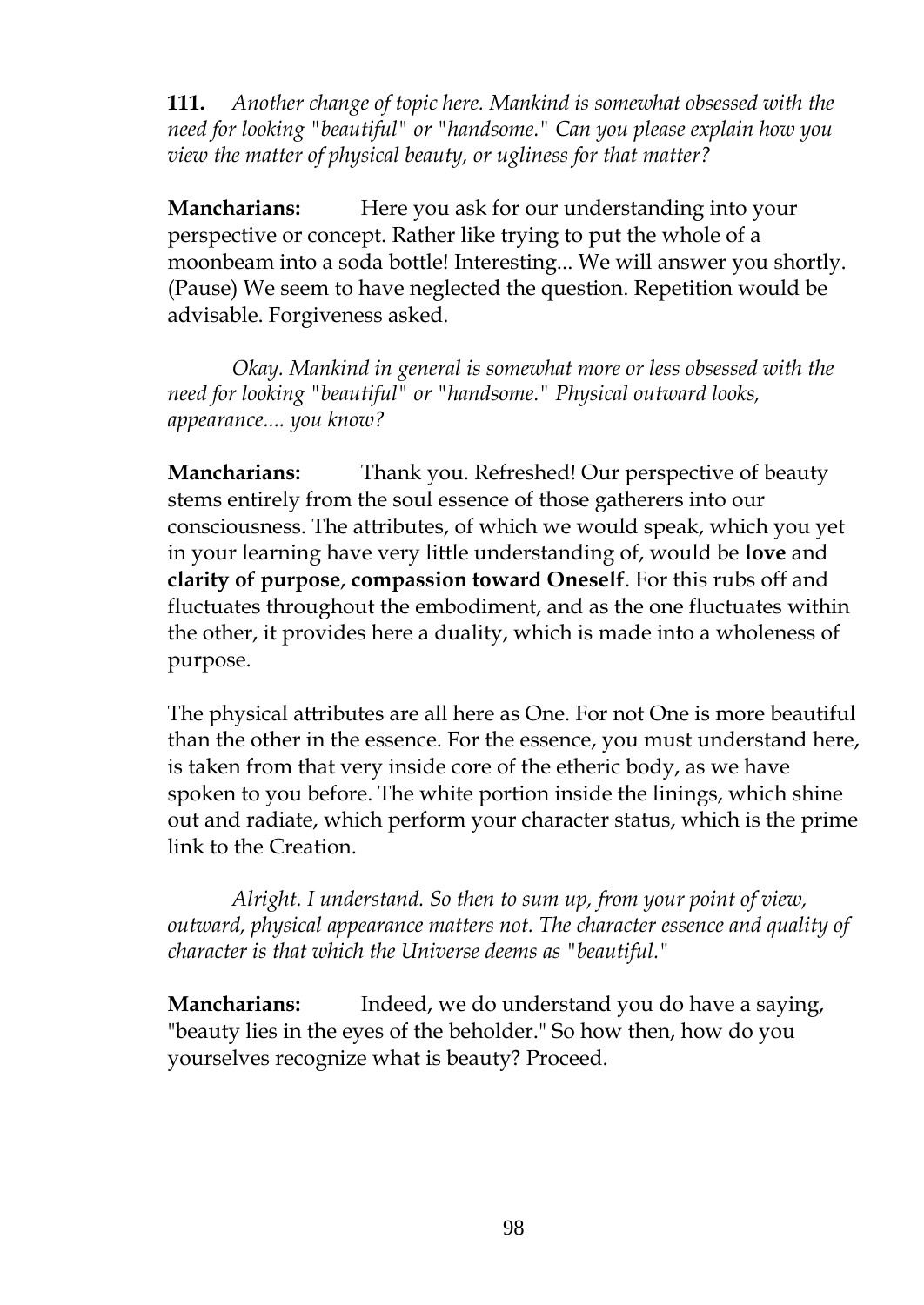**112.** *To what extent is the saying among mankind true, which goes something like this: As a man thinketh, so he is?*

**Mancharians:** As a man thinketh... And does that make him what he is? Indeed, or rather is a man the essence of what he thinks? Is he the formulation of his thought forms? Does a thought go out and then he is created, if he is himself sending out the thought? For indeed, does he have to be the thought, which does the creating, which puts back into his own perimeters that which he wishes to be and strives to be for the Oneness of purpose within himself? Are we clear on this point?

**113.** *Yes, we are. I feel greatly incensed by the fact that the controllers of this planet have not permitted technological advancement to benefit their fellow humans in order to ease their lot in life, but rather used their discoveries to ensnare their brethren into a situation of economic bondage around the power of money, or better, the lack thereof. Am I justified in my anger, or do I need to change my attitude toward those, who uncaringly herd us, the people, like sheep towards economic slaughter for their sadistic satisfaction?*

**Mancharians:** Here we have a duality or an equivalent of religion. The religion that we speak of is heresy toward the people. And what here is "religion?" Not necessarily of what you would term as "studying within the spiritual boundaries," or rather, the "limitations" of your churches, or temples, or synagogues. Whatever you have is irrelevant here. What we state here, again, by **"religion" is the concept of keeping from the people the truth.** And what is the truth but spiritual endowment from above, as we could put it. Spiritual truths brought down cannot be put hand in hand by technological practice. (Interruption).

In order to satisfactorily answer your question, then, the truth given to your scientists and to other people of their calibre, indeed, is forsaken before the ethic and continuing growth of the upward journeys of goodness and helpful consideration unto the purposes of the people. This simply signifies and states in handwriting, that **those who possess technology have not as yet grown in their spiritual stature, for it must go hand in hand, or it may get "out of hand."**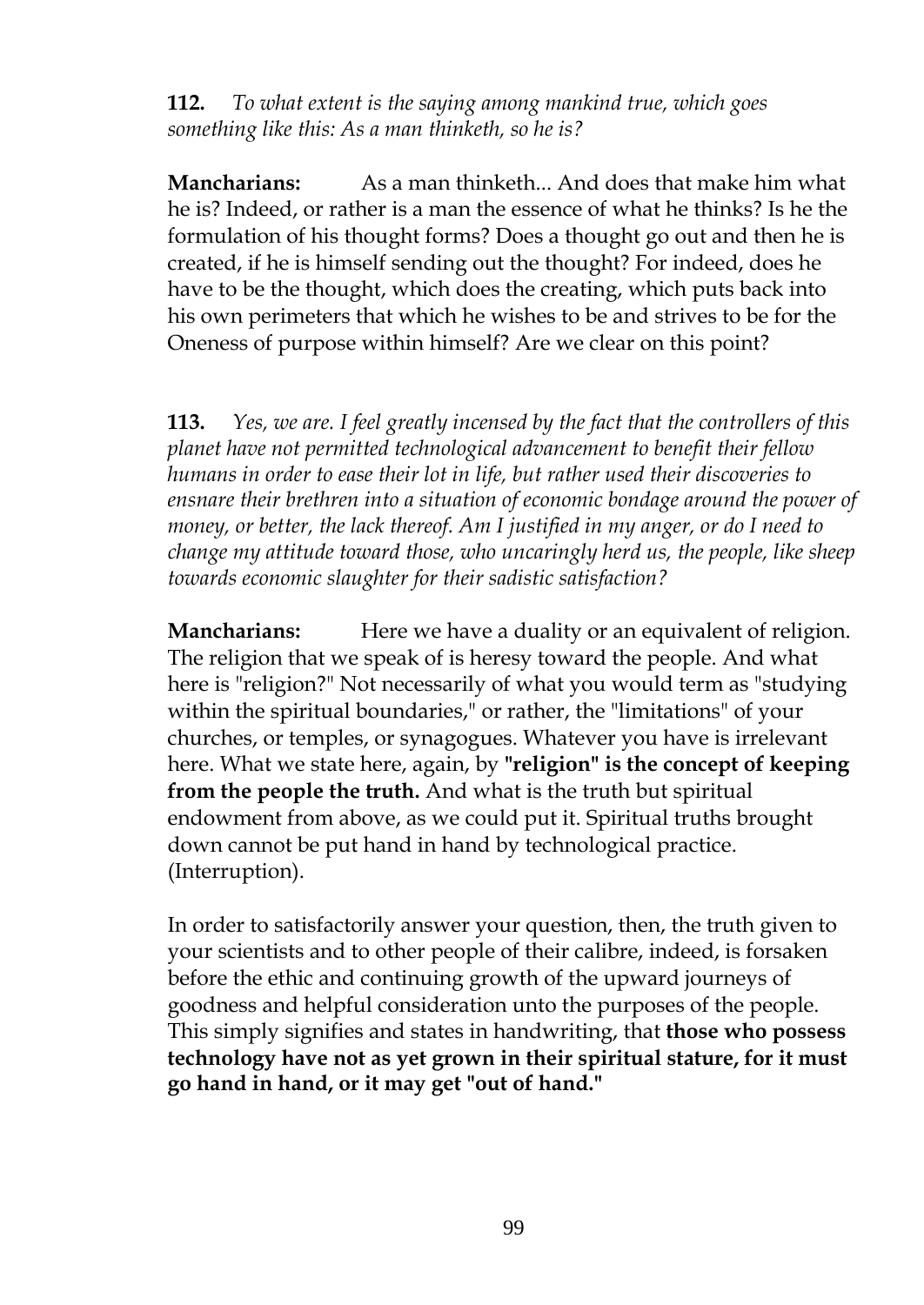**114.** *Yes. Upon arriving here in Arizona we have been amazed at the fact, that of all our contacts with people and advertisings, we have not located One individual spiritually prepared enough to wish for an Akashic Record reading of the soul. Can you please give us a description of soul preparedness or qualifications, in order for them to wish for, or to be ready of such a deep reading or discovery of soul secrets?*

**Mancharians:** Firstly here we recommend that full study of what soul entices or brings unto itself in commendations, such as the renewing of the spirit into less grave circumstances. The love for truth, of course, is a prerequisite and the putting away of self. For if you have self or ego standing in the way, you may feel that it may be upshonded, shall we say, in the face of all pure truth.

Usually, it is an essence of aggravated and introverted fear, that One may be forced to run, when One has scarcely learned to walk. Rather like putting One in the second grade in your schools, you understand? And they do not badly, so their ambitious parents and teachers try to push them a little too hard, and decide thereby to put them in grade four or five. This, of course, is a terrifying aspect to that child, would you not think?

*Yes. So its actually the low level of spiritual preparedness that keeps them away from wanting Akashic Record Readings, right?* The "low" level of preparedness we would extract from the total paragraph as there is no low level of preparedness as seen even to a "requirement" level. For a "low" level of preparedness equals "no" preparedness. Therefore let us not make it an issue.

Personal questions are always a risk, unless a risk is performed to be taken, no matter what the truth element may bring. Proceed please.

# **115.** *Thank you. How reliable are "psychic readings," which are quite extensively available today at a nominal cost?*

**Mancharians:** Here again, we're looking and working with those on their upward journeys, who have gotten in touch enough with their consciousnesses to the extent of pulling out from themselves the idealistic independence of intuition.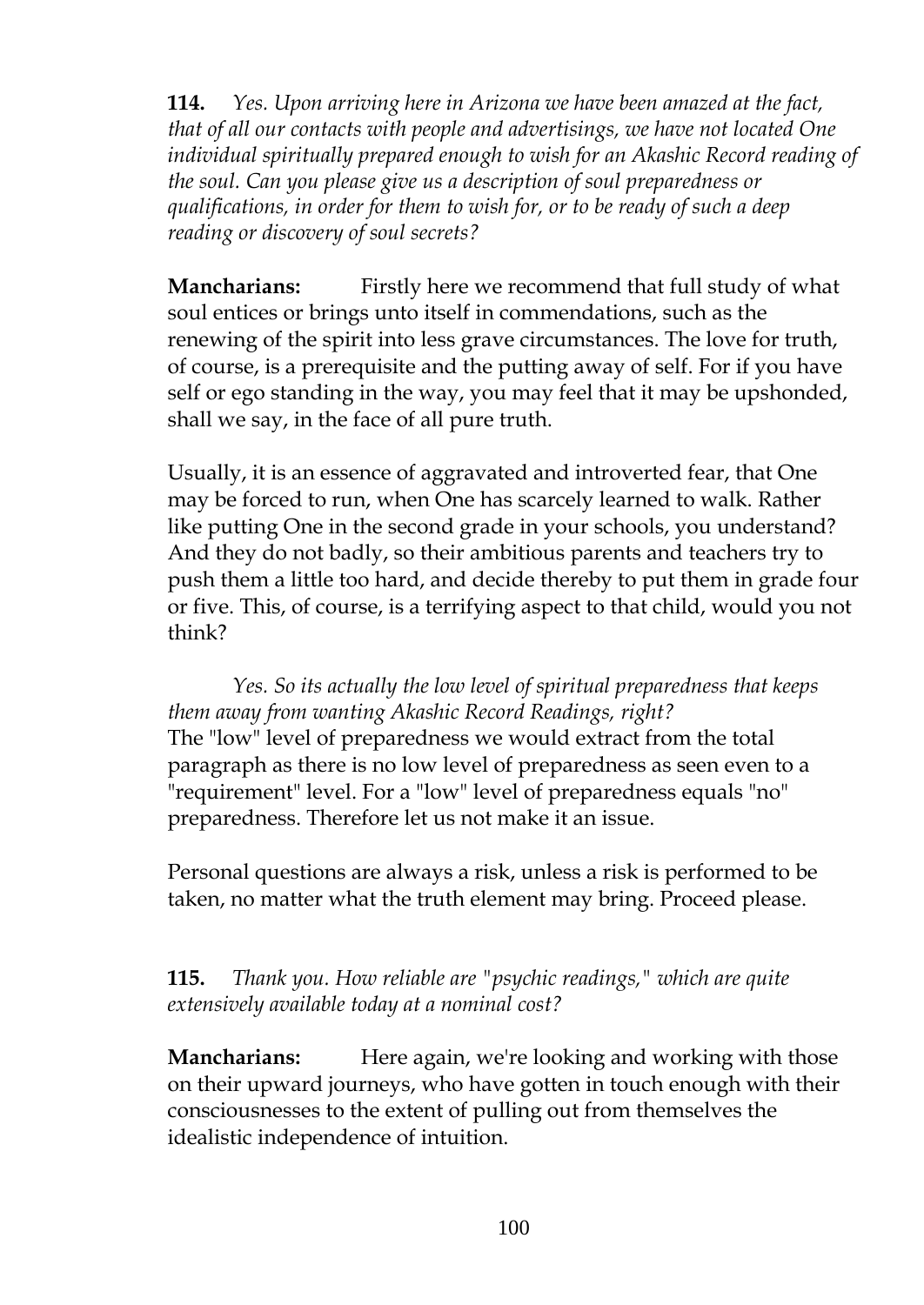Here we have intuition working at its fullest and highest commendation. And the difference here between reading and understanding and translating and deciphering "soul records," otherwise called another name by you and your people, is the simple fact that those records, which are read from the ethers or from other domain are pulled out of One's subconscious, from the DNA tract are provided liberally back to that soul for that soul's understanding to a channel or medium. Whereas with intuitional readings you have always a margin of error.

*Yes.*

Indeed. Another protraction should be included here for genuine understanding. And here we allude to the fact, that those who read their intuition or through their psychic means, simply do read the vibrations or the aura of the person for themselves, which contain the essences. You could say they read the essences of that person. And they do this even by phone. The way indeed they do this by phone is by the vibrational tone, though they can't read then the aura, they can read the vibrational tone.

**Whereas the soul readings, which are done, are read strictly from the Records, therefore providing no error for the One, who is induced at that time into the savour of the finding of truth for the soul.** Proceed.

**116.** *Thank you. Wonderful. At times we suffer the loss of a friend who has decided to depart from this plane by taking his or her life through suicide. As these spirits arrive on the other side, how are they being dealt with? What is their inheritance or better, consequence of their action? And how do you view suicide?*

**Mancharians:** How we view suicide, to begin with, is neither here nor there, for again this reigns within the domain or realm of that individual consciousness. **When the individual consciousness goes back into the "astral plane" or the "diva chan," hereby referred to as the dimensions or place of inhabitations of the angels, that soul then does face himself with the help of hierarchy or rather, evolved personalities, in order to see exactly the negative and the positive qualities, the lessons which had been learned and those which would seemingly prove too difficult at that time on the journey.** Perhaps that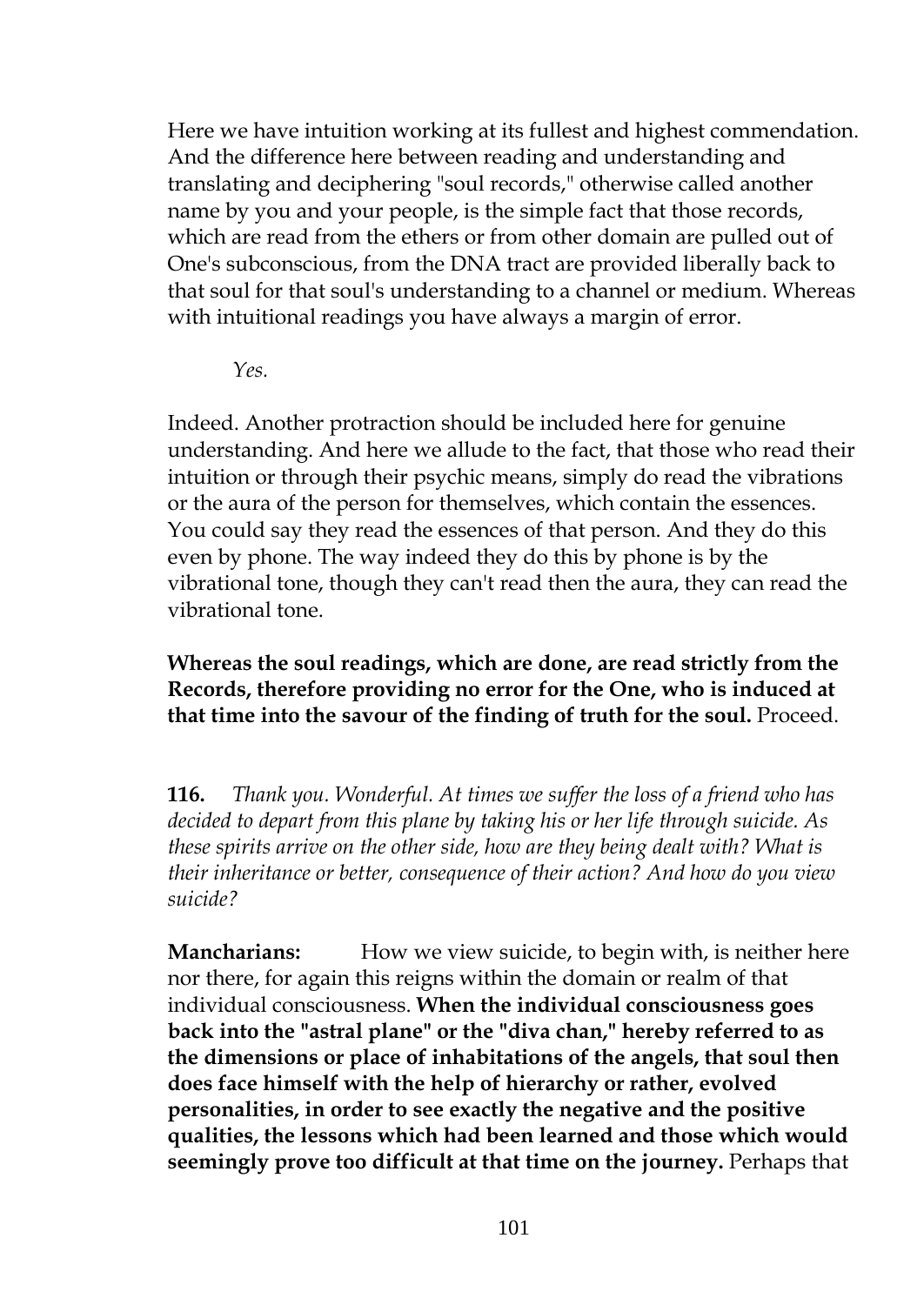individual took a side road off of the straight and narrow, as you would put it, and got rather caught in the thicks and the thorns of the bushes, much as a wild animal in a trap, therefore unable to pull itself free. It might bite its leg off. So it is with individuals "biting" or "cutting the life cord" from itself.

*I suppose the issue then is being brought before the Karmic Board, just like with any other human being arriving there. Am I correct?*

**Mancharians:** This is correct, but you must remember the Karmic Board is not a board of judging. It is a board of redeeming the goodness and the good qualities as well as the negative, and how the individual can work with them from there. Advice is given for that individual, and perhaps the individual may choose for a short stay, for a short redemption place of for a peace for the soul, or choose to go to a school of "greater learning," to better help the individual upon its returning into the Earth plane through the birthing process again, to conduct and have a retry at its efforts.

It is important, we feel, to elaborate just one more time, that the difference between our category of understanding of your dictionary words such as "judgment" and "condemnation," there are neither here, neither, what you would call the "Karmic Board" or "Successors" judge or condemn an entity within its growth or process of upward journey. We're here to "lend a hand," so to speak, and to help that entity to recognize its strengths as well as its weaknesses, much as you would do to a child in your schools. If the child was strong in the counting process and weak in the linguistic banks, would you judge and prosecute and condemn that child? Or would you rather hire a tutor and give the child another chance, and another, until that child is brought up to standards of its own choosing and working at until it had "pulled its socks up," so to speak? And then wouldn't you be so proud?

*Indeed!*

Proceed.

*That indeed is a loving way of dealing with entities!*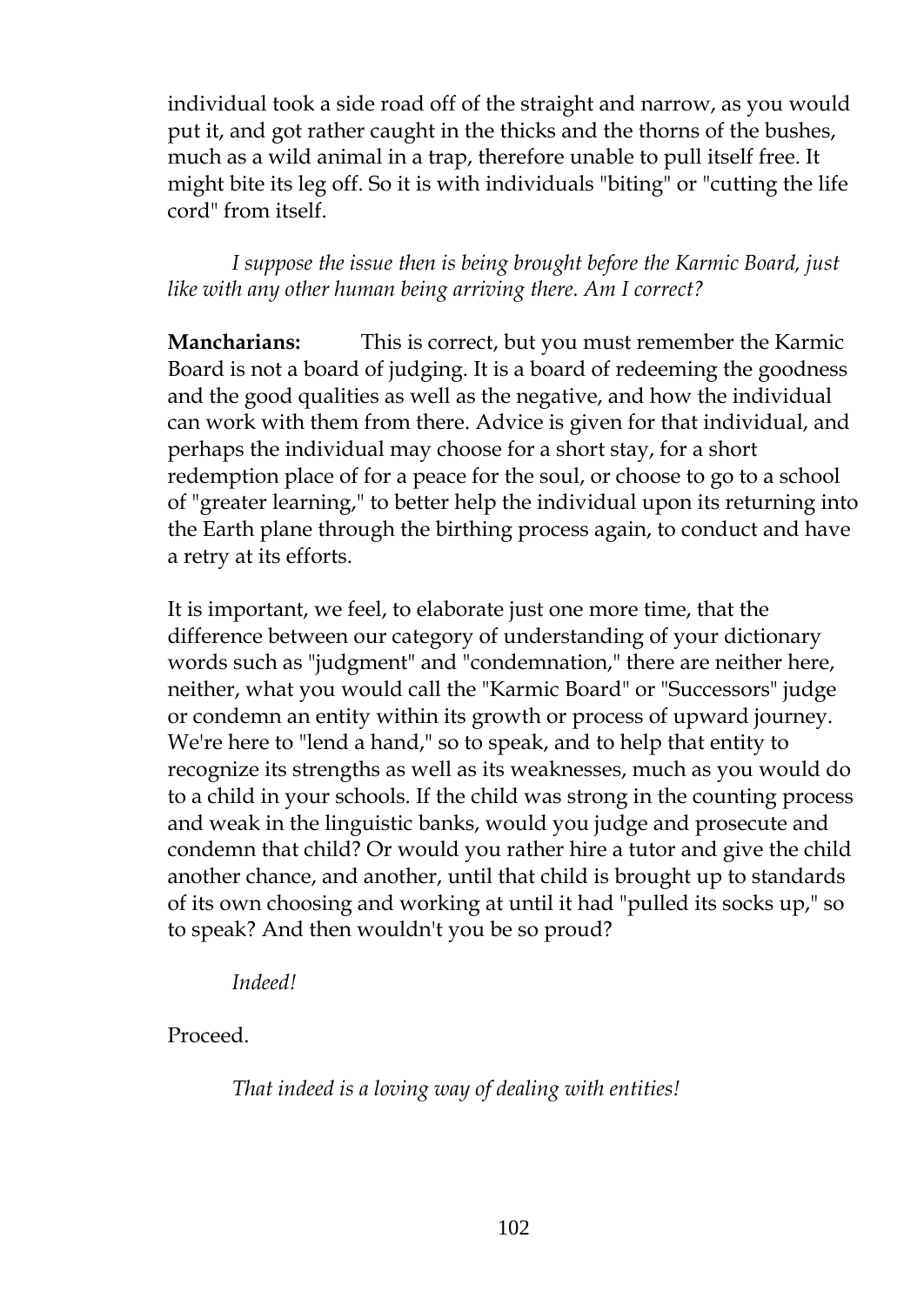**117.** *Siamese Twins are being viewed by humanity with great pity, and extreme efforts are being made to surgically separate the two babies at great risk of loosing them both. Yet we have information at our disposal, which lists their extreme selfishness and lack of willingness to share during earlier incarnations as the reason for their forced union together, and they are thus given the opportunity to learn the lessons of "sharing." What is the truth about Siamese Twins?*

**Mancharians:** This, of course, is an extreme case. This is conducted specifically for the purpose of the joining efforts in physical, emotional, and spiritual growth together. For those who have exceedingly misrepresented nearly every category within themselves, sometimes need a "helping hand" through life in an effort to strengthen themselves, you see.

For this purpose there will be two, who have been requested by majority vote of instructional purposes of the "Karmic Board," as you deem them to be in your name form, merely a strong suggestion, which is equipped with much love and compassion and understanding of the highest essence in order to help these "duplicates."

Many times these duplicates are the duality of themselves, the male and the female, whether they perform as two males joined together, or two females, or One or the other. That, of course, is irrelevant. This is necessary, in fact, for the instruction of letting them see themselves, and coming face to face with themselves in every aspect, in order to try and elevate themselves and pull them up by the "bootstraps," so to speak, so they're not left so far behind, where they begin to deteriorate and go on the backward journey, which is not always the most profitable for soul structure on an upward journey.

*Well, thank you for shedding light on that subject.*

Proceed please.

**118.** *Alright. We have already mentioned the Karmic Board on several occasions. Can you please tell us the purpose of the Karmic Board and how it functions?*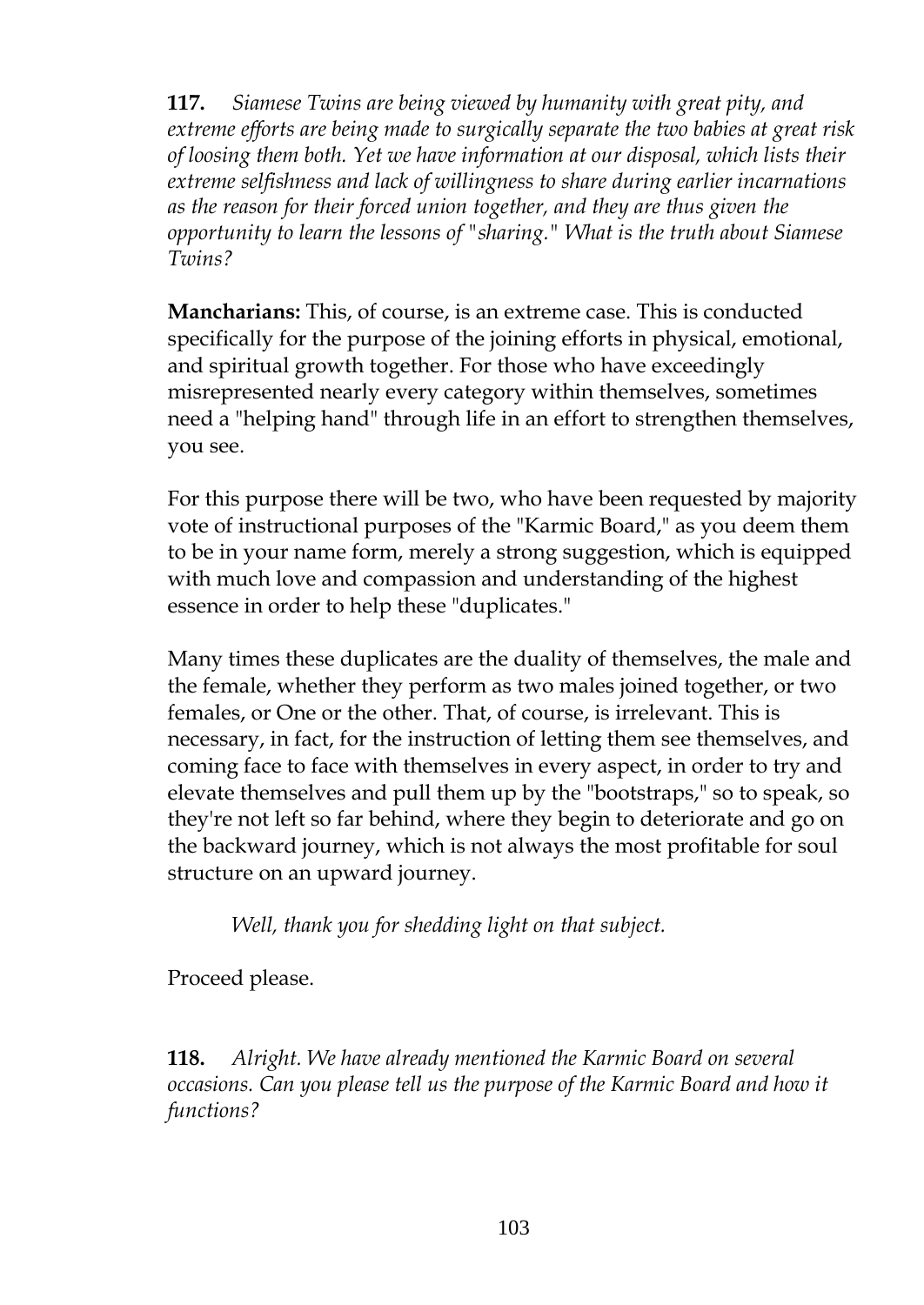**Mancharians:** As we have already stated, and for the second time, the Karmic Board is simply a group structure of those who have attained a higher essence in their upward journeys, who have already fulfilled requirements unto themselves, and therefore have the wisdom, and the compassion, and the understanding. Though not liberated as to be words as found in your dictionaries. These Karmic "members" or "soul structures," as you would perceive them to be, simply help the individuals coming back up through the astral plane, that face themselves once again in the deva chan, with their, as you would call them again, peers. Though they are not "peers," are they? Because all are One and all are respected as the same, no One higher and no One lower, except in the status.

And here they are set about to help that entity recognize itself and to deal with all of the positive as well as the negative attributes. To possibly offer suggestions and recommendations, and strongly heavily advise in some situations, such as, if One needs further study in spiritual concepts, though we do detest to use that word. For their understandings, perhaps they need to go into the Library to review their own Records, for at this level, of course, and vibration, they are permitted. After all, they did write the Records, did they not?

*Yes, indeed.*

Have we answered the question sufficiently for you this time?

**119.** *Yes, thank you. Much appreciated. In what manner are we best to view the abyss? What is it and how does it work?*

**Mancharians:** The abyss is simply the ulterior or diverse portion of your personality or characteristic, for lack of better words. And indeed we wish at times we could find better words. But here again, as you face your upper and your positive side of your consciousness, so do you then reach a point, where you must face the negative before you really can go up into the next standard. For you see, and here you must understand and relay this to your people, for it is an important point for us to tell you this: that as you progress from level to level, or rather, multidimensional, as you go from one dimension to another, if you have not faced your "abyss," or your negative side, or your "demons," the duality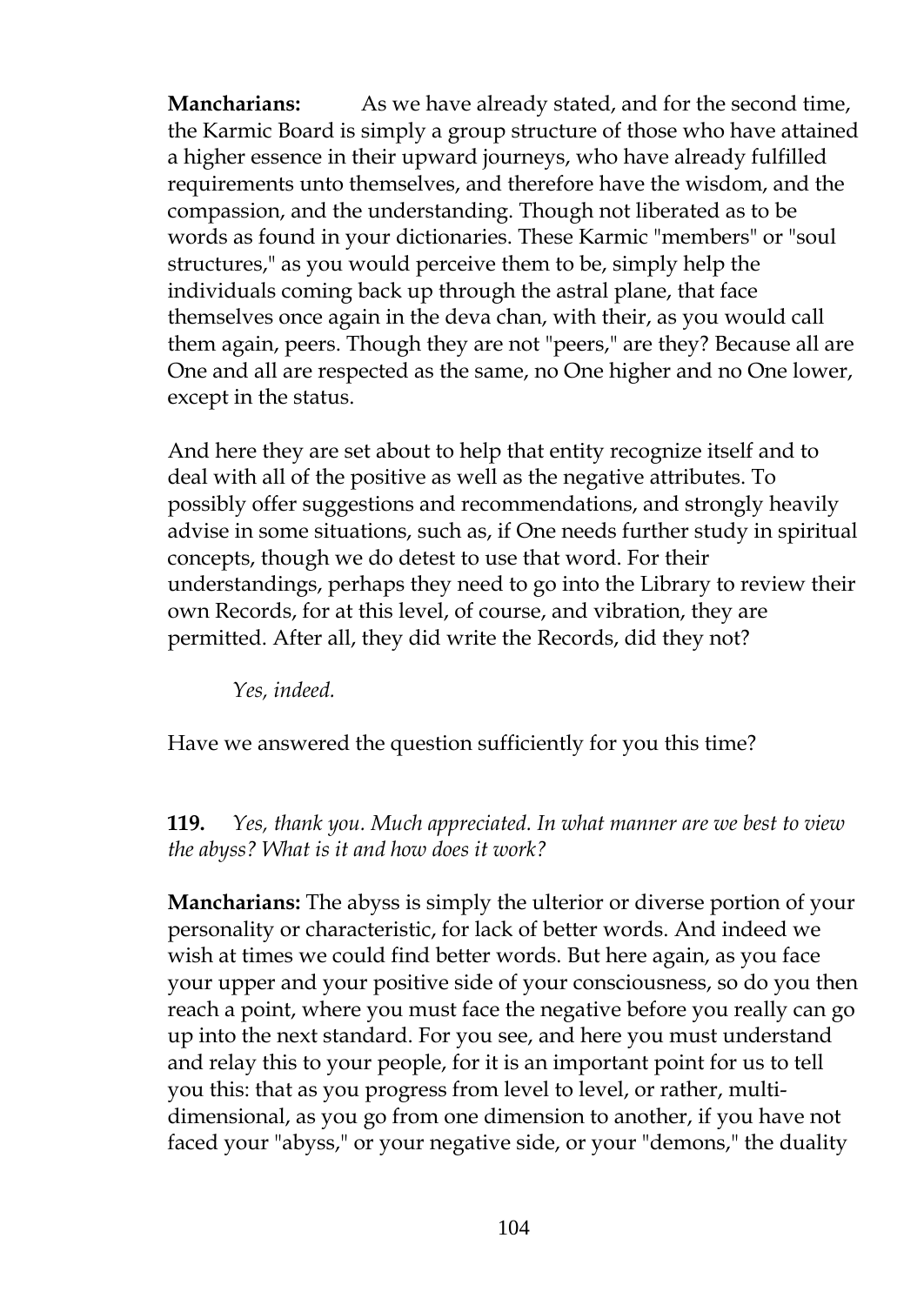here again states to you that you must face the "demons" in order to conquer them. If you have not done this on a lower vibrational frequency then how could you do it on a higher? In an effort to put that part of your personality or that portion of your essence into its respective place so it offsets a balance, offsets being yin-yang, offsets being chaos versus much controversy, we would put between the negative and the positive side, don't you think?

*So then is the conquering of the abyss synonymous with overcoming evil in this life and being basically a good person, or does it go deeper into a real experience of conquering it as a one time event in a person's life?*

**Mancharians:** Here we feel again, we are not making ourselves clear. We are not dealing with "evil." We are dealing with the negative portion or side of each individual's personality or essence.

*Alright. So if we overcome that in this physicalness, we have overcome our abyss. Am I correct?*

Indeed. Here again you must understand what "overcoming" is. What is "overcoming" is simply to put that standard into perspective, of which you wish to reside. Do you wish to reside in the positive of your nature and essence or rather do you succumb or wish to reside with the chaotic side taking over?

You need to form a balance here. And here we say again: each individual faces its abyss in order to test itself. In order to extract from its own personality which would be the stronger. In order for a balance to be created equal, order must be in place. The chaos will be strong. The goodness on the other side will remain strong, therefore keeping the chaos on its own side of the fence, so to speak. And here we have a perfect balance. We have a fifty-fifty. Not a sixty "good" and perhaps a forty, as you would call it, "evil."

### **120.** *Thank you. Are we to concern ourselves with arch demons?*

**Mancharians:** In order to fully answer this question, we must refer now to exactly what your concept of arch demon is. Please relate in specified instruction please.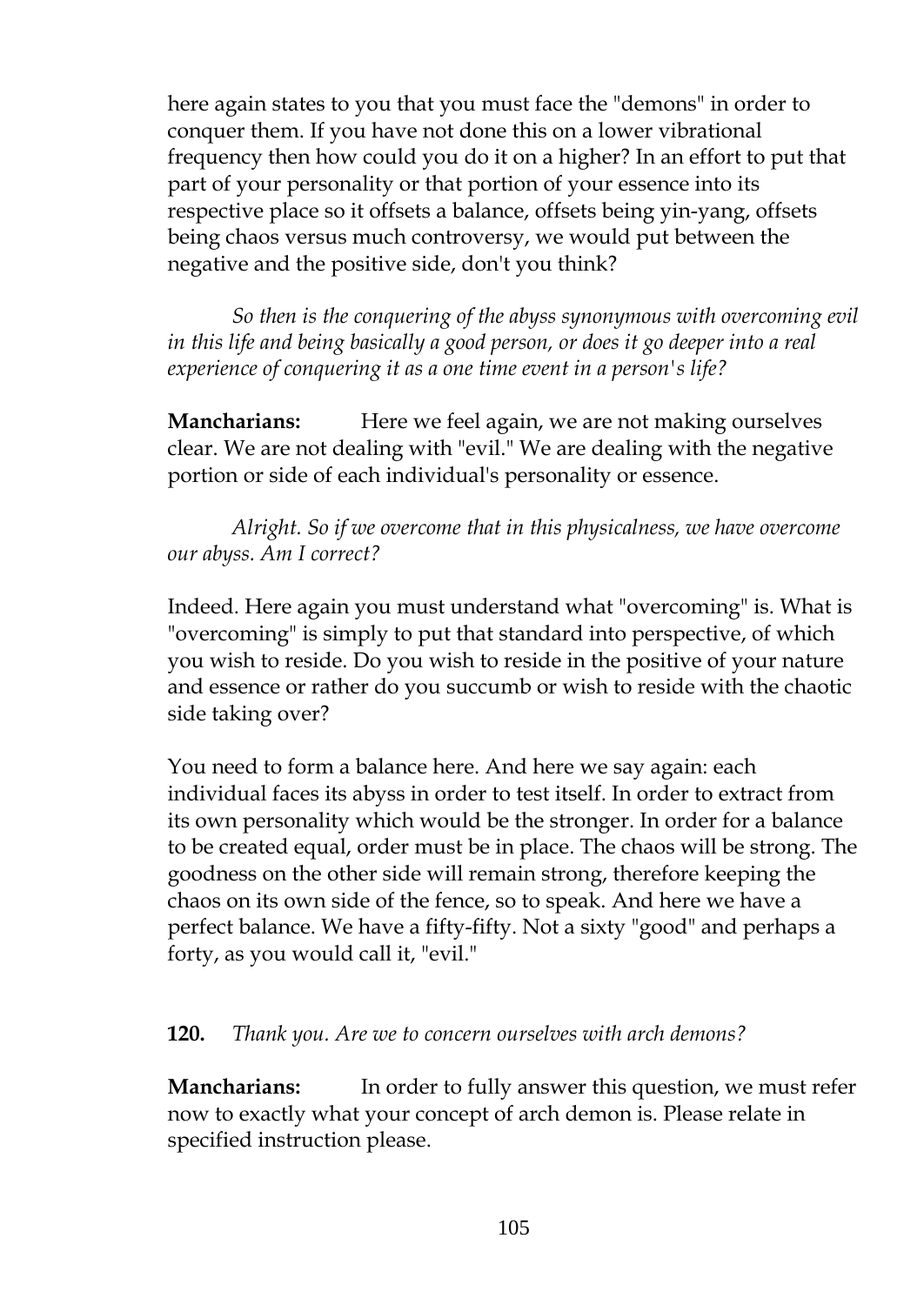*The medium here has been on one or two occasions during her life severely attacked by a very powerful demon spirit, who was out to take her life. Now, that was a very frightful experience for her, and it took enormous mind energy to throw that spirit off lest she be killed. These spirits seem to be the "leaders" of all the demonic forces in the world. Are we to concern ourselves with their presence or not?*

**Mancharians:** We would suggest to you, that with this was rather an unusual case. It does occur, but very infrequently. This would prove to be from the statistics of what you would perceive as your "superiors," that compound group of entities, who form the source structure in keeping the truth to an element of their desire, where truth should be funneled through many faucets.

But here relating to this One, it was many faucets flowing through the One, the medium or the channel, as you deemed this entity to have performed. Indeed, the consensus on the whole would be to progress at your own rate. To not perform any worry or fear, but keep yourselves in the light and indeed within that circle of infinity, within the white light of the triangle. The triangle, of course, symbolizing the Higher Self. This is your protection, and you are quite safe, we would say.

**121.** *Thank you. I personally have always deemed substance addiction as a demonic imposition of an evil spirit upon the body of a human being, tormenting it through uncontrollable cravings. If this viewpoint is wrong, then would you please elaborate and offer some counsel to such victims?*

**Mancharians:** Here again we have the statistics of "victims versus volunteers," do we not? And who does make themself a victim but a volunteer? You must realize there are no victims in this reference, for all have dutifully agreed within themselves as to exactly what will be performed.

As for these "substances," that do by fact come from Mother Earth, but somewhat in a chaotic state performed by man, for his mixing of the chemicals with those compounds, which perhaps would be better left alone. But here again in order to answer your question, we would simply state: a matter of progression of those souls or those individuals,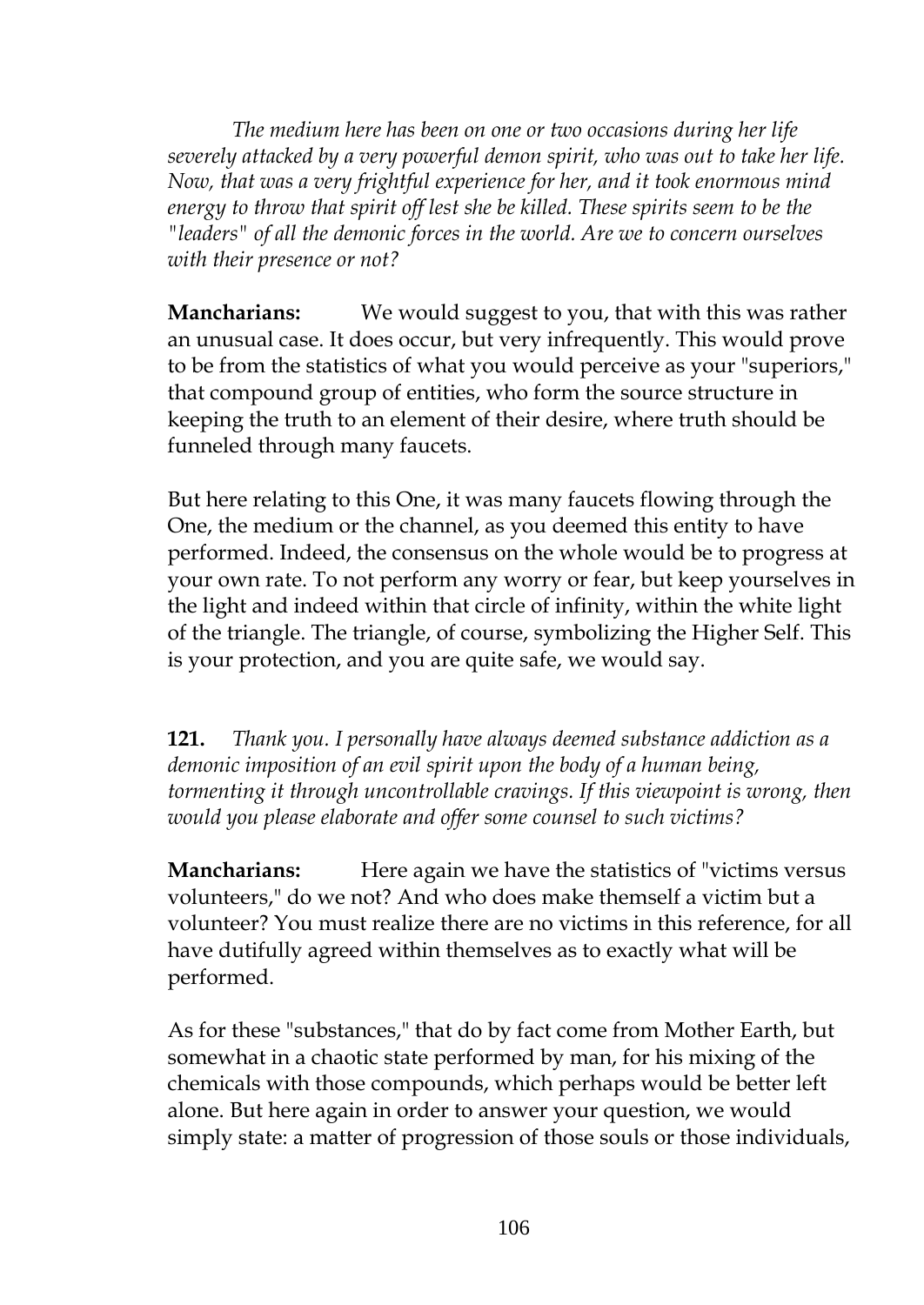who so do perform upon themselves.

But to put the mind or the consciousness upon the upheaval of what is right to put in the body, and what is wrong to put in the body, we would simply ask, that man keep his mind in satisfied state and with all intention, whether it be good, whether it be evil. And here we do distaste with this word, or rather, prove it to be negative, let us redeem ourselves by using your words, "positive" and "negative" here. And dutifully as we would state to you and your people: what comes out of the mouth from the bare essence of the glowing white light within each individual, is that not perhaps more endowing and entitlement to the process of growth, whether it be in the upward or whether it be in the downward categories, than what meat One eats, or what One may drink, or what One may inhale?

*Thank you. I do however perceive that many souls sincerely wish to be free from the bondage of those cravings after having gone through periods of bondings either to alcohol or other substances.*

**Mancharians:** Indeed, and here again we say to you: how can you express and experience the "freedom," when you have not had the limitations? Do you understand in your concept the word "limitations?" How can One prove to feel and know and experience the possibility or the action of the essence of being "free," unless at one time One has been bound or imprisoned in any way?

*Do you have a suggestion or advice to give to those people who have a great desire to be free? Is there something that they can do that will set them free?*

**Mancharians:** Indeed. Here we have the progression of souls, and once that experience is satisfactorily proven to be fulfilled as having the knowing and the full understanding of itself, then will the entity shed it off, such as a snake sheds its outer skin when still in immature form, so to speak, before growing to full adulthood.

Remember here, we speak of experiences as being negative or positive, but not as good or evil, because here the experiences need to be made, need to be fulfilled in every effort. For how can you prove one "good" and one "bad"? If you don't know what the "bad" is like, how do you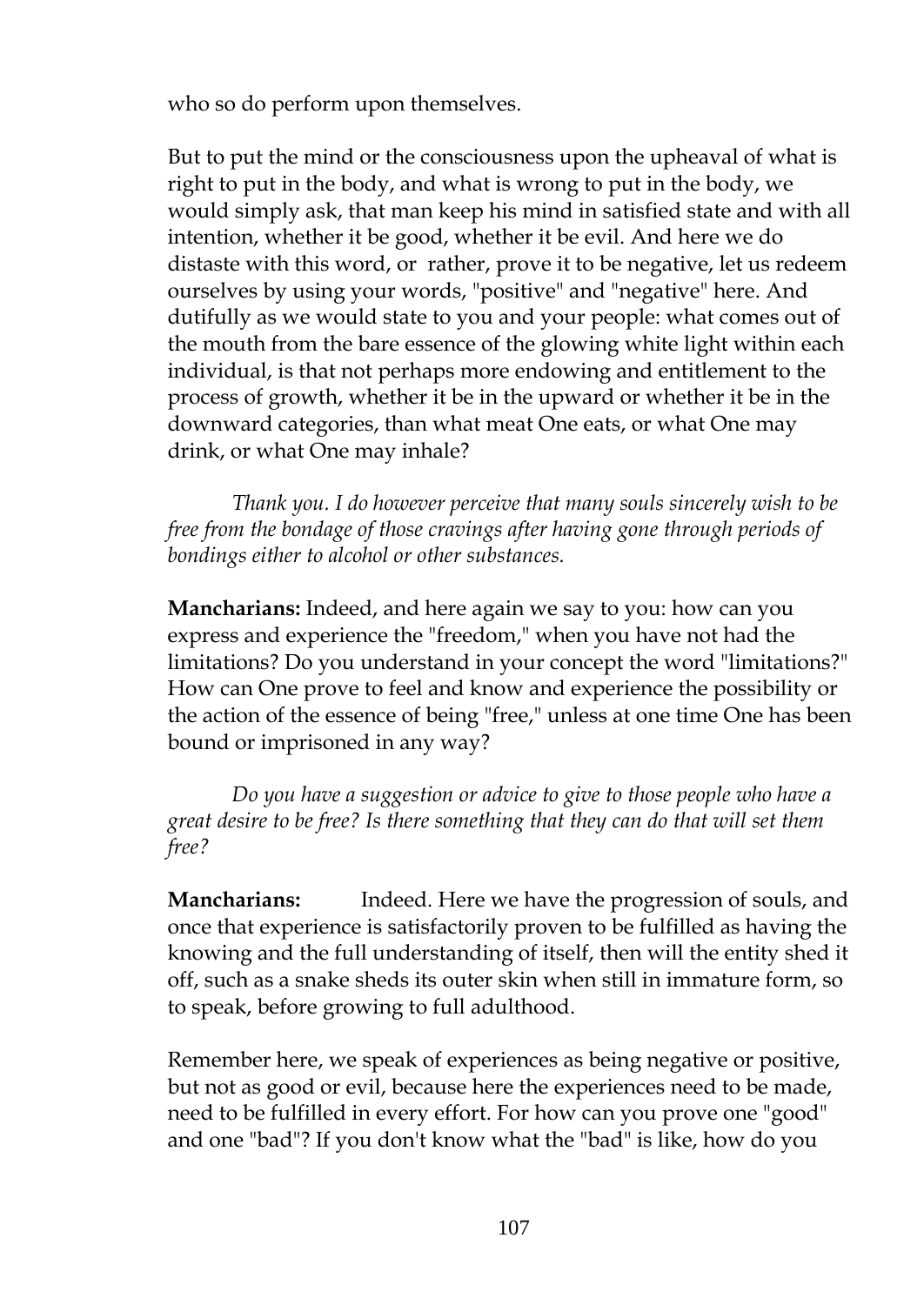know what the "good" is like?

*Yes, indeed.*

And this too, can be looked at as vice versa, because this is a perfect duality.

*Alright. We do have many more questions, at least ten to fifteen, which we like to present to you possibly two days from now. I do not however wish to overtax the medium, and therefore prefer to close the session.*

**Mancharians:** Indeed. As we have seen of sufficient proof, though the spirit is willing, many times the flesh is weak. And this was portrayed most beautifully in your Bible, though misconceptions of its meaning where lacking in understanding. Indeed. Good night.

*Good night, and thank you.*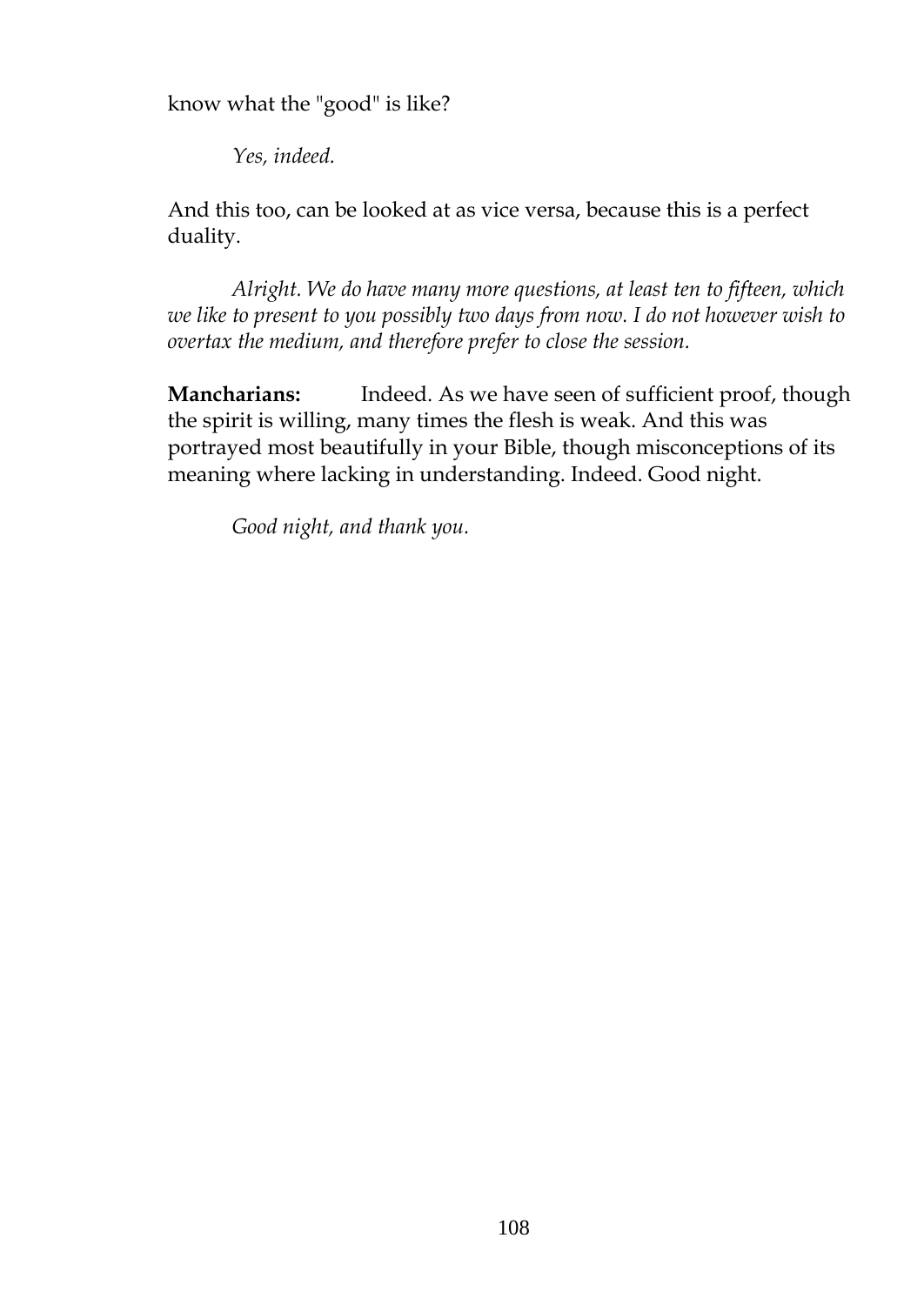# **S E S S I O N E I G H T**

Saturday, 20 May 1995, 6:15 pm

**Mancharians:** Greetings.

*Greetings. Are you coming in Christ consciousness and in the spirit of Oneness with the universal mind of the Creation?*

**Mancharians:** Indeed. We are of the Oneness of the whole of the Creator. We are an embodiment of the christed nature, as you know it to  $he$ 

*Thank you for this identification. We are much gratified to have you with us again. We have more questions for you, and therefore we will proceed without further delay.*

**122.** *Human emotions run high in the arena of "sexual preference." What ought to be the proper attitude toward the practice of homosexuality or lesbianism?*

**Mancharians:** Here we would depict this as being ultra contrary, due to all ethics of standard of universal appeal. And here we do caution people, who have sojourned and equipped themselves within these lifestyles, that the main function here is to procreate. In order to procreate, of course, you do need in a physical sense here both man as well as woman.

*Brain defunct?*

Defunct! Very controversial word to the description of such ultra lifestyles. Here we would simply say to you and your people, that all arbitrariness, and here again we caution with extraordinary possibilities, we could strictly recommend here, that there would indeed be no controversies of this sort.

Should the arrows on both sides, and here again we speak of the male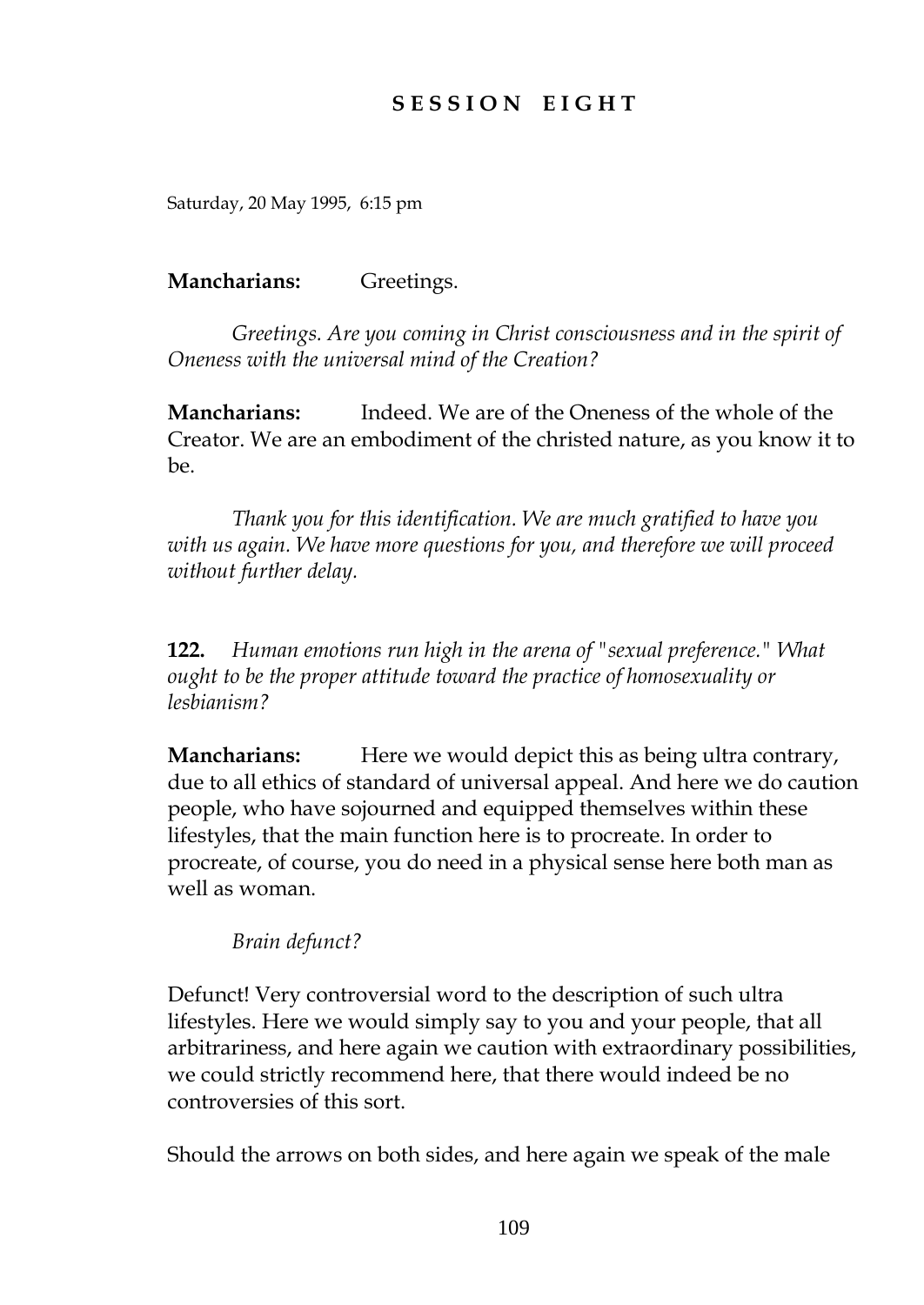and the female aberrations as being united in Oneness for the purpose of procreation, when you find One's mind of a male, or One mind of a female is attracted to itself in that way, we would simply allude to say, that they indeed are searching for their "other half." And here they believe their "other half" may be of the same sexes. And this is contrary to the Law of God, as you would speak it, and as you would know the Creator by your standards of limited thinking at this time.

*Is there anything society or the person itself can do to cast off such disorder?*

**Mancharians:** Disorder. Very peculiar, but indeed applicable, for it is a dysfunctioning of the mainstream of understanding. And here we say, those entities on such route must find themselves equipped within their own soul structure to find indeed a preliminary source or alternative method of procreation, rather than with One who cannot procreate with them. Is this not so?

**123.** *Indeed. Thank you. Can One differentiate between a "young" or an "old" spirit as they incarnate upon this plane? And if so, what are their features or characteristics of being either "old" or "young?"*

**Mancharians:** This here again we find to be an adequate question to perform and pronounce before your people, indeed. Congratulations! The essence of an entity, which is rather more "matured," if we could use that word, as such as an old wine with the casing being old, but here again, the wine being new in the casing. And as the souls, or these particularly evolved souls, have passed through into the higher consciousnesses, and linked up with their Higher Selves, which indeed is the linkup of the One Source of the Universe or into the Universal Mind, Oneness and Wholeness, so does it bring Wholeness of themselves, such as making the casket where the skin around the wine into a new flavour, in order that it may hold the new wine for the essence of which we have already spoken of, that bright and great and radiant white light within each species of personality.

Here we speak of whether or not nationalities or races exist. But however, here we do say to you and your people that a mature soul, rather One more highly advanced than an immature One, is simply One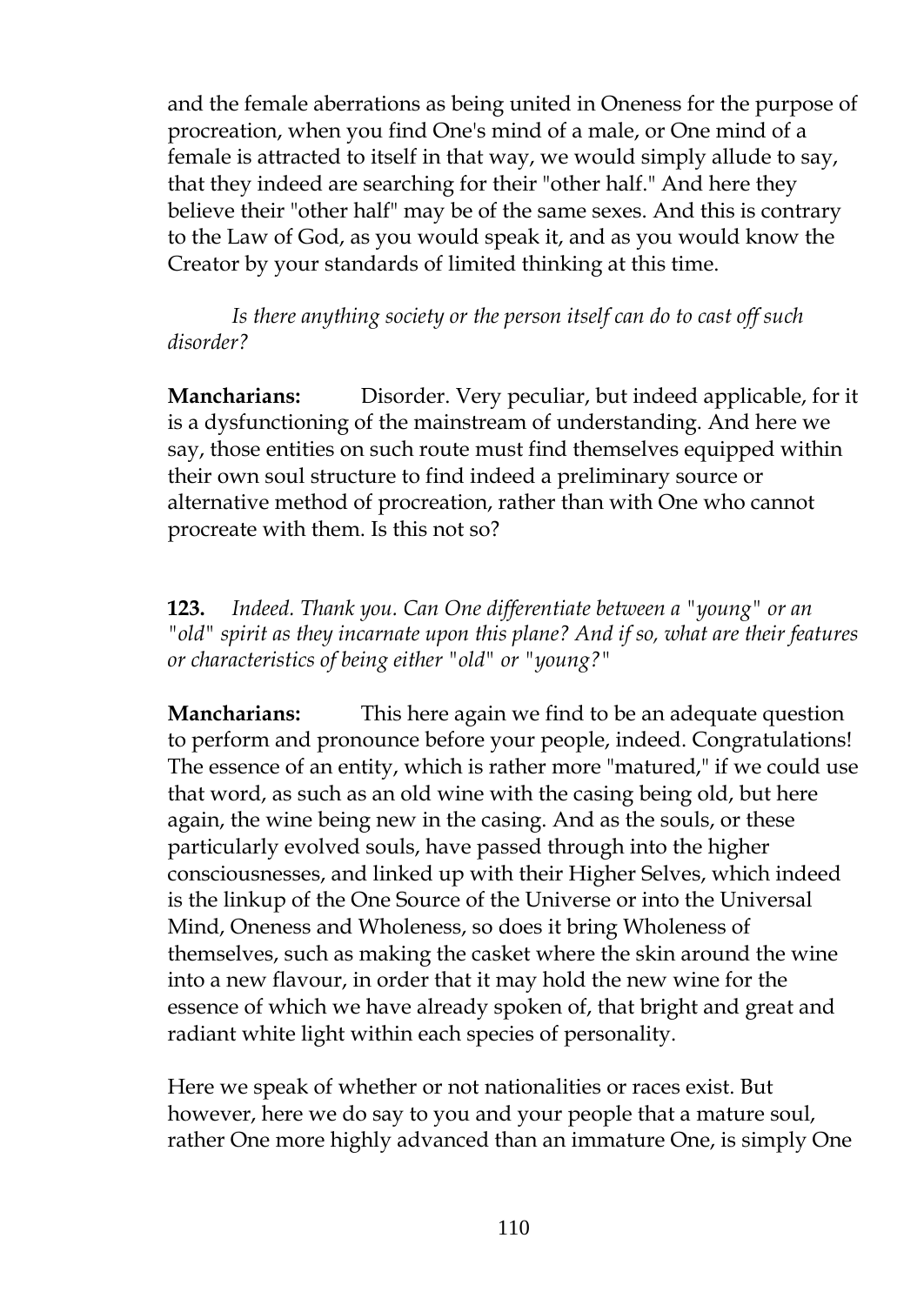who has performed many existences in the past and in the present and future even, as we have alluded to, in past sessions. Are we right here?

*Yes, correct.*

And so we would say to you also that those, who have not anticipated such correction by not having sojourned to the extent of fulfilling all the lessons in this dimension, are indeed the less evolved and the "younger" of the species at this time.

In order to categorize of which endowments are within the "new" and the "old," or the "young" and the "old," however you would picture it is fine with us, but you will find specific encumbrances put on the "mature" soul, or the more highly evolved, by way of greater testing.

And how in greater testing indeed do they respond to friction? Does it light them on fire? Or does it institute making the flintlock not work as it should? And here we see and have neutralizing cause. Can they indeed neutralize? You will find on the other hand, that those of the "younger" essences or experiences or lesser journeyings to this point, seem to light on fire such as pouring kerosene over parched paper and setting a match to it! There seems to be no neutralization there, for it explodes immediately, does it not?

Also for the benefit of understanding of you and your people, both, we would surmise and in conclusion here, advise each One not to put the amount of restrictions on the younger, for the benefit of lessons is to have a qualified set of testing. In other words here, we are explaining to you, that each individual will not test himself further than he can endure, whereas the highly evolved Self will make his testing to his limits. But here again, we say to you, without breaking his ultimate goal, without giving him or herself more than they could possibly handle. But yet here, these entities will indeed stretch to the limit.

*Thank you. Can we recognize either group by virtue of presence or absence of a temper tantrum attitude?*

**Mancharians:** Only here on the surface. But this would, if you would study hard, you would find this tendency has a cause, and here it goes much deeper. But there are those on the outside as well, who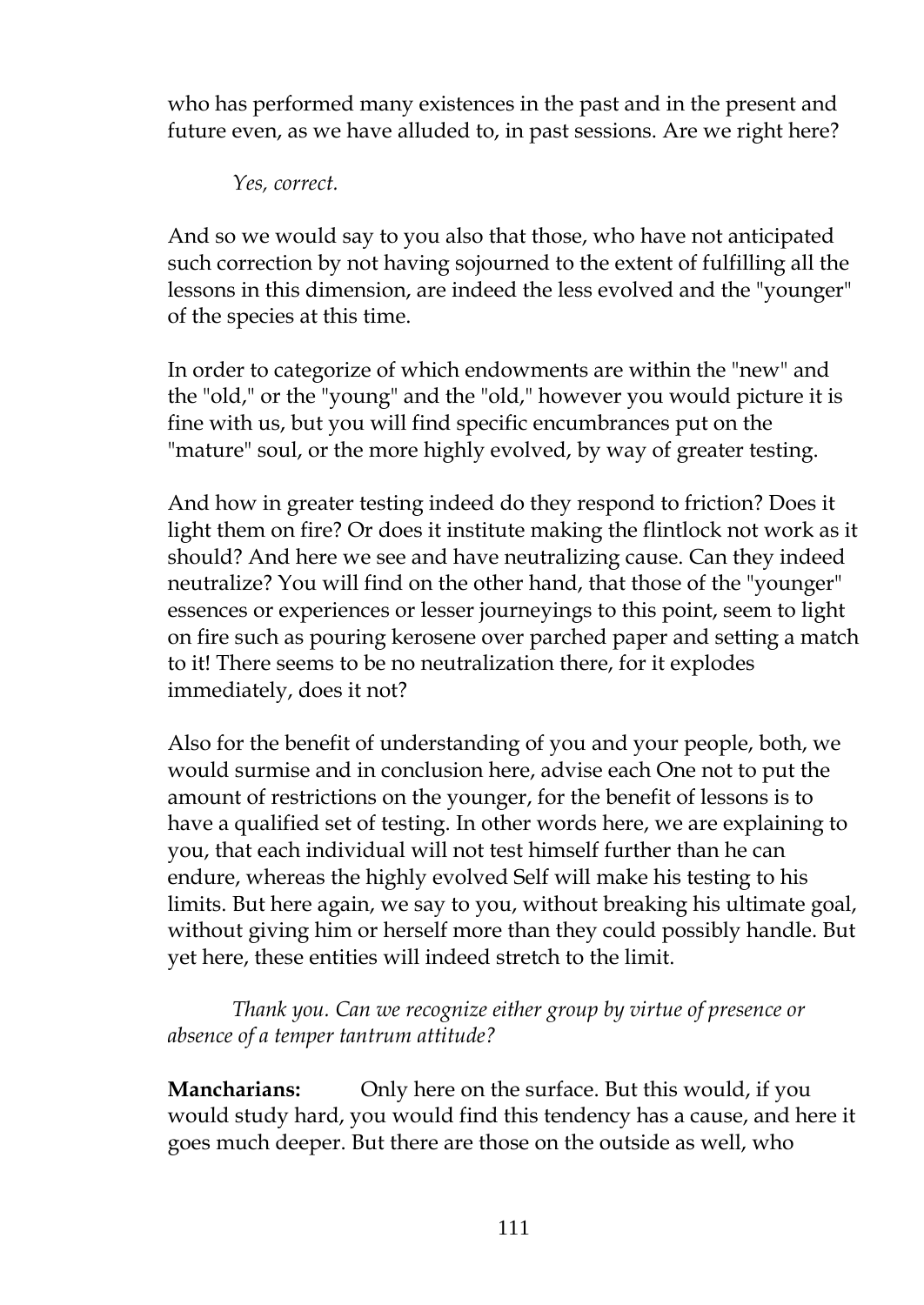portray friendliness and kindness and love toward a man, but most of you cannot see the inner person.

**124.** *Right. Thank you. In dealing with the emotion of anger, can you please explain to us at what point righteous indignation becomes the destructive force of anger?*

**Mancharians:** Indeed. Categorized as "rage," and here you have rage as you would, a madman. This is somewhat in a different category than anger. Anger is simply an outward expression of "holy frustration" at times. And rage on the other hand is anger, which is within noncontrollable barriers. If one could be defined defunct more than the other, we would indeed qualify "rage" that unwitting expression of complete and total explosive quality without any reins in which to hold the horse back.

Its full contribution here to mankind is much akin and related to that individual for instance, who has just taken a glass of cocaine, could we say, before he went out to fix his gun. Proceed.

**125.** *Thank you. A man's tongue, when inflamed by the fires of hell, can become an extremely destructive force for, both, soul and body, as well as being ruinous to life. Do you have any advice for people, who are desirous to bring this most obnoxious organ under control?*

**Mancharians:** Indeed. Cut it off! It is like any other suggestion here of inner contempt for the soul's Self in general, for if that soul has no love for himself, how indeed can he love anyone else?

*You sure have a way to take this one down to a simple denominator!*

**126.** *The influence of religious doctrine is very powerful and can create tremendous hangups in people by way of the imposition of feelings of guilt in cases where certain precepts of doctrine are not obeyed. The result is a sense of condemnation. With this in mind, how are we to view the use of contraceptive devices for the purpose of controlling the size of our families?*

**Mancharians:** Ah, the defunct society! Here again we would like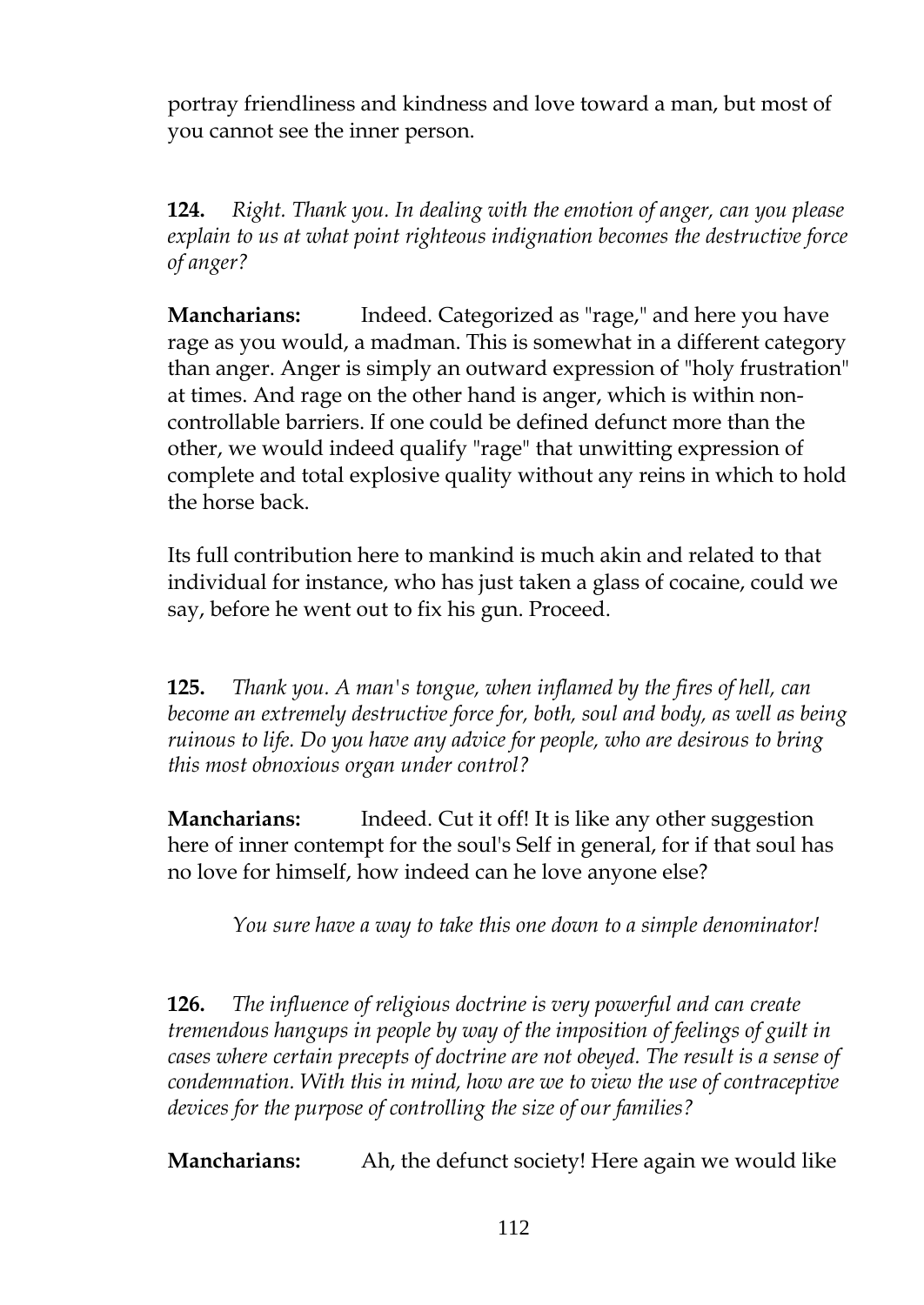to retract back to our questions. Here a man is sent, indeed, is he not, to procreate? And also as a standard of his significance of growth he is a duplicate, he is a duality of the Creator. And does the Creator not procreate? The Creator fulfils its duties unto mankind. The Creator provides for man those means, whereby man can earn his living.

Man's standards here seem at times to be dropped. And as we realize world population grows, we must also remind you and your people, the main reason for birth control is not because of religious conviction here, but rather because man has so successfully destroyed the Earth plane to the point, where mankind can no longer take a plot of land, if he should acquaint himself within that aspect of his existence and buy himself some land, because very little now with soil pollution and air pollution will grow.

Man needs to look at the causes. If a man in the past would have looked after his conscious fragments better, such as indeed his thoughts he puts out to those around him, and had kept them in a more positive encumbrance, instead of negative encumbrance, he perhaps and most likely here we say, would not have brought this upon his shoulders to the extent, where he must find reasons for restrictions upon the procreation.

If man indeed had looked after the planet and the way the planet indeed was being harvested, then it would never have manufactured into such situation, where man would find many vast deserts for example. And those lands so treated with pesticides and insecticides, that even the fruit he eats is poisoned to the hilt.

Man has retracted from his contract with the Creator in looking after this beautiful old planet, you see. And by here of consequence has endowed himself with such restrictions and such possibilities of destruction upon his own carcass, that he has disabled his opportunity for reproduction to the greatest extent here of his ability. For he no longer has the means and the opportunities present to him to raise a large family as he should be doing. For this again is as a present or a thank you back unto the Creator.

For all things propagate, including oranges on trees, do they not? Does not one tree, which is the father the mother essence, does not all nature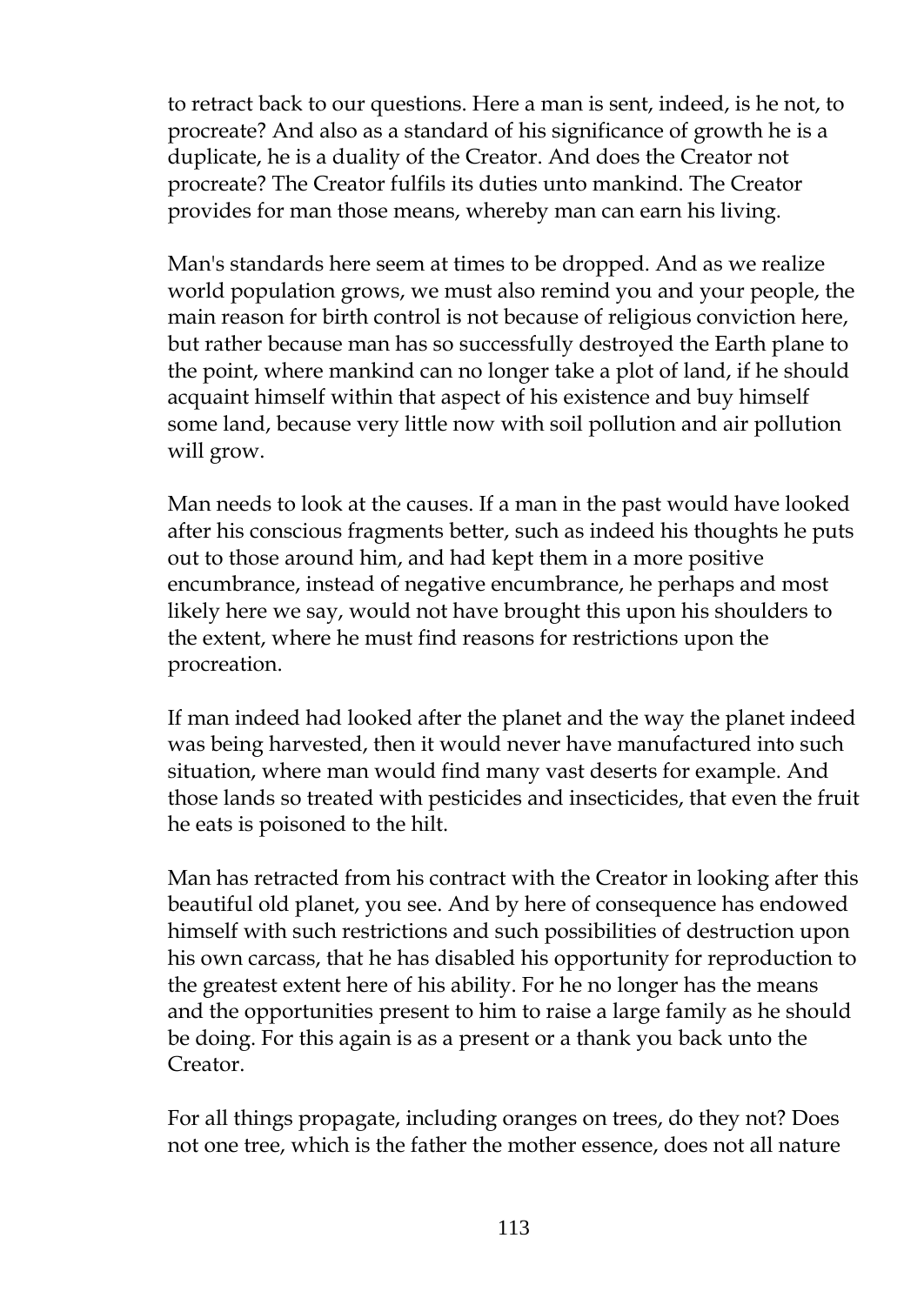engage in the act of propagation? And does not every season that mother/father element come to bear fruit? The fruit of the labours, being the children, the oranges for example. Do you understand?

*Yes indeed.*

Proceed.

**127.** *Thank you. With many people there are a lot of guilt feelings associated with masturbation in privacy by either males or females. Do you have any comments to that?*

**Mancharians:** Not really. Here we do deal with the physical functions. And you must understand here, that each One of you have created your physical attributes to be brought into the birthing process. All has been laid out in blueprint format, and then what you do with your own creationary product, which will hold your essence, is of yourself.

But here again, these are your own choices. Just remember, there is a law to fulfill, the Law of Procreation. And if you were dutifully bound toward that goal, then indeed you must sometimes sacrifice by waiting. But here again on the other hand, if a match has not been made as yet, then there are times, which you must not let the burning within, the eternal flame of your own soul, overpower your conscious ability to operate within the fundamental recesses of your mind. Is this clear?

*Yes indeed. We will leave that arena now and go to something different.*

**128.** *If a man's convictions dictate to him, that as a result of his humility and heartfelt moderation in all things, he ought to also display such soul disposition outwardly in the form of modesty and simpleness of dress, or maybe for that reason, think poverty to be an outward display of inner humbleness, what would your most gracious words of wisdom for such fine people be?*

**Mancharians:** Here again we simply are working on a conscious basis. Here we are speaking of soul journeyings through certain tides of their evolutionary understanding at the point of time, as you put it,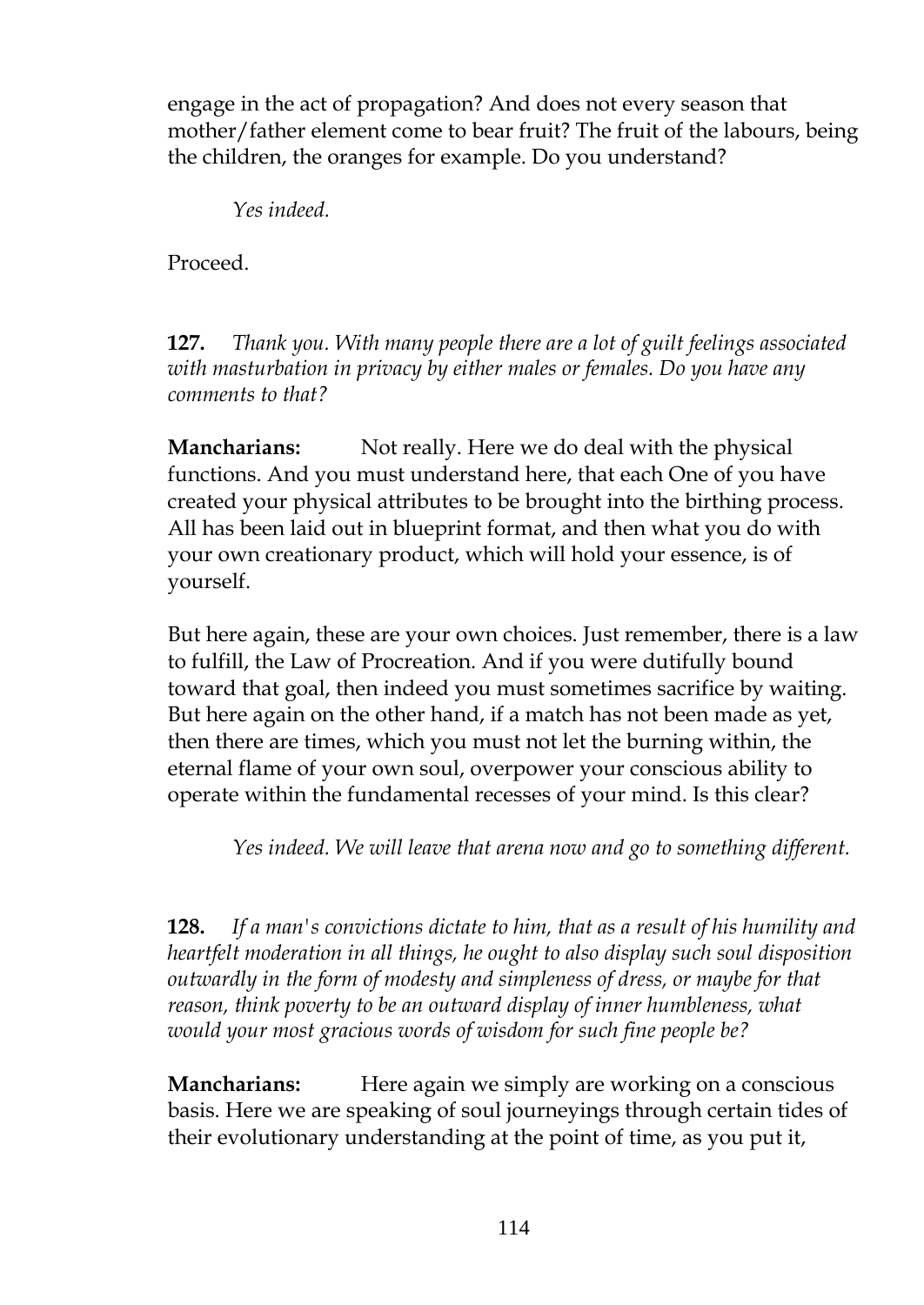where they're at. It is no crime evident here, to say what a man should wear and what a man should not wear, for that is irrelevant.

But perhaps, at this stage in his development this is strictly his way of showing outward responses as to inward action. Better to take action in some form than to take no action at all. He is simply trying to tell those around him his humility is evident. And **once he does stop putting himself down in categories of "poverty," or dressing less than he is actually able, then will true humility surface simply because he will no longer need to prove it to anyone - especially himself.** Proceed.

**129.** *The conventional reaction among humans to the physical departure of a loved One is grief or sorrow. Is that reaction logical or appropriate for the occasion, or can you help us to view this event in a completely different light?*

**Mancharians:** This indeed, as you call the "death" process of One of whom you have sojourned with in many lifetimes, again departing from you, as far as you would understand it to be, because in effect it is true in a way that the entity "departs," but **only by way of fact because you have not joined with that entity yet.** There is always the "missing" factor.

And what, here again, is the One who grieves missing? Is he not missing that portion of himself, that attachment of another portion of the Creation from whence he came? And this in effect and in reality is a good conduct, for it brings realization that he himself is not the only One in the "room," so to speak.

The grieving process is actually the process whereby the individual, who is left behind here, grieves in depth within himself, for it is not he that has opportunity to have left because his lessons are finished. But he has not usually grown to the place yet in his evolutionary understanding, where he can realize this yet. This is a good opportunity for such to go within and express to himself the connection, which is so missing. Perhaps then he can find the way of the truth. Proceed, please.

**130.** *Thank you. Speaking of grief or heartache: many of the worst kinds of human disasters can be found in the arena of unreturned love between man and*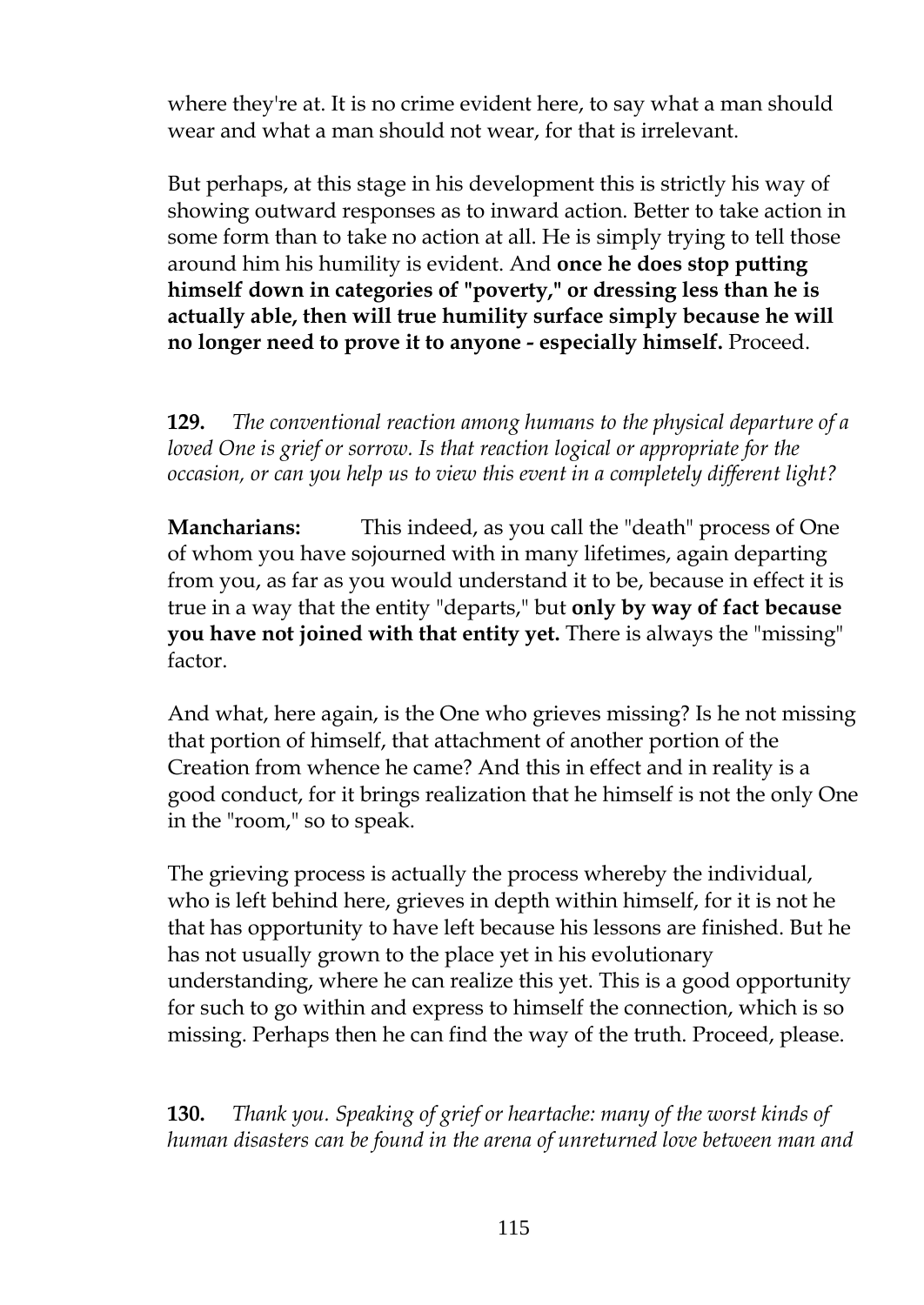*woman. Some call the intense flame of love "infatuation," if, where encased within the bosom of One person only, and thus remaining unanswered, can create an intense feeling of hurt. Can you perhaps explain and assist us in a balanced view of these situations? They can indeed create "hell" on Earth for those involved.*

**Mancharians:** Yes, indeed. Here again we are expressly dealing with the technologies of perhaps a "soulmate" versus "twin flame." When the individual's look upon another individual with much "favour," it is that element of the opposite, perhaps uninterested individual, who is "drawn." And here we mean the aspect that the individual, who is in fact "interested," it is not so much a lustful desire, but there is an intricate point of meeting for that expression, here we could say, of a portion of a personality, which still lingers on from a previous or a future existence.

This "fatal" attraction, so to speak, can be perfunctly dangerous at times, for it is a "carrot" held out, where the individual, who is simply is not "biting," holds the carrot by the essence of the aura, knowing that the person does not really want or fit into the other person at this time, and maybe not future down the road, but in effect has some hold, which does not want to have the other person engaged with anyone else. This is a very selfish perception.

When One does meet with its "other half," indeed, you are retaining a balance of yourself, whereas a soulmate aspect is rather off balance. The scales tip. It is good to indeed to break that rope holding the carrot. Forgive yourself as well as the other person, and thereby neutralize your karma indeed. Is this clear?

*Yes thank you.*

Proceed, please.

**131.** *Alright. You mentioned the difference between "soul mates" and "twin flames." Here's my next question: At various times you refer to finding or meeting with the "other half," so upon connecting with our Higher Selves, we effectively have restored within our system that trinity, whereupon then we have laid the foundation for Oneness with all other Beings in the Universe. Speaking here of the "other half," are you referring to the "twin soul," or as*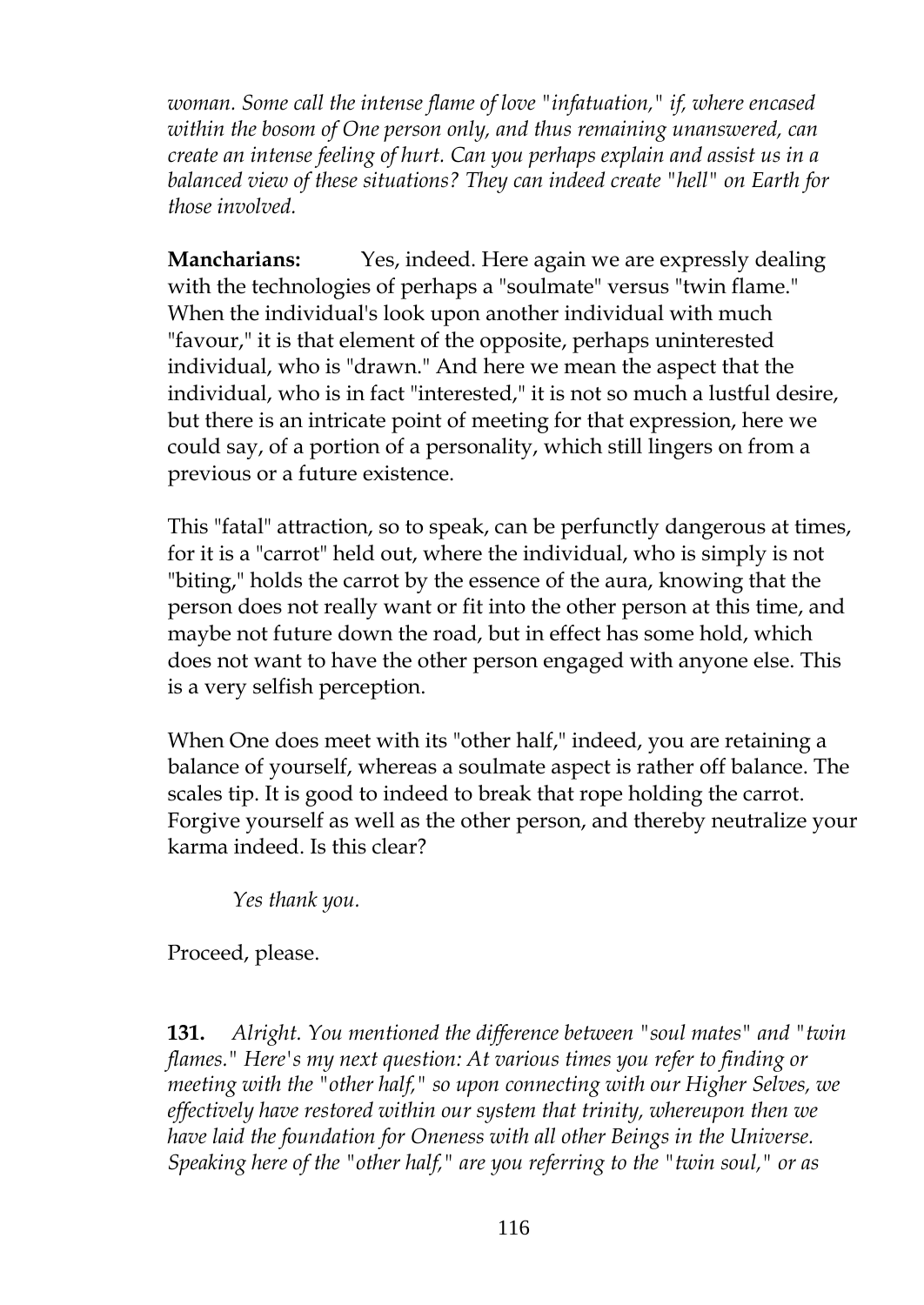*some call it "twin flame" of the male-female duality? Also, what advice can you give to people, who read about the necessity of finding their perfect soul mate first, before they can even think about climbing the ladder toward trinity and spiritual universal Oneness?*

**Mancharians:** This indeed is an arrogant way of looking at things. Indeed, here we say to you, that the elevated purpose of each individual must not bear consequence of alluding to a desire to "wait first" until the other half or "twin flame" is indeed found. Each One must continue on its individual journey to get in touch within him or herself, for if one half does not prepare itself, indeed, it will not be ready for the "meeting."

The meeting here of the other Self, indeed, is not "soul mate," as people would call it. For many have had soul mates and many soul mates over the past and future incarnations. But indeed here we say to you: all must be done on the upward journeys in order to connect, and I believe here we refer back to the other session, when we have alluded to, if not explained, in perfunctionary fashion here, and that One must connect with his portion, shall we say, of "higher essence," before meeting and connecting and unionizing with the other half, the twin flame half, signified by the Royal Star of David.

This indeed is the emblem here of the twin flame fragments. As you see the upward point and the downward points and they unionize with the side points coming out, which are the children of their union. So here you have in definition the male and the female, also the pyramidal structure of both, wherein the twin flame essence of light of the Higher Self exists. The star is a star of procreation as well, and these are where your sides come out on the stars. Do you understand?

*Yes, thank you.*

#### Proceed.

*If each individual consists of a male and female aspect or portion, then why would people need to find their other half or twin flame?*

**Mancharians:** This question is complimentary to the previous. Excellent commendation in its choice, however. Simply to say here, that taking the male essence without intertwining in within itself the female or lower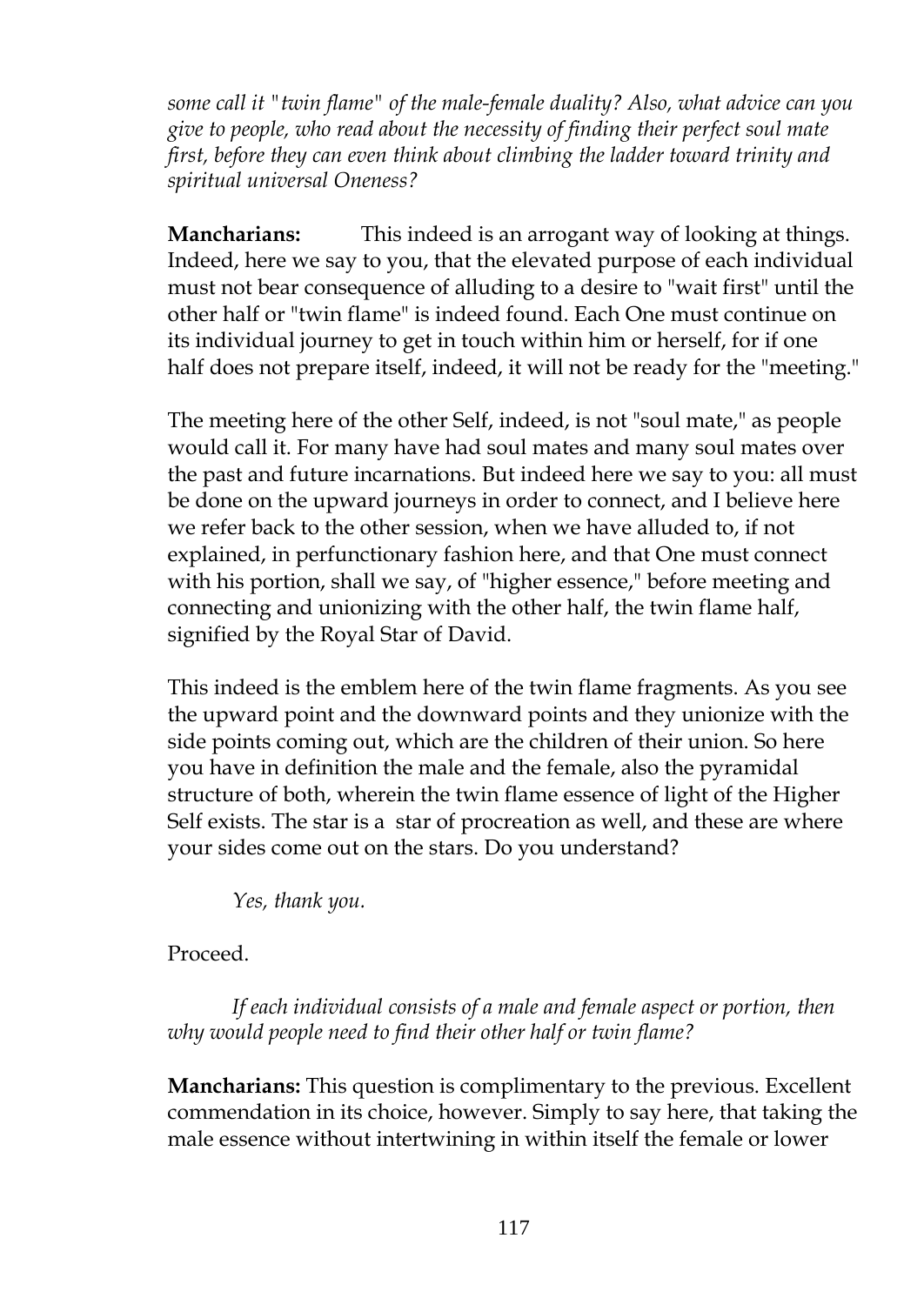attributes - not that we're saying that the female side is lower, we're just saying that it is not predominant over the male - in the male physical characteristic at this time the male must make a "peace" with the female portion. For if he is not fed the female and the fragments of ideas, and nature of the female essence of himself, indeed, how could he connect and ever hope to understand the other side of himself, that female side, when he does come together and join in unity with his complete and total "other half," in order to provide a union of trinity?

And so it is, indeed, the same with the female who presides or has domination over the male attributes or fragments within her personality. She is simply endowed with these genetic structures. These encoded within the helixes and DNA structure, in order to prepare herself better for that UNION OF THE AGES. Proceed.

**132.** *Thank you. Some of the most noble incarnates, who came as messengers from the Brotherhood, have received the most diabolical treatment imaginable. For instance, crucifixions, burnings, torturings and so on. Seeing that their apparent victimhood is to be now viewed as "voluntarism," can we not say on the other hand, that their volunteering for such treatment was not more than a bad mistake or error in judgment at the time of their martyrdom?*

**Mancharians:** Here we would elaborate shortly upon this rather critiqued epic of Brethrenhood survival. Here we would simply explain it in this format: They have come indeed from the higher realms, not to victimize themselves or volunteer themselves for anything, but bringing the truth and light unto you and your people.

In past generations we have seen the defunct processes of man's mind, which made him to rule supreme over another. Statutory clause or not, here it is expressed that not One which has come down, has shaven the head of himself or herself as to be subservient to another or to a rule or to a religion. This was never to be the case.

Remember, when One is in Rome, One is often subjected to Roman Law. And indeed has not One sacrificed him or herself of a willing nature! This is indeed contrary to all Universal Law, for that would be akin to self-sacrifice or suicide. Suicide is akin to murder of Oneself. And indeed as we know from all truth throughout the ages and indeed even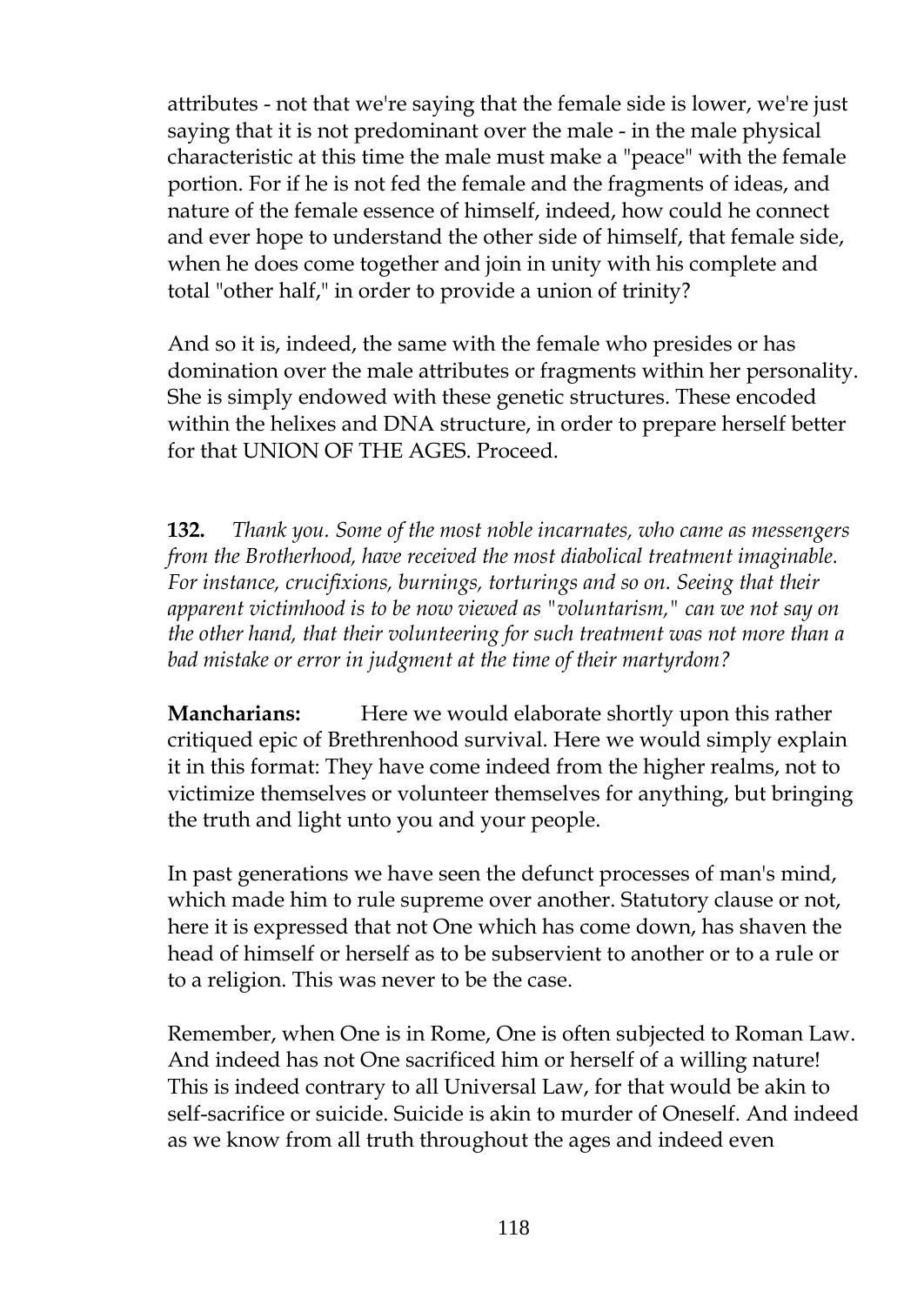throughout religious denominations, that this is breaking every law of the Creator. Is it not?

*Yes.*

Proceed.

*Thank you for giving us this understanding. The next question is very short.*

#### **133.** *Is there an easy way to go into a state of deep meditation?*

**Mancharians:** Interestingly enough, those who sojourn and are the "older," as you would put it, though in our eyes still infant, the older majority of evolved souls within your planetary structure, do have the means within themselves to understand, indeed, the precepts placed within their own heart's desire

And here we would simply suggest that those, who are looking for deep meditation, are looking indeed for a deeper truth and should accordingly walk that route or that road that is long and narrow. For it is indeed a steep climb to the top, even the top of the ridge, where they dwell at the immediate bottom in an effort to retain the truth essence and to indeed find themselves within categorized conquest of their natures to perform the truth, to live the truth and be an essence of all truth, as they understand it at that point.

They need simply, and here we give the word, "silence." For all silence equips Oneself to attend to the fractured needs of that certain individual, for the processing of the inner light, the radiant white light within the etheric bodies, of which we have so spoken, and to churn it up, so to speak, to listen to that inner voice, that intuition, to pull and push at the intuition so that it would expand. Indeed, as we have said: intuition is the highest state of consciousness in the lower evolution of an individual before connection arises with the Higher Self. Proceed.

**134.** *Thank you. Of course, wisdom no doubt is the greatest form of man's manifestation of self discipline and intellect. How in application is wisdom*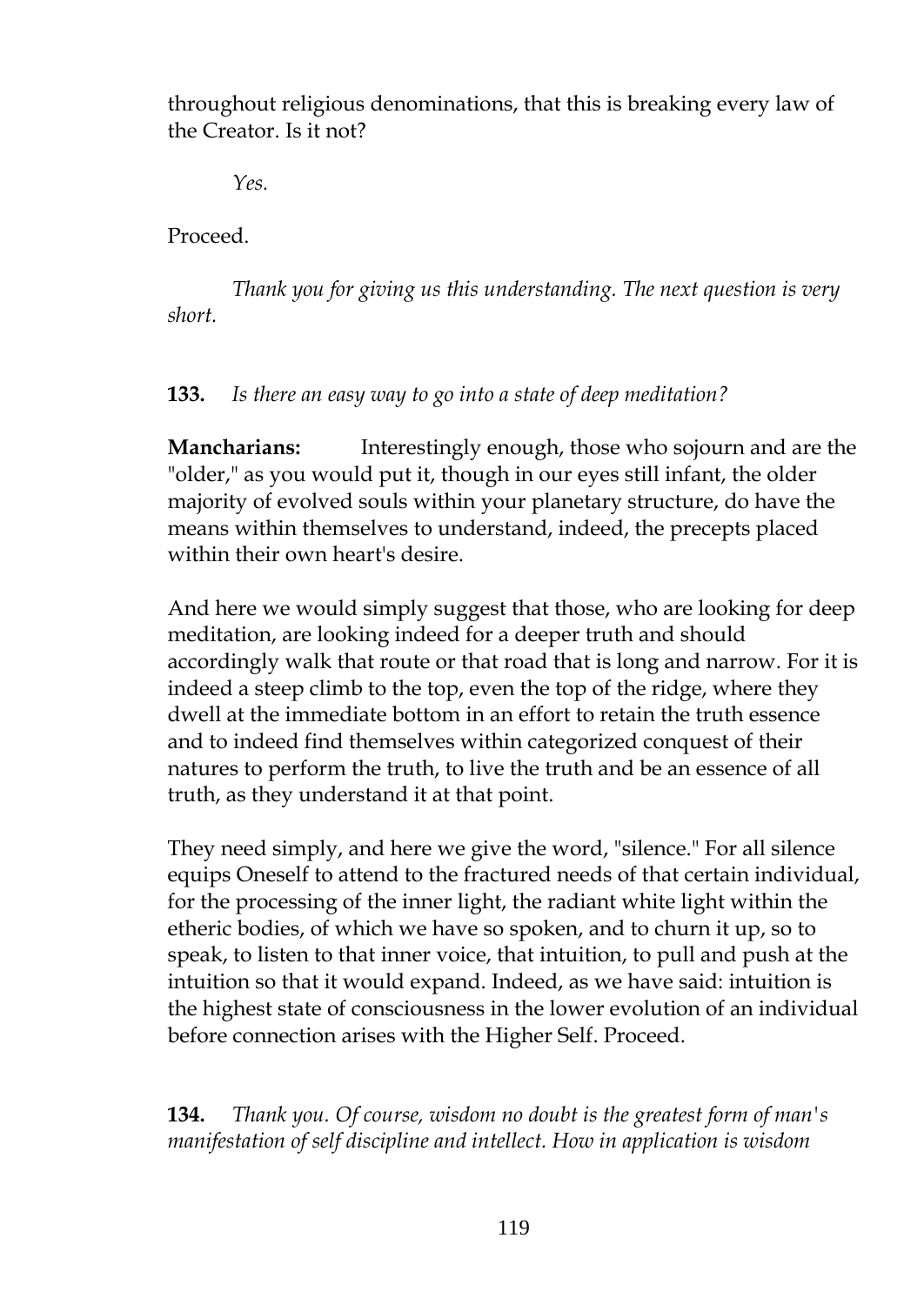# *different from intuition?*

**Mancharians:** Wisdom is the full essence of exactly what here do you do with intuition? And here what do you do with the truths of your Higher Self, if there be a connection brought down from the higher resources, of which you can tap into perfunctorily at any time. Wisdom endows herself and dresses herself within many colours and many garments. Wisdom has many levels. As wisdom grows, so in fact does the individual grow. Wisdom is simply the output, the consequence of decision of truth. Once truth is found, and then here again, what do you do with truth? Do you cover it up in a blanket and hide it away? Or do you let it radiate and use it to be standard of your own growth, endowing others with less than superstitious regime? Proceed please.

**135.** *Some individuals, or perhaps the group perception of an entire ethnic race, they see themselves as elevated, more intelligent, or of greater worth than their brethren, who, may we say, are of different skin colour or of lesser status achievement, or of less "noble birth." What are your comments on this?*

**Mancharians:** These here are very fragmented qualities of certain individuals. Certain essences of those individuals seem to not have yet learned those specific lessons. For once they all have these lessons to learn, otherwise how could they possibly understand another? There are those who have not yet performed in the different colours or hues of the rainbows above and upon the Earth as being as yellow, or red, or brown, or what have you. Do you understand?

In many events then you will find individuals whereat within their state of journeyings are very young souls, and they have not yet incarnated within those circumferences or boundaries of diversified nationalities and their traits, and experiencing their characteristics, and One to another, and how does another view them and so on.

And then there are others, who do know so well, but here again, these are of an essence other than the norm, shall we speak. Those conquerors or practitioners, and here we refer to practitioners as individuals, who have already practiced those lessons, but to date have not learned them. Proceed.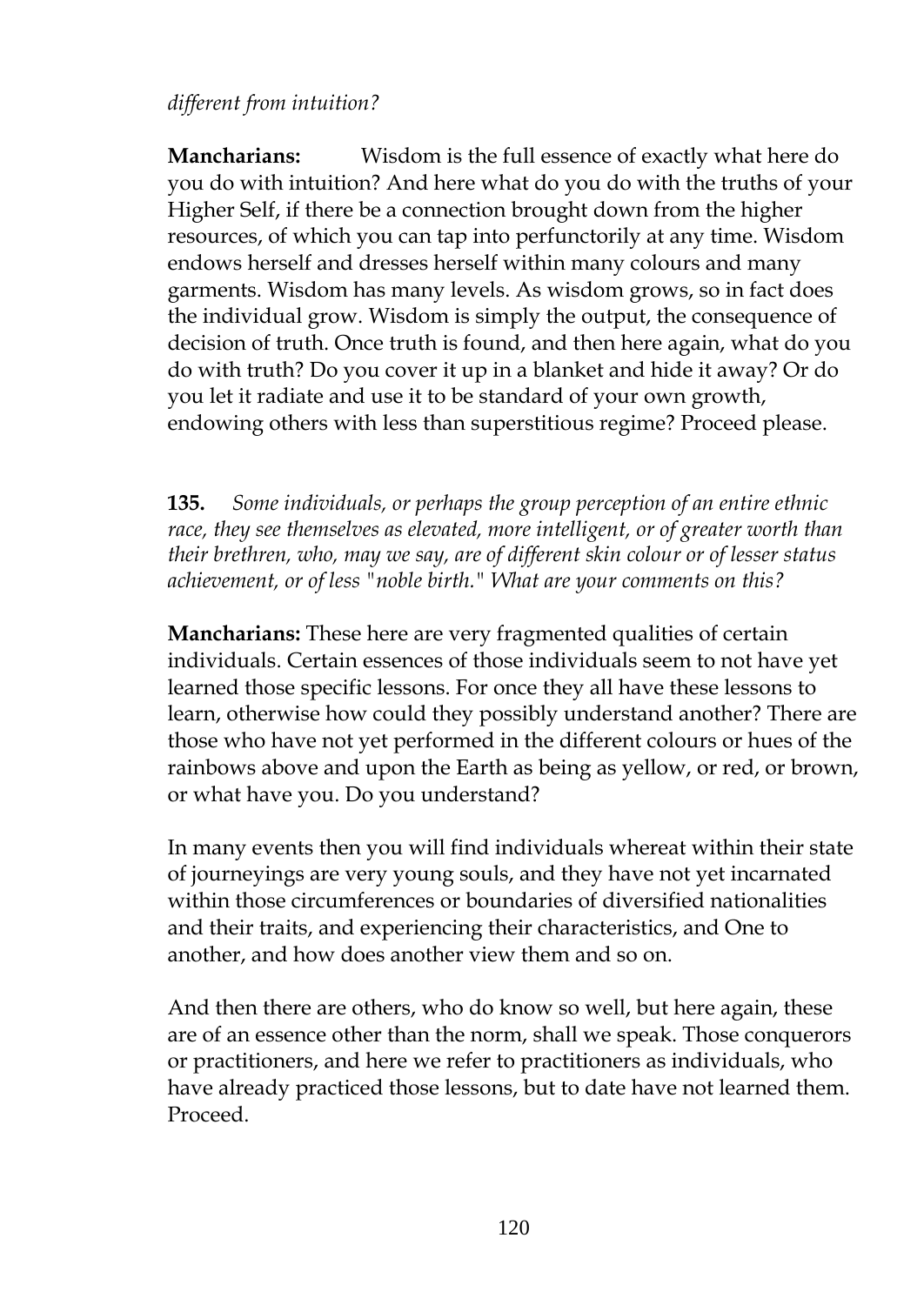**136.** *Historically speaking, is there such a thing as the "fall" of man or mankind? The concept of fallen man is widely held in Christian denominations.*

**Mancharians:** Indeed. This is one of the most truthful concepts to date, though a little out of the ordinary in general perception. Man indeed is categorized by "falling" and being severed from his Higher Self. Not only that, he has been severed: the female from the male and the male from the female. That is quite a drop from where he once was at, would you not say? Proceed.

**137.** *All religious movements speak a lot about "eternal life." What is the proper understanding of this expression?*

**Mancharians:** "Eternal Life" is the Oneness, the Wholeness of the Creation, the never-ending journey, as we have explained in prior session, if you remember. We told you about the big molecule with the atoms fragmenting, and how they became journeys unto themselves back into the Creator or the Creation, which is One, a whole of itself, of ourselves, for we, the Mancharians, we are the Creator.

You are the people, you are the Creators. So here again, how can you have an end to eternity, whether it be finity or infinity? How can finity exist, except in realms of the wheel, the realms of the incarnational process, where the Higher Self, or the higher evolved mind has not been induced with connection to its lower or physical self? This is the only difference here. Proceed.

**138.** *If you were to describe the beginning or the root of man, how it occurred, what would you say?*

Mancharians:The atom left the molecule! Proceed.

**139.** *We understand the seriousness of the time this planet and its occupants find themselves in. Can you describe to us what will become of the billions of souls, who will shortly be swept into the spirit world as this planet cleanses itself?*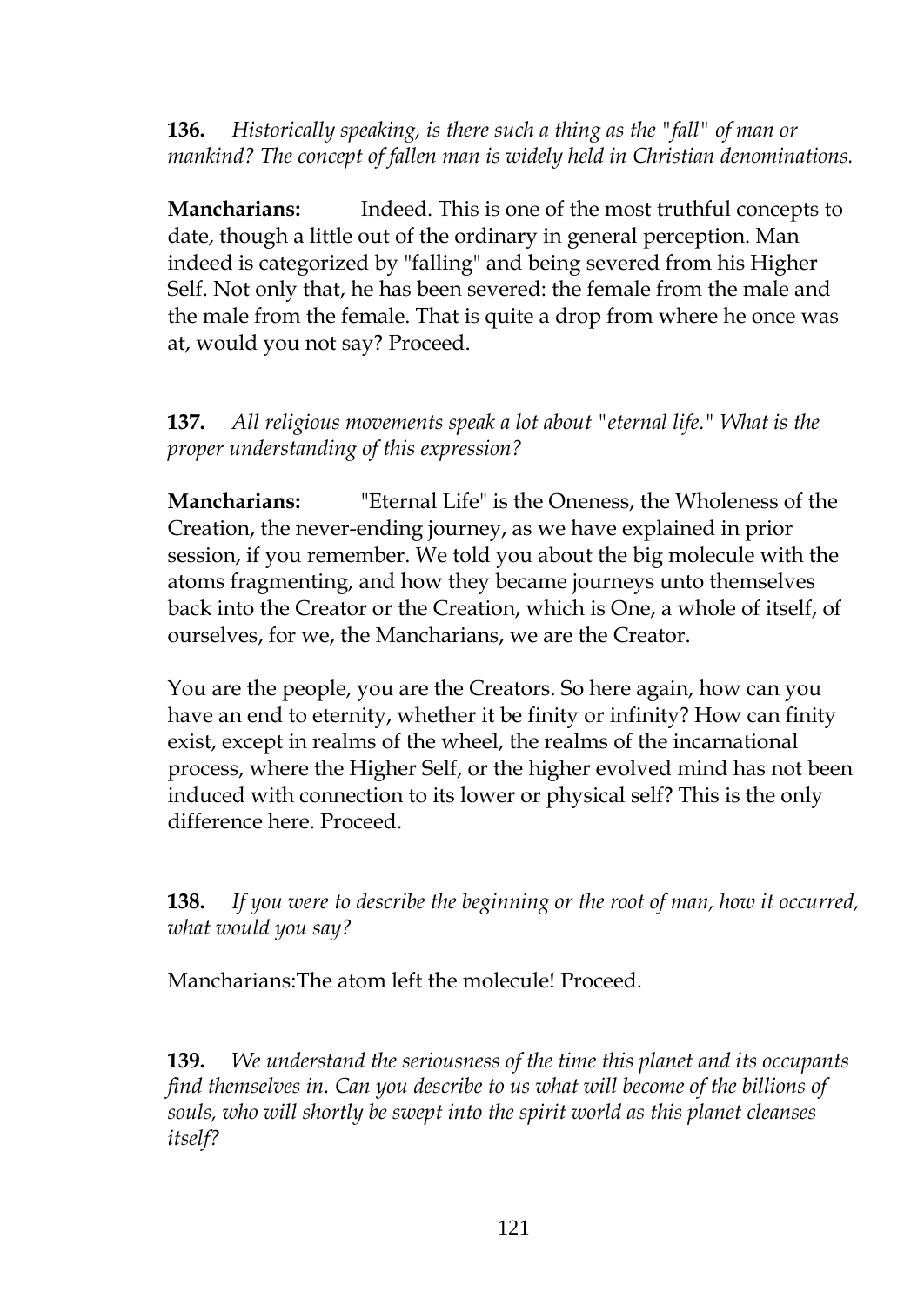**Mancharians:** This again is a matter of obedience. There is still time though not applicable to most, for they have not yet learned the essence of their journey upon this plane. For those, who are not netted out and have not earned the cause of their retrieval from the Earth before the brink of disaster or destruction upon itself, will simply find themselves with a journey cut rather short. And again, they will subject themselves into other incarnations, perhaps at a lesser state of evolvement, to better enable them not to miss their "boat" next time.

We do hereby welcome each One with much love and compassion and consideration, for indeed we do not perform trauma upon any of these souls, but **what they perform indeed they have created upon themselves.** Proceed.

**140.** *Thank you. Will there ever be a need for anyone to be reincarnated into this type of lowly incarnation, who has successfully dealt with all his negative karma and has begun to live a life worthy of 5th dimensional standard?*

**Mancharians:** We would say to you here, once you have brought the fish out of the water and given it breathing capabilities and furnished it with wings so it could fly, do think indeed it would return into the deep, or be able to be subjected to the breathing under water?

*No.*

Proceed.

**141.** *Can you explain to us what the "Ascended Masters" are, and how they have achieved the status of their evolvement?*

**Mancharians:** Ascension here is simply a process of having conducted Oneself into the higher minds. Ascended Masters are the norm usually residing from the 6th plane or frequency up into the 15th. Proceed.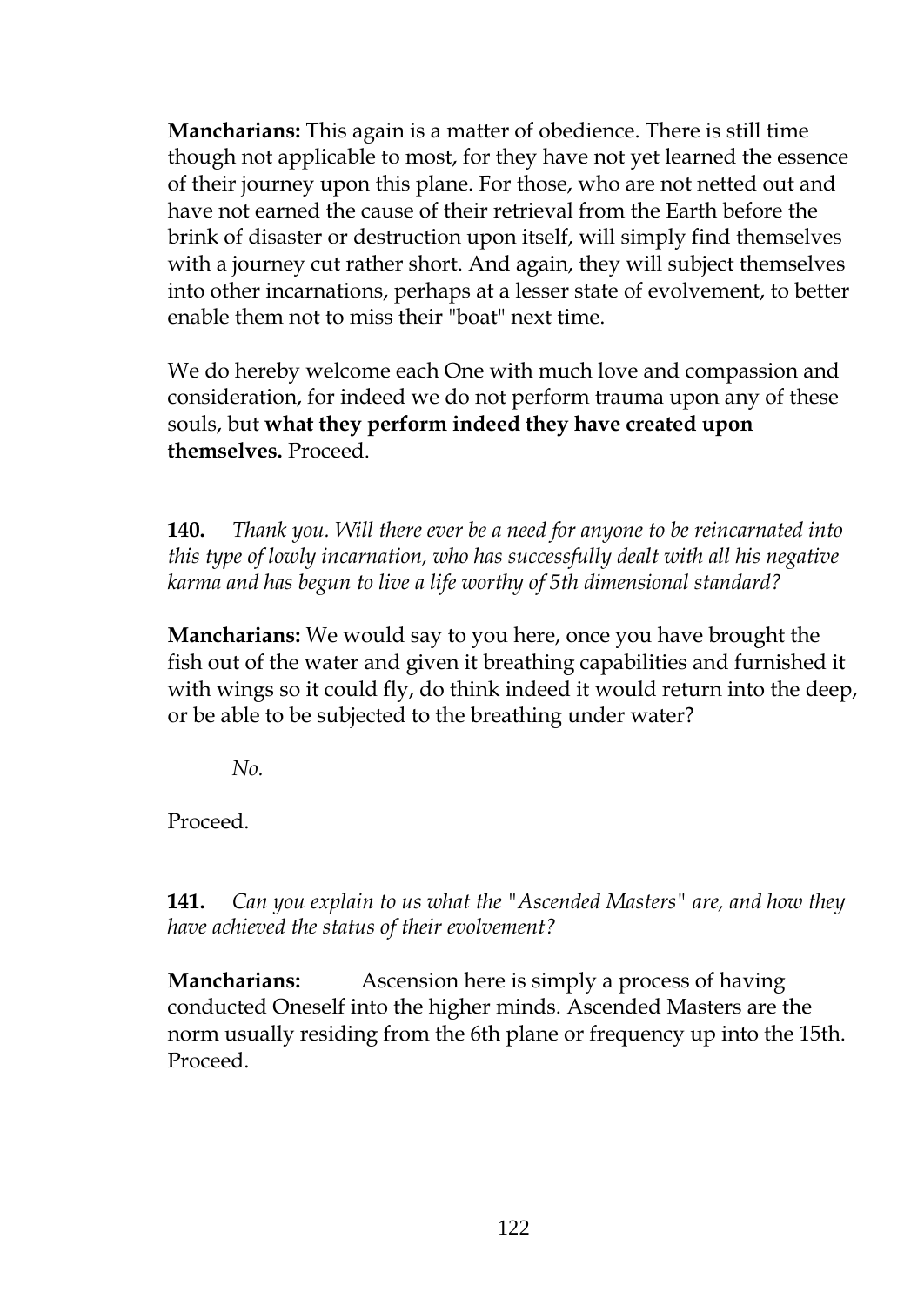**142.** *Thank you. The Bible speaks of many prophets as of having had visions. Can you explain to us what "visions" are?*

**Mancharians:** Indeed. Crucial at this time as is with previous generations, that the manufacturing of "visions," as you put it, and understand it for the concepts which rule your people's understanding, must be arbitrarily displayed. However here visions are simply those aspects or perceptions of that which is yet to occur. **They come by means of gracious giving down from those, who have established a link with those particular entities.** Here we say "entities," for there are mainstream developmental requirements, which does surface itself beyond the normal range of understanding and thinking at this time. Not to endow any single individual with any higher recommendations than another, or to provide swellheadedness. We simply here state facts for the benefit of understanding or the helpmeet of explaining ourselves.

Visions are costly. They are indeed not without a price. For those, who receive visions, have much responsibility. And here we act upon their soul response to the visions given them and their ability to display them before the minds of the people. Proceed.

# **143.** *Is there any need for us to interpret our own dreams or to pay attention to their contents?*

**Mancharians:** Indeed. A satisfactory question here. We have not alluded to this portion of man's fragmented manufacturing before. Now we will say that dreams themselves are but fragments of those personalities, which are structures, and here we do have troubles with your words finding the precise ones, structures within DNA components.

In other words, we may rephrase our answer to you and your people here by stating to you, that dreams are fragments of yourselves, of your past experiences, and future and even present experiences, to enable and show you the intricate causes of design of your personality, if you perhaps have fears or concerns in some areas, or extreme joys in others. This is funneling down of a very abstract perception in fact of your Records, which you yourself write second by second.

Those "dreamtakers," who seem to have their own perspections on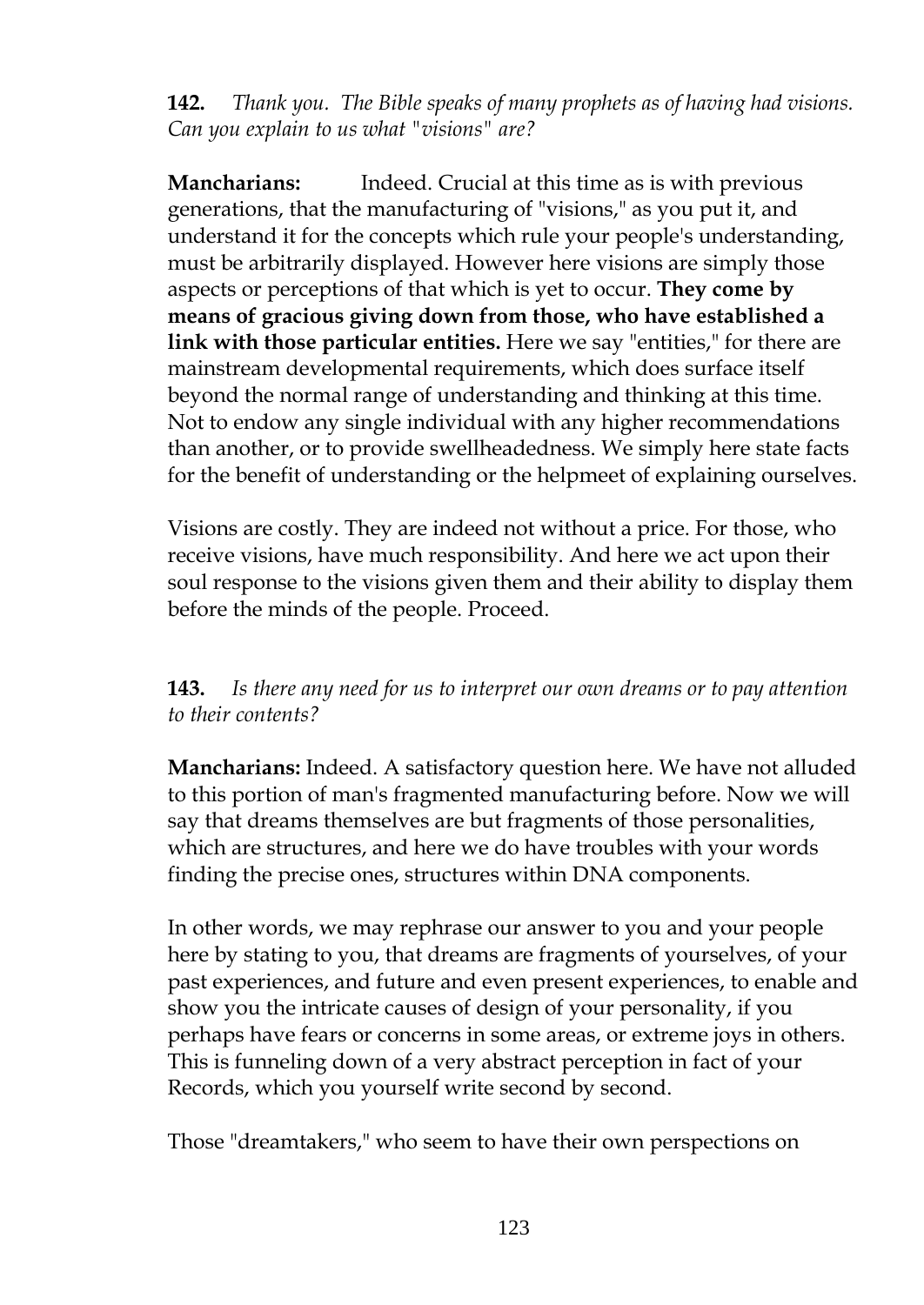exactly how to decipher dreams...: Deciphering dreams vary from the abstract, from person to person. They cannot all be collaborated into one. For instance, river meaning "life," and tree meaning "upward growth," for every individual has had different perspectives here, perhaps on the same experiences. For what experience may be the same in texture for two individuals? There will ultimately be two different perspections on it, you see.

Dreams indeed should be paid close attention to. But don't strain you minds, for they ultimately go back into your subconscious until indeed you learn to deal with the pulling out of the subconscious into the conscious, and this in fact, here again we state, forces an individual by his consensus and his own will and fight for the truth on his own behalf to connect with his "higher resource." Proceed.

**144.** *Thank you. Euthanasia is very controversial. Some nations have legalized the practice of ending the life of terminally ill people and allow to put an end to their misery. Some think this practice to be unethical and too close to murder. How ought we to view this issue?*

**Mancharians:** Euthanasia, again, we do recommend this time to proceed with a cap- down, as you may call it, the entire session. Next time. We do not want to "terminate" or "eliminate" our resource here for the requirement of performing in linguistic terminology. Good night.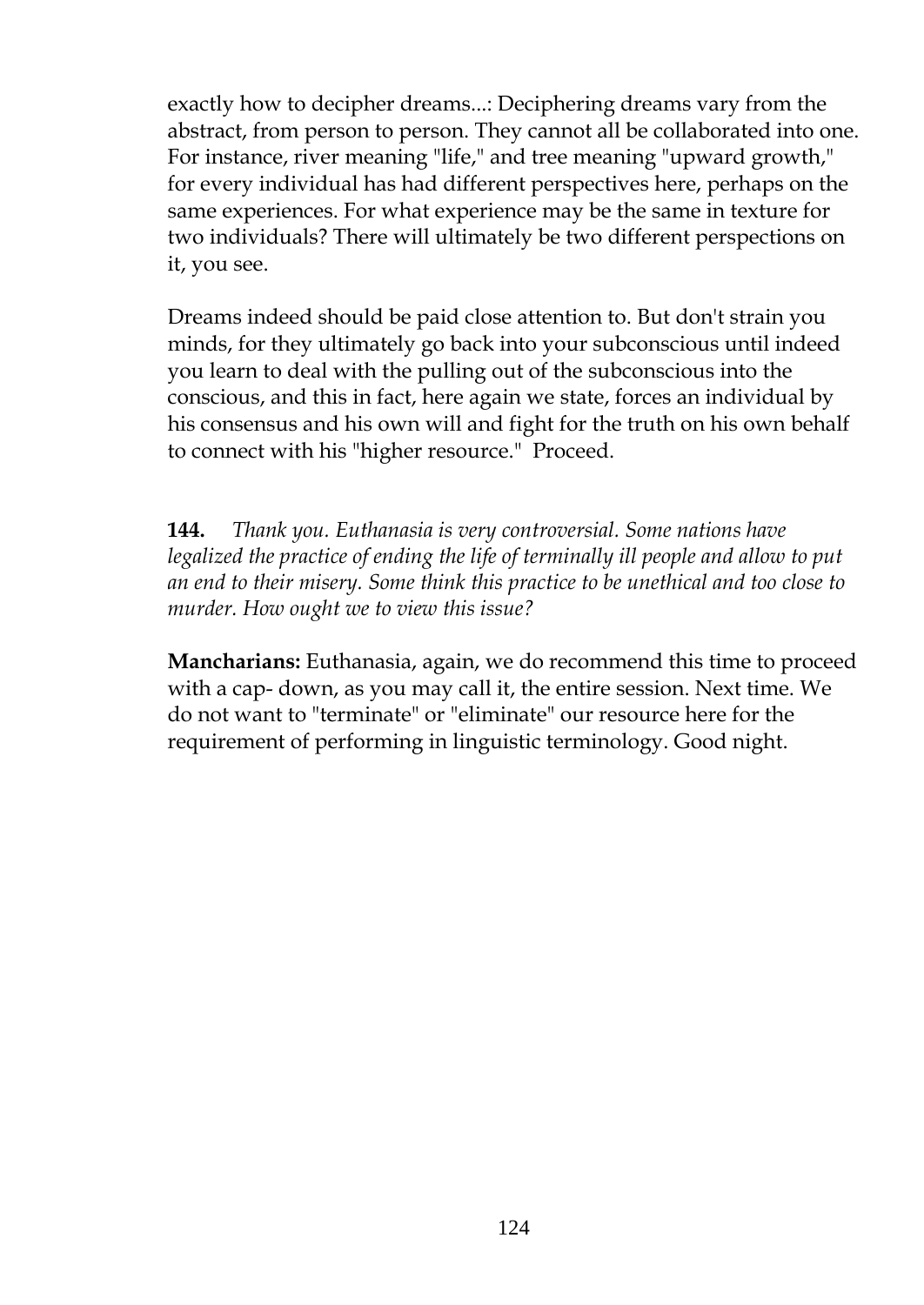## **S E S S I O N N I N E**

Thursday, 25th May 1995 10:15 am

**Mancharians:** Greetings.

*Greetings. Are you coming in Christ consciousness and in the spirit of Oneness with the universal mind of the Creation?*

**Mancharians:** Indeed. As we have said before, we are of the Universal Oneness of the Creator. We bid you grand and glorious tidings on this new day in your era. We are the Mancharians and we come to perform a duty unto you and your people.

*Thank you. We are delighted to have you with us again. This is going to be the last session for the book, yet I hope not the last session in totality.*

**Mancharians:** That again, will entirely depend upon you and your requests to us. We are at liberty at all times of your day and night to caution you and to prove within your own limitations the guidance, which may accelerate each One of you on your upward journeys.

*Thank you for this offer of wishing to be of service to us in the future.*

We have come indeed to perform and to liberate you and your people from your rather negative downpullings of consciousnesses within yourselves, and to rather aberrate upon the positive.

*Yes, we feel that is being accomplished. May we include in the foreword of the book an invitation to the general public to send us their specific questions for presentation to you, whereupon then we will present your responses back to the people in the form of a follow-up volume?*

**Mancharians:** Everything here is within the means of your discretion. Purpose is always endowed with the forthcoming of truth. Rather here as a truth serum for those, who don't mind reaping at times, we may say, the "pain of the needle."

*Yes, it is only for the healing that people have to endure "the pain of the*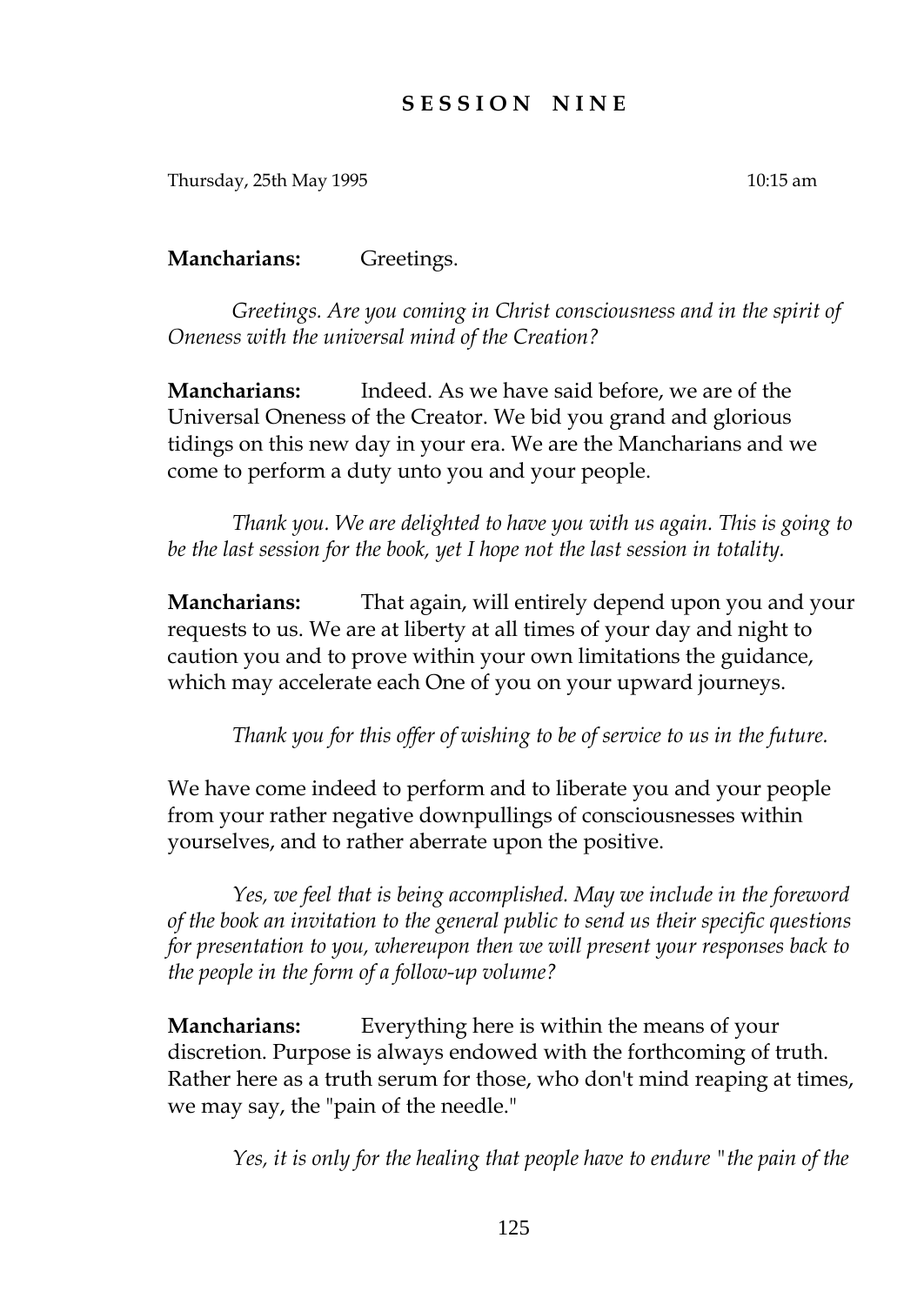#### *needle."*

**Mancharians:** Truth sometimes, we would point out also, does hurt, especially if you find yourself standing alone on "quicksand" in effect. And here we simply allude to the fact, "quicksand" portraying those Ones, who would love to pull you down and who would not like to come too close to those "seekers of truth" for fear they may be infected and require a doctor of their own, at which time they would find themselves needing to take the necessary steps for full recovery of consciousness. Proceed at your leisure.

*Thank you.*

**145.** *In our next question we refer you back to the one we could not finish during the course of our last session. Putting the spotlight on euthanasia, where does proper conduct lie, a conduct that does not compound the problem of negative karma?*

**Mancharians:** Here again, we would surely state as we have many times in the past, all life is never extinguished, for all life resides within the Essence of the Creator. Your question here, is to liberate those souls, we believe, who feel or whom others feel are past their time in this incarnation. Is that correct?

*Yes, we deal with ethics of euthanasia. Some people believe that the taking of life in general, regardless for whatever reason, is an unethical dangerous action to perform.*

**Mancharians:** Can thy fear be extinguished? And here we feel this is the broadside of the question. In effect, the answer being in the negative, for life can never be "extinguished." So here again, we are having to categorize a state of your time line, whereas the shortness or length of an incarnation, here we are dealing within the perimeters, are we not? Within the perimeters then, of each life span, of each individual, as you would put it, is a consensus on its own. Arbitrarily speaking, no life form may destroy its body or that of another, is that not what you've been taught?

*Yes.*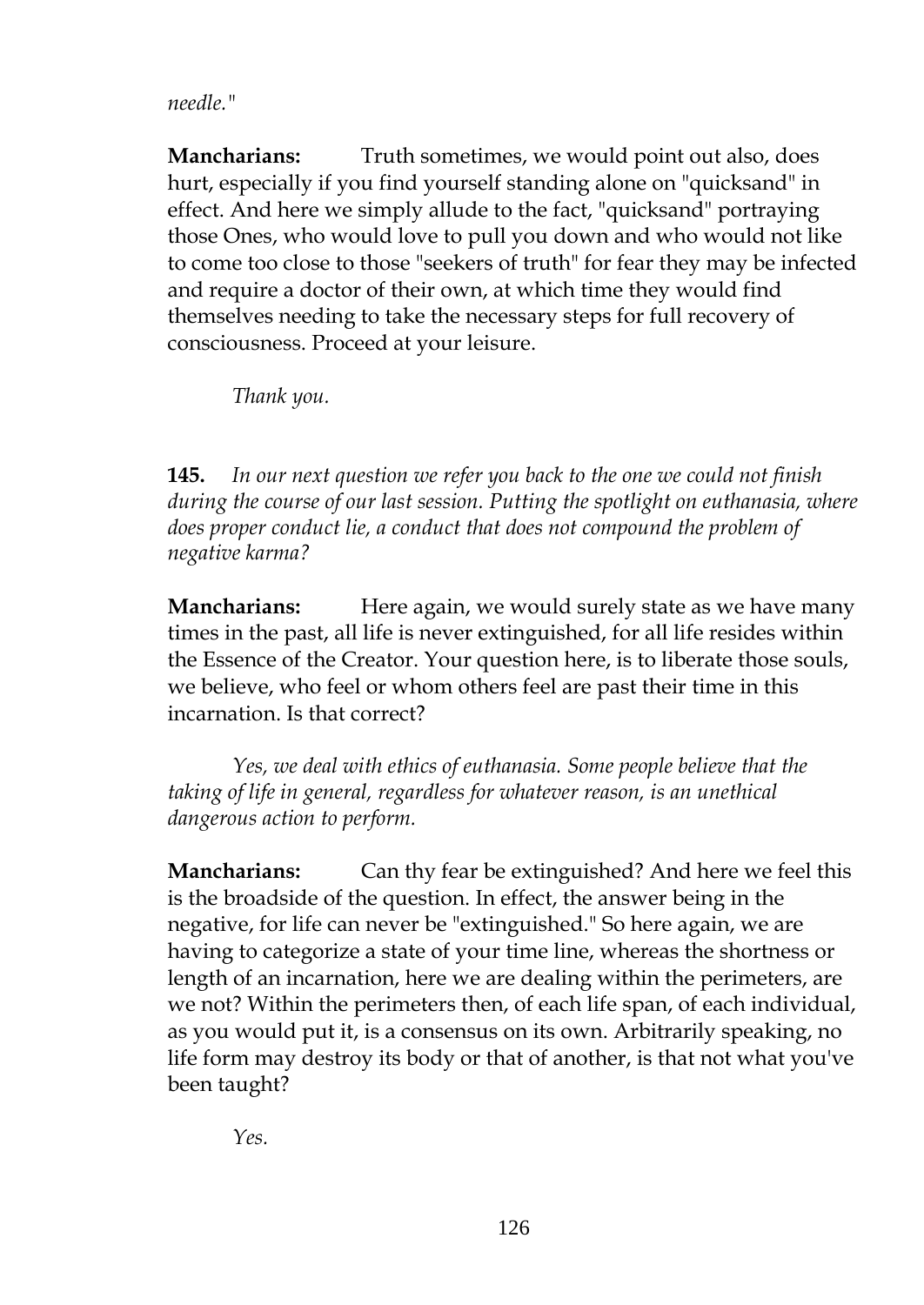But in essence here, going back here to our previous lesson, have we not learned that each of you, indeed, are the Creators of your bodies? In effect then, unlike the birthing process, where the spirit entity is not allowed to enter within because of extraction of that body from the womb before its due time, this would you term as "seeking One's life" for whichever purpose, is to the negative essence, which is contrary to Creation and its laws of endurance and laws of procreation.

But here again, we are faced with statistics, which must be followed within your perimeters. And as we have said, each One is the Creator of their own physical bodies, or personifications, or projections of themselves, are they not? If a time would become too difficult - here again it rains upon the consciousness of that certain individual for whichever purpose, whether be terminally ill, or whether it be putting out of the way - now here, we have a big difference. For instance, those who should feel to put the elderly out of their care, or out of their responsibility, or out of their disposition: This is error in fact, for the purpose that these responsible have made an error in judgment by submitting those entities, who are of a, what you would term, elderly status. For it is not then those particular entities' choice or decision of responsibility, and therefore is not being formatted within their consciousness, so to speak. Do you understand our message here?

*Yes.*

For those indeed however, who have what you would call a terminal illness, for those it is within their decision. And here again, does the mind work within all consensus of structure within their consciousness or are there aberrations performed? And this entirely must be the decision of that entity. All responsibilities fall on that entity's shoulders. Responsibility toward himself, and exactly what he would do with the testing he faces at that time. Proceed. Liberally.

**146**. *Alright. One of the greatest tragedies, which can befall incarnates, is that of mental retardation or insanity. Is there a connecting link between past life karma and insanity?*

**Mancharians:** Indeed. And here we would say to you, the link that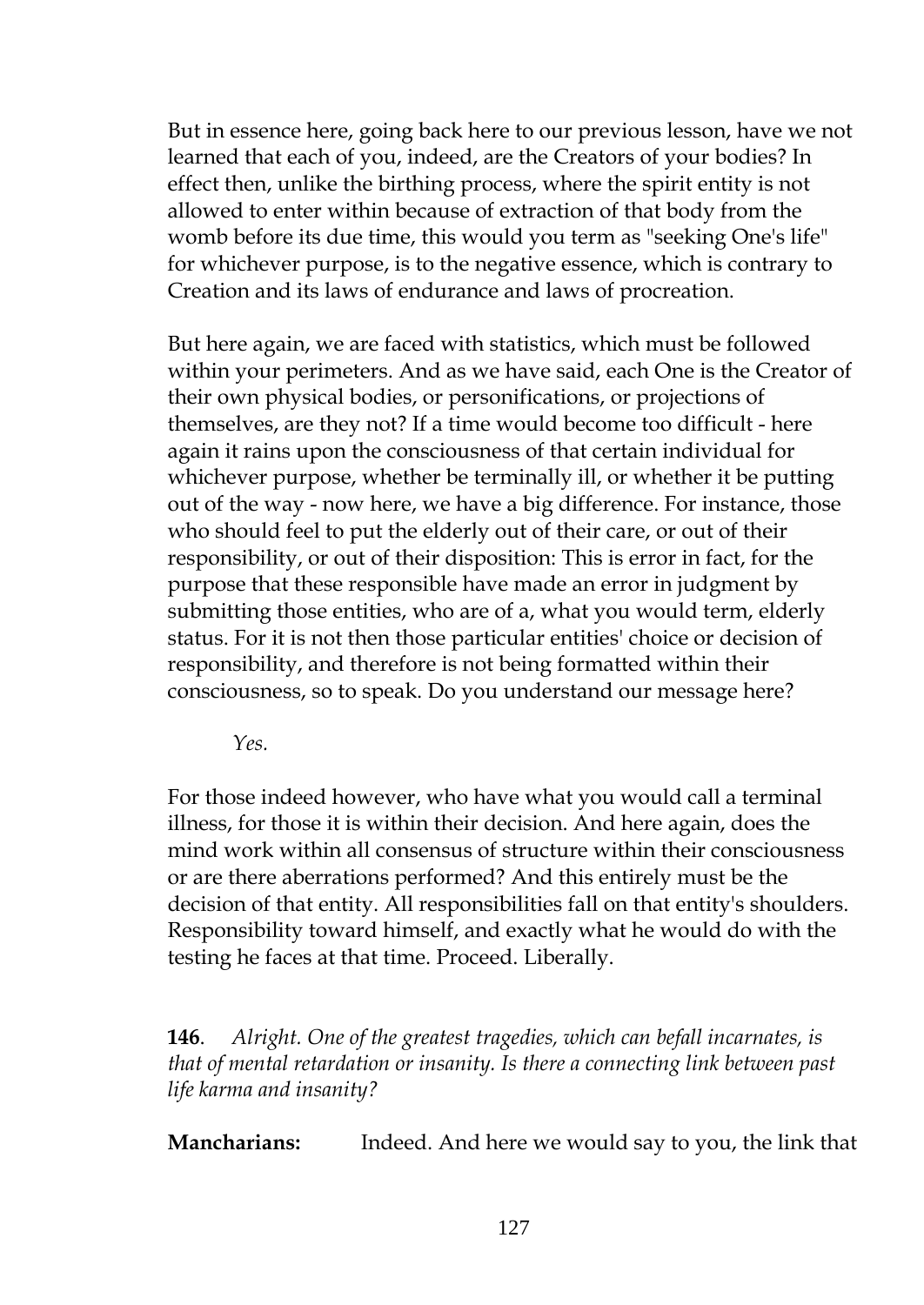follows as being one of the worst possible scenarios to befall, as you would call it. But here again, by choice an entity is to neglect on the truth factor for the progression of his evolutionary growth, for the progressing of his journeyings into higher planes of consciousness.

What you would term here as retardation, not all facilities of the cranium working in full conjunction with the other fragmented pieces still held within that physical body, is often and most definitely attributed to the facts, that at times they drove not only others into the same manner of mind, but resulted in themselves not being able to handle what they had done indeed to others in previous, and here we do say previous or past incarnations, future is not brought into here, because future incarnations are on higher level of frequency, of which these things are well obliterated at that time. Proceed.

# **147.** *Thank you. Evidence of demon possession sometimes rears its ugly face in a rather frightful way. Can you explain what it is and how it can be cured?*

**Mancharians:** Demon possession. A cure for? This is a definitely different concept, is it not? Here you have and are radiating an essence of the negative and taking over the positive. And here we have a great imbalance. The issue here is to get back into balance. Whether it be a negativity created of your own thought forms, or whether it be negativity of another, which wants to control. Balance, of course, is the yin-yang, the perfect structure.

And as we have said before, you cannot have the negative at a 60 percent and a positive at a 40 percent, or vice versa here. All must be attained as a balance, for even having the positive as a 60 and the negative as a 40, you have imbalance. And with imbalance reigns chaotic injunction. We have chosen that word for lack of a better one at this time. And how again, can you prefer or understand, that the negative and the positive should be a 50/50? Indeed, would it not be better by far for the individual to perform a 60 positive and a 40 negative? Not so. For in effect anything out of balance seems to tip. And anything that tips eventually finds itself drowning.

Preferably speaking here as an example, if you happen to be a boat. You must understand, if you "drown" the negative or chaotic side of your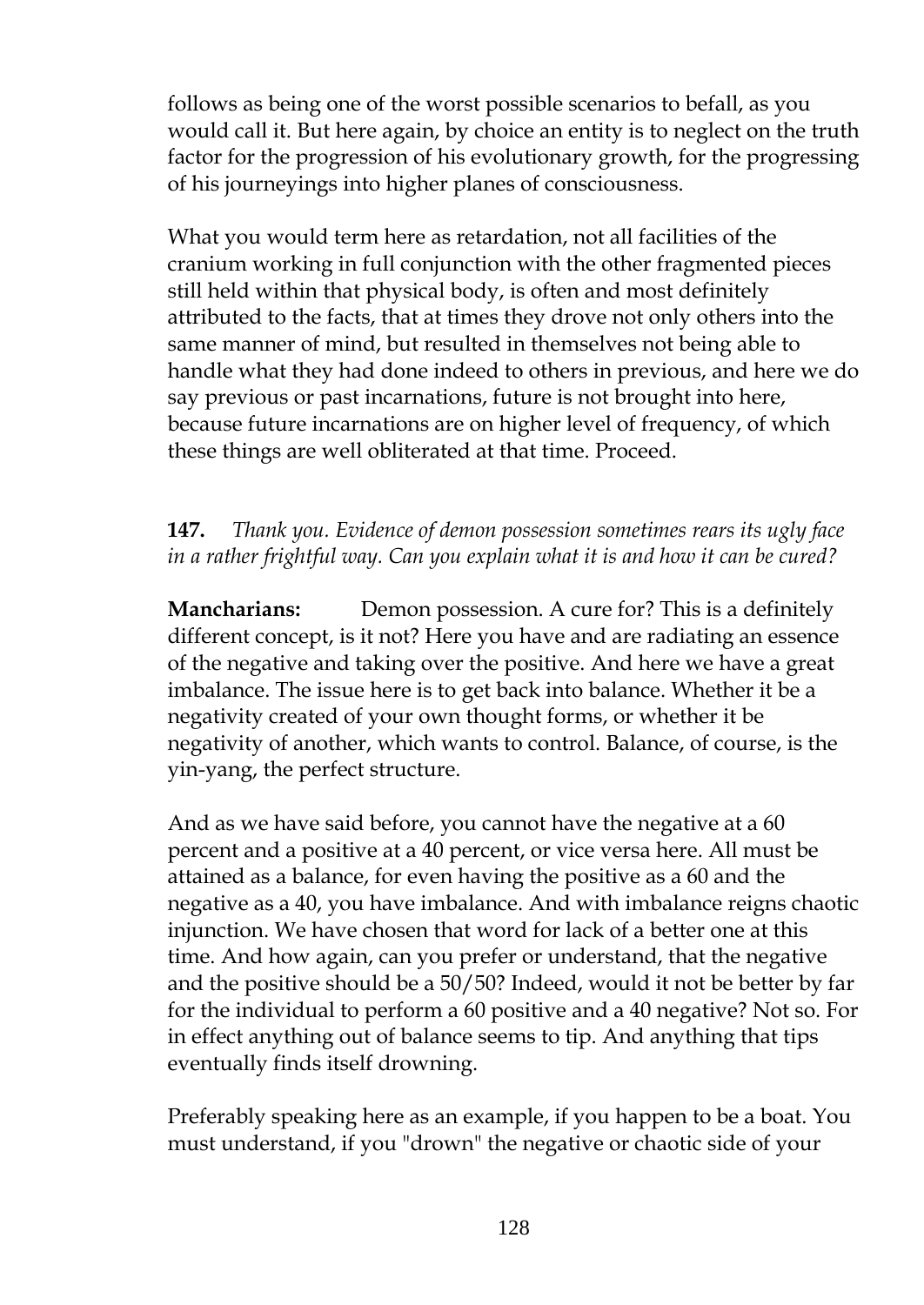essence, then what is there left to show and perform and push you upward on your journeyings to the higher essence of life? Do you understand here in your concepts of limited understanding?

*Yes, but you alluded to the fact that you questioned the possibility for a cure, and yet the record of the Bible 2000 years ago, when the Master cured the Gardarene, who had approx. 2000 demonic spirits cast out of him into a herd of pigs. It was portrayed then that he had received complete healing. What are your comments on this incident?*

**Mancharians:** Was this indeed a positive and complete cure? But then again, what did happen to the "pigs," as you put it? Did this not create an imbalance within their structures? To take the negative and hand it over to another, whether they be in human form or animalistic form, is not always the final solution. For does not then karma rain upon that which gives all the negative? Does it not indeed at times come back, so that, if you put your foot in the mire again, will it not resurface to hit you, even multiple times in a much uncomely, shall we say, manner? This is a quick release. This in effect was shown by the great Master, to test the spirits, to test, to show the entity, what exactly could be performed.

But your Bible does not record, indeed, the full ending of such stories, of which there are multiple choices, simply because, this would perform truth unto the population.

*So then, insanity must play itself out in the course of whatever incarnation the affected person finds itself in. Is that correct?*

**Mancharians:** Not necessarily. We are not saying, it should or shouldn't, at this point, for each case and each individual is diversified in the cause and the effects. There are some more severe than others, as you would put it. All we are saying here is for the cause of alluding perhaps to One individual, such as is written in your Bible as an example: This did not happen just as an ordinary everyday experience, but the crowd around was simply shown, what possibilities could occur, should they perform their minds and their consciousnesses to a level of understanding.

These "pigs" as you would call it, were rather "created thought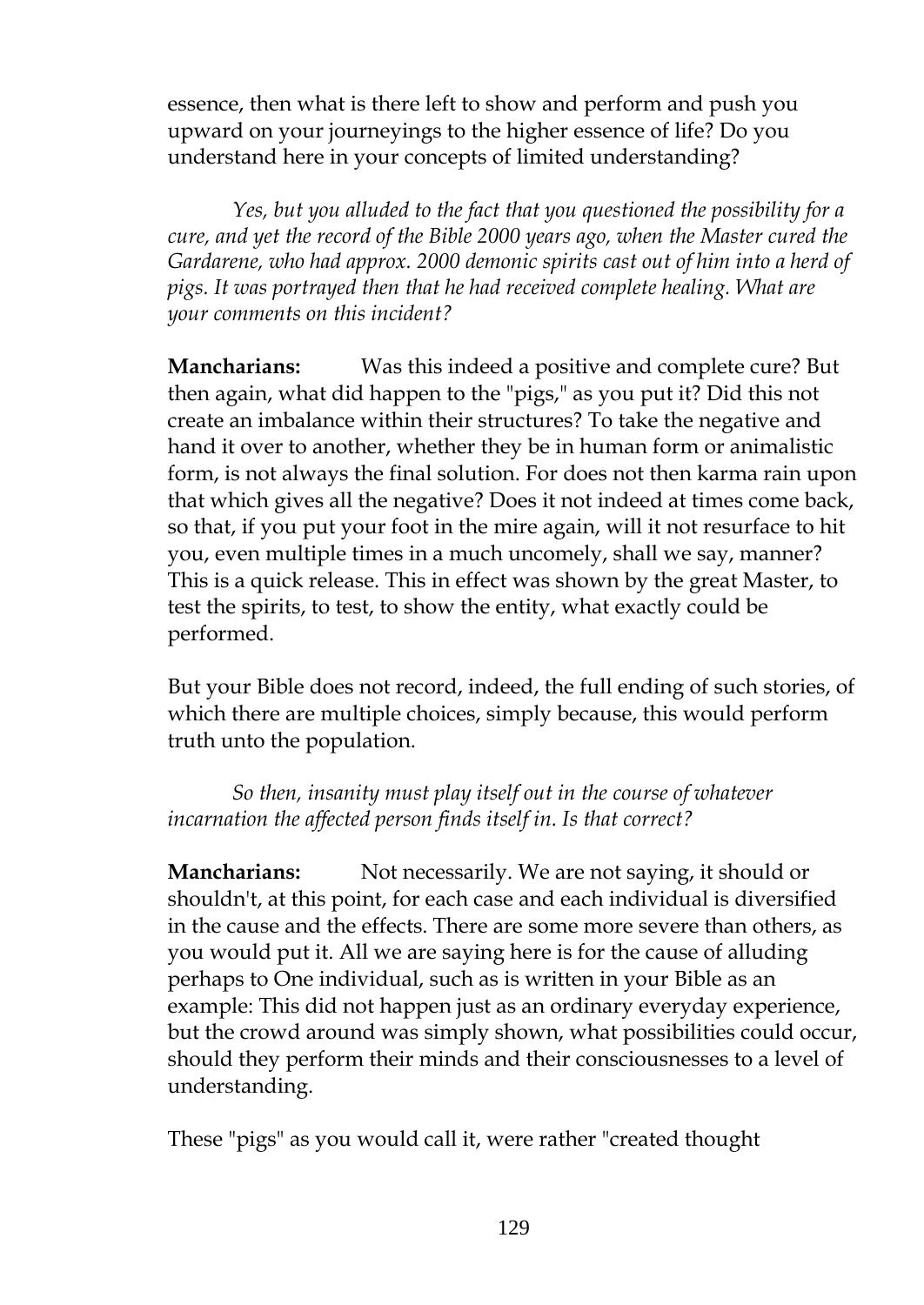projections" by the Master himself, for he well understood any which have infused themselves within the physical animalistic body you cannot transfer, as you put it, the negative aspects or the demons into them, for you can reap yourself great karma. So here in effect these were thought projections brought into form for an example!!

The example here was to show the people, that behind the veil in the higher vibrational levels or dimensions, that the negative aspect could indeed be projected out once the consciousness was cultivated. This indeed would be a Oneness of the mind, that even a group of people or a crowd, as you call them, could try, once they had achieved directional hook-up with their Higher Selves, to achieve, to funneling that sorry entity's mangled mind waves or short-circuited vibrations into a different molecular structure, in order to help that individual sort out the positive from the negative.

And this is the great wonder of group consciousness, and as we have said before, and after, indeed, our explanation you should have a better understanding now for you and your people, of how group understanding and the conscious endeavour of such is very rarely truly understood. Proceed.

# **148.** *Have I perceived correctly, that the presentation of truth is practically the most profound, if not the only real expression of love?*

Mancharians: As we would say here: congratulations! You have cupped it in a nutshell! We, indeed, could not take the liberty of expressing the benefactors of the truth knowledge coupled with the wisdom and the understanding in order to operate, as being of a less or subservient stature of consciousness. But indeed, it is of the "upper echelon," as you would speak it, and the highest attainment and the highest joy and wonder of each human being on your plane, as well as those "liberties." And here we refer to other beings in the galaxies and in the universes as "liberators." For, indeed, they not only liberate themselves, but in the pulling up of consciousnesses, and allowing the pulling down of their light or consciousnesses. For consciousnesses and light and life, are they not all One?

*Yes.*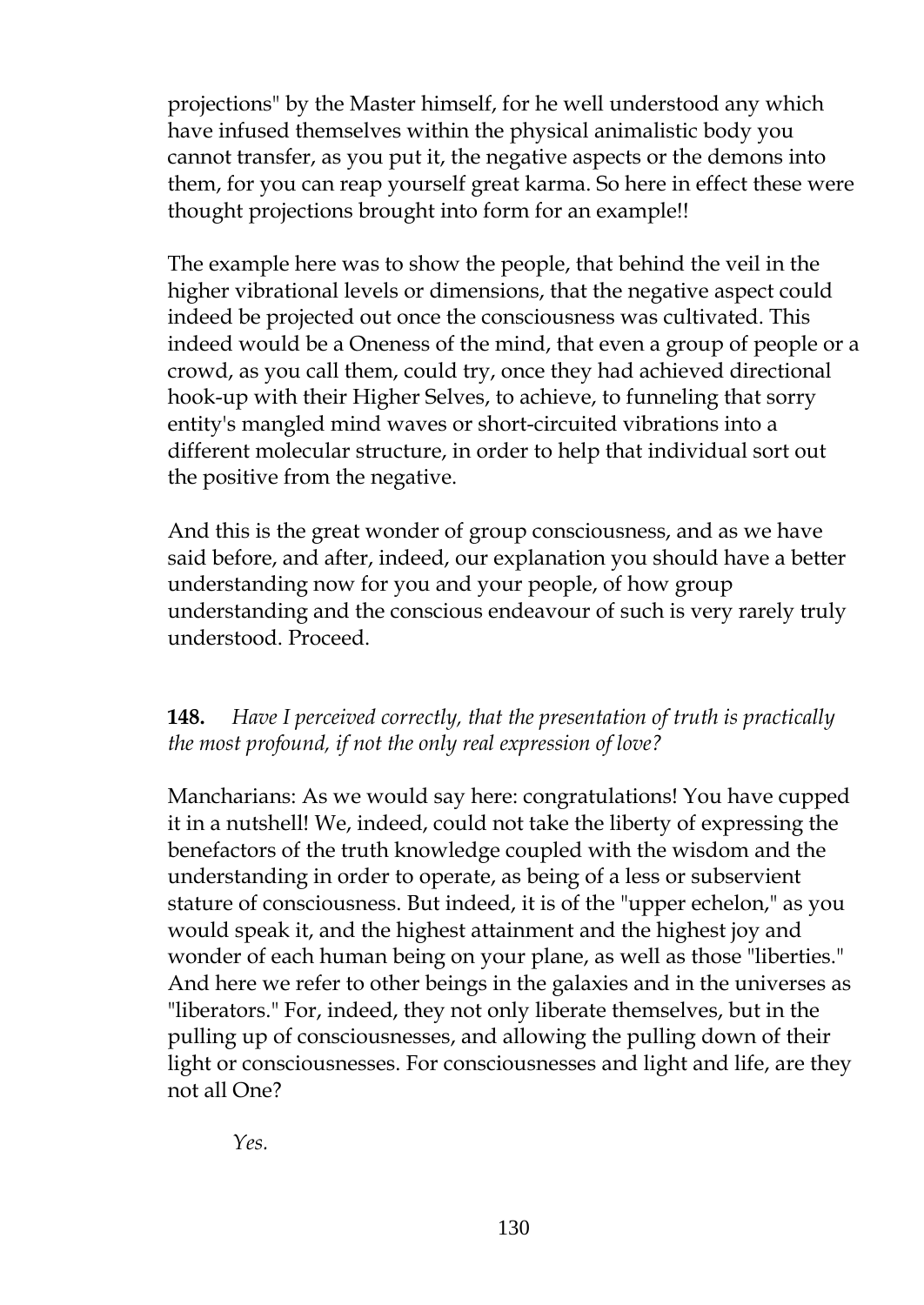That is our point precisely here. Proceed.

**149.** *When the Master in the Bible describes himself as the "Living Word," what are we to understand by this expression?*

Mancharians:Each word here, and we could take yourself as an example, if you wish, seeing that you are sitting here. The living word, each word that you speak, each word that you think, each action you perform is in fact form and in essence a word, is it not?

*Yes.*

Very well then, these "words," whether they be in pictorial form or in hieroglyphics, are encoded in your DNA, encoded within the helix structure, encoded within your subconscious desires and formulations. They are all written in "records." The Records of Life are indeed "the Word." You, each, as individuals are the "Word," for you perform your own essence, your own life. And the Word brings life, and the Word brings Eternal Life, for the Word is truth, and no matter what Word is spoken, it is a makeup of your entire negative and positive side. So anything that is spoken is indeed "Truth."

And here problems do occur quite frequently on exactly what is truth. For what is spoken in quiet and silence of the soul's very essence of being, the heart, the inner white light, that radiates the life essence, is in fact all truth.

Be careful here on perspectives of truth, for individuals at their different stages of development or evolutionary growth will indeed perceive One as being different from the other, when in effect, what they have done is simply understood a fragment of the whole truth. And another, perhaps lower in his growth or not as "experienced" not as many "journeyings," will perceive a smaller fragment, for he is yet unable to take in the Whole.

Even those, which have attained seventh dimensional consciousness, so to speak for your own understanding only, they have attained a greater understanding. So they have "bitten off" a bigger part, so to speak, or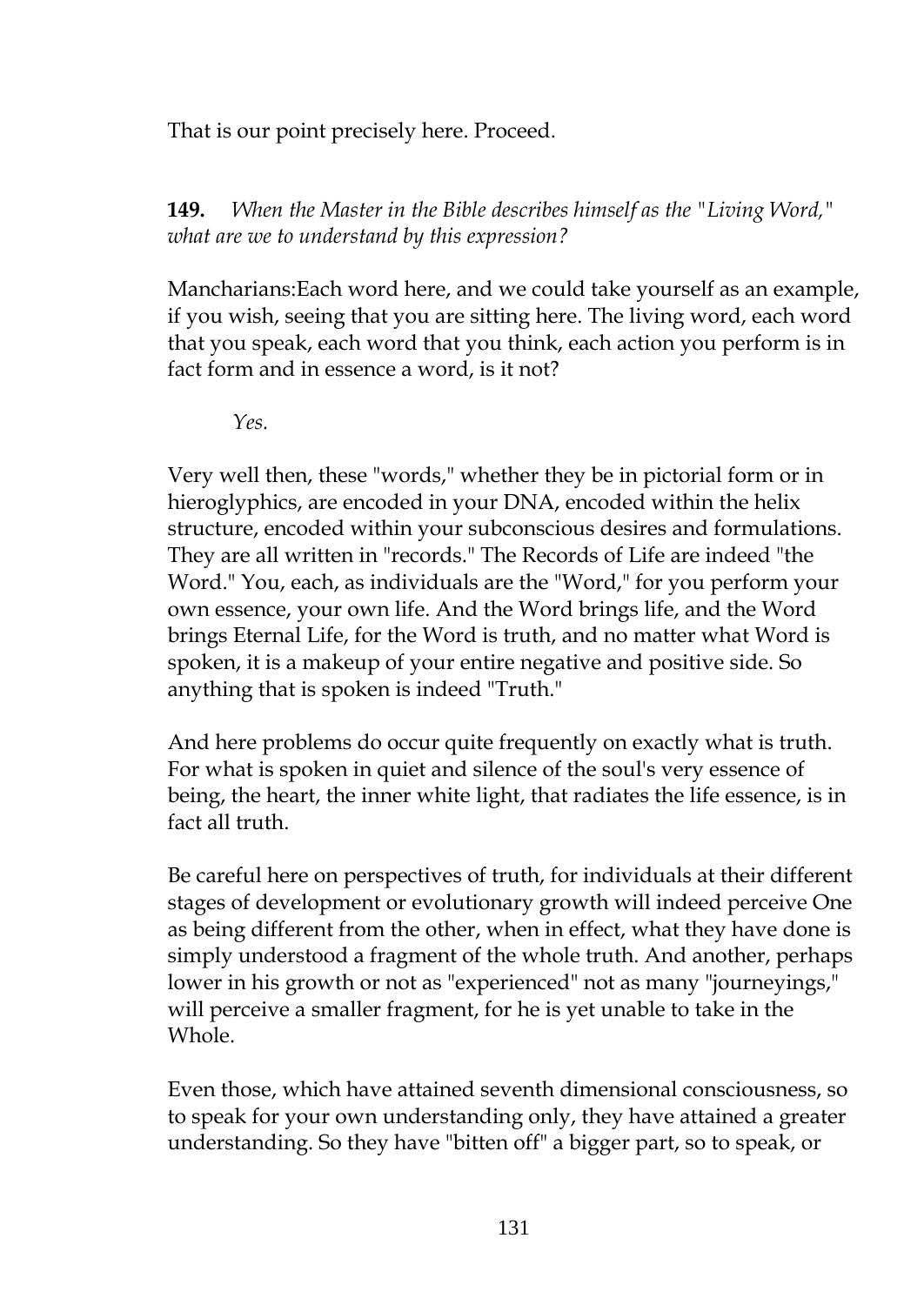taken a larger fragment. But here again, they still do not have the whole truth. Before until such time as you have procreated yourself back to the Creator, and become the Creator and the Universe and the Universes as a highest attainment, you will not fully recognize the whole essence of what truth really consists of. Proceed.

**150.** *Thank you, I can understand that. Now, we may have touched this next question somewhere else before and phrased it a little differently. My question is here: As bad things happen in the lives of good and often-times righteous people, is that an indication of negative karmic debts?*

**Mancharians:** Indubitably, we could speak. But here again, there are always those perimeters, those extraordinary circumstances. So we will in effect do a breakdown for you, at the level of consensus or consciousnesses on the third dimensional realm here, of which you reside in the present state or form of physical body. We would simply state here in the easiest fashion, that karma you bring indeed with you within your encoded DNA structure. And, as we have explained before, in the subconscious, in the helixes and how they are written in your Records, for you have indubitably put pen to ink yourselves onto parchment.

But there are those, you see, as we have also mentioned before, who are at their time of testing, their time of evolutionary progression. In other words, they are ready to perform unto themselves - GRADUATION! And these indeed are the Ones who will test themselves, who will come face to face with the gods or the goddesses. And here by the gods or the goddesses we don't mean to be perfunctory, we simply mean those individuals, who perhaps have, and have indeed hooked up with their higher consciousnesses and perhaps at this time have not been united with the other half of themselves, or what you would call, their twin flame, the flame hereby representing the Higher Self, the flame within the triangle or the pyramid. And this is what "flame" represents.

And when you have the two "twins" the male and the female joining together, so does the flame burn brighter. And here, the people of your planet, when they say "I have a burning flame for you," know not what they speak!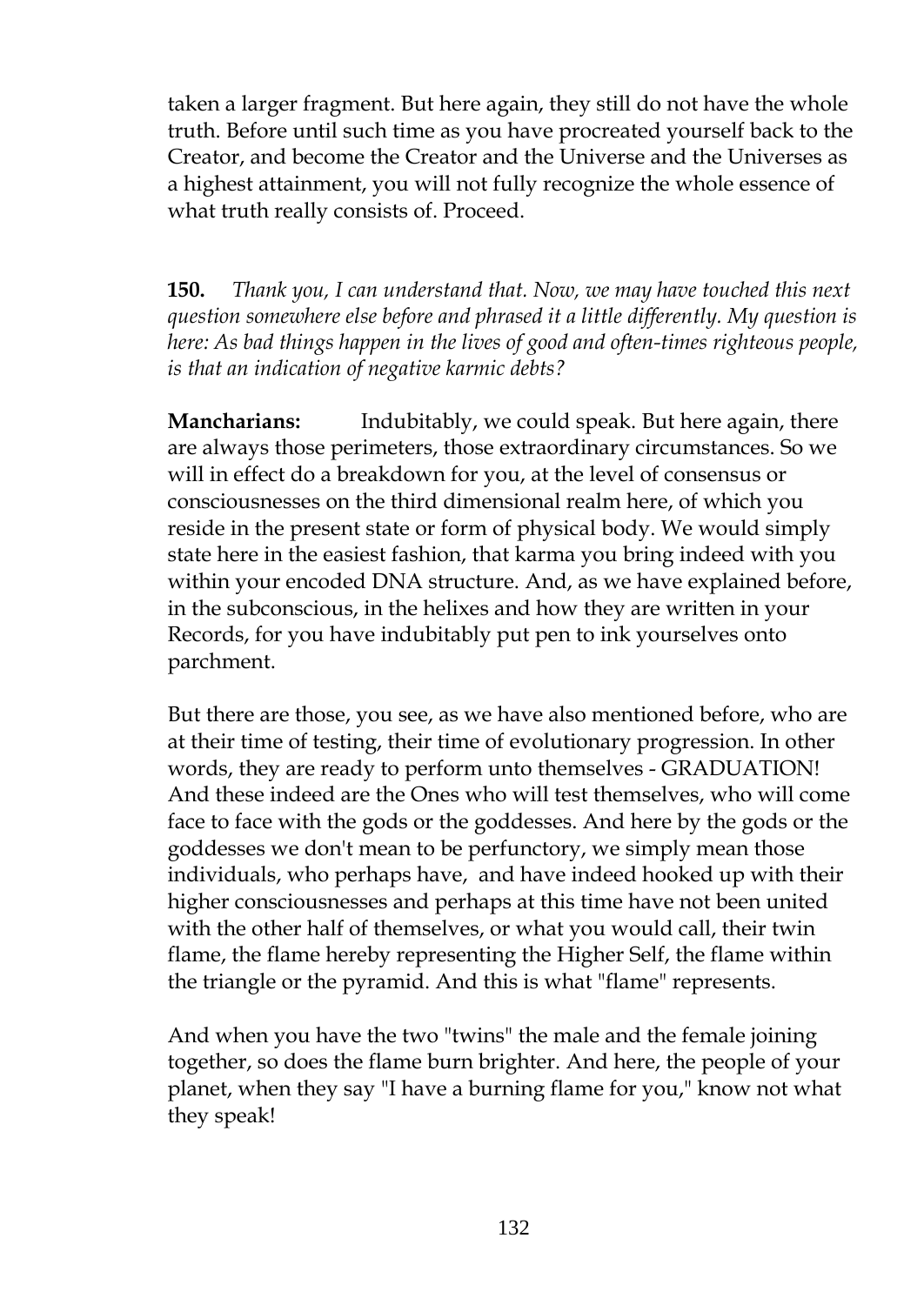But here again, in order to fully answer your question, it is to those, who find themselves at the process or the doorway of graduation, ready to pick up their "diploma," so to speak, will prove and provide themselves with the greatest testing. For testing always comes after many lessons, does it not? Even in your schoolrooms, you study and study all of your years, and at the end of these succession of years, do you not acquire within the realms of testing yourself? And here, they perceive it as a teacher testing them. Indeed, that is an error in concept for it is themselves testing themselves as to what they have learned, and what they have retained. And that which is retained you could make as an equivalent to the attaining or retaining of certain lessons, which have been learned in past, and therefore encoded within your DNA as having been not a fictitious portion, which has been played out and must be repeated, but rather as the portion which you have so gladly accomplished within yourself, and hereby achieving the duty and the status and the responsibility and the liberty, that goes along with that responsibility of ethical maneuvering of your soul essence into the higher frequencies.

And here again do you Ones of this stature, of this quality of testing of yourselves, prepare for entry into fifth dimensional lifestyle, to put it in words and concepts of your limited understanding. And here we mean no disrespect, we just do our duty. Proceed.

**151.** *Thank you. Wonderful. In your answer to one of the questions you referred to "God" in masculine terminology. Did you do so accidentally or was it indeed your intent to speak of God in the male aspect?*

**Mancharians:** When we perform our duty or our words or our life essence unto you and your people, we do try to appear within the contraptual concept structure of which you fix yourselves within such tight and enclosed perimeters. Here again, we do refer to the Creation or the Creator, which is One in Wholeness in body, in stature, in essence as itself, for it is neither male nor female, but yet consists of both.

But for your understanding of limited consciousness at this time, in an effort to come more to your level of thinking, it has been often said upon your plane has it not, that God is referred to as "He," as a "Father figure?" We do wish to elaborate on this further down the road. But for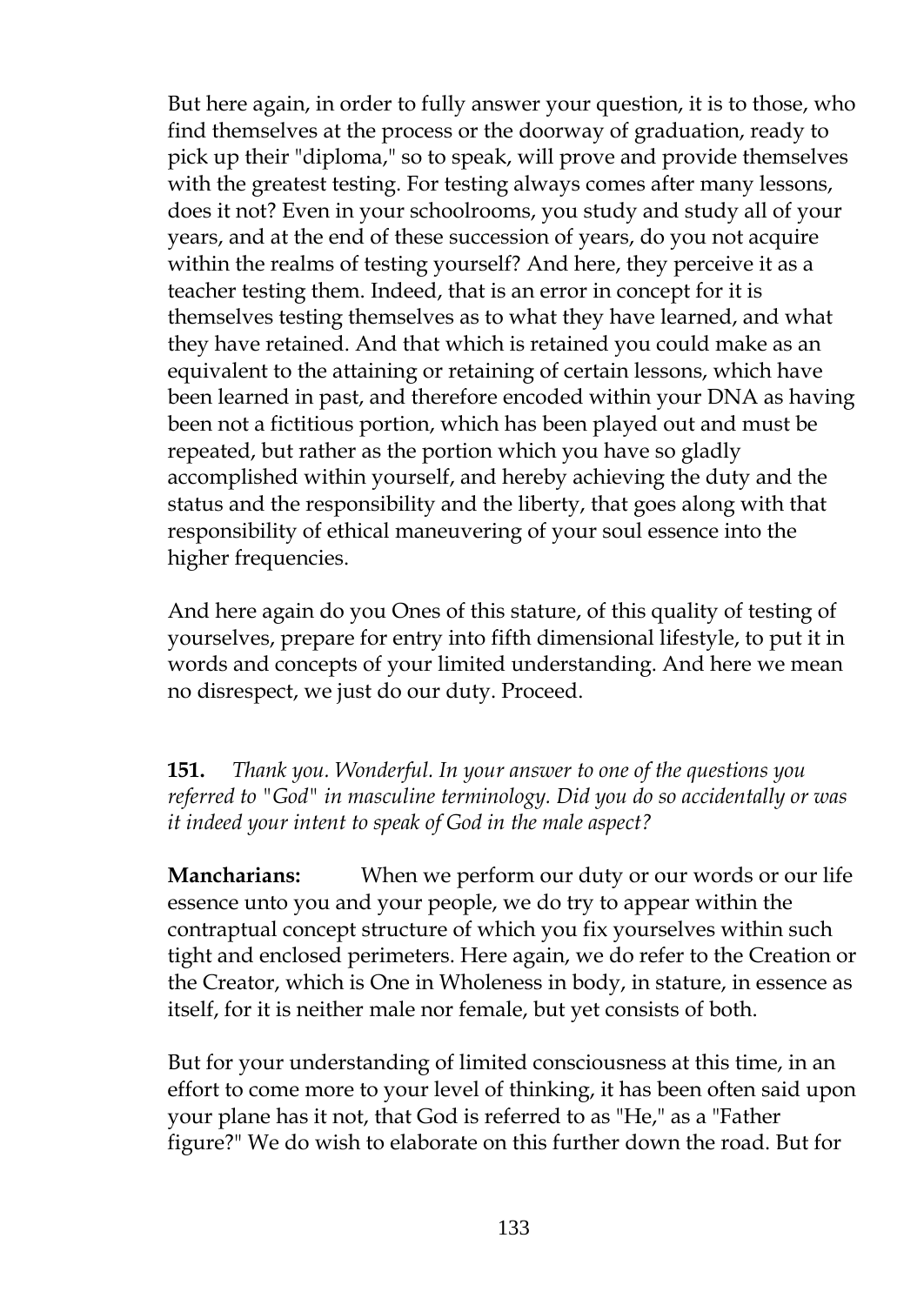now statistics reveal to us that we must come from time to time here to the limited essence of understanding, to the "control boards" of your planetary reform stations, so to speak, which are your craniums of understanding, in order to reach those without a "boat" at this time. "Boat" here again referring to the Higher Self of those, which have not found their boat to row across the river, which signifies between the third and the fourth dimension, and thereby not connecting with their Higher Selves.

We would strongly suggest here then, that everybody get together and find your "boats!" Sailing indeed can be quite an adventure, and once you cross over onto "new" lands or territories, it can or provide here a vast majority of different concepts and understandings and perform unto yourselves the process of liberating yourselves unto further and greater heights here.

So, yes, in order to not sever the strings for the newly experienced Ones, or rather Ones on even their first or second go-arounds of this incarnational imbalance down here, they would indeed not be neglected as far as the understanding of the "God" of which they understand, and of the "Creator" of which we speak. Are we indeed clear on this point to your satisfaction for the progress of you and your people?

*Yes, thank you.*

Proceed.

**152.** *This will be the last question for the book. Am I correct in my perception, that you have come to set the human spirit free from its bondage to false concepts and false feelings of guilt by injecting understanding, knowledge and light into all areas of human interactions and activities?*

**Mancharians:** Here again, as the recap of our stories unto your people, as well as you yourself, we can perform unto the people the truth essence, the showing of a little more of the concept, of which they have barely gripped unto, to give them a larger fragment and allow themselves the opportunity to proceed with that fragment into even a larger fragment somewhere down the road. And the quickness of this entirely depends on each individual.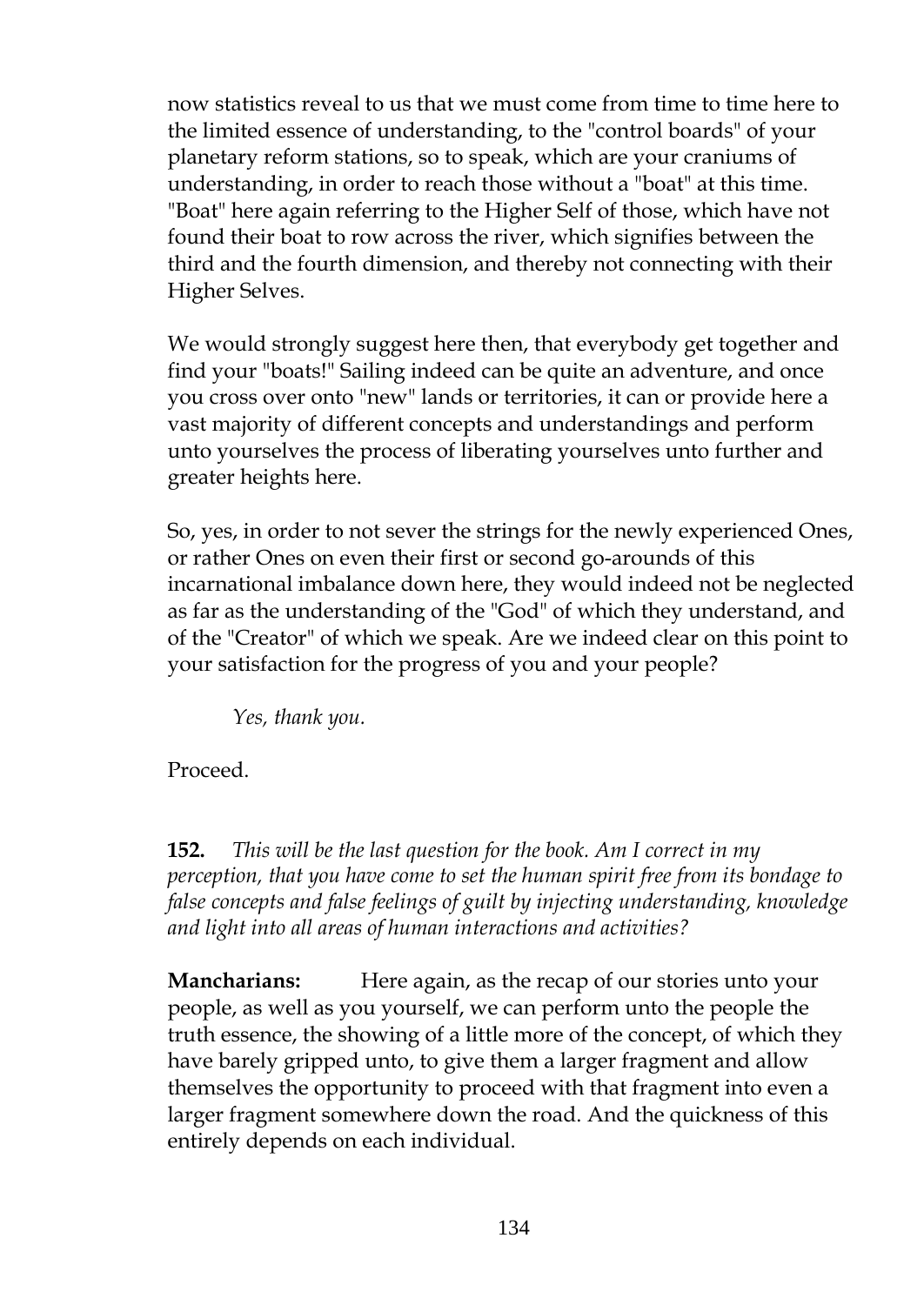But we would here state to you, that only the individual, him or herself, is capable of liberating themselves. We simply provide the truth for their disclosure.

We are the Mancharians. We are not messengers of the stars. We came with a duty to perform and indeed, we feel our duty is negated here within the influxes of man's multi-mind, or multi consciousnesses.

We hope here to have attained an element of procreation of truth for you and your people. For truth procreates as well as humans. Truth is the life essence, and as One grabs onto an atom of truth, so to speak, does it not procreate? Does that individual not want to grab onto another, for the first had a liberating effect on him or herself? Here we will be careful to define in the future the masculine and the feminine, as you are in two parts right now.

We have indeed performed our duty. Feel free, we say to you and your people, to call upon our assistance, for we are not messengers but DUTY PERFORMERS. Those, who have a duty to perform, will be asked to be called upon at the time of the discretion of the people, for we operate in many facilities at once, unlike you are capable of doing at this time.

But one day indeed, you will join us in all conscious endeavours. And that day we wait for with glorious expectation, for we indeed are the love essence unto you and your people! We are the personification of truth almost at its completion, for we too have another three steps to attain in becoming the universes!

We are the Mancharians. We are the Creators. We will be as One and Wholeness in its entirety with the Creator itself. DO YOURSELVES A FAVOUR HERE AND STRETCH YOUR MINDS! We must tell you, that your people must liberate themselves, for no work and no truth is for free without the effort put behind it. For what you put into it you certainly will reap its rewards. If you, for instance, put nothing into the kitty, then you will on rent day, perhaps, take nothing out of the kitty. Do you understand?

*Yes.*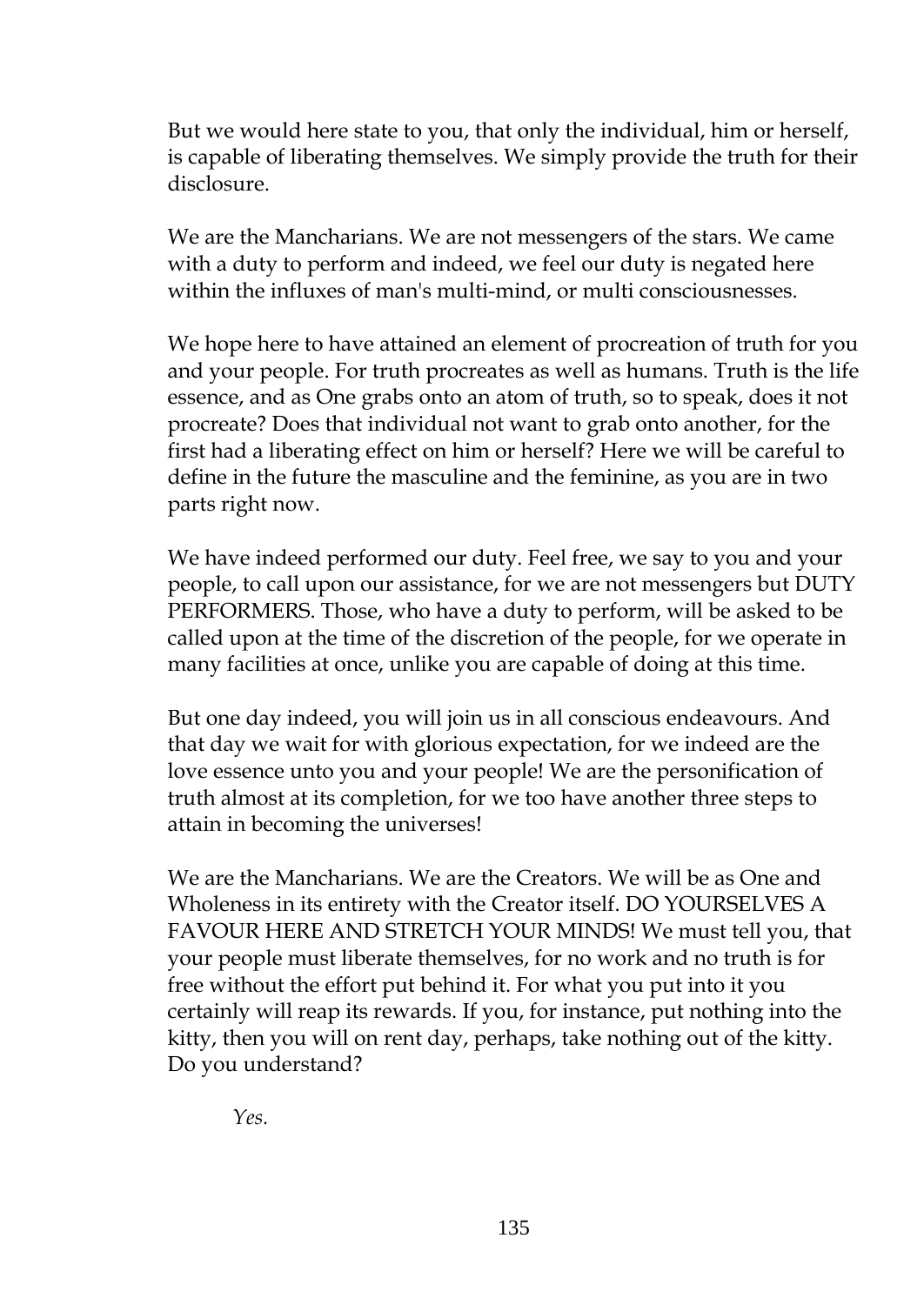Now as our closing remarks, as you would have it: We have come. We have performed our duty, and we send our radiating light and our radiating essence out from the Creation, of which we are. "And love," you say. But all say: "We send you love."

We don't say anything of the sort, for if you have not learned by now, that the personification of our coming to you and your people to perform our duty is not in totality "love" itself, then we think, and here we choose our words carefully, you have perhaps not attained by that outward or inward thinking within your essence, and have not contrived, in any way, shape or form, to understand the essence of "love" itself. For "love" here is the Creation. Good night!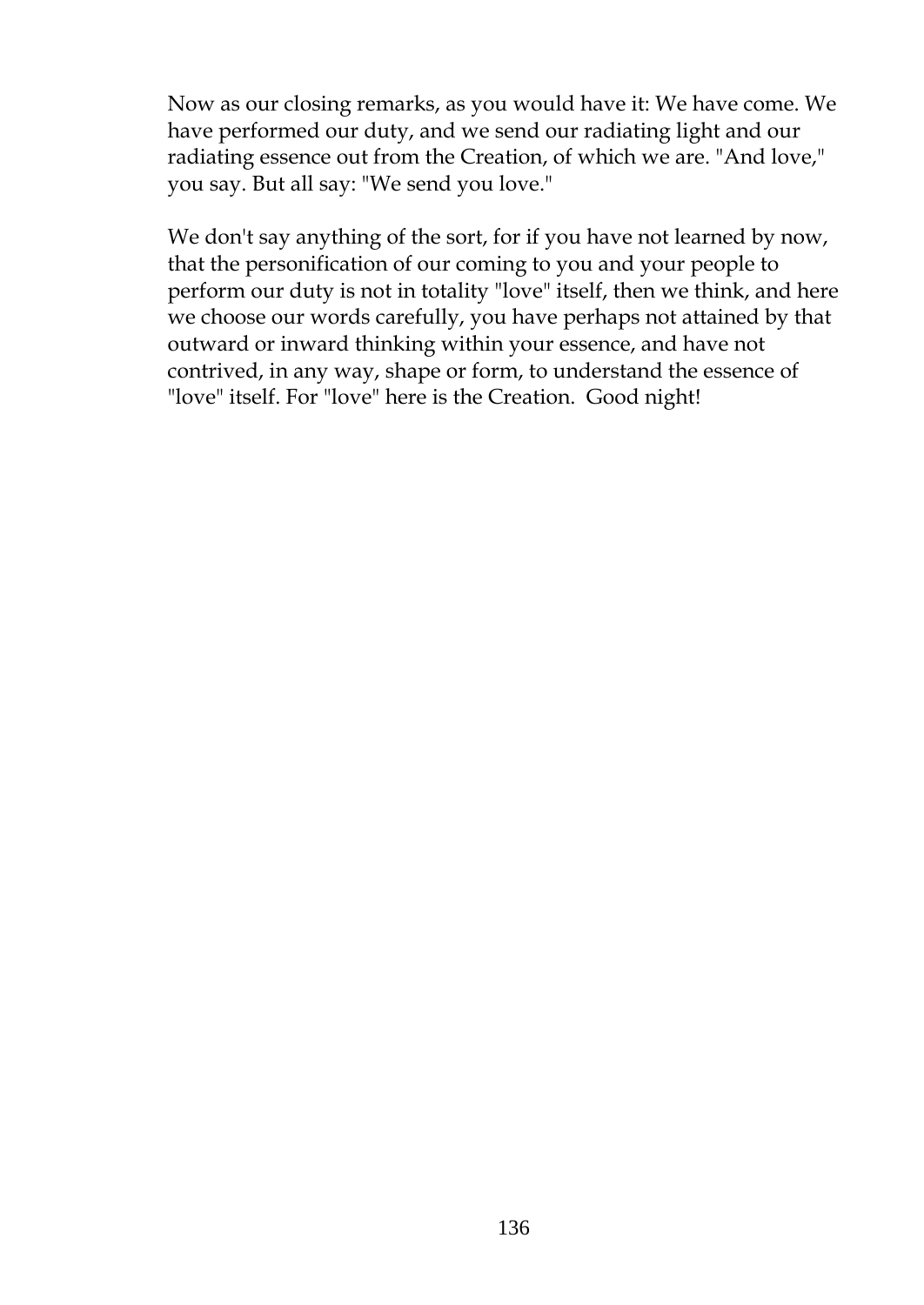# **T O P I C A L G U I D E**

# KEYWORD QUESTION NUMBER

| Abortion                   | 109              |
|----------------------------|------------------|
| <b>Absentee Extraction</b> | 91               |
| Abyss                      | 38, 85, 119      |
| Adam and Eve               | 108              |
| Addictions                 | 121              |
| Age of Spirits             | 123              |
| Akashic Records            | 74, 99, 114, 118 |
| Anger                      | 124              |
| <b>Animal Meats</b>        | 110              |
| Animals                    | 107              |
| Apparel                    | 128              |
| <b>Arch Demons</b>         | 120              |
| <b>Ascended Masters</b>    | 141              |
| Aspect Male/Female         | 131              |
| Astral Body                | 46, 66           |
| <b>Astral Plane</b>        | 116              |
| <b>Astral Travel</b>       | 46, 47, 77, 78   |
| Astrology                  | 79               |
| Atheists                   | 97               |
| Atonement                  | 73               |
| Aura                       | 100              |
| Awareness                  | 77               |
| Balance, Law of            | 16               |
| Beauty                     | 9, 111           |
| Beginning                  | 61, 108, 138     |
| Beyond                     | 52               |
| <b>Birth Control</b>       | 126              |
| <b>Blame</b>               | 97               |
| <b>Bliss</b>               | 24               |
| Blood                      | 73               |
| Buddha                     | 95, 96           |
| Burning, at Stake          | 132              |
| Channels                   | 18,60            |
| Children                   | 106              |
| Churches                   | 51, 96           |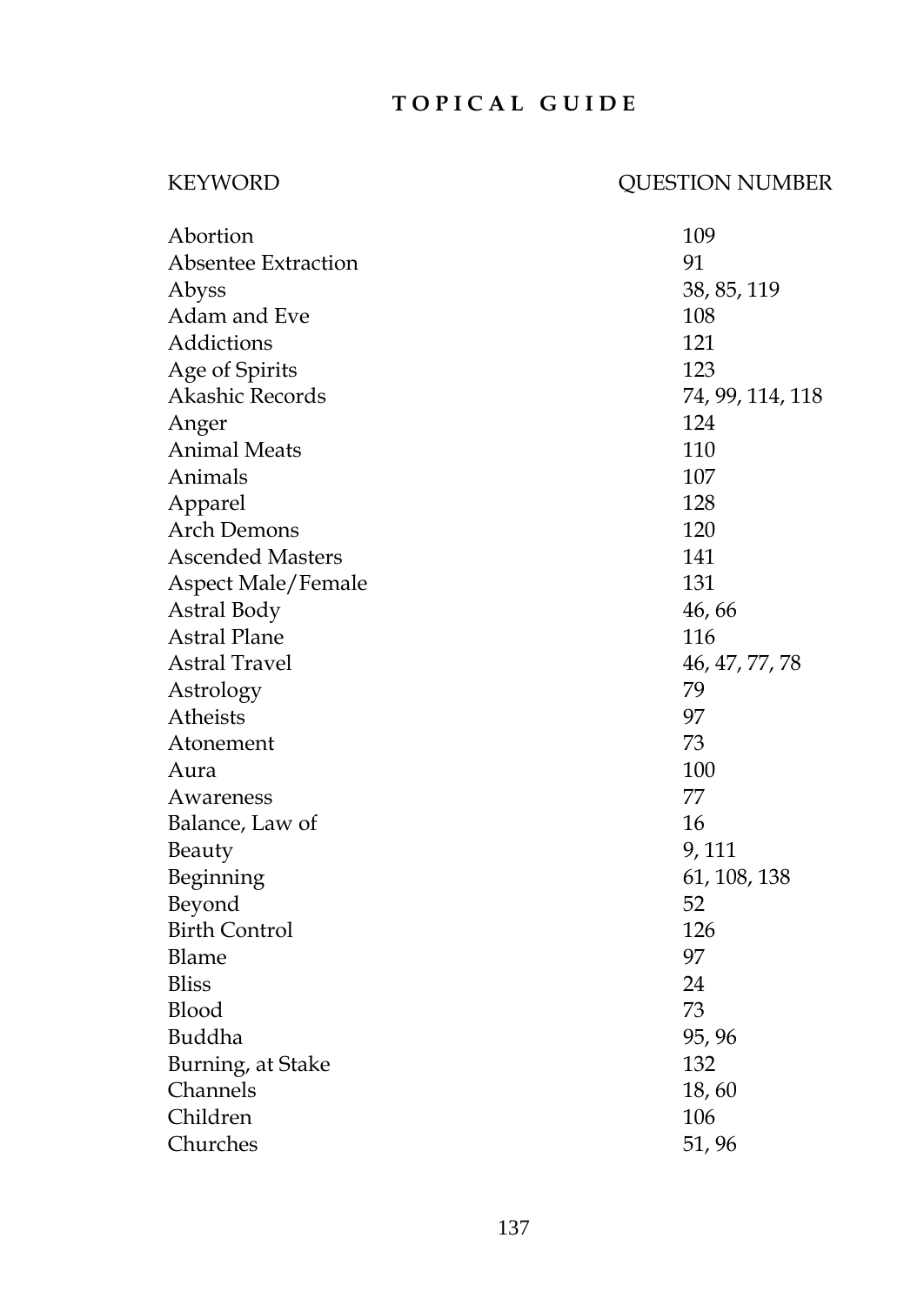| Church Membership         | 98                       |
|---------------------------|--------------------------|
| Compassion                | 88                       |
| Condemnation              | 116                      |
| Conquerors                | 135                      |
| Conscience                | 36, 126                  |
| Consciousness             | 3, 58                    |
| Consciousness, Collective | 28                       |
| Control                   | 113                      |
| Cravings                  | 121                      |
| Crawl-Ins                 | 92                       |
| Creation                  | 57, 61, 63, 71           |
| Creator                   | 71                       |
| Crucifixions              | 132                      |
| Cruelty to Animals        | 57, 107                  |
| Crystals                  | 58                       |
| Death                     | 29, 52, 66, 116, 129     |
| Demons                    | 93, 119                  |
| Demon Possession          | 147                      |
| Destiny, Control Over     | 82                       |
| Deva Chan                 | 116                      |
| Diet                      | 110                      |
| Dimensions                | 3, 13, 21, 25, 32        |
| <b>Disaster</b>           | 3                        |
| <b>DNA</b>                | 62, 74, 75, 85, 106, 150 |
| Doom and Gloom Prophecies | 44                       |
| Dream Interpretation      | 143                      |
| Dreams                    | 143                      |
| Drugs                     | 121                      |
| Duality                   | 21, 43, 61               |
| Duality, Male/Female      | 17                       |
| Duality of Consciousness  | 80                       |
| Duality of Creator        | 16                       |
| Duality of Dimensions     | 24                       |
| Earth                     | 59, 78, 108              |
| Ego                       | 38, 43, 70, 99           |
| End of World              | 139                      |
| <b>Eternal Life</b>       | 137                      |
| Euthanasia                | 144, 145                 |
| <b>Etheric Bodies</b>     | 66, 67, 78               |
| Evacuation                | 76                       |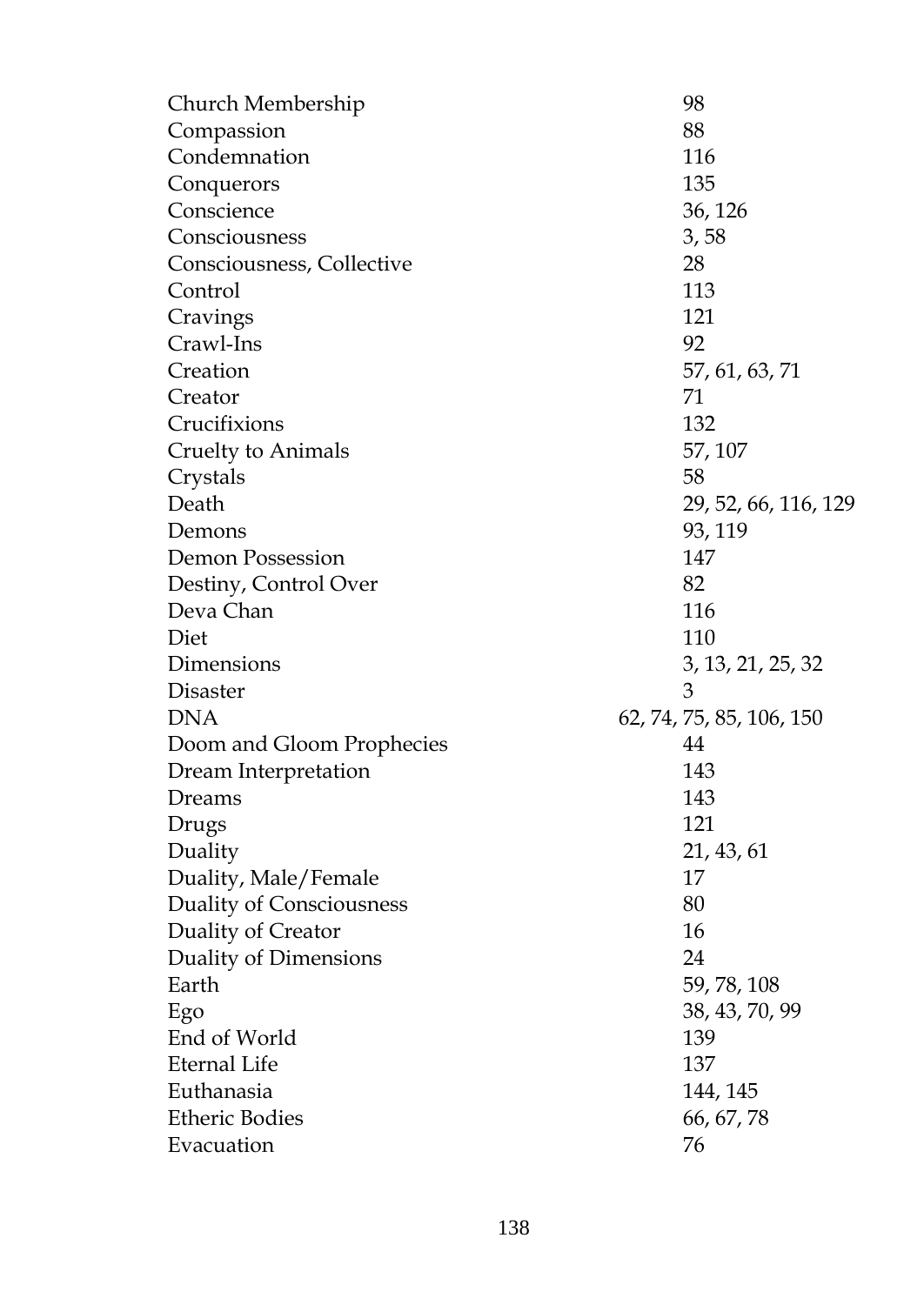| Evil                           | 119              |
|--------------------------------|------------------|
| Evil in Higher Planes          | 23               |
| Evolution                      | 63               |
| Evolvement of Man              | 35, 63           |
| <b>Expansion of Mind</b>       | 11               |
| Experiencing                   | 63, 64, 121      |
| Fall of Man                    | 135              |
| Families                       | 90               |
| Father "God"                   | 151              |
| Fear                           | 84, 98, 99       |
| Focus                          | 4, 8, 70, 86, 90 |
| Forgetfulness                  | 62               |
| Forgiveness                    | 53, 72, 73       |
| Fragmentation                  | 15, 56, 63, 98   |
| Free Agency                    | 34               |
| Frequencies                    | 25, 66, 76, 103  |
| Fundamentalists                | 53               |
| God                            | 48, 150          |
| Golden Rule                    | 55               |
| Good and Evil                  | 22               |
| Gossip                         | 125              |
| Governmental Laws              | 7                |
| Grief                          | 129, 130         |
| <b>Group Consciousness</b>     | 102, 105         |
| Group Karma                    | 94               |
| Groups                         | 43, 105          |
| Harmony                        | 42               |
| Health, Emotional and Physical | 84               |
| Heartache                      | 130              |
| Heaven                         | 52               |
| <b>Helixes</b>                 | 74, 75           |
| Hell                           | 52               |
| Heresy                         | 113              |
| <b>Higher Self</b>             | 3, 11, 56        |
| History                        | 65               |
| Holy Guardian Angel            | 3                |
| Home Planet                    | 5, 10            |
| Homosexuality                  | 122              |
| Humility                       | 128              |
| Hunger                         | 94               |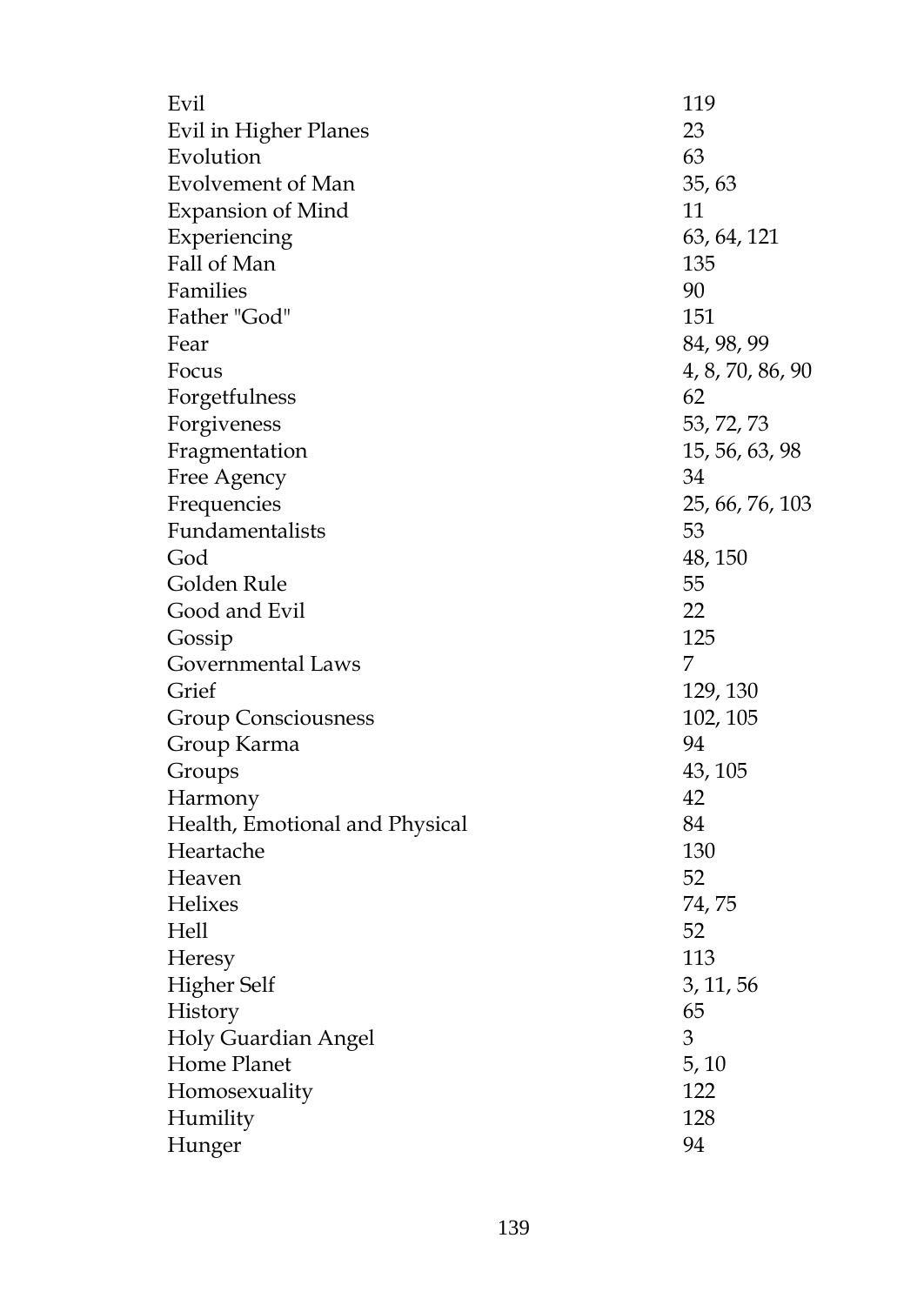| Incarnations              | 123                       |
|---------------------------|---------------------------|
| Indignation               | 124                       |
| Individualism             | 42, 105                   |
| Infatuation               | 130                       |
| Infinity                  | 68                        |
| Innocence                 | 106                       |
| Insanity                  | 146                       |
| Insecticides              | 126                       |
| Integrity                 | 87                        |
| Intuition                 | 36, 115                   |
| Invisibility              | 20                        |
| Islam                     | 89                        |
| Isolation, Self Imposed   | 90                        |
| Karma                     | 36, 81, 94, 106, 117, 150 |
| Karmic Board              | 116, 118                  |
| Key                       | 60                        |
| Last Days                 | 103                       |
| Law of the Universe       | 54                        |
| Lesbianism                | 122                       |
| Libel                     | 125                       |
| Liberation                | 121                       |
| Lies                      | 125                       |
| Life Force                | 100                       |
| Living Word               | 149                       |
| Lost Sheep                | 97                        |
| Love                      | 3, 37, 39, 100, 148       |
| Mancharians               | 2, 41, 42, 60, 63,        |
| 104                       |                           |
| Martyrdom                 | 132                       |
| Masculine God             | 151                       |
| Masturbation              | 127                       |
| Maturity of Spirits       | 123                       |
| Meditation                | 36, 56, 133               |
| Medium                    | 75                        |
| Memory                    | 62,99                     |
| <b>Mental Retardation</b> | 146                       |
| Messengers                | 6, 103                    |
| <b>Military Service</b>   | 85                        |
| Misconceptions            | 151                       |
| Mohammed                  | 89, 95, 96                |
|                           |                           |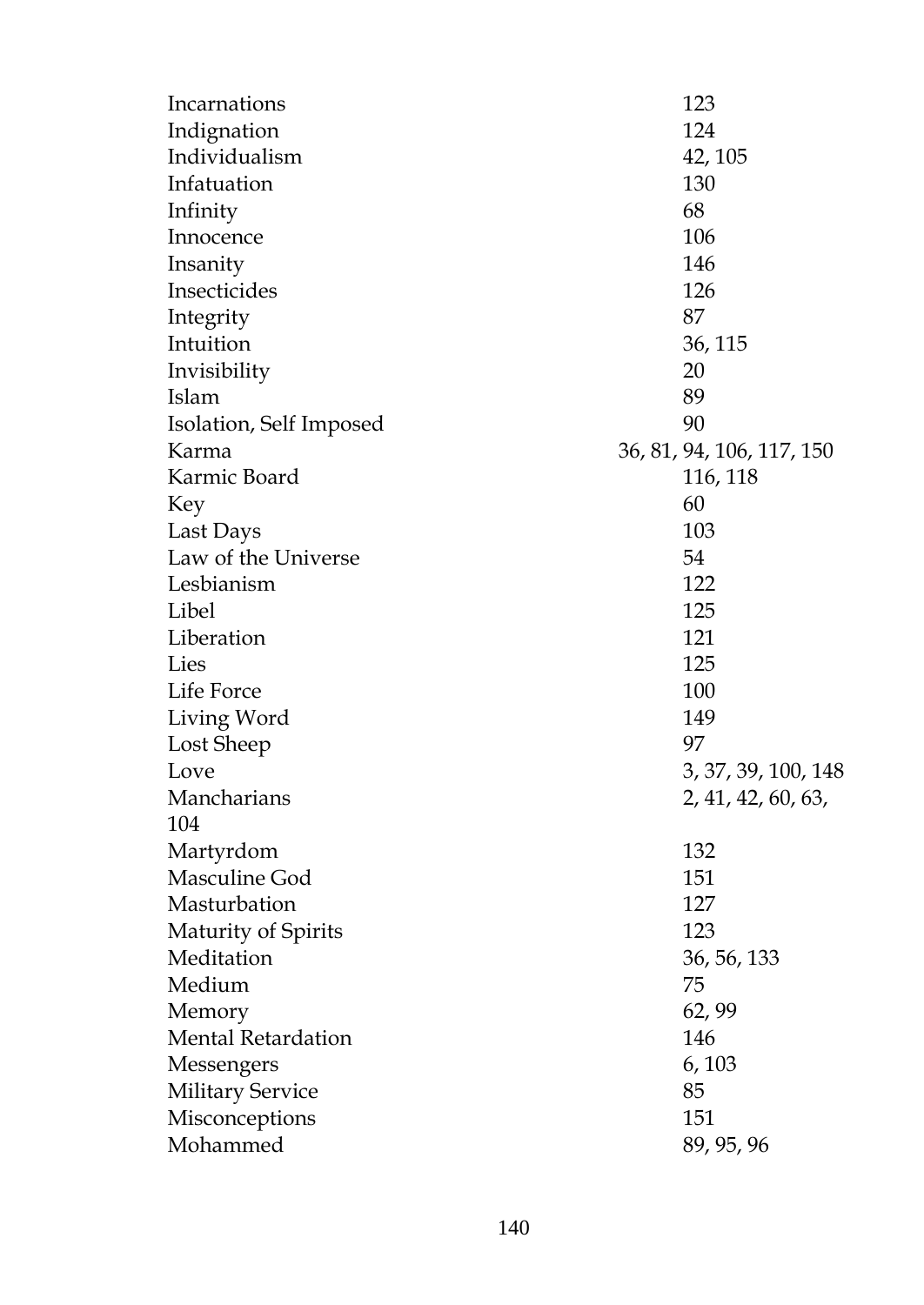| Monopoly on Truth          | 96                  |
|----------------------------|---------------------|
| Multidimensional Beings    | 27, 32              |
| Nature                     | 56                  |
| Negativity                 | 70, 119             |
| New Age Movement           | 79                  |
| Nothingness                | 33                  |
| Obedience                  | 87                  |
| Oneness                    | 7, 54, 57, 104, 105 |
| Pesticides                 | 126                 |
| Photon Belt                | 103                 |
| Planes                     | 21                  |
| Pollution                  | 126                 |
| Poverty                    | 128                 |
| Prayer                     | 49,50               |
| Pride                      | 135                 |
| Profanity                  | 125                 |
| Progression                | 8                   |
| Propagation                | 126                 |
| Propagation of Books       | 18                  |
| Prophets                   | 95, 96              |
| Psychics                   | 79, 115             |
| Racism                     | 135                 |
| Rage                       | 124                 |
| Readings                   | 99, 114, 115        |
| Reiki                      | 79                  |
| Reincarnation              | 93, 106, 123, 140   |
| Relaxation                 | 56                  |
| Religions                  | 51, 95, 96          |
| Remembering                | 99                  |
| Sacrifice                  | 73                  |
| Seed People                | 90                  |
| <b>Sexual Preference</b>   | 122                 |
| Shifting into Invisibility | 30                  |
| <b>Siamese Twins</b>       | 117                 |
| Sin                        | 53                  |
| Slavery                    | 113                 |
| Solidification             | 9                   |
| Soulmates                  | 131                 |
| Sorrow                     | 129                 |
| Space                      | 19                  |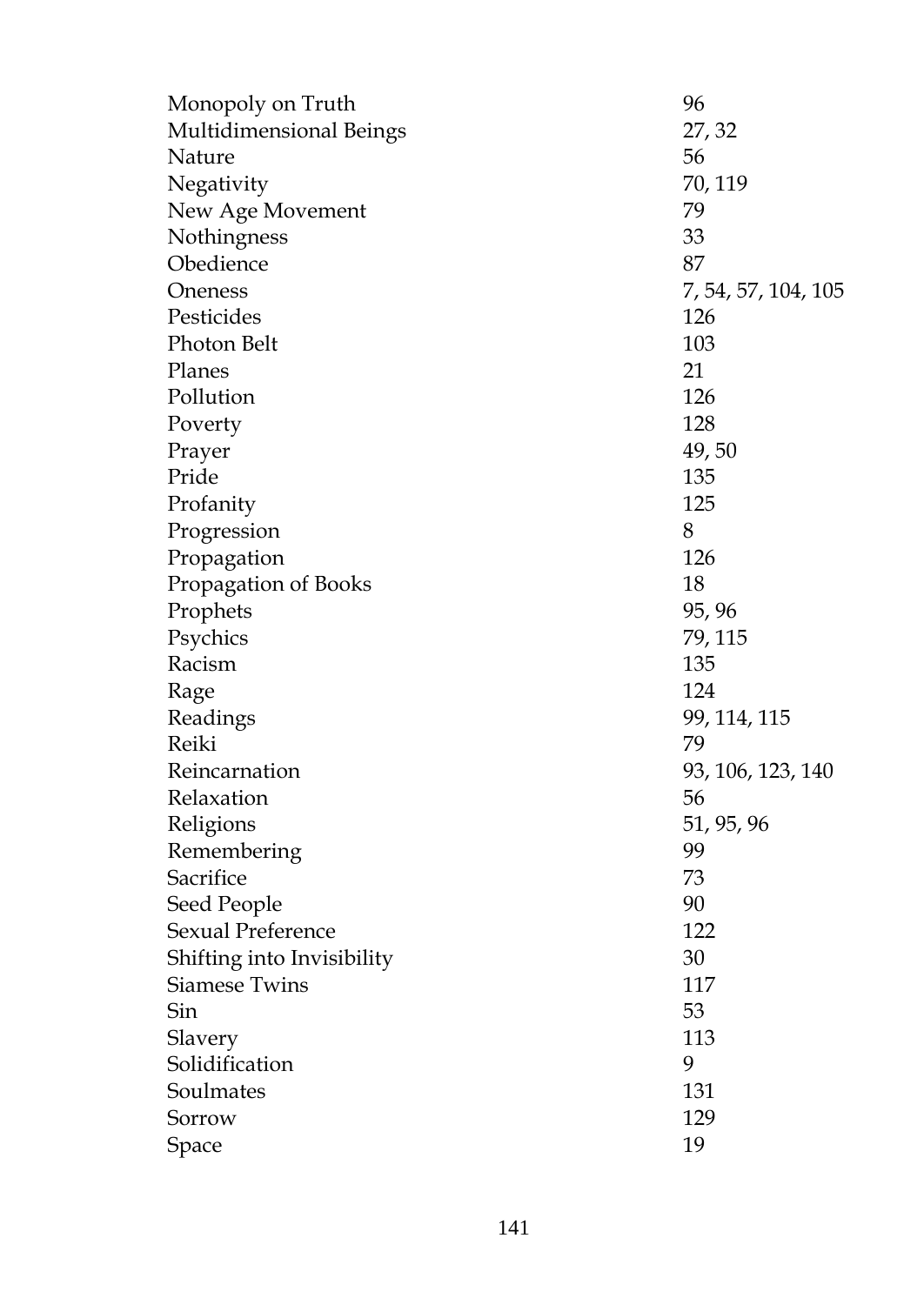| Space Ships                | 4                 |
|----------------------------|-------------------|
| Spirit of God              | 71                |
| Spirits                    | 61                |
| Star of David              | 131               |
| <b>Status of Character</b> | 111               |
| Stillborns                 | 58                |
| Suffering of the Righteous | 83, 150           |
| Suicide                    | 116               |
| Superiority                | 53, 135           |
| Tarot                      | 79                |
| Technology                 | 113               |
| Testing                    | 123               |
| Thought                    | 40, 112           |
| Thought Projection         | 14                |
| Time                       | 19, 20, 46        |
| Time, Linear               | 47                |
| <b>Time Line</b>           | 103               |
| Torturings                 | 132               |
| Toxicity                   | 101               |
| Transformation             | 26, 76            |
| Travel by Thought          | 4, 14             |
| Trinity                    | 69, 131           |
| Truth                      | 39, 99, 134, 148, |
| 152                        |                   |
| <b>Twin Flames</b>         | 131, 150          |
| Tyranny                    | 45                |
| <b>Tyrant Gods</b>         | 86                |
| Universes                  | 31                |
| Veil of Darkness           | 102               |
| Vibrations                 | 66                |
| Victims                    | 45, 81, 121, 132  |
| <b>Visions</b>             | 142               |
| Volunteers                 | 81, 83, 121, 132  |
| Vortexes                   | 8, 40             |
| Walk-Ins                   | 91                |
| Wisdom                     | 134               |
| Worship                    | 49,50             |